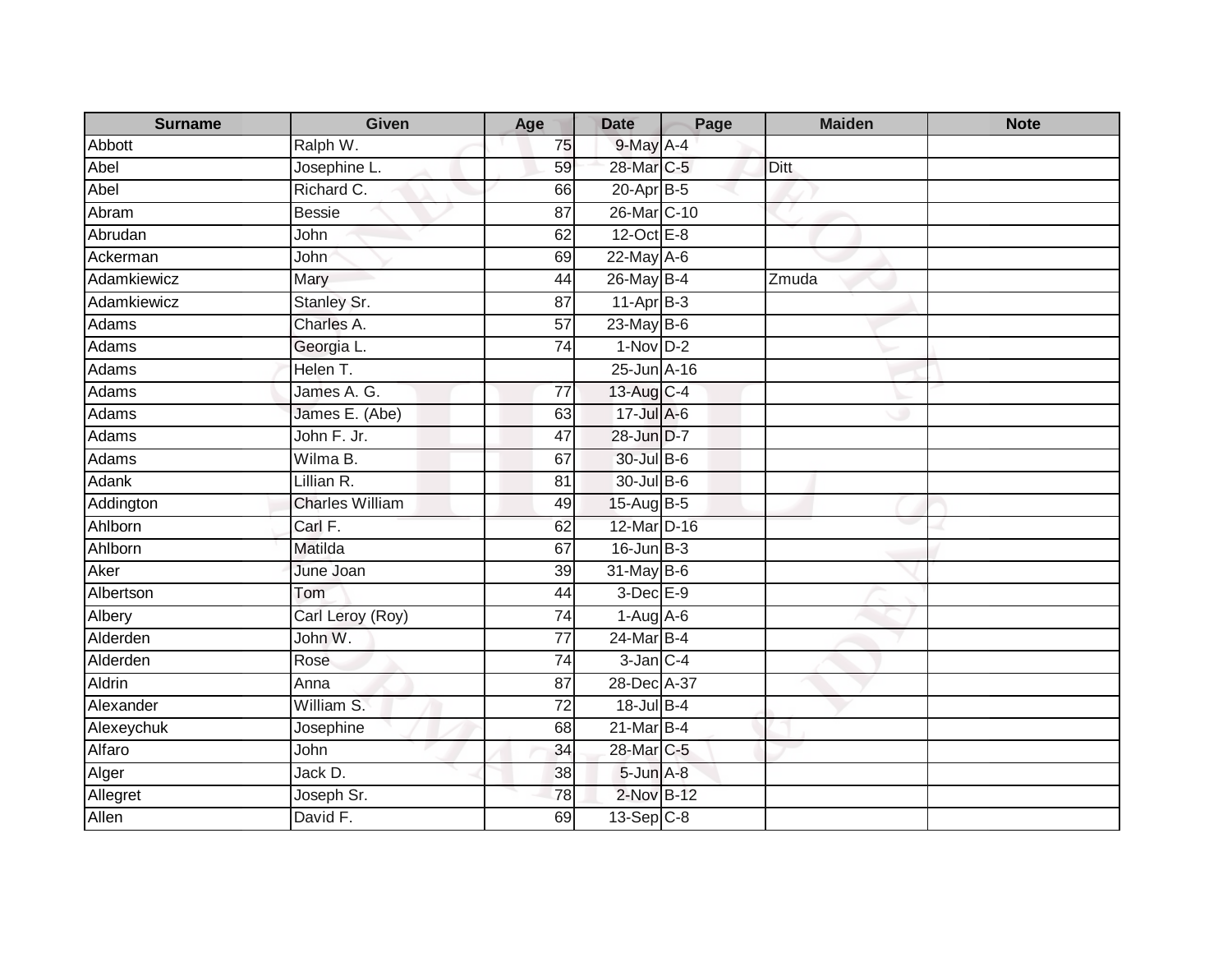| Almasy      | Elizabeth         | 60              | $4$ -Jan $C-9$  |           |  |
|-------------|-------------------|-----------------|-----------------|-----------|--|
| Almquist    | William A.        | 46              | 29-Jun D-4      |           |  |
| Aloia       | Gertrude          | 51              | 3-Oct C-5       |           |  |
| Alonzo      | Urbano            | $\overline{77}$ | $21$ -Jul $D-5$ |           |  |
| Alston      | <b>Ruthie May</b> | 42              | 30-Nov B-6      |           |  |
| Altenberger | Charles S.        | 78              | 15-May B-6      |           |  |
| Altgilbers  | Christopher       | 51/2            | 5-Mar D-11      |           |  |
| Alvarez     | Amador            | 34              | 2-Jan           |           |  |
| Alvarez     | Guadalupe         | 69              | 5-May C-7       |           |  |
| Alyea       | Clayton D.        | 69              | 16-May B-4      |           |  |
| Ambos       | Mae               | 78              | $23$ -Apr $C-2$ | Underwood |  |
| Amon        | Patricia          | 23              | 14-Mar          |           |  |
| Andersen    | Carl C.           | $\overline{71}$ | $11-Feb$ B-3    |           |  |
| Andersen    | Inga              | Infant          | 21-Nov B-8      |           |  |
| Anderson    | Ada M.            | $\overline{88}$ | $2$ -Jun $B-3$  |           |  |
| Anderson    | August John       | 93              | 21-Apr B-4      |           |  |
| Anderson    | Augustus (Gus)    | 61              | 27-Nov B-8      |           |  |
| Anderson    | Carl              | 73              | 20-Jul D-9      |           |  |
| Anderson    | Cora D.           |                 | 17-Oct B-3      |           |  |
| Anderson    | <b>Esther</b>     | 86              | 15-Aug A-5      |           |  |
| Anderson    | Frances M.        | 61              | 4-Feb A-10      |           |  |
| Anderson    | Frank H.          | $\overline{57}$ | 10-Mar B-4      |           |  |
| Anderson    | Gail Jo           | 17              | 18-Jul B-4      |           |  |
| Anderson    | Larry             | 20              | 18-Jul B-4      |           |  |
| Andree      | Emma C.           | $\overline{77}$ | 19-Mar D-14     |           |  |
| Antuma      | Angela A.         | $\overline{72}$ | 27-Aug C-10     |           |  |
| Appleberry  | Jerald            | 33              | $13$ -Jun $A-4$ |           |  |
| Applegarth  | Leo W.            | 75              | 10-Aug B-8      |           |  |
| Arbuckle    | Angeline (Nellie) | 66              | 25-Apr B-3      |           |  |
| Archer      | Donald Sr.        | 73              | 26-Dec A-40     |           |  |
| Arciaga     | Cosme O.          | 62              | 14-Jul C-5      |           |  |
| Ard         | James H.          | 18              | 20-Aug D-11     |           |  |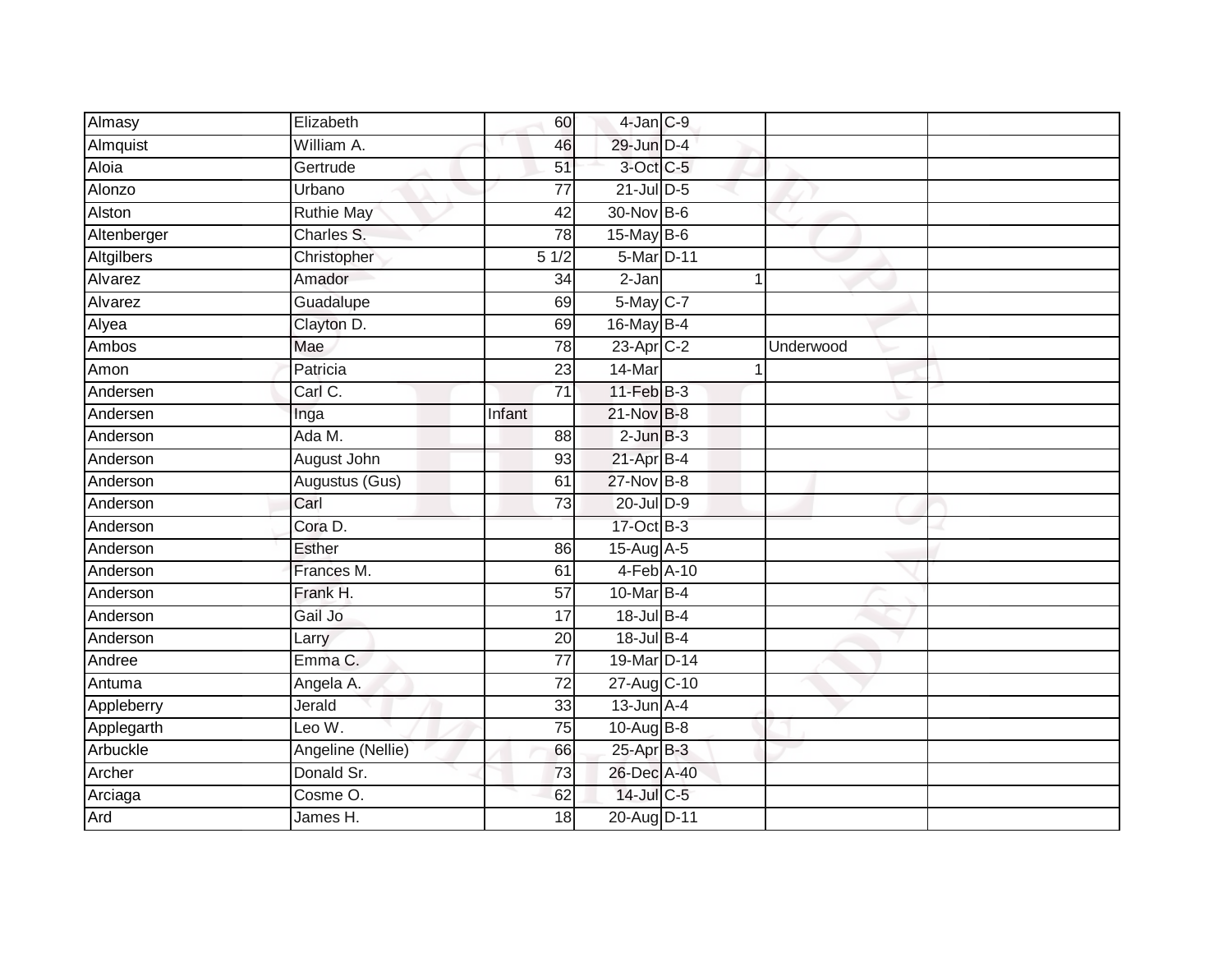| Ardelean       | Thomas               | 50              | 13-Apr A-8      |              |            |
|----------------|----------------------|-----------------|-----------------|--------------|------------|
| Arendt         | John F.              | 60              | 27-Nov B-8      |              |            |
| Armato         | John P.              | $\overline{27}$ | $17 -$ Jul      | $\mathbf{1}$ |            |
| Armstrong      | Charles R.           | 68              | 20-Aug D-11     |              |            |
| Arndt          | Paul H.              | 76              | 15-Aug A-5      |              |            |
| Arnold         | Robert H.            | 58              | 14-Apr B-3      |              |            |
| Arnold         | <b>Robert Thomas</b> | 37              | 20-Mar B-8      |              |            |
| Aronberg       | Lillian              | 82              | $23$ -May B-6   |              | Gevirtz    |
| Askew          | Roosevelt            | 65              | 20-Oct A-10     |              |            |
| Asmussen       | <b>Evelyn May</b>    | 60              | 18-Sep A-8      |              |            |
| Aspy           | Waldo L.             | 61              | $19$ -Jul $D-8$ |              |            |
| Assa           | <b>Youssef Ale</b>   | 23              | 20-Sep B-5      |              |            |
| Atchison       | Gloria M.            | 48              | 28-Feb B-8      |              |            |
| Augustyn       | Anthony              | 65              | $14$ -Feb $C-5$ |              |            |
| Augustynek     | <b>Stanley</b>       | 89              | 18-Jul B-4      |              |            |
| Ault           | Pauline              | 62              | 11-Feb B-3      |              |            |
| <b>Aures</b>   | Lillie               | $\overline{72}$ | 21-Sep A-12     |              |            |
| Austgen        | Dorothy E.           | 77              | 10-Dec E-10     |              | Westerlund |
| Austgen        | Eulalia F.           | $\overline{71}$ | 1-Oct E-11      |              |            |
| Auten          | Glenn R.             | $\overline{57}$ | $1-MarB-7$      |              |            |
| Avington       | Donald R.            | 37              | 24-Oct A-8      |              |            |
| Axtell         | Chandler A.          | 64              | $12$ -Jan E-2   |              |            |
| Ayers          | H. Bernie            | 76              | 17-Aug A-14     |              |            |
| Azzarello      | Josephine            | 86              | 21-Jan A-10     |              |            |
| <b>Babinec</b> | Ann B.               | 51              | $10$ -Oct B-4   |              |            |
| <b>Bach</b>    | Roberta (Bobbie)     | 55              | 19-Mar D-14     |              |            |
| <b>Bach</b>    | Wilbert              | 68              | 19-Jul D-8      |              |            |
| Bachi          | Wilbur H.            | 46              | $17$ -Jan $C-2$ |              |            |
| <b>Backlin</b> | Mildred L.           | 53              | 7-May C-4       |              |            |
| <b>Backs</b>   | Albert F.            | 66              | 23-Mar A-10     |              |            |
| Baening        | Louis G.             | 60              | 31-Jan A-4      |              |            |
| Bagan          | Mary C.              | $\overline{84}$ | 14-Nov C-5      |              |            |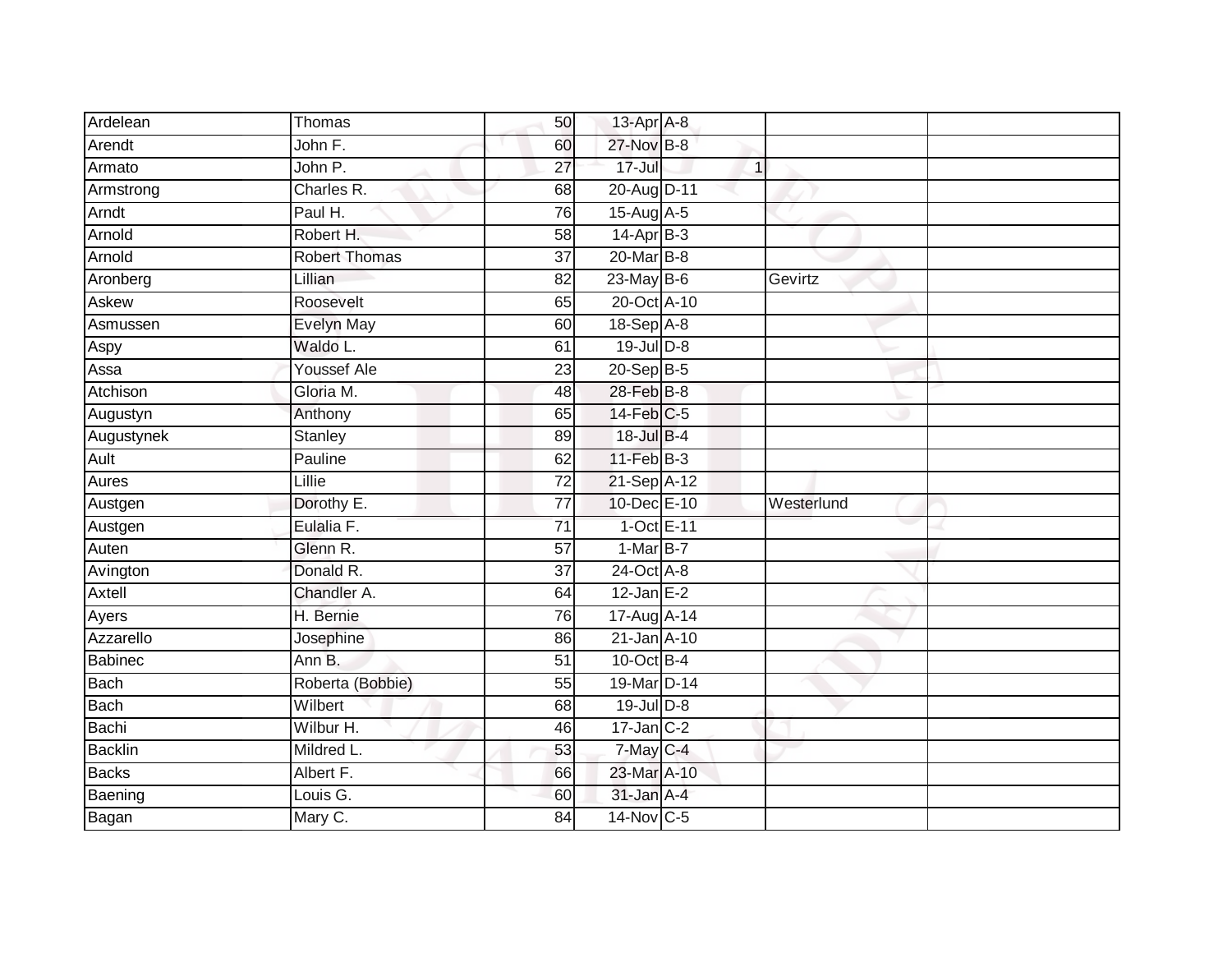| Bailey           | Fred Jr.            | 43              | 5-Apr B-12             |              |                   |
|------------------|---------------------|-----------------|------------------------|--------------|-------------------|
| <b>Bailey</b>    | <b>Harvey Hugh</b>  | 28              | 6-Feb B-6              |              |                   |
| <b>Bailey</b>    | Ronald              | $\overline{24}$ | 9-Feb                  | $\mathbf{1}$ |                   |
| <b>Baily</b>     | Anna Mary           | 92              | 23-Aug $B-8$           |              |                   |
| Bainbridge       | Eugene (Sen.)       | 66              | 14-Sep 1, A-6          |              | Picture included. |
| Bajavales        | Sam (Spiro)         | 84              | $24$ -Nov $ C-2 $      |              |                   |
| Bakale           | John                | $\overline{77}$ | $25$ -Feb $C$ -5       |              |                   |
| <b>Baker</b>     | Carrie              | 90              | $12$ -Jun $A-6$        |              |                   |
| Baker            | Clara A.            | 67              | 27-Dec A-20            |              |                   |
| Baker            | Ellen.              | 81              | 5-Mar D-11             |              |                   |
| <b>Baker</b>     | Virginia            | Infant          | 5-Apr B-12             |              |                   |
| Baker            | William B.          | 59              | $25-$ Sep $B-6$        |              |                   |
| <b>Balas</b>     | <b>Shawn Dekker</b> | 2 months        | 13-Nov B-6             |              |                   |
| <b>Balchunas</b> | Anthony J.          | 57              | 18-Jul B-4             |              |                   |
| Balczun          | <b>Matthew</b>      | $\overline{77}$ | 21-Apr B-4             |              |                   |
| Baldwin          | William R.          | 65              | 14-Aug B-6             |              |                   |
| Bales            | <b>Shirley Ann</b>  | $\overline{38}$ | $11$ -Jan B-4          |              |                   |
| <b>Bales</b>     | William J.          | 50              | $11$ -Jan B-4          |              |                   |
| Ball             | Lonell              | 4 months        | $25$ -Apr $B-3$        |              |                   |
| <b>Ballard</b>   | David C.            | 56              | 28-Nov B-4             |              |                   |
| Ballard          | <b>Dollie</b>       | 82              | 6-Nov B-3              |              |                   |
| <b>Ballard</b>   | Mark C.             | 22              | $19$ -May $D$ -6       |              |                   |
| Balog            | Julia               | 68              | $7-Feb$ <sub>C-5</sub> |              |                   |
| Balog            | Theodore            | 81              | $17 -$ Jul A-6         |              |                   |
| Balyeat          | Nancy               | 82              | $8-Aug$ B-4            |              |                   |
| Banaszak         | Mary                |                 | 7-Aug A-8              |              |                   |
| Bane             | Richard (Peewee)    | 46              | 22-Aug A-8             |              |                   |
| Banich           | Matija (Maggie)     | 76              | $14$ -Jan D-5          |              |                   |
| Banicki          | Alex F.             | 72              | $18$ -Jan B-4          |              |                   |
| <b>Bank</b>      | Louis G.            | 53              | 16-Nov B-8             |              |                   |
| Banks            | Sedoy               | 78              | 17-Oct B-3             |              |                   |
| Bannister        | Corinth E.          | $\overline{72}$ | $2$ -May $B$ -6        |              |                   |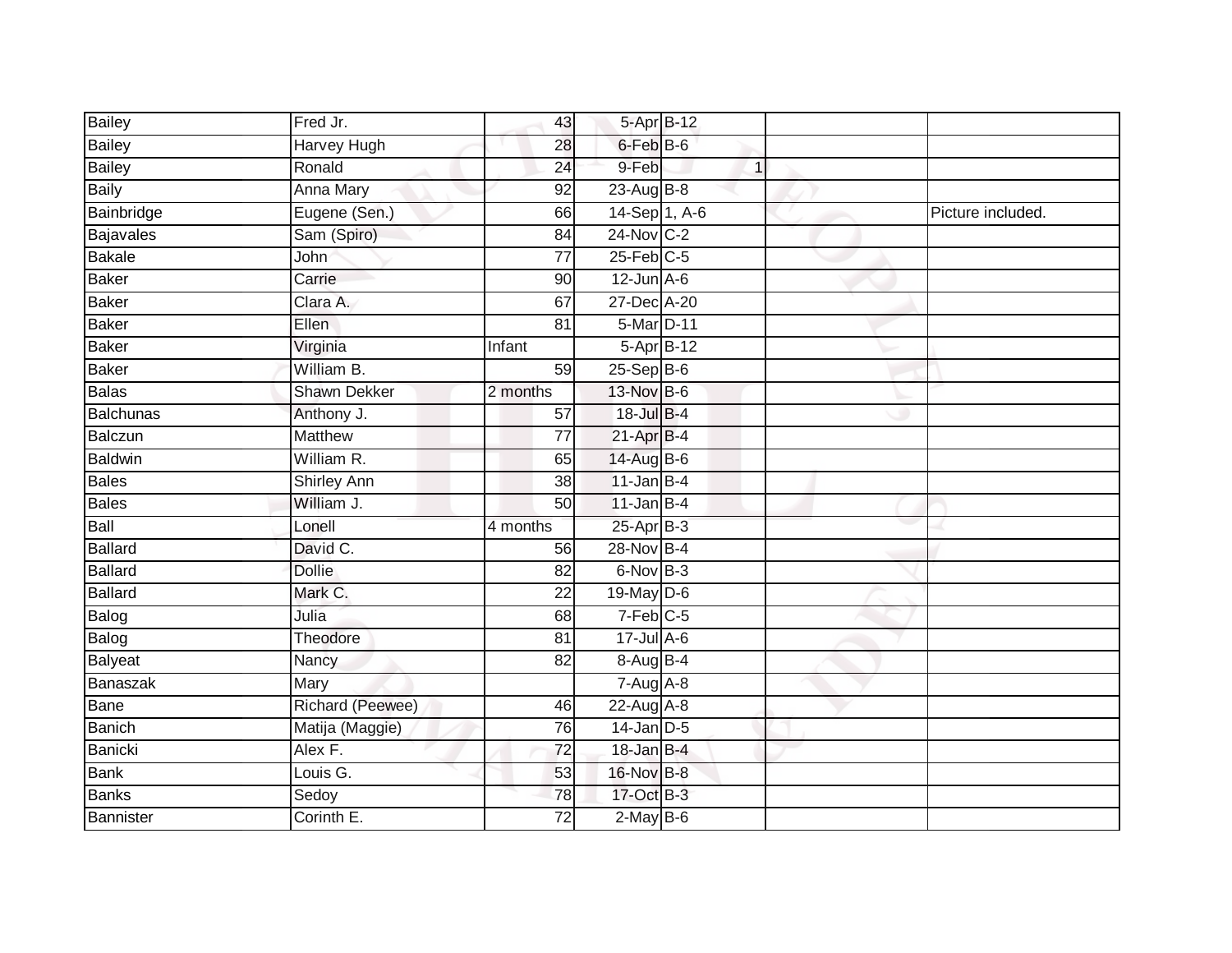| Barath         | Paul                  | 66              | 11-Aug A-8        |                |                |  |
|----------------|-----------------------|-----------------|-------------------|----------------|----------------|--|
| Barbauld       | Edward P.             | 48              | 29-Nov C-6        |                |                |  |
| <b>Barbush</b> | Mary                  | 81              | $1$ -Jun $A-8$    |                |                |  |
| Bardens        | Philip                | 78              | $21$ -Jul $D-5$   |                |                |  |
| Bardowski      | Caroline              | 86              | 15-Nov C-6        |                | Kostur         |  |
| Barenie        | Alfred T.             | 70              | $28$ -Feb $B$ -8  |                |                |  |
| Barenie        | Roy J.                | 79              | $5$ -Jul $B$ -8   |                |                |  |
| <b>Barker</b>  | Bennie M.             | 71              | 7-Mar B-6         |                |                |  |
| <b>Barker</b>  | Reuben E.             | $\overline{71}$ | 8-May B-6         |                |                |  |
| Barlog         | Joseph F.             | 53              | $22-Sep C-5$      |                |                |  |
| <b>Barlow</b>  | Henry                 | 62              | 28-May            |                |                |  |
| Barnes         | Deborah               | 19              | 16-Apr D-17       |                |                |  |
| Barnes         | Roy D.                | 58              | 15-May B-6        |                |                |  |
| Barnes         | Violet                | 53              | 24-Apr A-11       |                |                |  |
| Barney         | <b>Betty</b>          |                 | 27-Jun C-5        |                |                |  |
| Barnhart       | Maxine S.             | 61              | 1-Oct E-11        |                |                |  |
| Baron          | Anna                  | $\overline{77}$ | 18-Jun C-4        |                |                |  |
| Baron          | George G.             | 69              | 7-May C-4         |                |                |  |
| Baron          | Mary C.               | 63              | 20-Oct A-10       |                |                |  |
| Barron         | Ann F.                | 68              | 30-Oct B-4        |                |                |  |
| Barron         | Marie J.              | 77              | $19$ -Jun $B - 4$ |                |                |  |
| <b>Barth</b>   | Doreen                | 59              | 16-Jan D-12       |                | Havling        |  |
| Barton         | Joe                   | 83              | 21-Sep A-12       |                |                |  |
| Barzda         | Jerome F.             | $\overline{51}$ | $20-$ Sep $B-4$   |                |                |  |
| Basarich       | Helen                 | 83              | $4$ -Dec $B$ -6   |                | <b>Dotlich</b> |  |
| <b>Bass</b>    | <b>William Donald</b> | 35              |                   | 29-May 1, A-12 |                |  |
| <b>Bassett</b> | <b>Russell James</b>  | 65              | 6-Sep A-10        |                |                |  |
| Bastian        | <b>Doris</b>          | 55              | 27-Feb D-12       |                |                |  |
| Batchelor      | Helen M.              | 69              | 17-Dec A-78       |                | Donahue        |  |
| Batchelor      | Jay G.                | 73              | 17-Sep B-6        |                |                |  |
| <b>Bates</b>   | Anna                  | 90              | 22-Dec A-8        |                |                |  |
| Bathurst       | Elizabeth             | 76              | $2$ -Jul $D-8$    |                |                |  |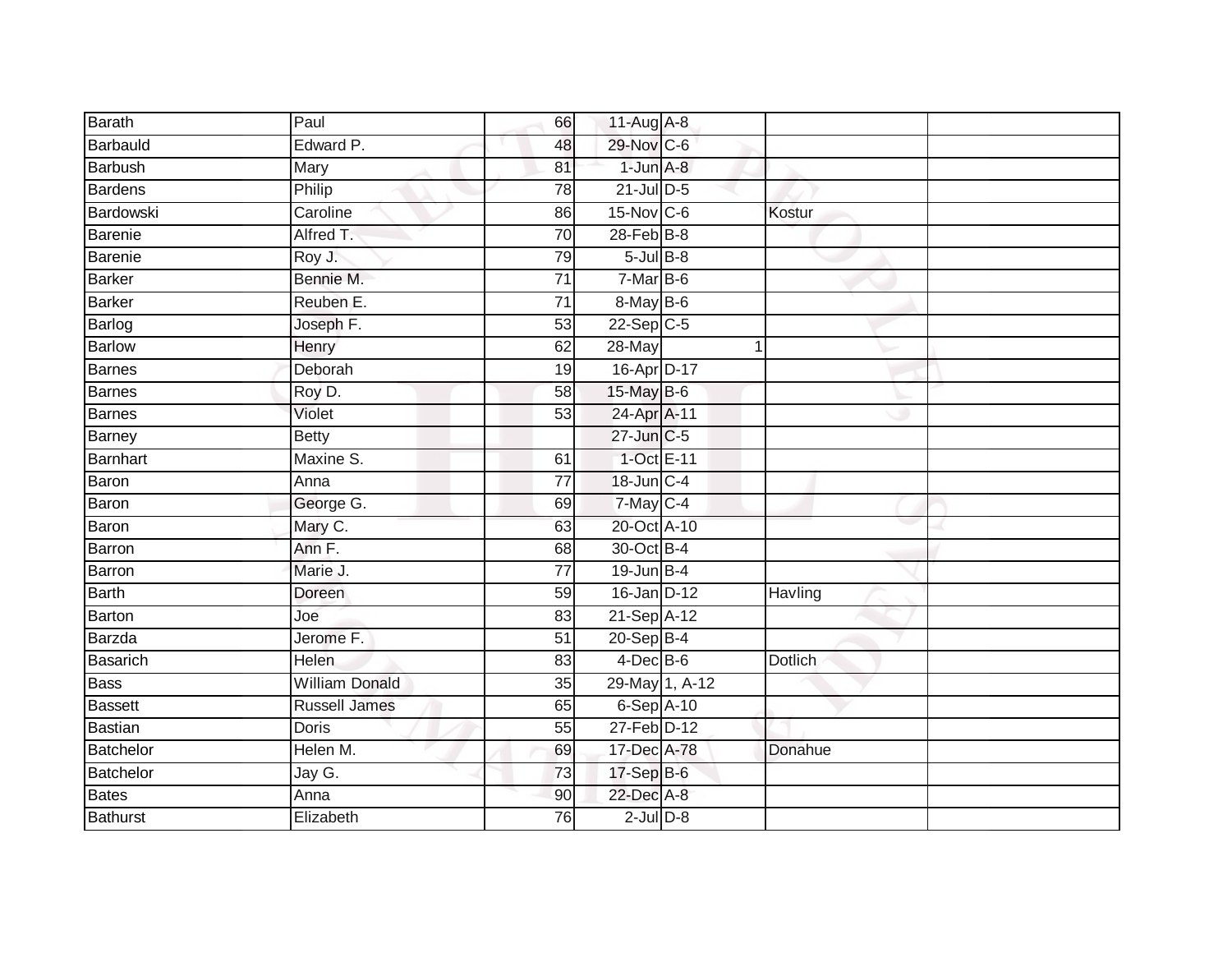| Battle        | Eugenia          | 39              | 18-May B-12             |              |                   |
|---------------|------------------|-----------------|-------------------------|--------------|-------------------|
| Baudet        | Lauretta L.      | 82              | 23-Aug B-8              |              |                   |
| <b>Baydik</b> | Andrew J.        | 46              | $12-SepB-4$             |              |                   |
| <b>Bayes</b>  | Ricky J.         | 19              | $2$ -Oct $B-3$          |              |                   |
| Beatty        | Charles E.       | 86              | 16-Jan D-12             |              |                   |
| Bechtold      | George A.        | 87              | $29-Sep$ <sub>C-2</sub> |              |                   |
| <b>Becich</b> | Nicholas G.      | 69              | $12$ -May B-4           |              |                   |
| Beck          | Roy              | 79              | 24-May B-4              |              |                   |
| Beck          | <b>Theresa</b>   | 83              | $2-MarB-4$              |              |                   |
| Becker        | Marie            | 76              | $14$ -Feb $C-5$         |              |                   |
| Beckman       | Geneve B.        | 96              | 8-Sep C-15              |              |                   |
| Beckman       | <b>Max</b>       | 65              | 31-Aug B-8              |              |                   |
| Beda          | John P. (Rev.)   | 66              | 26-Dec A-40             |              |                   |
| Beddingfield  | Velma L.         | 75              | 30-Apr E-11             |              |                   |
| Bednarchuk    | Charles W.       | $\overline{57}$ | 6-Feb B-6               |              |                   |
| Bednarsky     | Anton Jr.        | 57              | 5-Jun A-8               |              |                   |
| Bedner        | Michael C.       | 64              | 23-Oct C-4              |              |                   |
| <b>Beebe</b>  | Lola Irene       | 70              | 9-May A-4               |              |                   |
| Beecher       | Alice T.         |                 | 19-Mar D-14             |              |                   |
| Behary        | John             | 52              | $5$ -Dec $B$ -6         |              |                   |
| Behling       | Edward           | 77              | 3-Apr B-4               |              |                   |
| Belcher-Tau   | Charity          | $\overline{73}$ | 20-Oct A-10             |              |                   |
| Belich        | Tonika           | 80              | 8-Oct D-8               |              |                   |
| <b>Belk</b>   | Ronald L. Jr.    | 2 months        | 16-Aug D-4              |              |                   |
| Bell          | Arnold           | 65              | 13-Feb D-12             |              |                   |
| Bell          | Carrie J.        | 77              | $6$ -Dec $D-12$         |              |                   |
| Bell          | Donald L. (Rev.) | 39              | 18-Aug A-8              |              |                   |
| Bell          | Samuel           | 71              | $3$ -Jul $A$ -4         |              |                   |
| <b>Bell</b>   | Tom Lee          | 34              | $10$ -Jan B-3           |              |                   |
| Belshaw       | Elliott M.       | 67              |                         | 5-Jun 1, A-8 | Picture included. |
| Bencur        | Mary             | 89              | 3-Feb B-6               |              |                   |
| Bencze        | Elizabeth        | $\overline{72}$ | $3-AprB-4$              |              |                   |
|               |                  |                 |                         |              |                   |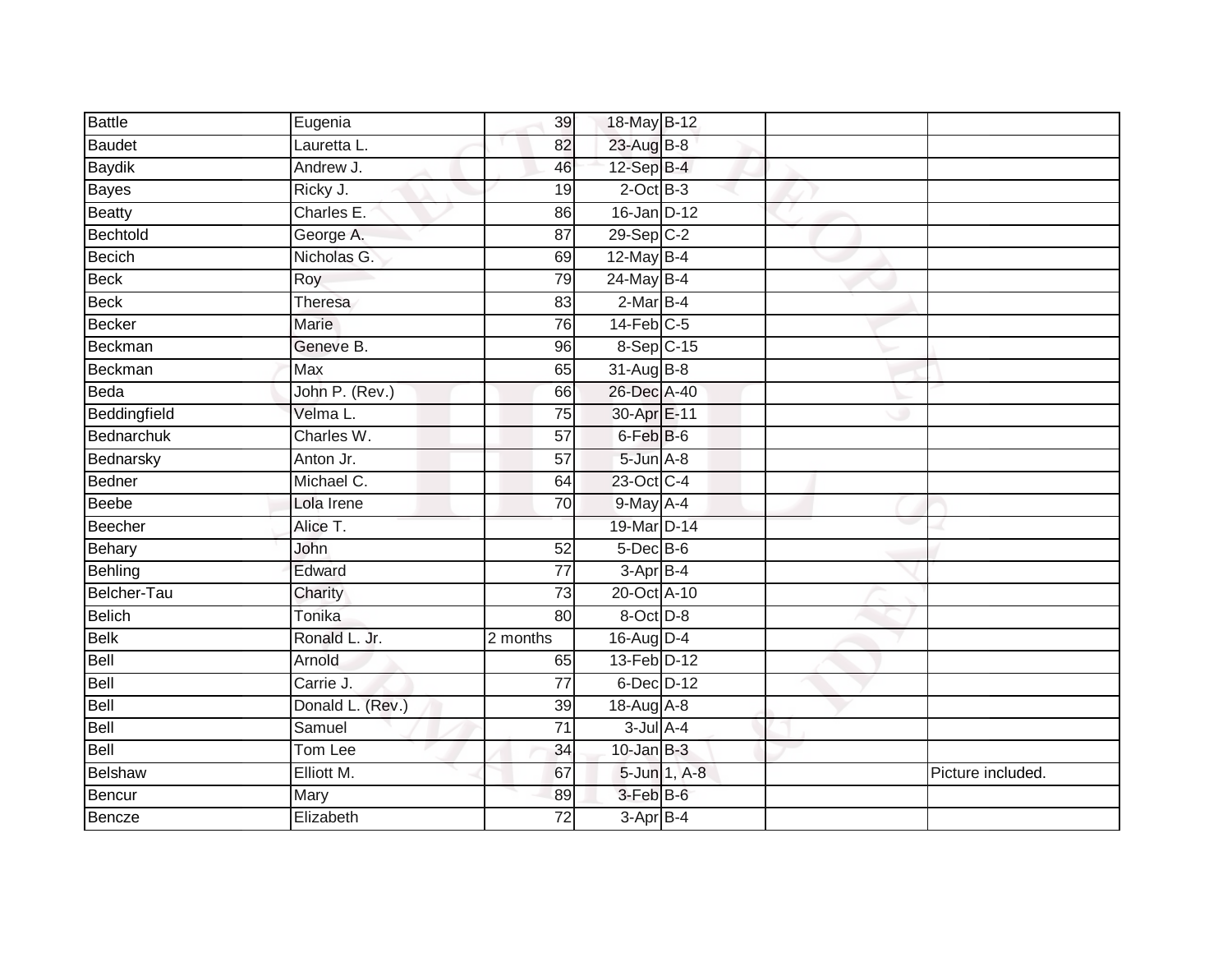| Bender         | George               | 62              | 4-Jan C-9         |           |                   |
|----------------|----------------------|-----------------|-------------------|-----------|-------------------|
| Bengtson       | Edith                | 80              | 11-Dec A-12       |           |                   |
| Benjamin       | Mayer                | 68              | 23-Oct C-4        |           |                   |
| Bennett        | Clara M.             | 78              | 17-Sep B-6        |           |                   |
| Bennett        | LaVern I.            | $\overline{54}$ | 16-Mar B-4        |           |                   |
| <b>Benoit</b>  | David A.             | 20              | 6-Feb B-6         |           |                   |
| Benson         | Margaret             | 68              | 22-Oct A-16       |           |                   |
| Benus          | Joseph A.            | 74              | $21$ -Aug B-4     |           |                   |
| Beres          | Verna A.             | 49              | 20-Mar B-8        |           |                   |
| Berg           | Stanley M.           | 62              | $17$ -Feb $D-8$   |           |                   |
| Bergner        | Lottie B.            | 58              | $24$ -Feb $D-5$   | Marszalek |                   |
| Berkheimer     | George W.            | 51              | $8-AugB-4$        |           |                   |
| Bernacke       | Frank M.             | 63              | $7 - Jun$ $E - 6$ |           |                   |
| Berry          | <b>Bryce Erick</b>   | Infant          | $5-Sep$ $C-4$     |           |                   |
| Berry          | John P.              | $\overline{41}$ | 6-Feb B-6         |           |                   |
| Berry          | Rose C.              | 32              | 5-Sep C-4         |           |                   |
| Bertagnolli    | Adolph (Bert)        | 52              | $13-Sep C-8$      |           |                   |
| Bethmann       | Ernest               | 85              | $31$ -Jan $A-4$   |           |                   |
| Betustak       | Pauline              | 78              | 1-Feb C-5         |           |                   |
| Beucus         | Gertrude             | 79              | 6-Nov B-3         |           |                   |
| Beverly        | Ardella              |                 | 21-Dec A-22       |           |                   |
| Bezrucka       | Alexander            | 79              | $12$ -Jul B-6     |           |                   |
| Bialon         | Edward B.            | 50              | 22-Oct A-16       |           |                   |
| <b>Bickson</b> | <b>Sarah Frances</b> | 84              | $3$ -Dec $E-9$    |           |                   |
| Biederman      | James                | 30              | 13-Feb            |           | Picture included. |
| Biedron        | Walter J.            | 55              | 10-Dec E-10       |           |                   |
| Biel           | Walter J. (Butch)    | $\overline{54}$ | 13-Dec A-39       |           |                   |
| <b>Bielak</b>  | John                 | 83              | $13$ -Jun $A-4$   |           |                   |
| Bielat         | Andrew               | 87              | 1-May B-4         |           |                   |
| Bieniek        | Peter                | $\overline{77}$ | $16$ -Jun $B-3$   |           |                   |
| Bienko         | Edward W.            | 58              | 24-Aug B-8        |           |                   |
| Biggerstaff    | Diana L.             | $\overline{15}$ | 24-Nov C-2        |           |                   |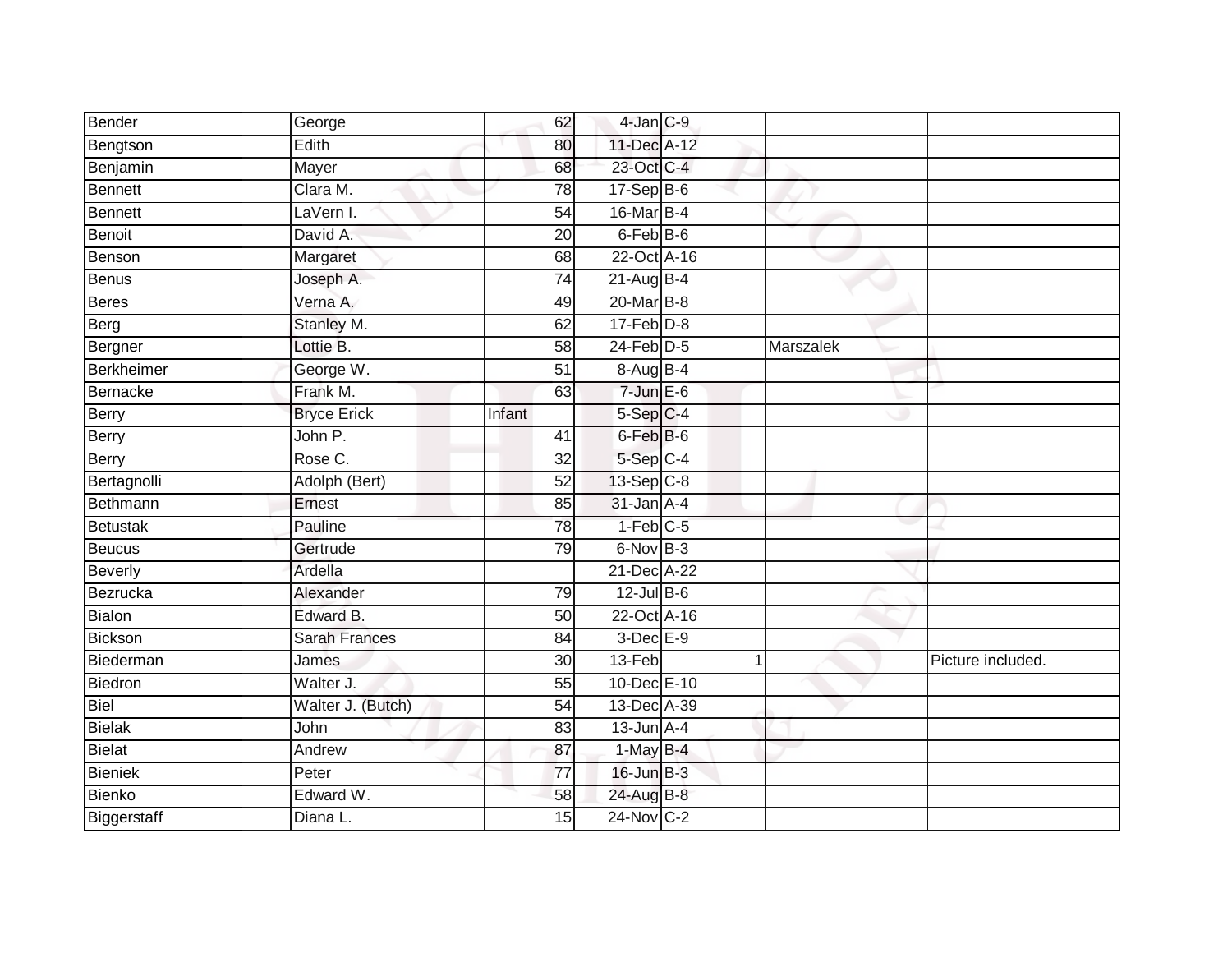| <b>Bindas</b>   | <b>Helen</b>        | 73              | 17-Jul A-6             |               |  |
|-----------------|---------------------|-----------------|------------------------|---------------|--|
| <b>Bindas</b>   | John                | 52              | $1-MayB-4$             |               |  |
| <b>Bishop</b>   | John S.             | 65              | $16$ -Feb $C-2$        |               |  |
| <b>Bisset</b>   | Marion E.           | 54              | 13-Jan A-12            | <b>Mathis</b> |  |
| <b>Black</b>    | David A.            | $\overline{23}$ | 18-Jul B-4             |               |  |
| <b>Black</b>    | Perry E. (Woods)    | 88              | $9-Nov A-8$            |               |  |
| <b>Black</b>    | <b>Therese</b>      | 73              | $16$ -Jan $D-12$       |               |  |
| Blackburn       | Roy                 | 70              | $23$ -Aug B-8          |               |  |
| Blackwell       | Marie               | 60              | 24-Dec A-24            |               |  |
| Blaemire        | Richard             | 64              | 15-Dec A-25            |               |  |
| Blakely         | Annie Mae           | 63              | 17-Aug A-14            |               |  |
| Blalark         | Thomas              | 61              | 5-May C-7              |               |  |
| Blanchard       | Louis               | 61              | 8-Feb B-4              |               |  |
| Blankenship     | Mabel A.            | 81              | 8-May B-6              |               |  |
| Blaski          | <b>Blanche</b>      | 56              | 17-Feb D-8             |               |  |
| Blaskovich      | Kenneth Ray         | $\overline{21}$ | $14$ -Feb $C-5$        |               |  |
| <b>Blastick</b> | Gerald M. Sr.       | 40              | 18-Apr A-6             |               |  |
| <b>Blastick</b> | Marie               | 66              | $11-Aug$ A-8           |               |  |
| Blazic          | Mabel G.            | 64              | 30-Nov B-6             |               |  |
| <b>Blazic</b>   | Peter               | 84              | 6-Sep A-10             |               |  |
| <b>Blevins</b>  | Esco W.             | 67              | $17-Sep$ B-6           |               |  |
| <b>Bliss</b>    | <b>Crystal Dawn</b> | Infant          | $26-Sep$ A-4           |               |  |
| <b>Blocker</b>  | <b>Nellie</b>       | 87              | $17$ -Feb $D-8$        |               |  |
| Blocker         | Rena                | 63              | 14-May C-13            |               |  |
| Bloede          | <b>Henry</b>        |                 | 80 Decmeber A-12<br>11 |               |  |
| <b>Blozak</b>   | Frank M.            | 76              | 22-Mar B-8             |               |  |
| <b>Blum</b>     | William P.          | 61              | 14-Aug B-6             |               |  |
| <b>Boback</b>   | Josephine           | 62              | 3-Apr B-4              | LaSota        |  |
| Bobinsky        | Constance           | 72              | 19-Jun B-4             |               |  |
| Bockart         | Richard E.          | 51              | 28-Aug B-5             |               |  |
| <b>Bodie</b>    | Mary                | 81              | $3$ -Dec $E-9$         |               |  |
|                 |                     |                 |                        |               |  |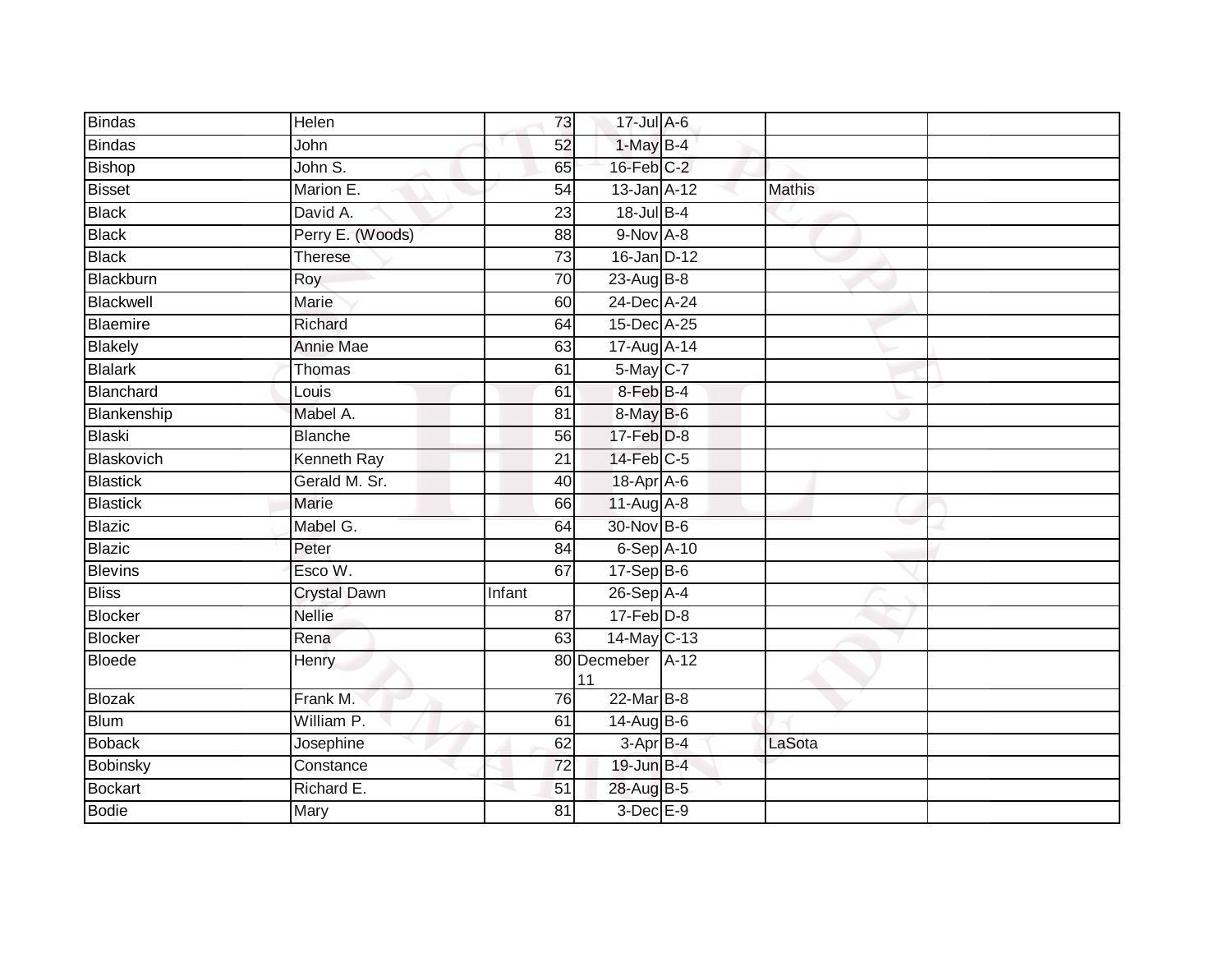| Boersma        | Elizabeth (Betty)                         |                 | 24-Sep E-13       | VanderWal      |                   |
|----------------|-------------------------------------------|-----------------|-------------------|----------------|-------------------|
| Bogielski      | Agnes                                     | 69              | 15-Nov C-6        |                |                   |
| Bogucki        | Edward (Sgt.)                             | 49              | 18-Apr A-6        |                | Picture included. |
| Bogucki        | Raymond                                   | 44              | $5$ -Jan B-10     |                |                   |
| Bogusz         | <b>Bernice (Sister Mary</b><br>Modestine) | 54              | $3$ -Jan $C-4$    |                |                   |
| <b>Bohling</b> | <b>Richard James</b>                      | 28              | 28-Mar C-5        |                |                   |
| Bohling        | Sylvester J. (Bud)                        | 66              | $18$ -Jul B-4     |                |                   |
| Bohlmann       | Herman                                    | 67              | $13$ -Jun $A-4$   |                |                   |
| Boldenow       | William                                   | 76              | $28$ -Feb $B-8$   |                |                   |
| <b>Bolek</b>   | Stanley (Whitey)                          | 60              | 3-Feb B-6         |                |                   |
| Bomersback     | Rose                                      |                 | 18-Dec A-28       |                |                   |
| Bonar          | Margaret                                  | 95              | 23-Oct C-4        |                |                   |
| Bond           | <b>Robert Lee</b>                         | 65              | 18-Sep A-8        |                |                   |
| Bonfiglio      | Carmelo                                   | 82              | 17-Feb 1, D-8     |                |                   |
| Boniec         | Mary                                      | 80              | 23-Apr C-2        |                |                   |
| Boniecki       | Stella J.                                 |                 | 13-Aug C-4        |                |                   |
| Bonner         | David (Rev.)                              | 33              | 5-Oct B-10        |                |                   |
| Bonomo         | James                                     | 16              | 9-Jun             | $\overline{1}$ |                   |
| Bonsor         | Charles H. (Chuck)                        | 47              | $19$ -Jan $C-8$   |                |                   |
| Boone          | Peter E.                                  | 64              | $13-MarB-6$       |                |                   |
| Booth          | Marie R.                                  | 74              | 12-Mar D-16       |                |                   |
| Borden         | Reuben                                    | 65              | $7$ -May $C-4$    |                |                   |
| Borgman        | Margaret                                  | 81              | $23$ -May B-6     | Kramer         |                   |
| Boring         | Woodrow W. (Woody)                        | 59              | 18-Dec A-28       |                |                   |
| <b>Bork</b>    | Andrew                                    | $\overline{71}$ | 24-Jul A-10       |                |                   |
| Borman         | Frederick E.                              | 71              | $14$ -Jan D-5     |                |                   |
| Borowski       | Anthony B.                                | 76              | $5 - Jun$ $A - 8$ |                |                   |
| Bosnich        | Ada                                       | 85              | 24-Mar B-4        |                |                   |
| <b>Bosnich</b> | Fred                                      | 84              | 13-Oct C-11       |                |                   |
| Botos          | James C.                                  | 58              | 30-May A-12       |                |                   |
| Botos          | Joseph L.                                 | 60              | $17 -$ Jul A-6    |                |                   |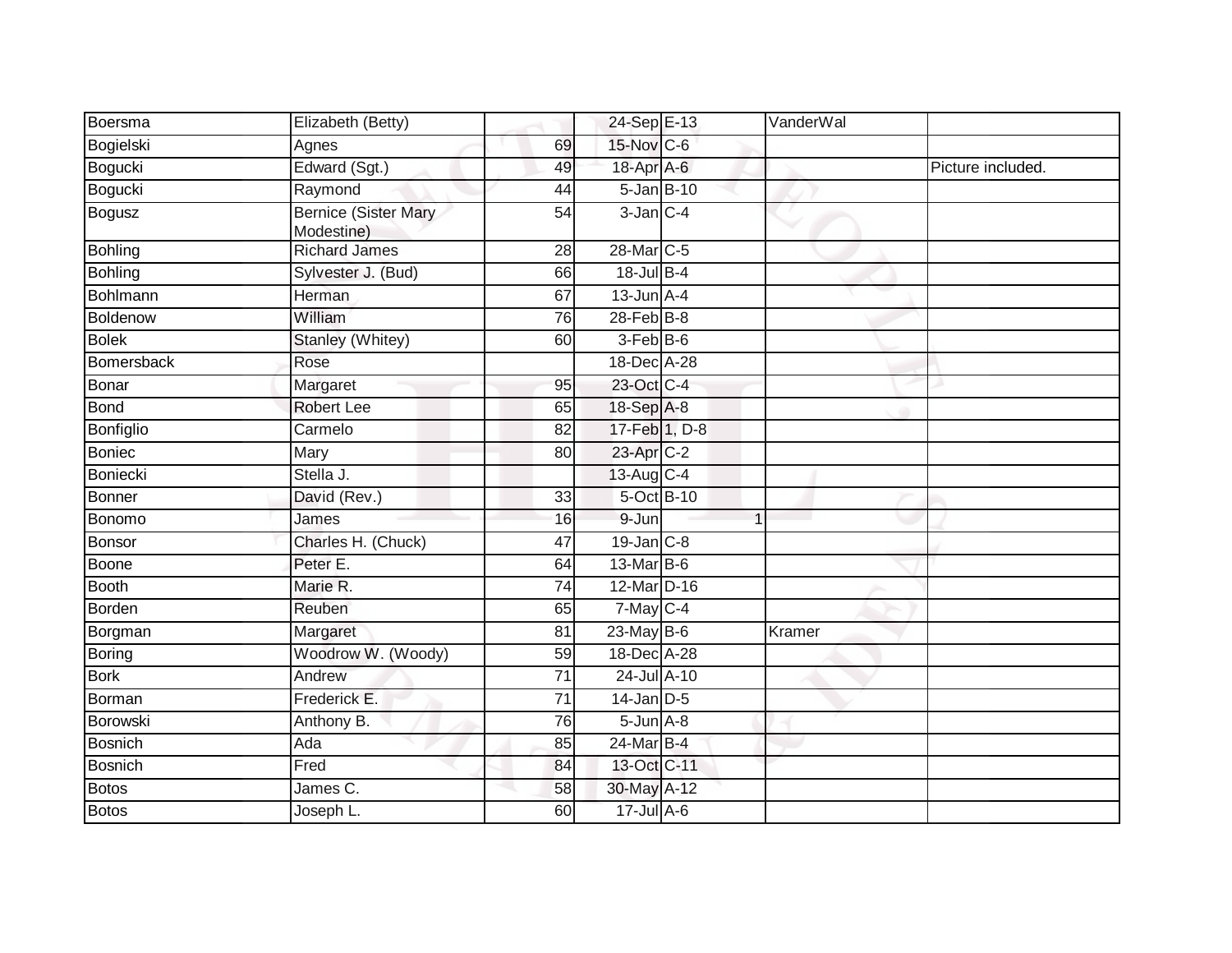| Bour            | Clara B.       | 84              | 4-Oct D-6       | Browner  |                           |
|-----------------|----------------|-----------------|-----------------|----------|---------------------------|
| Bourrell        | Raymound W.    | 58              | 11-Dec A-12     |          |                           |
| Bovard          | Roland E.      | 76              | $15$ -May B-6   |          |                           |
| Bovee           | Maude          | $\overline{77}$ | 6-Aug A-12      | Roop     |                           |
| Bowen           | Fannie         | $\overline{75}$ | $19$ -May $D-6$ |          |                           |
| Bowen           | Jane           | 59              | $18$ -Jul $B-4$ | Howerton |                           |
| <b>Bower</b>    | Joseph F.      | 51              | 24-Oct A-8      |          |                           |
| Bowman          | Anna M.        | 77              | $3-Nov$ $C-6$   |          |                           |
| Boyar           | Antonio        | 73              | $4-Aug$ $A-8$   |          |                           |
| Boyd            | Luther         | 67              | 27-Feb D-12     |          |                           |
| <b>Bozic</b>    | Martha         |                 | 14-Dec A-26     |          |                           |
| Bradberry       | Clay           | 82              | $5-Sep$ C-4     |          |                           |
| <b>Bradford</b> | Arbria         | 59              | 27-Feb D-12     |          |                           |
| <b>Bradford</b> | James F.       | 88              | 21-Dec A-22     |          |                           |
| <b>Bradshaw</b> | Gregory L.     | 24              | 5-Mar D-11      |          |                           |
| <b>Brady</b>    | Clara E.       | 79              | 8-May B-6       |          |                           |
| Brandenburg     | Danny W. (Dan) | 23              | 13-Aug C-4      |          |                           |
| Brandenburg     | Margaret M.    | 15              | 28-Sep 1, A-6   |          |                           |
| <b>Brandt</b>   | Clarice        | 79              | 18-Feb B-9      |          |                           |
| <b>Brandys</b>  | Antoinette     | 55              | 6-Aug A-12      |          |                           |
| <b>Braner</b>   | Jessie A.      | 67              | $2-MarB-4$      |          |                           |
| <b>Branyik</b>  | Michael        | 79              | $26$ -Apr $B-4$ |          |                           |
| <b>Brasier</b>  | Raymond F.     | 57              | 9-Apr D-10      |          |                           |
| <b>Brauer</b>   | Michael E.     | 28              | 19-Dec A-14     |          |                           |
| <b>Brayshaw</b> | Hazel          | 64              | 26-Dec A-40     |          |                           |
| Brazenas        | Adam P.        | 45              | 30-Nov B-6      |          |                           |
| <b>Brdar</b>    | Dorothy        | 65              | $4$ -Oct D-6    |          |                           |
| Breisch         | George C.      | 53              | 18-Dec A-28     |          |                           |
| Bremer          | Vera C.        | 63              | $14$ -Feb $C-5$ |          |                           |
| Brenan          | Andrew G.      | 58              | 12-Mar D-16     |          | Also listed as Brunansky. |
| <b>Brencus</b>  | Anna V.        | 83              | $11$ -Feb $B-3$ |          |                           |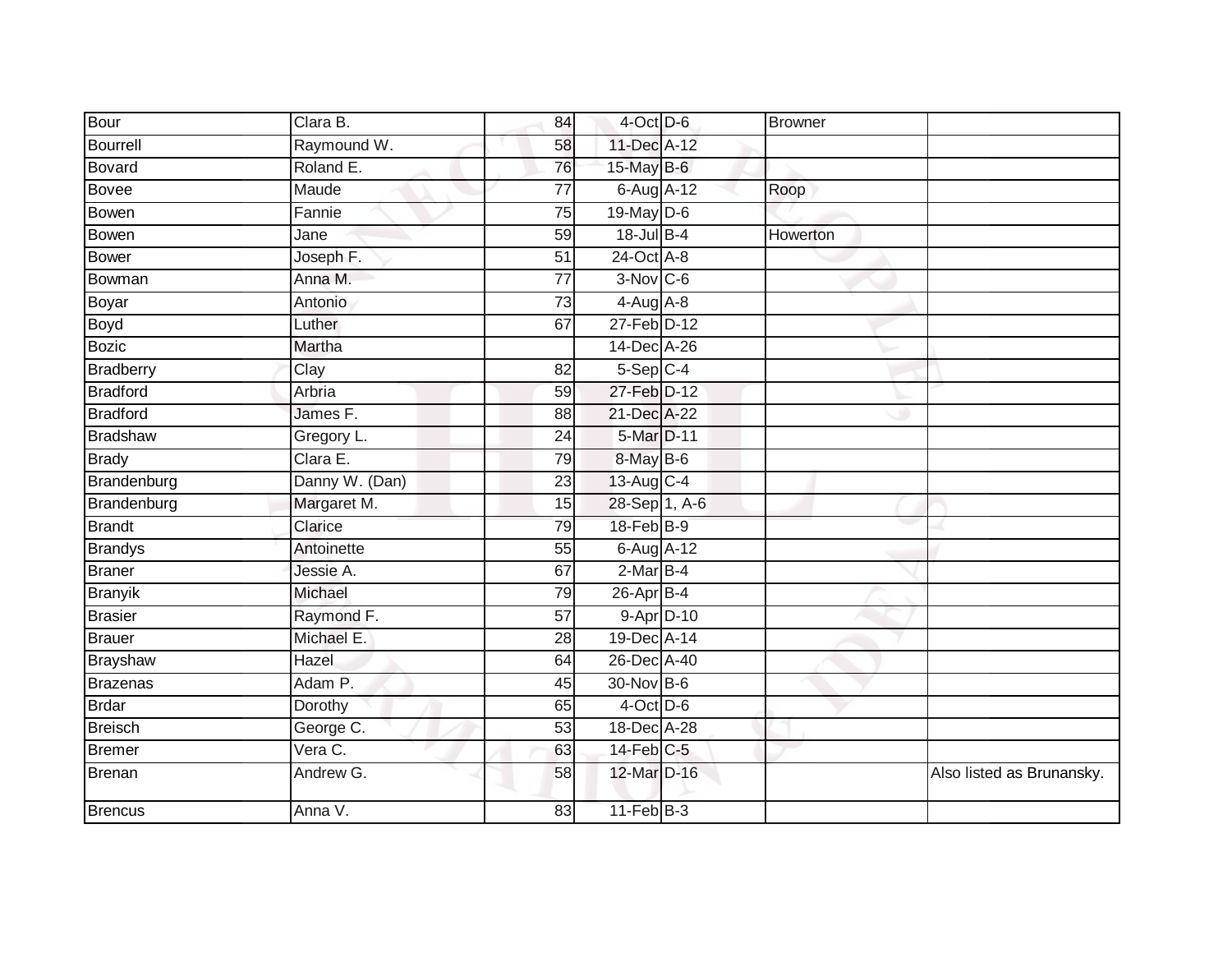| Brenman          | Jack                   | 61              | 20-Aug D-11      |   |  |
|------------------|------------------------|-----------------|------------------|---|--|
| Brezgis          | Anna                   | 76              | $7-Sep$ E-5      |   |  |
| Bridegroom       | <b>Nelda Doris</b>     | $\overline{72}$ | 31-May B-6       |   |  |
| <b>Bright</b>    | Arthur                 | 62              | 20-Jul D-9       |   |  |
| Briginski        | Lena                   | 92              | 24-Jul A-10      |   |  |
| <b>Briner</b>    | Pearl E:               | 75              | $17 -$ Jul A-6   |   |  |
| <b>Brinsley</b>  | Ethel D.               | 82              | $20$ -Apr $B-5$  |   |  |
| <b>Brinsley</b>  | <b>William Richard</b> | 63              | 28-Mar C-5       |   |  |
| <b>Brislain</b>  | Neva C.                | $\overline{72}$ | 6-Nov B-3        |   |  |
| <b>Britt</b>     | Beulah M.              | 86              | 13-Nov B-6       |   |  |
| <b>Brockman</b>  | James B.               | 57              | 20-Sep B-4       |   |  |
| <b>Broderick</b> | Carissa                | 12              | $27$ -Jul B-4    |   |  |
| <b>Broderick</b> | George                 | 61              | 14-Sep A-6       |   |  |
| <b>Broderick</b> | James                  | 62              | 23-May B-6       |   |  |
| <b>Broderick</b> | Mattie D.              | 63              | $25$ -Jan $A-4$  |   |  |
| <b>Broderick</b> | William                | 45              | 28-Mar C-5       |   |  |
| <b>Brom</b>      | James E.               | 59              | 27-Feb D-12      |   |  |
| <b>Bronas</b>    | Willis F. Jr.          | 25              | $2$ -Jun $B-3$   |   |  |
| <b>Brooks</b>    | Charles W.             | 24              | 17-Oct B-3       |   |  |
| Broomhead        | Lillian                | $\overline{77}$ | $28-Sep$ A-6     |   |  |
| <b>Brown</b>     | Charles F.             | 70              | $11-Feb$ B-3     |   |  |
| <b>Brown</b>     | Clifford               | 65              | 18-Aug A-8       |   |  |
| <b>Brown</b>     | Daisy                  | 71              | $25$ -Feb $C$ -5 |   |  |
| <b>Brown</b>     | Elmer E.               | 66              | $2-Jan$          | 1 |  |
| <b>Brown</b>     | Etsuka                 | 44              | 11-May $B-6$     |   |  |
| <b>Brown</b>     | Grant                  | 74              | 11-Aug A-8       |   |  |
| <b>Brown</b>     | James D.               | 61              | 8-Mar D-5        |   |  |
| <b>Brown</b>     | Joseph E.              | 84              | 28-Dec A-37      |   |  |
| <b>Brown</b>     | Lawrence L.            | 66              | 23-Apr C-3       |   |  |
| <b>Brown</b>     | <b>Mary Ruth</b>       | 59              | 6-Aug A-12       |   |  |
| <b>Brown</b>     | Michael F.             | 67              | 16-May B-4       |   |  |
| <b>Brown</b>     | Ray John               | $\overline{54}$ | $23$ -Jun $A-6$  |   |  |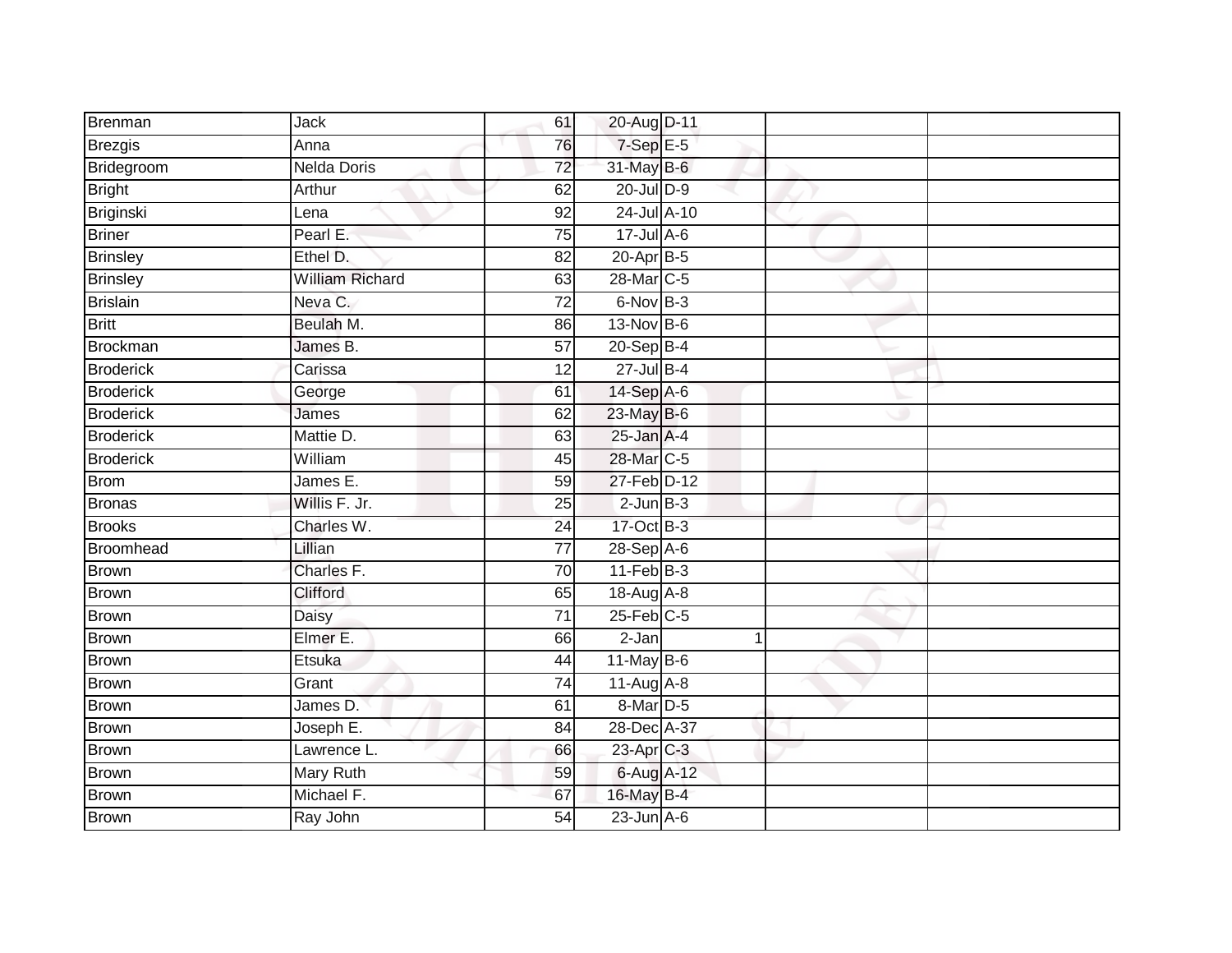| Brownfield        | Donald E.              | 39              |                 | 24-Jul 1, A-10 |               |  |
|-------------------|------------------------|-----------------|-----------------|----------------|---------------|--|
| <b>Brozek</b>     | <b>Stanley</b>         | 83              | 19-Mar D-14     |                |               |  |
| <b>Brozovic</b>   | John P.                | 64              | 4-Feb A-10      |                |               |  |
| Brozovic          | William P.             | 36              | 28-Dec A-37     |                |               |  |
| Brunner           | Ethel                  | $\overline{75}$ | 8-Oct D-8       |                |               |  |
| <b>Brunner</b>    | Ida N.                 | 97              | 6-Mar B-6       |                |               |  |
| Brunstrum         | <b>Agnes Marie</b>     | $\overline{58}$ | $21$ -Aug $B-4$ |                | <b>Bosley</b> |  |
| <b>Brunty</b>     | Steven                 |                 | 21-Jan A-10     |                |               |  |
| <b>Brush</b>      | Fred                   | 66              | $9$ -Feb $B$ -6 |                |               |  |
| <b>Bruski</b>     | Robert                 | 3 months        | $8$ -Oct $D-8$  |                |               |  |
| <b>Bryant</b>     | Ellen Jayne            | 62              | $13-Sep$ C-8    |                |               |  |
| <b>Bryant</b>     | Mae                    |                 | $1-Nov$ D-2     |                |               |  |
| <b>Bucec</b>      | Joseph Sr.             | 62              | 5-Mar D-11      |                |               |  |
| Buchanan          | Earl                   |                 | 10-Oct B-4      |                |               |  |
| <b>Buchele</b>    | Edgar C.               | 56              | 15-Nov C-6      |                |               |  |
| <b>Buchi</b>      | Anthony Richard (Tony) | $\overline{2}$  | 29-Jun D-4      |                |               |  |
| <b>Buchi</b>      | John P.                | 64              | $7-Sep$ E-5     |                |               |  |
| <b>Buckley</b>    | Philip M.              | 18              | 19-May D-6      |                |               |  |
| <b>Buckner</b>    | Hiram                  | 88              | 13-Mar B-6      |                |               |  |
| <b>Buckstaber</b> | Lillian                | $\overline{58}$ | 13-Aug C-4      |                |               |  |
| Budimlija         | Michael                | 63              | 28-Aug B-5      |                |               |  |
| <b>Buehring</b>   | Walter J.              | 78              | 24-Oct A-8      |                |               |  |
| <b>Buettner</b>   | Edith F.               | 72              | 30-Jun B-3      |                |               |  |
| <b>Bugaj</b>      | <b>Matthew</b>         | 57              | 30-Apr E-11     |                |               |  |
| Bugajski          | George S. (Corky)      | 53              | $4$ -Jan $C-9$  |                |               |  |
| <b>Buggs</b>      | <b>Eddie Ethin</b>     | 23              | 18-May B-12     |                |               |  |
| <b>Bujak</b>      | Mary                   | 83              | 14-Jun D-10     |                | Zaremba       |  |
| <b>Bukala</b>     | Albert P.              | 88              | $8-Nov$ B-8     |                |               |  |
| <b>Buksar</b>     | Irene                  | 75              | 6-Aug A-12      |                |               |  |
| <b>Buksar</b>     | John M.                | 53              | 26-Oct D-8      |                |               |  |
| <b>Bukvich</b>    | Ignatz                 | 82              | 30-Jan C-11     |                |               |  |
| <b>Bukvich</b>    | William M. (Bucky)     | 61              | 19-Jan C-8      |                |               |  |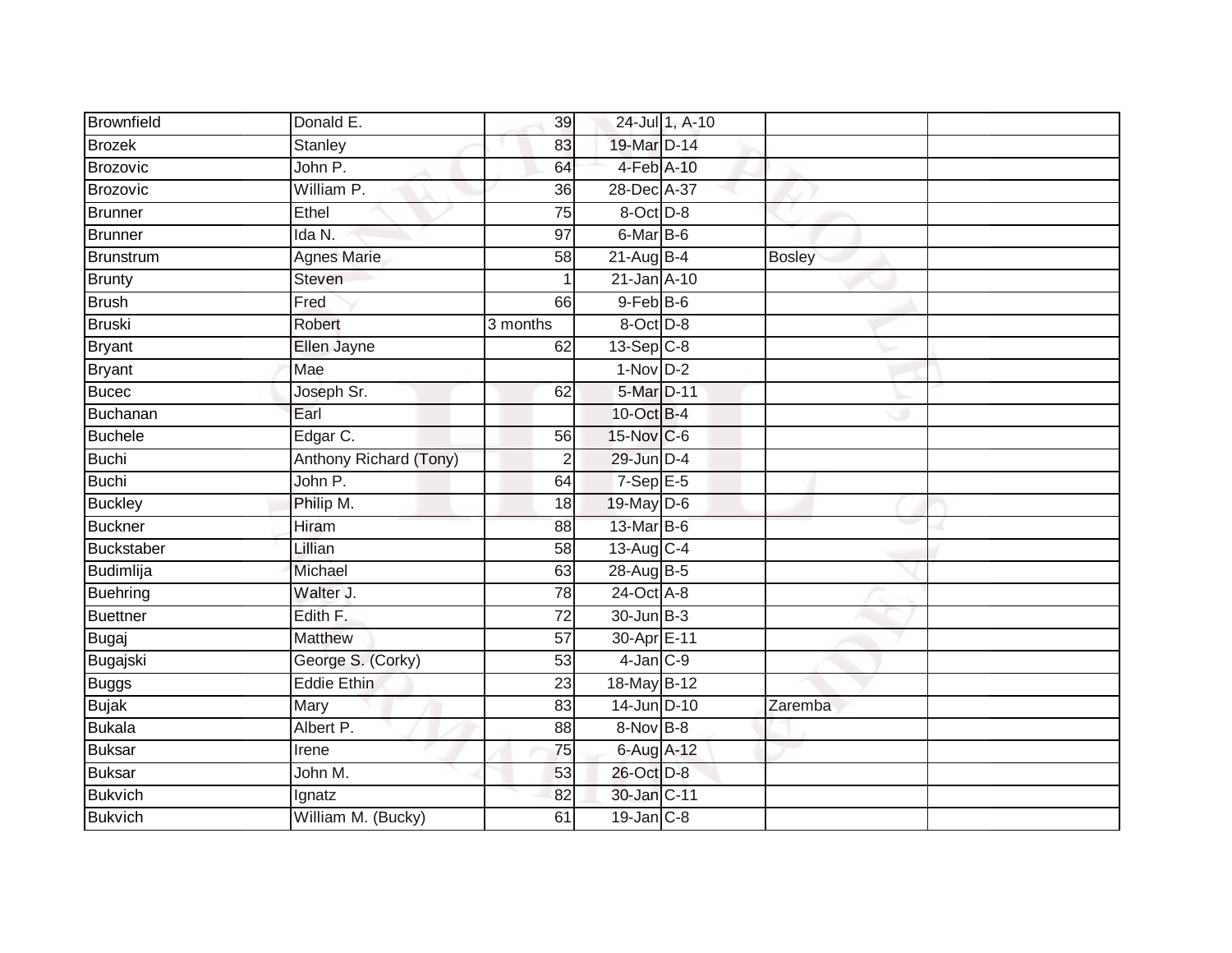| <b>Bulanda</b>  | John               | 57              | 20-Dec A-26       |        |  |
|-----------------|--------------------|-----------------|-------------------|--------|--|
| Bulanda         | John J.            | 65              | 7-Feb C-5         |        |  |
| <b>Bullock</b>  | Annie M.           | 44              | 31-Dec A-38       |        |  |
| Bultema         | Ida                | 69              | 20-Oct A-10       |        |  |
| <b>Bultema</b>  | Peter              | $\overline{85}$ | 30-Oct B-4        |        |  |
| <b>Bunde</b>    | Ruth               | 62              | 12-May B-4        |        |  |
| Burbridge       | <b>Dixie</b>       | 70              | $2-AprB-6$        |        |  |
| <b>Burch</b>    | Perry E.           | 75              | 20-Feb D-14       |        |  |
| <b>Burhans</b>  | Mary C.            | 90              | 20-Aug D-11       |        |  |
| <b>Burk</b>     | Myrtle D.          | 87              | $26$ -Oct $D-8$   |        |  |
| <b>Burkett</b>  | Albert S. Sr.      | $\overline{57}$ | $29$ -Jun $D-4$   |        |  |
| <b>Burkey</b>   | Laura E.           | 76              | $24$ -Jan $C-5$   |        |  |
| Burkholder      | Marion W.          | 54              | 17-Oct B-3        |        |  |
| <b>Burley</b>   | George L.          | 59              | 26-Mar C-10       |        |  |
| <b>Burley</b>   | Herbert A.         | 64              | 3-May C-6         |        |  |
| Burluka         | <b>Mike</b>        | 66              | 16-Nov B-8        |        |  |
| Burnett         | Laura              | $\overline{90}$ | 4-Feb A-10        | Havens |  |
| Burnham         | <b>Burr</b>        | 70              | 9-Oct B-5         |        |  |
| Burrell         | Henry L.           | 85              | $7 - Jan A - 8$   |        |  |
| Burton          | Lettie M.          | 82              | $11-Feb$ B-3      |        |  |
| Burts           | Tommie Lee         | 27              | 9-Aug C-6         |        |  |
| <b>Busch</b>    | Anna M.            | 73              | 16-May B-4        |        |  |
| <b>Busch</b>    | Thomas W.          | 21              | 14-Aug B-6        |        |  |
| <b>Bushbaum</b> | Elizabeth          | 79              | $13$ -Jan $A-12$  |        |  |
| Bushman         | Elva               | 72              | $13$ -Jan $A$ -12 |        |  |
| <b>Butkus</b>   | Leopold N. (Al)    | $\overline{51}$ | 6-Feb B-6         |        |  |
| Butler          | <b>Betty Merle</b> | 38              | 30-Jul B-6        |        |  |
| <b>Butts</b>    | Samuel             | 94              | $17-Apr$ A-8      |        |  |
| <b>Butzloff</b> | <b>Ruth Marie</b>  | 64              | 26-May B-4        |        |  |
| <b>Byler</b>    | Jody               | $\overline{2}$  | 18-Jun C-4        |        |  |
| <b>Byler</b>    | Patricia           | 27              | 18-Jun C-4        |        |  |
| <b>Byrne</b>    | Thalia C.          | 63              | 17-Dec A-78       |        |  |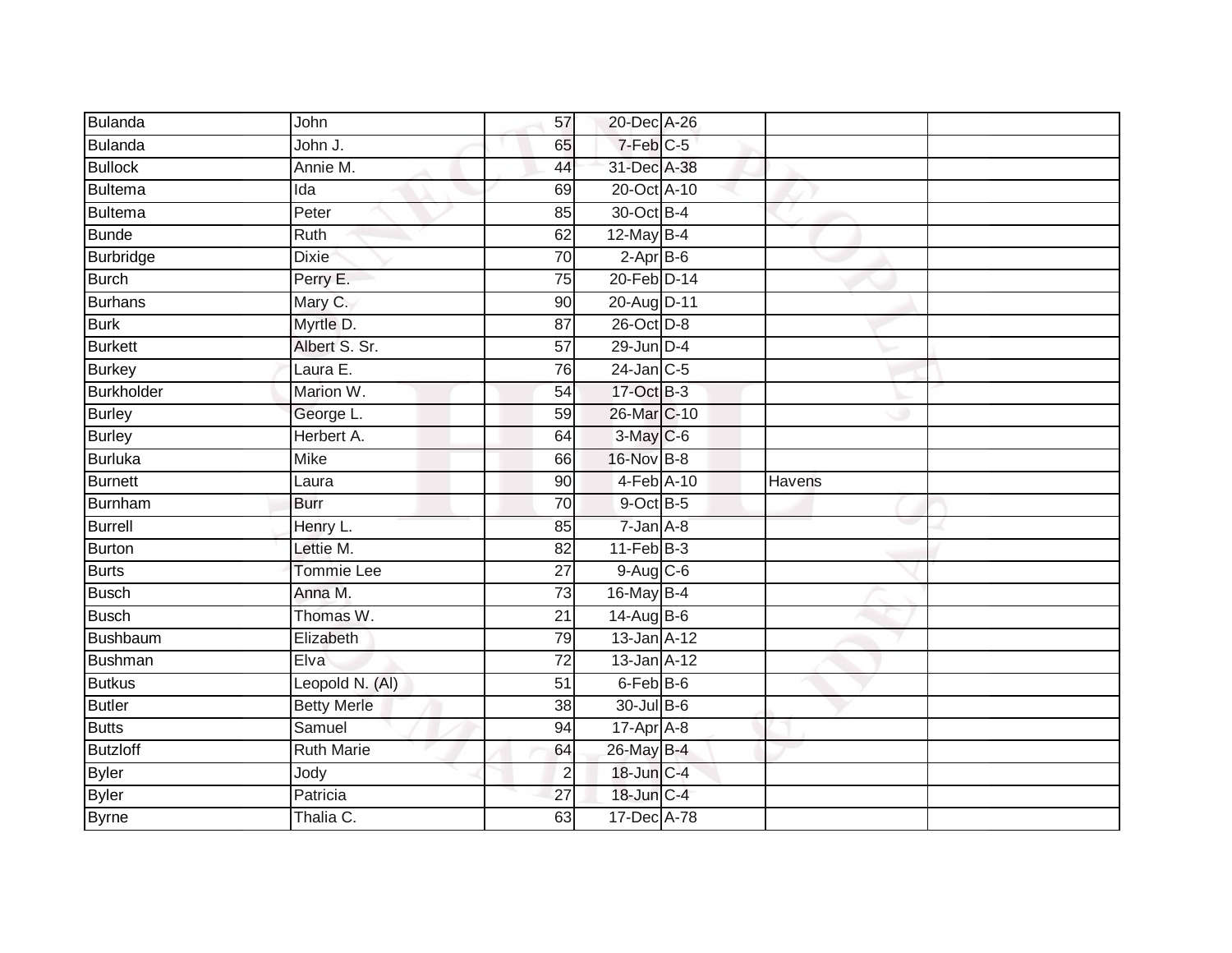| <b>Byrom</b>     | Evalena             | 68              | 3-Nov C-6         |                 |  |
|------------------|---------------------|-----------------|-------------------|-----------------|--|
| Cable            | Ralph L.            | 73              | $2$ -May $B$ -6   |                 |  |
| Cain             | Gerald (Jack)       | 59              | 15-May B-6        |                 |  |
| Cairel           | <b>George Dewey</b> | 74              | 11-Oct C-5        |                 |  |
| Caldwell         | Craig               | $\overline{19}$ | 30-Apr E-11       |                 |  |
| Caldwell         | Del                 | 55              | $23 - Aug$ $B-8$  |                 |  |
| Caldwell         | Myrtle E.           | 77              | $8$ -Jun $B$ -8   |                 |  |
| Calhoun          | Jeanette            |                 | $14-Apr$ B-3      |                 |  |
| Callis           | William Sr.         | 68              | $5$ -Jul $B$ -8   |                 |  |
| Camp             | Raymond E.          | 66              | 18-Dec A-28       |                 |  |
| Camp             | William Woodward    | 87              | 28-Jun D-7        |                 |  |
| Campbell         | Charles W.          | 51              | 30-May A-12       |                 |  |
| Campbell         | Mildred A.          | 62              | $5$ -Dec $B$ -6   |                 |  |
| Campbell         | Minnie A.           | 84              | 6-Dec D-12        |                 |  |
| Campbell         | Pierre              | 29              | $21$ -Jun $C-6$   |                 |  |
| Campbell         | Robert D. Sr.       | 52              | $4$ -Dec $B$ -6   |                 |  |
| Campbell         | <b>Unice James</b>  | 79              | $25-$ Sep $B-6$   |                 |  |
| Canady           | Alice               | 61              | $4$ -Jan $C-9$    |                 |  |
| Canaga           | <b>Ruth Hale</b>    | 81              | 17-Oct B-3        |                 |  |
| $\overline{Cap}$ | Florence A.         | 47              | $15$ -Nov $ C-6 $ |                 |  |
| Capps            | Eula M.             | 27              | $7$ -May $C-4$    | <b>Barnhart</b> |  |
| Capriglione      | Margaret J.         | 43              | 26-Oct D-8        | Peterson        |  |
| Carey            | Pat                 | 40              | $10$ -Feb $C-9$   | Neippa          |  |
| Carey            | Thomas C.           | 64              | $1-Nov$ D-2       |                 |  |
| Carlan           | James B.            | 60              | $22$ -Feb $C-4$   |                 |  |
| Carley           | <b>Ruth</b>         | 74              | $7 -$ Jul $B - 3$ |                 |  |
| Carlin           | Leonard J.          | 37              | $27$ -Jun $C$ -5  |                 |  |
| Carlson          | Ellen Aldrin        |                 | 27-Mar A-4        |                 |  |
| Carlson          | George E.           | 73              | $2$ -Apr $B$ -6   |                 |  |
| Carlson          | Harry H.            | 77              | 19-May D-6        |                 |  |
| Carlson          | Kenneth P. Sr.      | 55              | 15-Jun C-8        |                 |  |
| Carney           | Craig               | $\overline{25}$ | $3$ -Dec $E-9$    |                 |  |
|                  |                     |                 |                   |                 |  |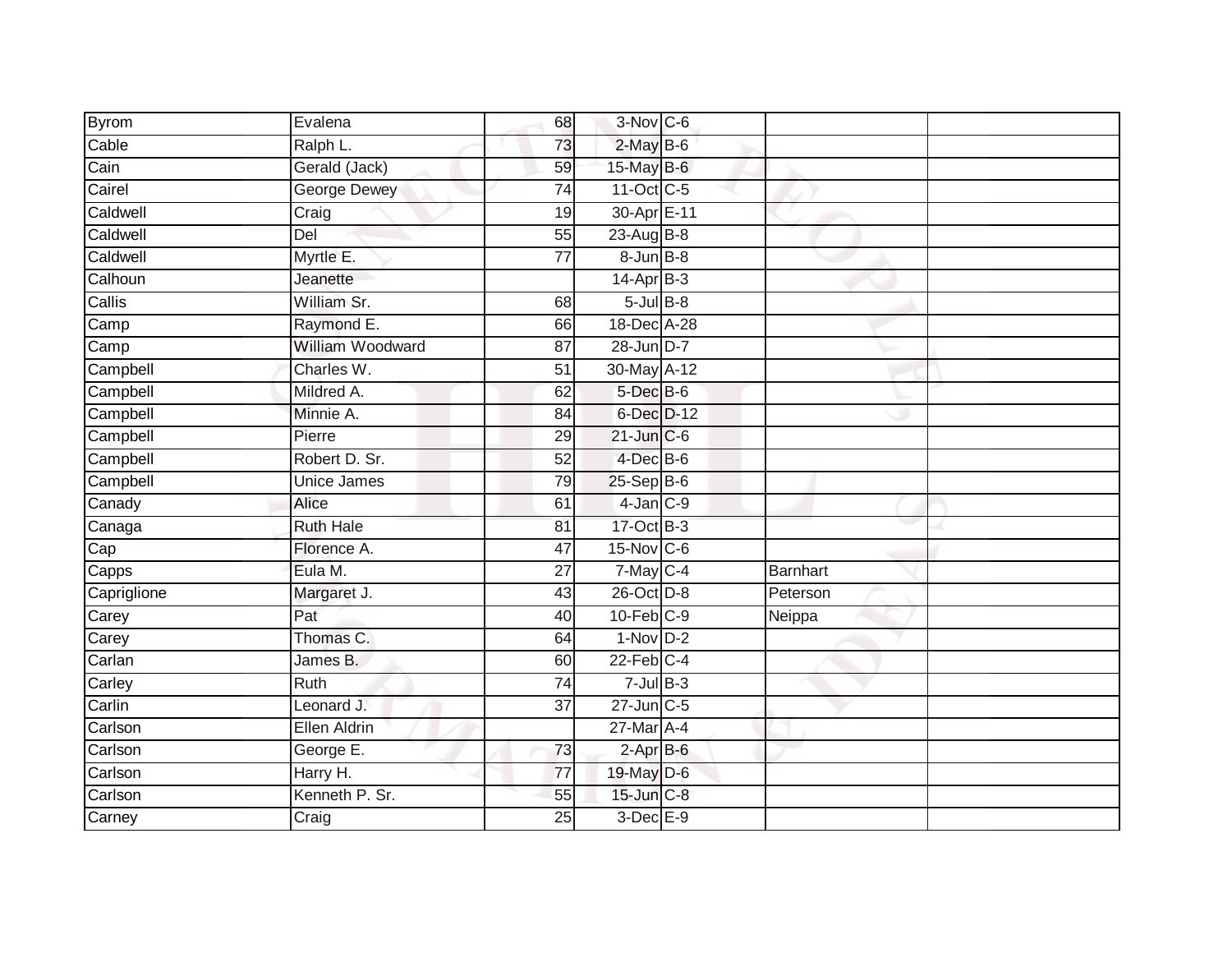| Caron       | Alfred J.               | 59              | 21-Dec A-22       |   |             |  |
|-------------|-------------------------|-----------------|-------------------|---|-------------|--|
| Carpenter   | Carl C.                 | 80              | $27-Sep$ D-2      |   |             |  |
| Carpenter   | <b>Dorrie</b>           | 21              | 11-Oct C-5        |   | Drozdzinski |  |
| Carpenter   | <b>Eugene Sheffield</b> | 85              | 29-Dec A-33       |   |             |  |
| Carr        | Lawrence A.             | $\overline{55}$ | $2$ -Jun $B-3$    |   |             |  |
| Carr        | Raymond                 | 61              | $2-MarB-4$        |   |             |  |
| Carrol      | Ellen                   | 90              | 30-May A-12       |   |             |  |
| Carroll     | Gary                    | 31              | $3-Mar$ A-8       |   |             |  |
| Carroll     | Mathilda                | 82              | 21-Dec A-22       |   |             |  |
| Carroll     | Rita                    | 69              | 19-Jan C-8        |   | Harper      |  |
| Carroll     | Thomas J.               | 66              | 6-Mar B-6         |   |             |  |
| Carroll     | William A.              | 84              | $11$ -Jan B-4     |   |             |  |
| Carroll     | <b>William Eugene</b>   | 37              | 24-Apr A-11       |   |             |  |
| Carson      | Ernest                  | $\overline{75}$ | 21-Jan A-10       |   |             |  |
| Carter      | Leslie N.               | $\overline{78}$ | 23-Mar A-10       |   |             |  |
| Caserio     | Bernard (Barney)        | 88              | $31 -$ Jul B-4    |   |             |  |
| Cassell     | Ernest                  | 38              | 3-Dec E-9         |   |             |  |
| Caufield    | John S. Sr. (Jack)      | 56              | $21$ -Jun $C - 6$ |   |             |  |
| Ceotto      | Katherine E.            | 75              | 14-Sep A-6        |   |             |  |
| Cesare      | <b>Martin</b>           | 79              | $26$ -Jan B-3     |   |             |  |
| Chaby       | Mary                    | 85              | 14-Jun D-10       |   |             |  |
| Chaffee     | James B.                | 64              | $26$ -Nov $ C-6 $ |   |             |  |
| Chagolla    | Consuelo                | 67              | $6$ -Jun $C$ -5   |   |             |  |
| Chalmers    | Lena Irene              | 64              | $21$ -Mar $B-4$   |   |             |  |
| Chamberlain | Irene D.                | 77              | $20$ -Jun $B-4$   |   |             |  |
| Chandler    | Cindy S.                | 4 months        | $3$ -Jan $C-4$    |   |             |  |
| Chandler    | Eddie                   | 28              | 7-Feb             | 1 |             |  |
| Chandler    | Ethel L.                | 74              | $3$ -Jan $C-4$    |   |             |  |
| Chandler    | Jessie R.               | 68              | 29-Oct C-4        |   |             |  |
| Chandler    | Oliver <sub>N.</sub>    | 78              | 9-Apr D-10        |   |             |  |
| Chapin      | Lilly K.                | 87              | 23-Oct C-4        |   |             |  |
| Chapman     | Cecil E.                |                 | $15$ -Feb $B$ -6  |   |             |  |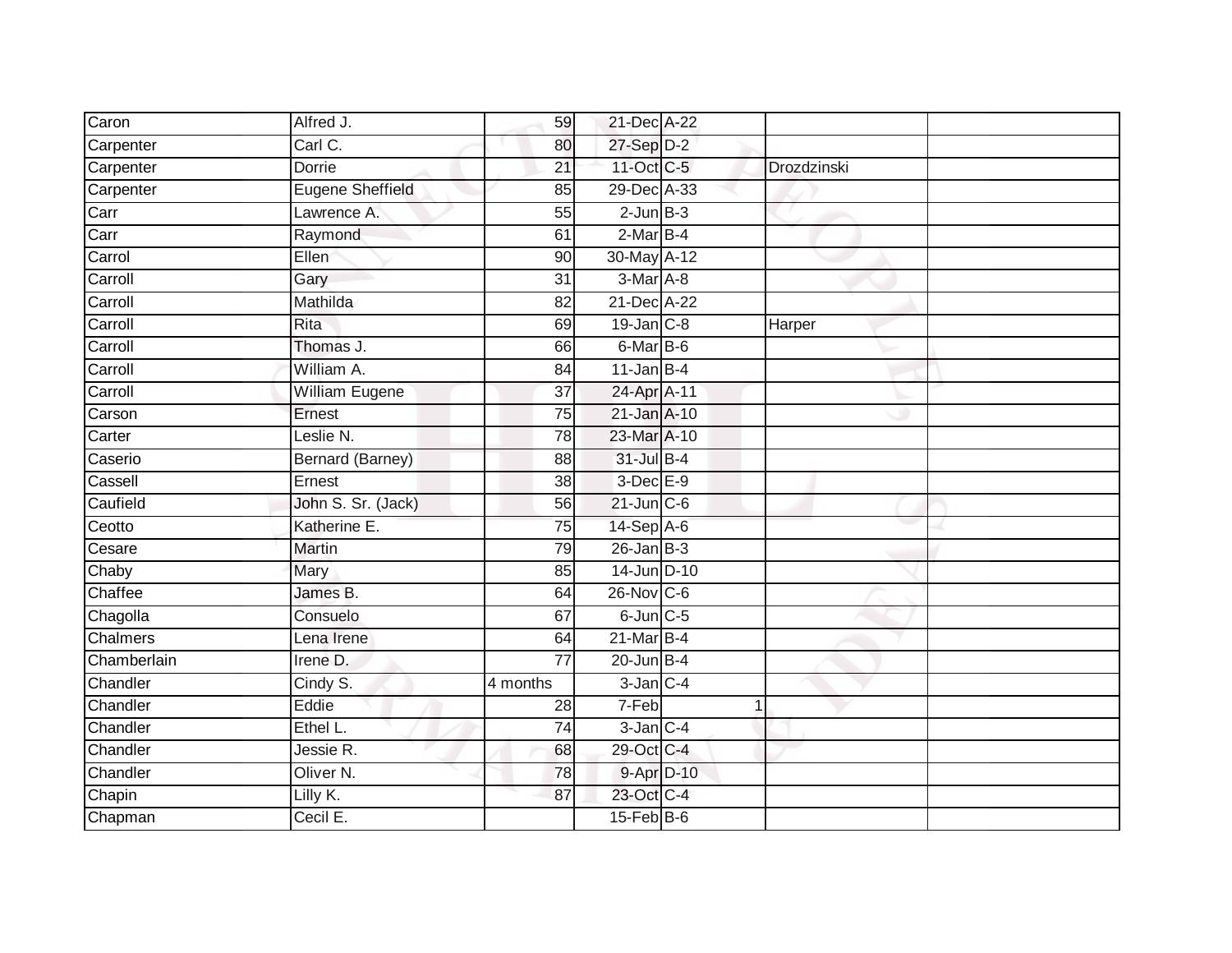| Charney      | Michael           | 82              | $21$ -Apr $B-4$ |               |                         |
|--------------|-------------------|-----------------|-----------------|---------------|-------------------------|
| Chathas      | Celia             |                 | 29-Sep C-2      |               |                         |
| Chathas      | George            | 76              | 21-Jul D-5      |               |                         |
| Chatter      | John Jr.          | 24              | 16-Nov B-8      |               |                         |
| Cheatham     | Gladys            | 62              | $12$ -May B-4   |               |                         |
| Cheek        | Oscar             | $\overline{77}$ | $9$ -Feb $B$ -6 |               |                         |
| Cheever      | William R.        | 46              | 20-Feb D-14     |               |                         |
| Cherechinsky | Adolph            | 92              | 13-Mar B-6      |               |                         |
| Cherogan     | <b>Nick</b>       | 66              | 18-Dec A-28     |               |                         |
| Childress    | James E.          | 23              | 28-Jun D-7      |               |                         |
| Christan     | Pieter W.         | 67              | 24-Sep E-13     |               |                         |
| Christensen  | Anice Alliean     | 48              | $12$ -Apr $F-4$ | Johnson       |                         |
| Christenson  | John H.           | 84              | 9-Mar B-4       |               |                         |
| Chudick      | Henry             | 74              | 18-May B-13     |               | Also listed as Chudzik. |
| Church       | Debbie Rae        | $\overline{23}$ | 14-Aug 1, B-6   | Wartsbaugh    | Picture included.       |
| Churcich     | Michael (Cuto)    | 79              | 29-Jun D-4      |               |                         |
| Churilla     | Joseph M.         | 28              | 9-Jan F-2       |               |                         |
| Churilla     | Susan             | 77              | 22-Mar B-8      | <b>Szitas</b> |                         |
| Chustak      | Gus               | 83              | 10-Mar B-4      |               |                         |
| Chvostal     | Anna              | 76              | $3-Sep$ B-9     | Zamborsky     |                         |
| Ciastko      | Walter H.         | 53              | $31$ -Jan $A-4$ |               |                         |
| Cibak        | Stephen (Steve)   | 57              | 12-Mar D-16     |               |                         |
| Cieslak      | Helen M.          | 56              | 1-Oct E-11      |               |                         |
| Cigler       | Anna              | $\overline{70}$ | $4$ -Jan $C-9$  |               |                         |
| Cihon        | Joseph M.         | 58              | 16-Apr D-17     |               |                         |
| Ciochina     | Anna              | 75              | $4$ -Oct D-6    |               |                         |
| Claesgens    | <b>Isabell B.</b> | 84              | $1-Dec$ $D-2$   |               |                         |
| Clair        | LeRoy             | 91              | $1-Mar$ B-7     |               |                         |
| Clark        | <b>Alvin</b>      | 24              | $9$ -Jul $B$ -4 |               |                         |
| Clark        | <b>Bess</b>       | 74              | 24-Feb D-5      |               |                         |
| Clark        | Chauncey (Hokey)  | 64              | 25-Aug C-6      |               |                         |
| Clark        | Fred A.           | $\overline{77}$ | 5-Mar D-11      |               |                         |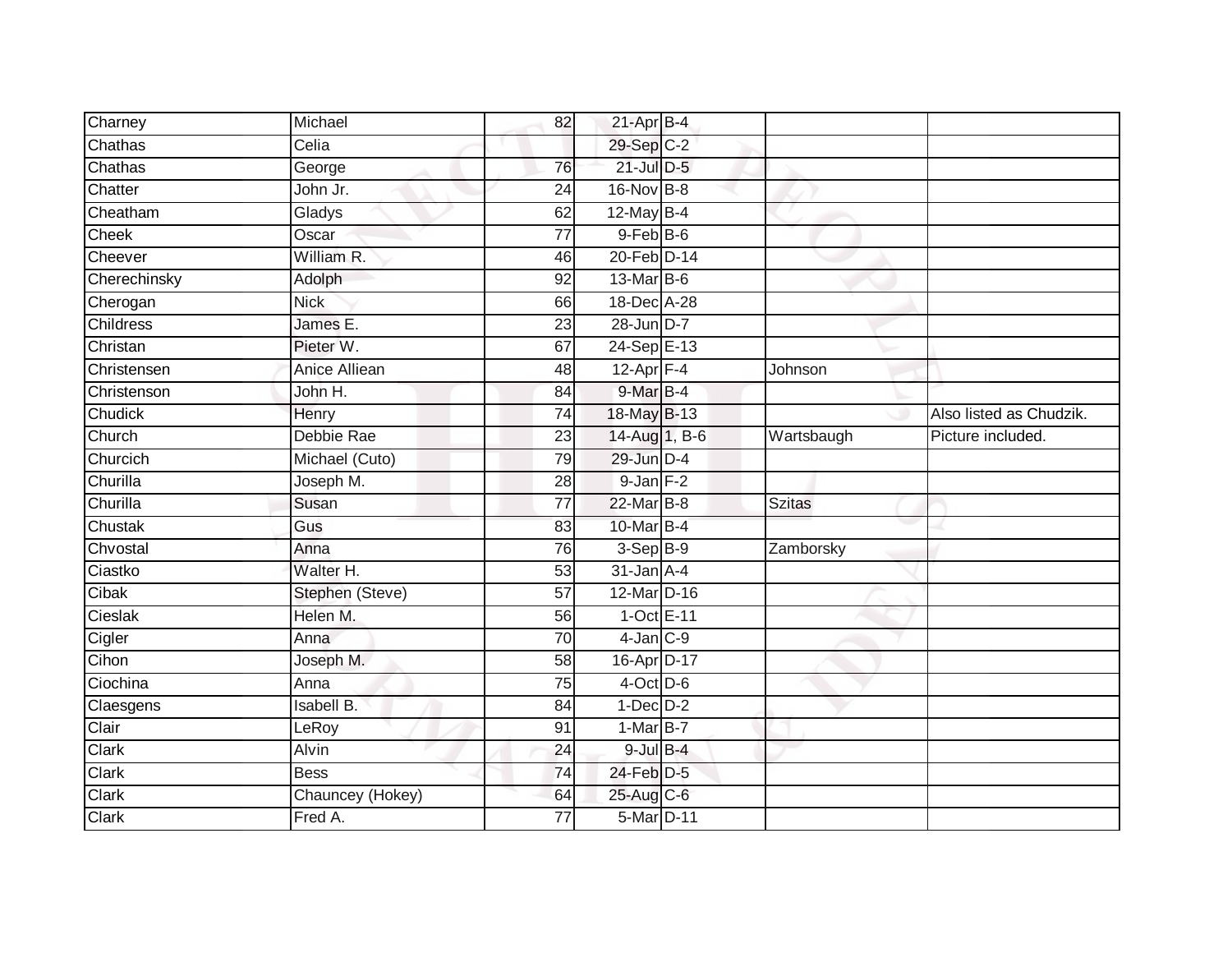| Clark                        | Michael                         | 22              | $24-Sep$                  | 1 |          |  |
|------------------------------|---------------------------------|-----------------|---------------------------|---|----------|--|
| Clark                        | Richard L.                      | 40              | 24-Sep E-13               |   |          |  |
| Clark                        | Roosevelt Sr.                   | 67              | 20-Oct A-10               |   |          |  |
| Clark                        | William P.                      | 61              | 10-Sep E-11               |   |          |  |
| Claus                        | <b>Mable</b>                    | 65              | 30-Jan C-11               |   |          |  |
| Clouse                       | Vernest                         | 64              | $4$ -Dec $B$ -6           |   |          |  |
| Clower                       | Nancy V.                        | $\overline{53}$ | $3$ -Jan $C-4$            |   |          |  |
| Coats                        | <b>Clarence Edwin</b>           | 83              | $5 - Jun$ $A - 8$         |   |          |  |
| Cobb                         | Arthur James (Bubba)            | 90              | 24-Jul A-10               |   |          |  |
| Cochrane                     | William J.                      | 63              | 30-Jan C-11               |   |          |  |
| Coe                          | Elsie J.                        | 66              | 28-Dec A-37               |   |          |  |
| Cohen                        | Agnes C.                        | 51              | $1-Nov$ D-2               |   | Beverage |  |
| Cole                         | <b>Hettie Mae</b>               | 67              | 14-May C-13               |   |          |  |
| Colleys                      | Helen                           | 71              | 8-Aug B-4                 |   |          |  |
| Congemi                      | <b>Bernice</b>                  |                 | 28-Jan A-13               |   |          |  |
| Conley                       | <b>Thelma Marie</b>             | 40              | $10$ -Jan $B-3$           |   |          |  |
| Conn                         | Ruth L.                         | 76              | $12-SepB-4$               |   |          |  |
| Connolly                     | Ann                             | 66              | 3-Nov C-6                 |   | Kitchen  |  |
| Conrad                       | Joseph                          | 87              | 28-Jun D-7                |   |          |  |
|                              |                                 |                 |                           |   |          |  |
| Conrad                       | Ruth L.                         | 57              | 6-Aug A-12                |   |          |  |
| Coombes                      | Loretta Therese                 | 88              | $3-Sep$ B-9               |   |          |  |
| Cooper                       | Isabella J.                     | 67              | $11$ -Jan B-4             |   |          |  |
| Cooper                       | LaVerne W.                      | 56              | 29-Nov C-6                |   |          |  |
| Copelin                      | Joseph                          | 68              | $23$ -Feb $C-4$           |   |          |  |
|                              | R. Wayne                        | 48              | $11$ -May B-6             |   |          |  |
|                              | Z. Jack                         | 57              | 31-Aug B-9                |   |          |  |
| Coppess<br>Cornea<br>Cornell | Margaret A.                     | $\overline{73}$ | $19$ -Jun B-4             |   |          |  |
|                              | Margaret                        | 64              | $11$ -Jun $E-2$           |   |          |  |
| Cortez<br>Cory               | Katie                           | 83              | 6-Mar B-6                 |   |          |  |
| Cossey                       | Annie Lee                       | 80              | 15-Mar D-7                |   |          |  |
| Costakis<br>Cotham           | Lefteris<br><b>Ellie Ernest</b> | 73              | 17-Jul A-6<br>30-May A-12 |   |          |  |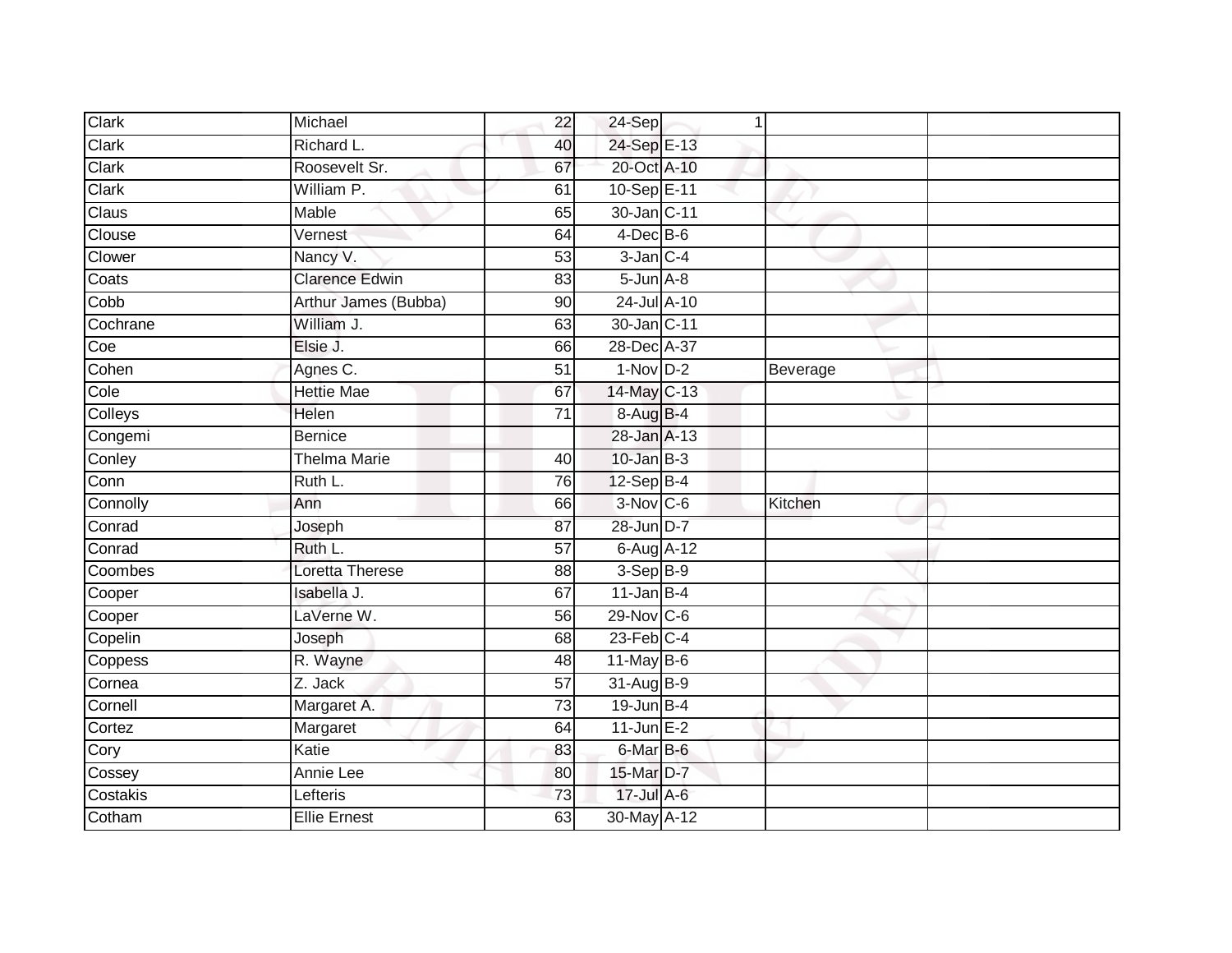| Cottrell     | Harley              | 78              | 29-Dec A-33             |               |        |  |
|--------------|---------------------|-----------------|-------------------------|---------------|--------|--|
| Covert       | Lola                | 85              | 10-Sep E-11             |               |        |  |
| Covington    | Eddie               |                 | 27-Apr B-6              |               |        |  |
| Cox          | <b>Basil Edward</b> | 65              | $9$ -Jan $F-2$          |               |        |  |
| Cox          | David L.            | 14              | $29$ -Feb $A$ -4        |               |        |  |
| Cox          | Elizabeth M.        | 53              | $7-Aug$ $A-8$           |               |        |  |
| Cox          | Elmer J.            | 67              | 28-May D-6              |               |        |  |
| Cox          | Ivan F.             | 68              | 27-Jun C-5              |               |        |  |
| Cox          | Louis Alan Jr.      | 28              | $21$ -Feb $C-5$         |               |        |  |
| Crabb        | James H. (Buster)   | 65              | $21$ -Jul $D-5$         |               |        |  |
| Craig        | Martha L.           | 81              | 4-Feb A-10              |               |        |  |
| Craig        | <b>Matthew</b>      | $\overline{75}$ | $29-Sep$ <sub>C-2</sub> |               |        |  |
| Craig        | Myrtle C. (Dr.)     | 59              | 26-Jul B-8              |               | Childs |  |
| Crayne       | Carlos F.           | 64              | 26-Jun B-8              |               |        |  |
| Creek        | Frank E.            | 53              | 14-Feb C-5              |               |        |  |
| <b>Creek</b> | Juanita (Wonn)      | 72              | 9-Nov A-8               |               |        |  |
| Cripe        | Amanda              | 92              | 20-Mar B-8              |               |        |  |
| Croach       | Roger               | 30              | 14-Sep 1, A-6           |               |        |  |
| Crody        | Kenneth L. (Cpl.)   | 19              |                         | 23-Jul 1, B-8 |        |  |
| Croner       | Robert C.           | 52              | 5-Sep C-4               |               |        |  |
| Crook        | Byrel H.            | 59              | $28$ -Feb $B-8$         |               |        |  |
| Crooks       | Emma L.             | 99              | $8 - Jun$ $B - 8$       |               |        |  |
| Cropp        | Cecil L.            | $\overline{74}$ | $2$ -Feb $A-12$         |               |        |  |
| Crosely      | Clyde O.            | 65              | 23-Aug B-8              |               |        |  |
| Crum         | Christina           | 2 weeks         | $10$ -Jul C-5           |               |        |  |
| Crum         | Lynn (Tiny)         | 70              | 19-Dec A-14             |               |        |  |
| Crutchfield  | Hilda V.            | 61              | $6$ -Jun $C$ -5         |               |        |  |
| Cruz         | Dalia               | 38              | $26$ -Apr $B$ -4        |               |        |  |
| Cruz         | Feliciana           | 85              | $9$ -Jul $B$ -4         |               |        |  |
| Csala        | <b>Steve</b>        | 74              | 3-Jan C-4               |               |        |  |
| Cuculic      | Lillian (Ljuba)     | 79              | 17-Apr A-8              |               |        |  |
| Cummings     | <b>Helen Fern</b>   | $\overline{73}$ | $25-Sep$ B-6            |               |        |  |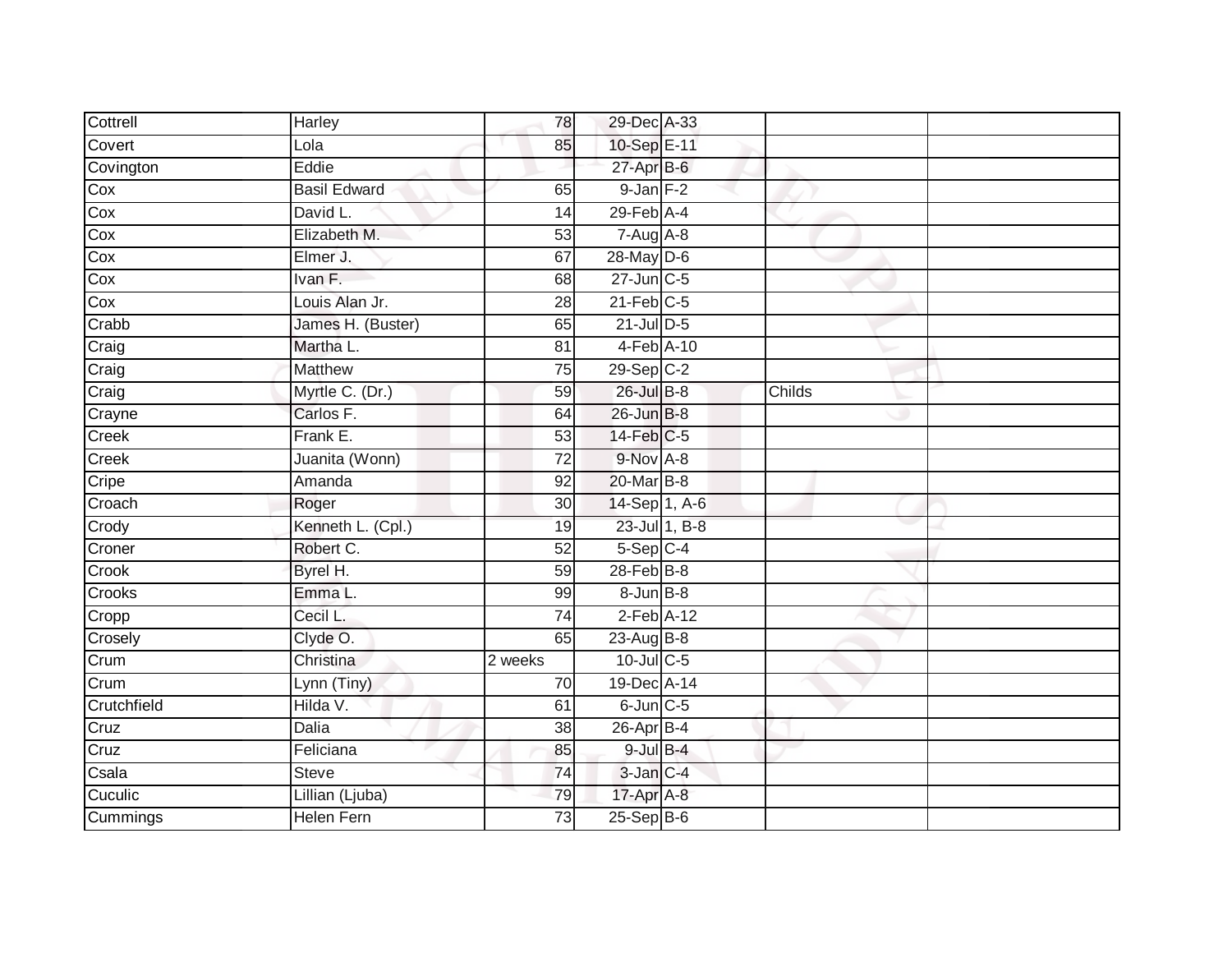| Cummings        | Lee Frank          | 59              | $21-Apr$ B-4          |   |                |
|-----------------|--------------------|-----------------|-----------------------|---|----------------|
| <b>Cummins</b>  | Harry R. (Lt.)     | 25              | 28-Nov B-4            |   |                |
| Cundiff         | <b>Rose Doris</b>  | 56              | 29-Sep C-2            |   |                |
| Cunningham      | Stephen            | 24              | 19-Sep                | 1 |                |
| Cunningham      | Tyrone             | $\overline{24}$ | 18-Jul B-4            |   |                |
| Curosh          | Anna               | 62              | 22-Oct A-16           |   | Gulvas         |
| Current         | Mary Elizabeth     | $\overline{75}$ | 26-Nov C-6            |   |                |
| Currin          | Richard P. Sr.     | 81              | 17-Dec A-78           |   |                |
| Curtin          | Gerald F.          | 66              | $2$ -Oct $B-3$        |   |                |
| Cutean          | George             | 65              | 19-Apr B-8            |   |                |
| Cwiklinski      | Stanley            | 83              | 30-Jan C-11           |   |                |
| Czamanski       | <b>Bruno</b>       | 60              | 4-Apr B-4             |   |                |
| Czarnecki       | Edward (Brissey)   | 65              | 9-Jun A-10            |   |                |
| Czarnecki       | Walter             | 71              | 3-Apr B-4             |   |                |
| Czechanski      | <b>Minnie</b>      | 67              | 27-Sep D-2            |   |                |
| Czepiel         | Lillian H.         | 55              | 15-Oct C-8            |   | Bormann        |
| Czepyha         | Mary               | $\overline{77}$ | $3-MarA-8$            |   | Slugocki       |
| Czerniak        | Joseph W.          | 52              | 27-Feb                | 1 |                |
| Czubik          | Anne               | 57              | 10-Apr <sub>C-5</sub> |   |                |
| Dahl            | Fred A.            | 85              | 13-Aug C-4            |   |                |
| Dail            | David A.           |                 | $6-Sep$ A-10          |   |                |
| Daily           | Crayton            | 75              | $15$ -Aug B-5         |   |                |
| Daily           | Josie B.           | 81              | 20-Sep B-4            |   |                |
| Dainty          | Ollie M.           | 88              | 15-Nov C-6            |   | Casselman      |
| Damai           | Paul               | 62              | $21$ -Nov B-8         |   |                |
| <b>Damkovis</b> | Mary               | 76              | 31-Aug B-9            |   |                |
| Daniel          | Lucy (Mae)         | 82              | 8-Sep C-15            |   |                |
| Daniel          | <b>Scott Allen</b> | 6               | 6-Mar B-6             |   |                |
| Daniels         | William L.         | 78              | 21-May B-16           |   |                |
| Dankanich       | Mary               | $\overline{77}$ | 28-Jul B-4            |   |                |
| Dankovis        | Mary               | $\overline{76}$ | $1-Sep$ $C-6$         |   |                |
| Danowski        | <b>Beatrice</b>    | 46              | 29-Mar B-8            |   | <b>Szafran</b> |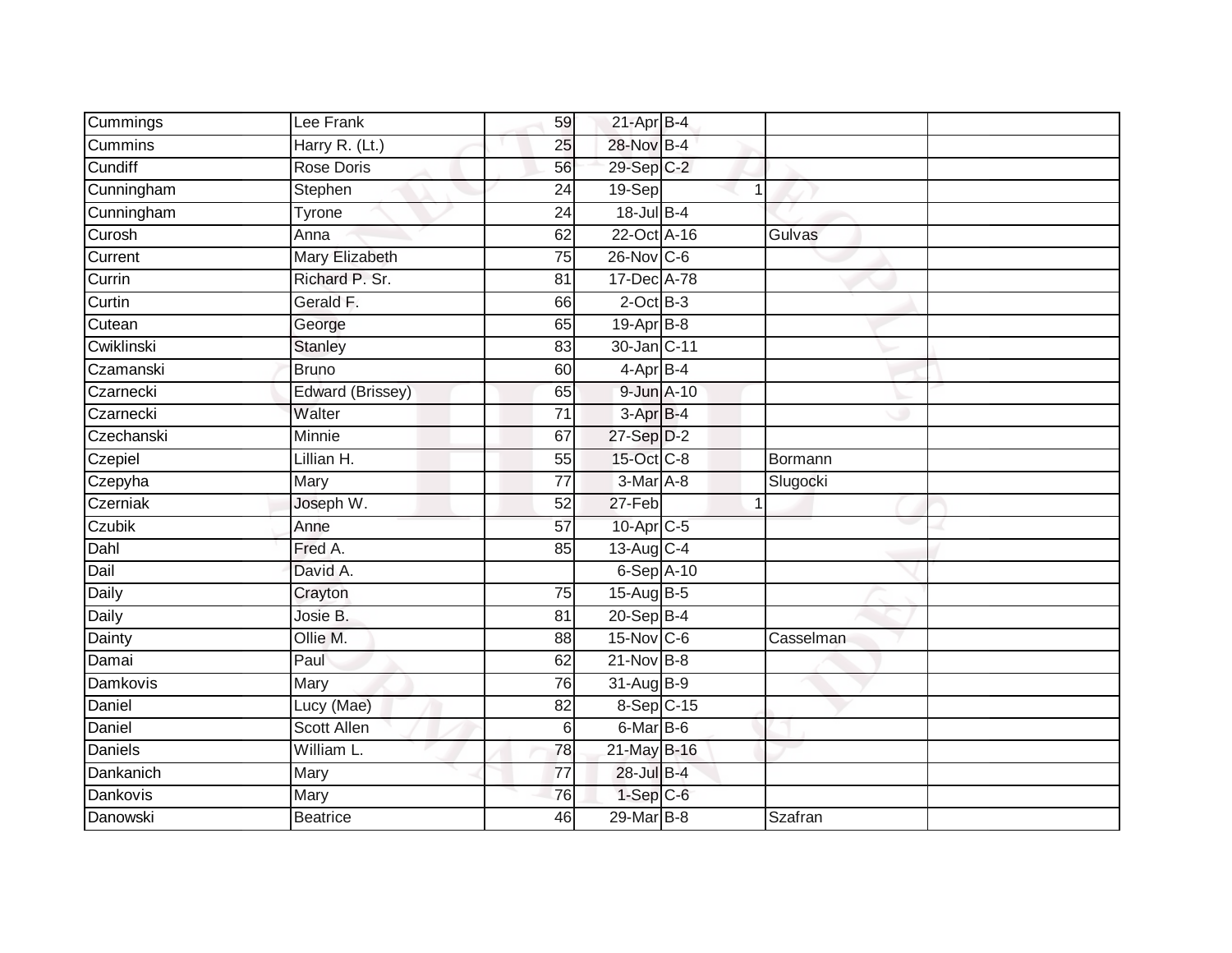| Dant           | Virgil Bernard  | 66              | 1-Oct E-11      |              |                |
|----------------|-----------------|-----------------|-----------------|--------------|----------------|
| Darlington     | Bertha L.       | 80              | 8-Aug B-4       |              |                |
| Darrah         | Howard A.       | 79              | 29-Aug B-5      |              |                |
| Daum           | Dorothy M.      | 52              | $24$ -Feb $D-5$ |              | <b>Billee</b>  |
| Davey          | Earl R.         | 53              | $17$ -Jan $C-2$ |              |                |
| David          | Thomas F.       | 34              | 18-May          | $\mathbf{1}$ |                |
| Davis          | Alberta         |                 | 28-Aug B-5      |              |                |
| Davis          | Arthur          | 57              | 8-Feb B-4       |              |                |
| Davis          | <b>Bernard</b>  | 38              | $1 - Jun$       | 1            |                |
| <b>Davis</b>   | Frances A.      | 69              | $26$ -Jan B-3   |              |                |
| Davis          | Grace           | 83              | $6$ -Jan $C$ -5 |              | Lloyd          |
| Davis          | Harry C.        | 65              | $6$ -Jan $C$ -5 |              |                |
| Davis          | Lester          | $\overline{71}$ | 24-May B-4      |              |                |
| Davis          | Maxwell         | 60              | 10-Dec E-10     |              |                |
| <b>Davis</b>   | Ransom M. (Dad) | 101             | 14-Aug B-6      |              |                |
| Davis          | Raymond C.      | 48              | 22-Feb 1, C-4   |              |                |
| <b>Davis</b>   | Robert L.       | 47              | 15-Dec A-24     |              |                |
| Davis          | Rose            | 58              | 29-Aug B-5      |              | <b>Stamper</b> |
| Davis          | Shelton W.      | 67              | 29-Oct C-4      |              |                |
| Davison        | Merle C.        | 66              | $25$ -Jan $A-4$ |              |                |
| <b>Dawkins</b> | Julia           |                 | 12-Mar D-16     |              | Borom          |
| Day            | Larry           | $\overline{25}$ | 31-Aug B-8      |              |                |
| Day            | Mary Louise     | 51              | $1-Oct$ E-11    |              |                |
| Day            | Merlyn J.       | 68              | 13-Feb D-12     |              |                |
| Dazey          | Elsa E.         | 92              | 17-Dec A-78     |              |                |
| De Boer        | <b>Nick</b>     | 81              | $17$ -Feb $D-8$ |              |                |
| De Vries       | John W.         | $\overline{c}$  | 24-Aug B-8      |              |                |
| De Young       | Katie (Tina)    | 75              | $17 -$ Jul A-6  |              |                |
| Deak           | Charles Jr.     | 61              | 4-Jan C-9       |              |                |
| Deak           | Mary            | 73              | 24-Mar B-4      |              | Peters         |
| Deanovich      | Violet          | 69              | 31-Dec A-38     |              | Ljubica        |
| Dearing        | Walter E.       | 56              | 1-May           | 1            |                |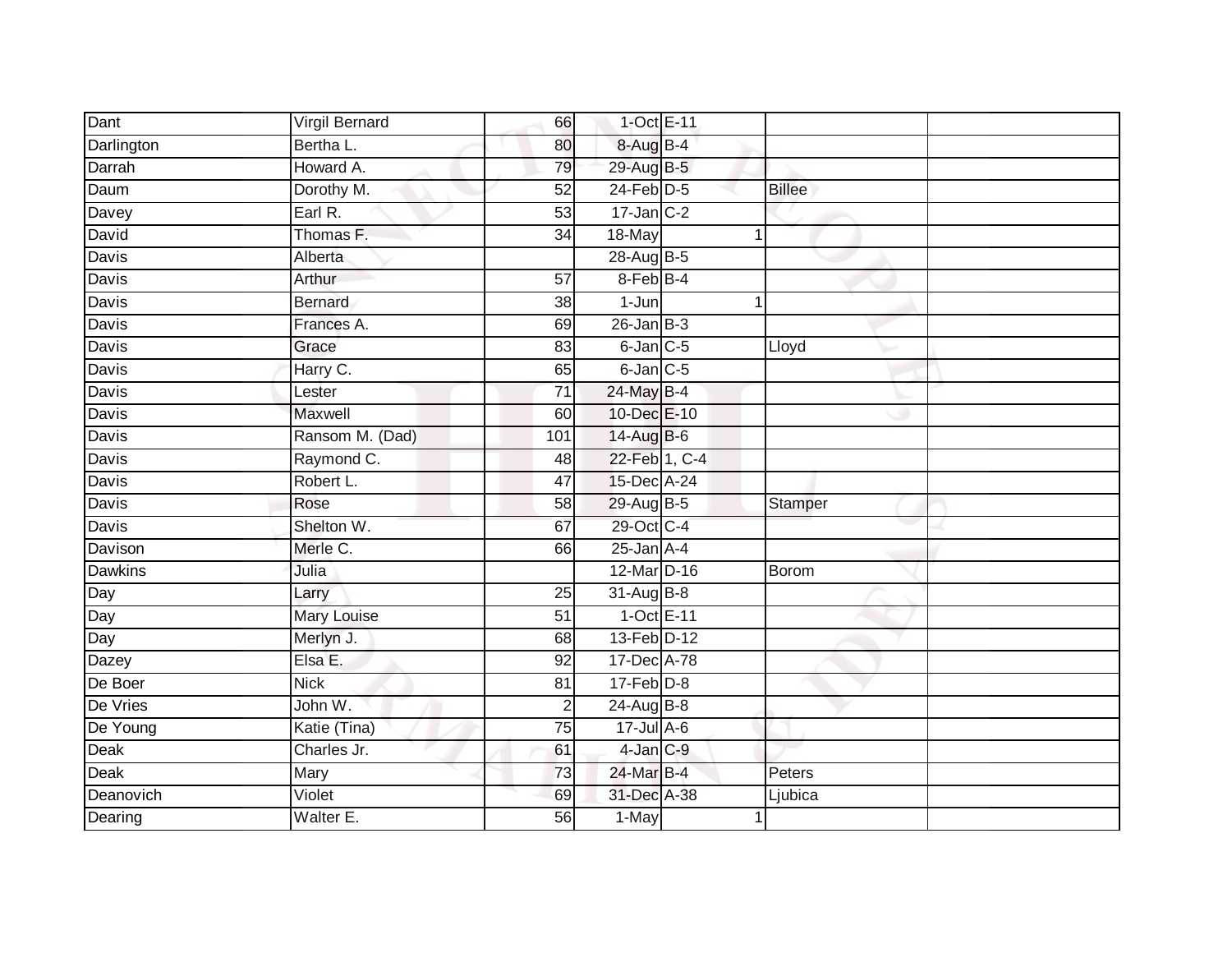| Deathe           | Ada F.            | 84              | 23-Mar A-10            |              |  |
|------------------|-------------------|-----------------|------------------------|--------------|--|
| Dedelow          | Irene             | 86              | 13-Dec A-39            |              |  |
| <b>DeForest</b>  | Evelyn Joy        | 62              | $16$ -Feb $C-2$        |              |  |
| <b>DeFratus</b>  | Ronald F.         | 36              | $20 - Sep$ B-4         |              |  |
| <b>DeFries</b>   | Henry             |                 | 13-Oct C-11            |              |  |
| Degeneffe        | Elmer             | 66              | $5-Sep$ C-4            |              |  |
| Degman           | Chester J.        | 56              | $5-Sep$ C-4            |              |  |
| Degman           | Louis J.          | 62              | 22-Oct A-16            |              |  |
| Degraaf          | Jake              | 55              | 14-Jul C-5             |              |  |
| DeHaan           | <b>Mavis</b>      | 53              | $12-SepB-4$            | Hogueisson   |  |
| Deichen          | Walter E.         | 76              | 9-Jun A-10             |              |  |
| Deiotte          | Mary H.           | 76              | 27-Mar A-4             |              |  |
| DeJong           | Andrew            | 2 days          | 16-Feb C-2             |              |  |
| <b>Dekker</b>    | Eda               | 76              | 10-Nov C-6             |              |  |
| <b>Dekker</b>    | Jacob             | 76              | 22-May A-6             |              |  |
| Delgado          | Ralph             | $\overline{22}$ | 15-Aug B-5             |              |  |
| Delk             | <b>Helen Ann</b>  | 62              | 6-Dec D-12             | Drogun       |  |
| Delph            | Calloway          | $\overline{54}$ | 14-Aug B-6             |              |  |
| DeMaar           | Ben               | 89              | $14$ -Feb $C-5$        |              |  |
| Demian           | Julius C.         | 48              | 25-Apr B-3             |              |  |
| <b>DeMichele</b> | Felix             | 82              | $7-Feb$ <sub>C-5</sub> |              |  |
| <b>DeMik</b>     | Helen             | $\overline{74}$ | 29-Oct C-4             |              |  |
| Demko            | Mary              | 64              | 10-Dec E-10            |              |  |
| Demkovich        | Frances           | 46              | $23$ -Jul $B-8$        | <b>Dijak</b> |  |
| Demo             | Louis             | 84              | $7-Feb$ C-5            |              |  |
| Demyanovich      | Anna              | 79              | 14-Nov C-5             |              |  |
| Dennis           | <b>Jessie Roy</b> | 19              | 24-Sep E-13            |              |  |
| Dennis           | <b>Mary Alice</b> | 85              | $27$ -Mar $A$ -4       |              |  |
| Dent             | James L.          | 64              | 17-Apr A-8             |              |  |
| DeRolf           | Raymond Sr.       | 67              | 10-Oct B-4             |              |  |
| DeRosa           | Salvadore (Sam)   | 81              | 22-May A-6             |              |  |
| Deters           | Estelle M.        | 56              | $24$ -Jan C-5          |              |  |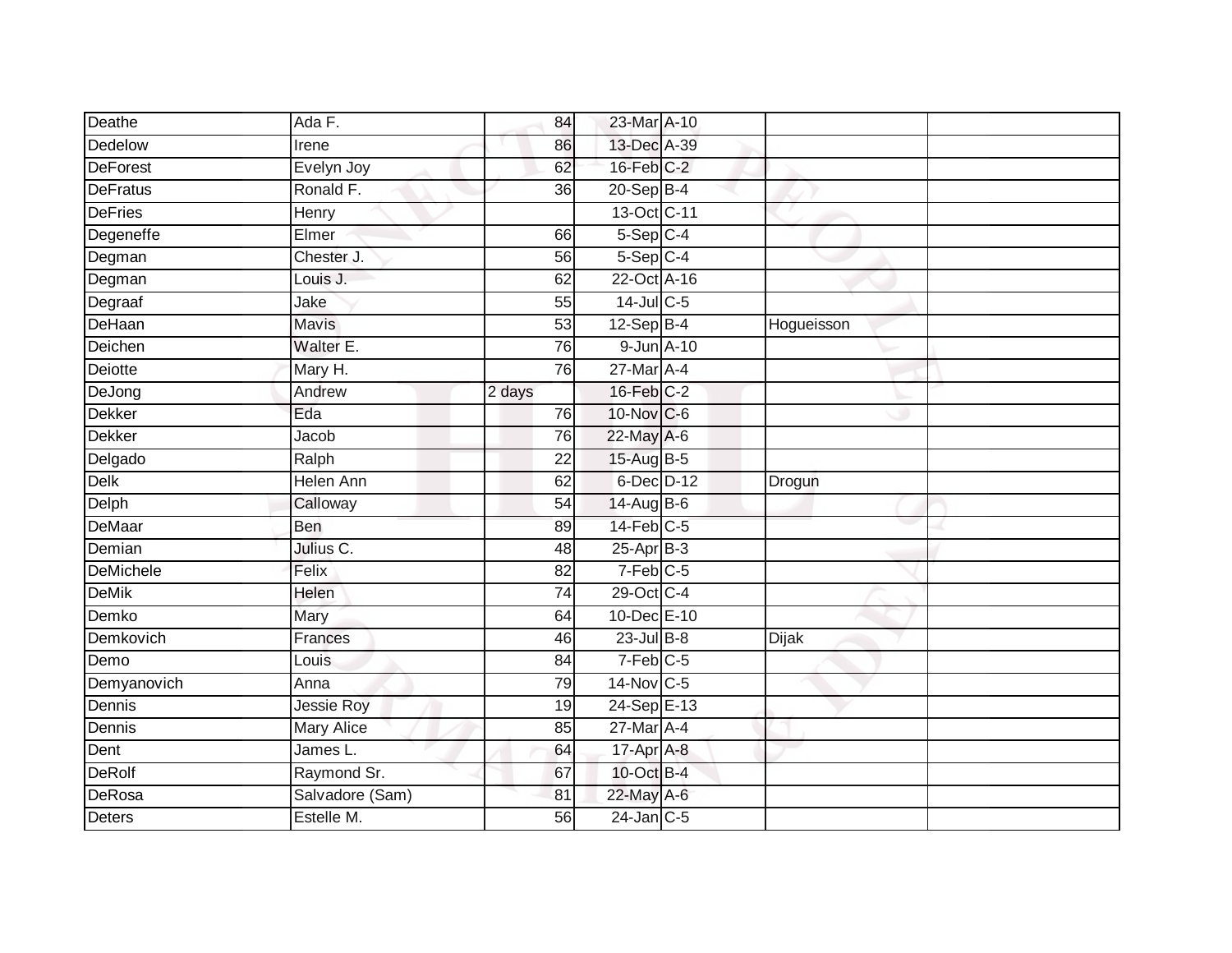| Devine          | Madeline Emma              | 56              | 17-Aug A-14                |            |               |                       |
|-----------------|----------------------------|-----------------|----------------------------|------------|---------------|-----------------------|
| <b>DeVries</b>  | Gezena                     | 61              | $10$ -Jan $B-3$            |            |               |                       |
| Dewell          | <b>Brian Stephen</b>       | Infant          | $21-AprB-4$                |            |               |                       |
| Dewell          | <b>Christopher William</b> | Infant          | $21-Apr$ B-4               |            |               |                       |
| <b>DeWitt</b>   | Michael J.                 | 47              |                            | 5-Oct B-10 |               |                       |
| DeYoung         | Arthur                     | 62              | 15-May B-6                 |            |               |                       |
| DeYoung         | Hester H.                  | 81              | $24$ -Jan $C-5$            |            |               |                       |
| Di Cicco        | Catherine                  | 53              | 24-Jul A-10                |            |               |                       |
| <b>Dibblee</b>  | Kenneth <sub>O.</sub>      | $\overline{71}$ | 10-Apr C-5                 |            |               |                       |
| Dickson         | Peter                      | 77              | 12-Mar D-16                |            |               |                       |
| Dier            | Mayme A.                   | 68              | $4$ -Oct D-6               |            |               |                       |
| Diesendorf      | Katherine                  | 76              | 23-Oct C-4                 |            |               |                       |
| <b>Dietrich</b> | Louise                     | 78              | 20-Mar B-8                 |            |               |                       |
| Dietz           | Gusta                      | 76              | $1-Dec$ $D-2$              |            |               |                       |
| Dietzman        | Arthur D.                  | $\overline{72}$ | 31-Jul B-4                 |            |               |                       |
| Dihenes         | Paul                       | 79              | 25-Jul B-4                 |            |               |                       |
| Dike            | <b>Otillia</b>             | 67              | 28-Jul B-4                 |            |               |                       |
| <b>DiLallo</b>  | Oscar G.                   | 57              | 7-Feb C-5                  |            |               |                       |
| <b>Dillion</b>  | Nellie M.                  | 80              | 11-Aug A-8                 |            | <b>McAfee</b> |                       |
| <b>Dillon</b>   | Cletis A.                  |                 | $21-AugB-4$                |            |               |                       |
| Dillon          | Ronald E.                  | 20              | 15-Sep 1, C-5              |            |               |                       |
| <b>Dills</b>    | Naomi R.                   | 45              | 10-Mar B-4                 |            |               |                       |
| DiNino          | Consilia                   | 80              | 10-Aug B-8                 |            | Scenna        |                       |
| Dirkie          | Petronele                  | $\overline{72}$ | 10-Aug B-8                 |            |               | Also listed as Dyrke. |
| <b>Dittrich</b> | <b>Wilbur Edward</b>       | 69              | $21-Sep \overline{A} - 12$ |            |               |                       |
| Dobda           | Mary B.                    | 52              | 26-Oct D-8                 |            | Zurek         |                       |
| Dobrowolski     | Victoria                   | 75              | $1-Feb$ C-5                |            |               |                       |
| Doege           | Bernhardt J.               | 88              | $22$ -Jun $A-8$            |            |               |                       |
| Dohe            | Roland W.                  | 68              | 30-Mar A-12                |            |               |                       |
| Dollas          | Maye                       | 71              | $20$ -Jan $A-8$            |            |               |                       |
| Dollcar         | Bernard (Butch)            | 76              | 22-Mar B-8                 |            |               |                       |
| <b>Dollinar</b> | Mary                       | 91              | $25$ -Apr $B-3$            |            |               |                       |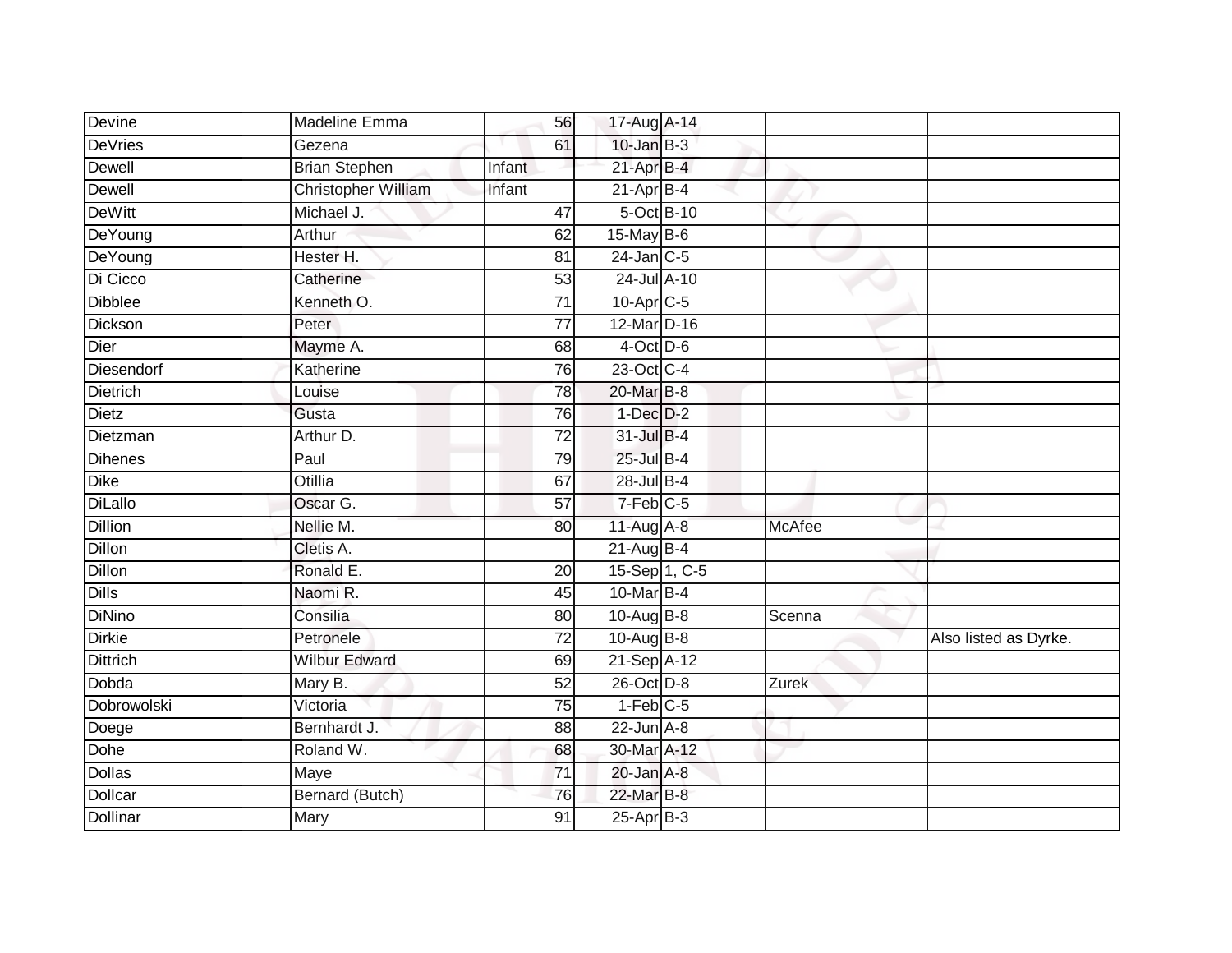| Domagalski      | Michael               | 66              | 27-Jul B-5        |         |  |
|-----------------|-----------------------|-----------------|-------------------|---------|--|
| Dombrowski      | Theodore (Ted)        | 64              | 12-Nov C-4        |         |  |
| <b>Dominiak</b> | Adam                  |                 | $2$ -Oct B-3      |         |  |
| Dominiak        | Edwin J.              |                 | $1-MayB-4$        |         |  |
| Dominquez       | Robert                | 14              | $7$ -Dec $B-4$    |         |  |
| Donnelly        | Harry G. Jr.          | 44              | $10$ -Feb $C-9$   |         |  |
| Dooley          | Sarah J.              | 85              | 18-Sep A-8        |         |  |
| Doppe           | Samuel H.             | $\overline{71}$ | $14$ -Nov $ C-5 $ |         |  |
| Dorn            | Charles               | 79              | 13-Apr A-8        |         |  |
| Dostatni        | Edward W.             | 60              | $2$ -Jun $B-3$    |         |  |
| Douglas         | LaVerne R.            | $\overline{54}$ | 15-May B-6        |         |  |
| Douglas         | Raymond C.            | 78              | $25$ -Feb $C$ -5  |         |  |
| Doulton         | Neta A.               | 73              | 26-Dec A-40       |         |  |
| Dowdy           | Michael               | 19              | 27-Apr            | 1       |  |
| Downey          | Kenneth E.            | 59              | 21-Aug B-4        |         |  |
| Doyle           | <b>Grace Margaret</b> | $\overline{77}$ | $23$ -Jul $B-8$   |         |  |
| Dozet           | Milka (Mildred)       | 73              | $28$ -Feb $B$ -8  |         |  |
| <b>Draba</b>    | Thomas                | 65              | $3$ -Jul $A-4$    |         |  |
| Drach           | John                  | 73              | 22-Mar B-8        |         |  |
| Drackert        | Harry                 | 79              | $23$ -Jan $B-8$   |         |  |
| <b>Drake</b>    | Calvin E. (Rev.)      | 51              | 18-Dec A-28       |         |  |
| <b>Drake</b>    | <b>Daniel Lee</b>     | 18              | $3-AugB-6$        |         |  |
| Draper          | Jessie                | 84              | $15-Sep$ C-5      |         |  |
| Drasic          | Andrew                | 82              | $23$ -Jan B-8     |         |  |
| Draus           | Walter J.             | 64              | $4$ -Jan $C-9$    |         |  |
| Dreggors        | <b>Reynols James</b>  | $\overline{74}$ | $22$ -Jun $A-8$   |         |  |
| <b>Drexel</b>   | Marshall R.           | 61              | $5-Apr$ B-12      |         |  |
| <b>Driscoll</b> | Maurice W.            | 61              | $9$ -Oct $B$ -5   |         |  |
| <b>Drisner</b>  | John Sr.              | 90              | $9$ -Jan $F-2$    |         |  |
| Dubbert         | Tony                  | 81              | 3-Jan C-4         |         |  |
| <b>Dubiel</b>   | Mary                  | 85              | $2$ -Feb $A-12$   | Zabicki |  |
| <b>Dubs</b>     | Chris M.              | 73              | $5-Sep$ C-4       |         |  |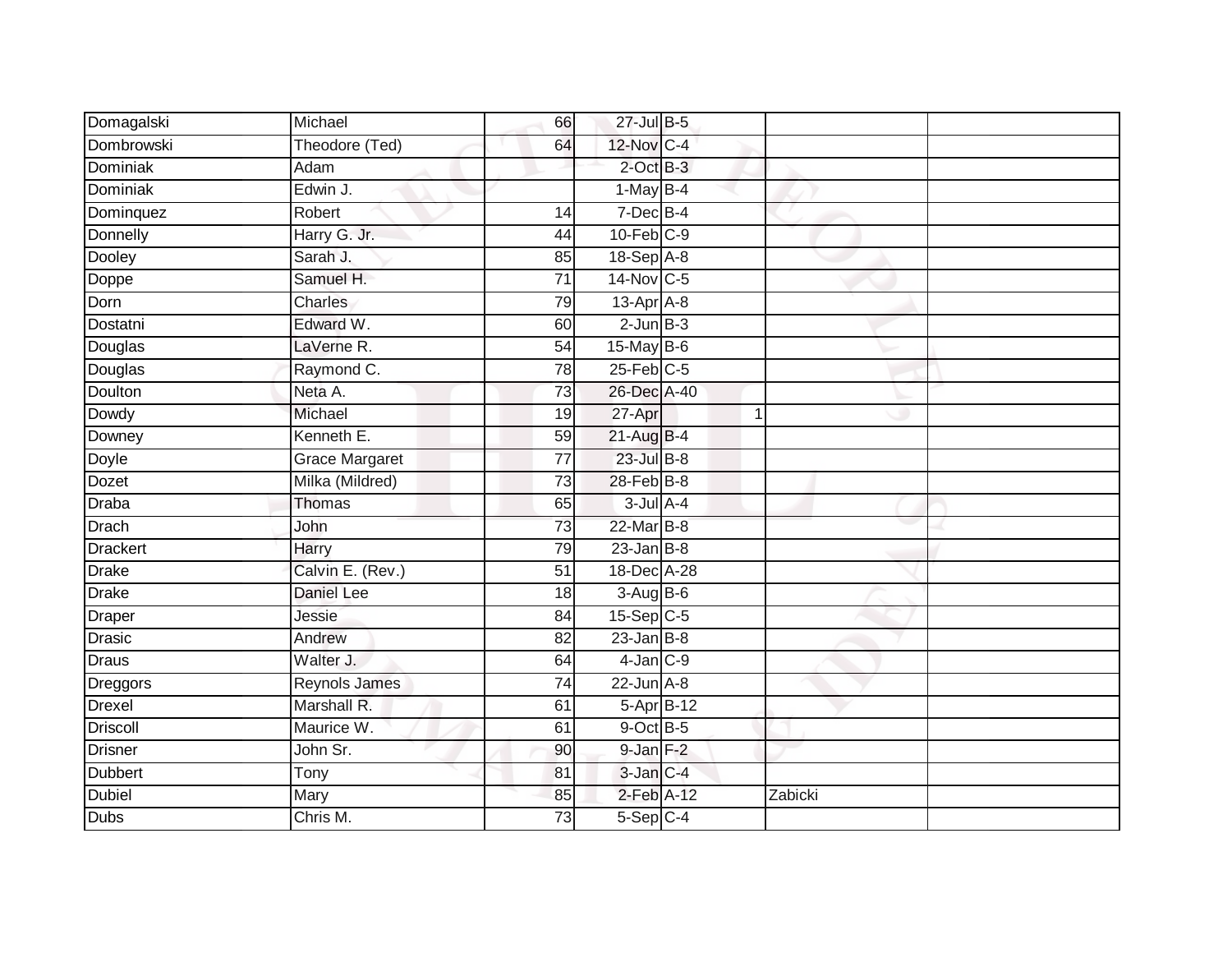| <b>Duddy</b>    | Francis               | 61              | 16-Apr D-17       |              |  |
|-----------------|-----------------------|-----------------|-------------------|--------------|--|
| Dudley          | Mary H.               | 50              | 17-Sep B-6        |              |  |
| <b>Dudzik</b>   | Antonina              | $\overline{72}$ | $6 -$ Apr $B - 8$ |              |  |
| <b>Dudzik</b>   | Richard F.            | 25              | $7$ -May $C-4$    |              |  |
| Dudzinski       | Lucille B.            | 75              | 30-Jul B-6        |              |  |
| Duffala         | Katherine             | $\overline{71}$ | 19-Nov C-2        |              |  |
| Duffield        | John M.               | 62              | 14-Feb            |              |  |
| <b>Duffy</b>    | Eileen M.             | 71              | 10-Oct B-4        | Forkan       |  |
| Duggan          | Jerome E. (Jerry)     |                 | $17-Oct$ B-3      |              |  |
| Dugger          | James A.              | 68              | 5-Nov A-18        |              |  |
| <b>Duke</b>     | Clarice E.            | 41              | $3$ -Dec $E-9$    |              |  |
| Dull            | Clyde A.              | 56              | 20-Aug D-11       |              |  |
| Duncan          | James O.              | 41              | 9-Apr             |              |  |
| Duncan          | William Floyd Sr.     | 87              | 8-Oct D-8         |              |  |
| Dunfee          | Edna J.               | 79              | 20-Oct A-10       |              |  |
| Dunham          | Ella May              | 53              | 11-Oct C-5        |              |  |
| Dunker          | Ora P.                | 75              | 11-Apr B-3        |              |  |
| Dunning         | Robert                |                 | 19-Jun B-4        |              |  |
| Dunsworth       | Mary (Olive)          | 81              | 10-Dec E-10       | Powell       |  |
| Dupree          | Robert                | 32              | 29-Aug B-5        |              |  |
| Durkin          | John P.               | 52              | $12$ -Apr $F-4$   |              |  |
| <b>Dvorscak</b> | George B.             | 59              | 26-Dec A-40       |              |  |
| <b>Dvorscak</b> | John                  | 70              | 25-Apr B-3        |              |  |
| Dyrke           | Theodore J. (Ted)     | 60              | 31-Aug B-8        |              |  |
| Dziedzic        | Lottie                | 62              | 24-Jul A-10       | Grzebielucha |  |
| Dzieto          | Charles Louis (Jallo) | 59              | $28$ -May $D-6$   |              |  |
| Dzurovcak       | Sophie                | 58              | 16-Aug D-4        |              |  |
| Earl            | Lela Ann              | 67              | 30-May A-12       |              |  |
| Early           | Julia                 | 81              | 10-Apr C-5        |              |  |
| Eavey           | Essie M.              | 79              | 8-Sep C-15        |              |  |
| Eberle          | Rachael J.            | 71              | $16$ -Feb $C-2$   |              |  |
| Eberle          | Ruth L.               | 60              | 3-Apr             |              |  |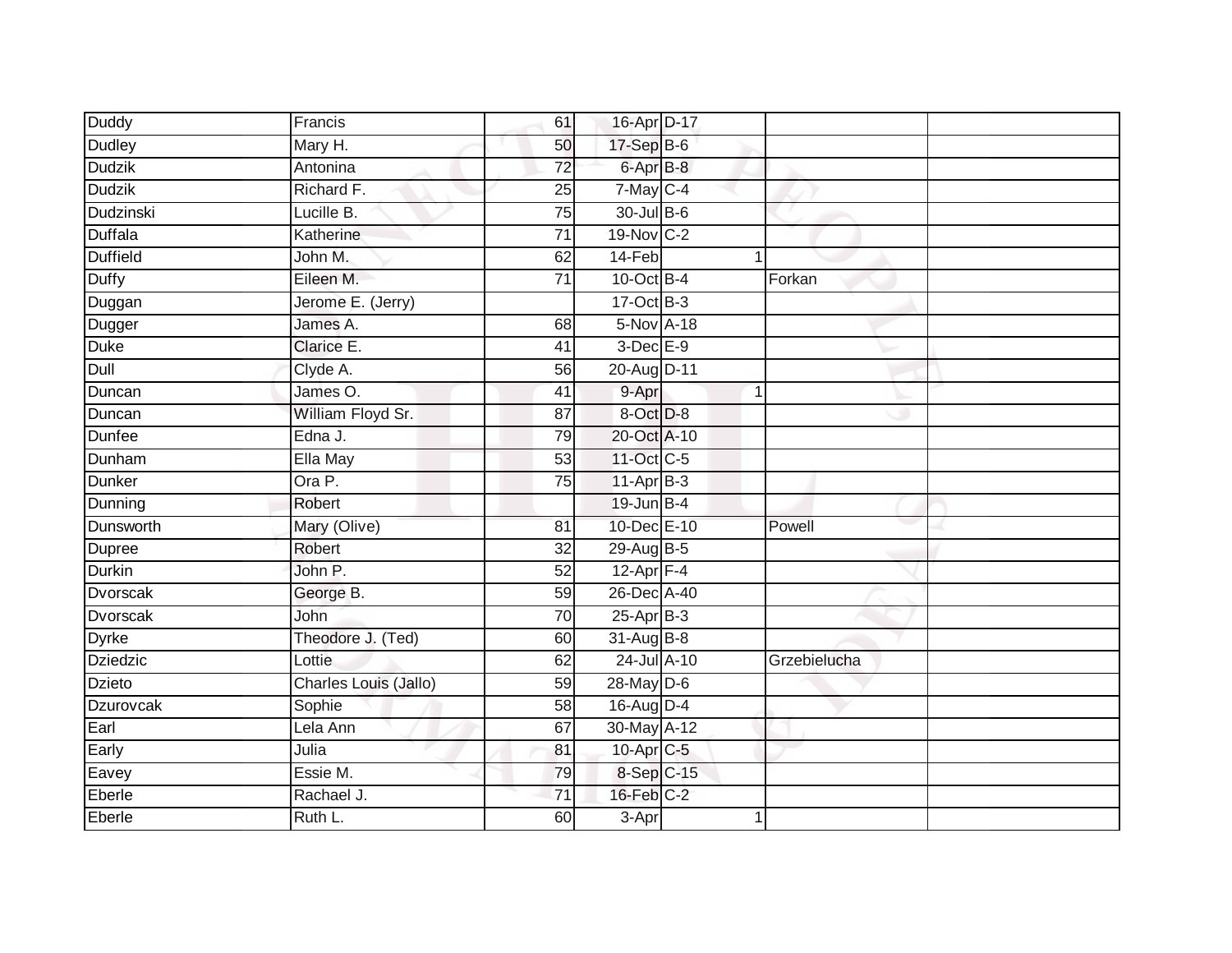| Ebert         | Emilie            | 88              | 15-Nov C-6        |            |  |
|---------------|-------------------|-----------------|-------------------|------------|--|
| Ebert         | Lester M.         | 78              | $1-Sep$ C-6       |            |  |
| Ebert         | Loran M.          | 62              | 24-Apr A-11       |            |  |
| Eckert        | Karl (Sparky)     | 83              | $14-Apr$ B-3      |            |  |
| Eddy          | Clarence K.       | $\overline{72}$ | $12$ -Jan $E-2$   |            |  |
| Edmond        | Jesse J. (Goose)  | 38              | $17$ -Feb $D-8$   |            |  |
| Edwards       | Alice M.          | 61              | 7-Apr D-5         | Soderstrom |  |
| Edwards       | Ella D.           | 59              | $2$ -Aug $D-4$    |            |  |
| Edwards       | Francis P.        | $\overline{72}$ | $11$ -Jun $E-2$   |            |  |
| Egender       | Emily             | 84              | $1$ -Jun $A - 8$  |            |  |
| Eggebrecht    | Arnold W.         | 48              | 22-May A-6        |            |  |
| Eggebrecht    | Fred H.           | 76              | $15$ -Feb $B$ -6  |            |  |
| <b>Eggers</b> | Ernest L. (Dr.)   | 86              | 11-Jun $E-2$      |            |  |
| Eggleston     | George            | 70              | 5-Nov A-18        |            |  |
| Eich          | Lena E.           | 50              | 28-Jun D-7        |            |  |
| Eichensehr    | John L.           | 31              | $2$ -Feb $A-13$   |            |  |
| Ekdahl        | Robert            | $\overline{22}$ | $12$ -Jan $E-2$   |            |  |
| Elber         | James J. Sr.      | $\overline{72}$ | $7 -$ Jul $B - 3$ |            |  |
| Elder         | Robert W.         | 79              | $1-Sep$ $C-6$     |            |  |
| Elder         | Roy A.            | $\overline{73}$ | 6-Feb B-6         |            |  |
| Elea          | Arthur E.         | 56              | $2-Nov$ B-12      |            |  |
| Elenchin      | Michael           | 80              | $20$ -Apr $B-5$   |            |  |
| Elkins        | <b>Roy Wesley</b> | 76              | 26-Dec A-40       |            |  |
| Eller         | Lyndsey P.        | 45              | $14-Sep$ A-6      |            |  |
| Elliott       | <b>Brister</b>    | 83              | $6$ -Jul $B-4$    |            |  |
| <b>Ellis</b>  | Albert            | 72              | $2-AprB-6$        |            |  |
| Elmore        | Martha Ann        | 55              | $22$ -Dec $A-8$   |            |  |
| Elo           | Anna              | 82              | 13-Jan A-12       |            |  |
| Emerson       | Adolph A. (Al)    | 65              | 18-May B-12       |            |  |
| Emerson       | Russell C.        | 61              | 24-Nov C-2        |            |  |
| Emerson       | William R.        | 41              | 16-Nov B-8        |            |  |
| Engstrand     | John C.           | $\overline{82}$ | $2$ -Jul $D-8$    |            |  |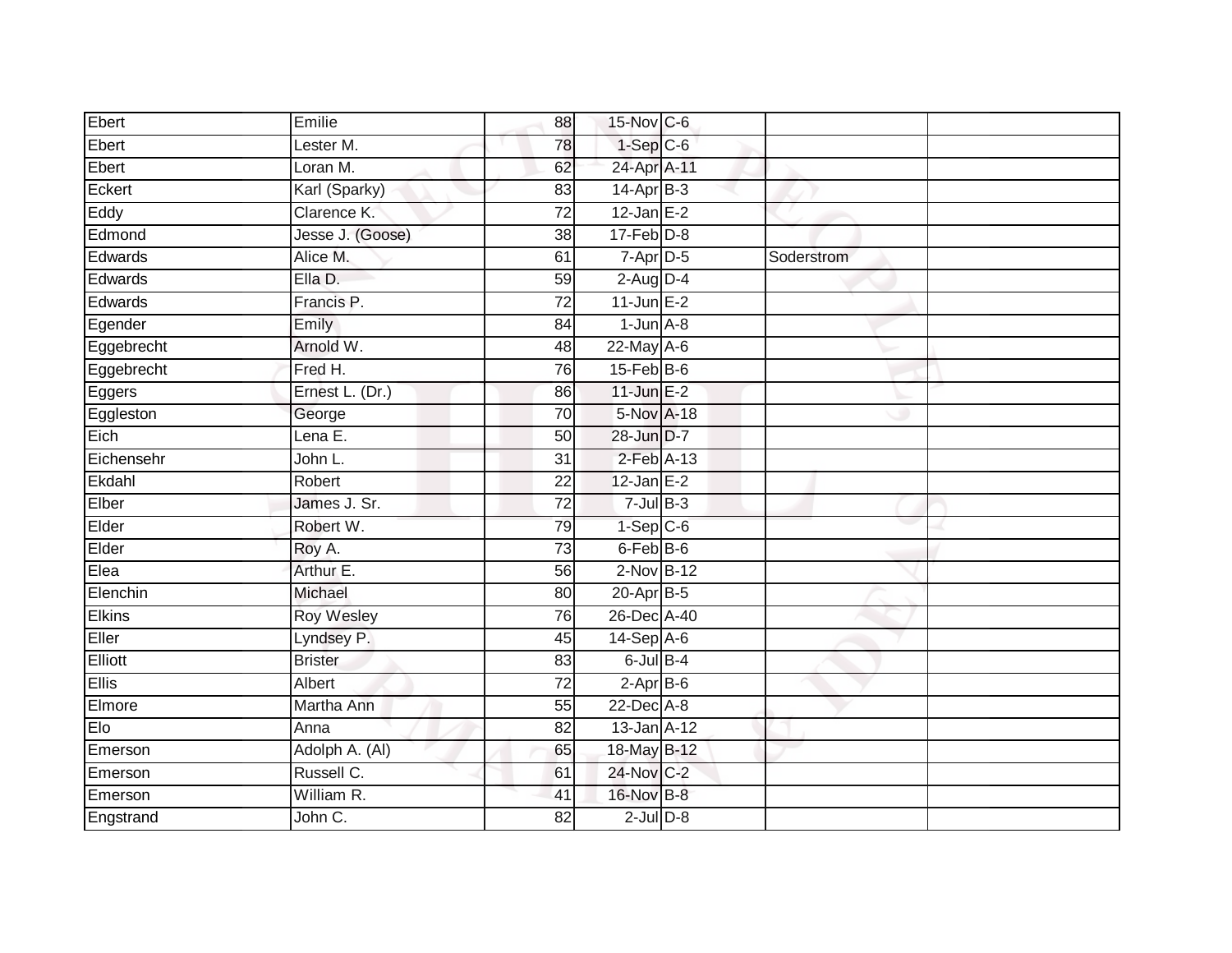| Enloe        | Ronald E.            | 42              | 28-Dec A-37       |              |             |  |
|--------------|----------------------|-----------------|-------------------|--------------|-------------|--|
| Ennis        | Edward W.            | 74              | 20-Mar B-8        |              |             |  |
| Ennis        | Lyle                 | 59              | 10-Dec E-10       |              |             |  |
| Ensign       | William E. Sr.       | 81              | 28-Nov B-4        |              |             |  |
| Erb          | Arthur B.            | 50              | $11-Aug$ A-8      |              |             |  |
| Erdmann      | Morris H.            | 81              | $5$ -Jul $B$ -8   |              |             |  |
| Erickson     | Arthur A. Jr.        | 55              | 8-May B-6         |              |             |  |
| Erickson     | Warren J.            | 2 months        | $13$ -Jun $A-4$   |              |             |  |
| Eriks        | Daniel Lee           | 3               | 24-Apr A-11       |              |             |  |
| Eriks        | Nick G.              | 81              | 16-Jul D-13       |              |             |  |
| Erwin        | Ruth J.              | 28              | 16-Nov B-9        |              |             |  |
| Eschenheimer | Mary                 | 70              | 31-Mar B-6        |              |             |  |
| Esmerian     | Zenophia             | 69              | 26-Oct D-8        |              |             |  |
| Esparza      | Dolores M.           | 38              | $11-Sep$ B-4      |              |             |  |
| Espinosa     | <b>Maria DeJesus</b> | 75              | 5-Nov A-18        |              |             |  |
| Estrup       | Walter J.            | 60              | $7 - Jun$ E-6     |              |             |  |
| Etheridge    | William H.           | $\overline{72}$ | $24$ -Feb $D-5$   |              |             |  |
| Etherington  | Leslie H.            | $\overline{27}$ | $17-Nov$          | $\mathbf{1}$ |             |  |
| Eubanks      | Laura Elvyn          | 85              | 26-Dec A-40       |              |             |  |
| Evans        | Mindy Sue            | 5 months        | 8-Oct D-8         |              |             |  |
| Evans        | <b>Steve</b>         | 63              | $11-AprB-3$       |              |             |  |
| Evion        | James Sr.            | 86              | $28$ -May $D-6$   |              |             |  |
| Ewing        | George A. Sr.        | 51              | $4$ -Jun $B-8$    |              |             |  |
| Fabian       | Mary A.              | 89              | $13$ -Apr $A$ -8  |              |             |  |
| Falgier      | Frank                | 55              | $24$ -Nov $ C-2 $ |              |             |  |
| Farchik      | Jean                 | 47              | $7 -$ Jul $B - 3$ |              | Maliszewski |  |
| Farina       | Samuel Sr.           | $\overline{71}$ | $16$ -Oct B-6     |              |             |  |
| Farina       | Vincenta             | 84              | $9$ -Jul $B$ -4   |              |             |  |
| Farless      | Mildred              | 58              | $25$ -Jan $A-4$   |              |             |  |
| Farmer       | Willie B.            | 50              | 26-Sep A-4        |              |             |  |
| Faulstich    | Karl F.              | 70              | 15-Mar D-7        |              |             |  |
| Fedder       | Paul H.              | 85              | $15-Sep$ $C-5$    |              |             |  |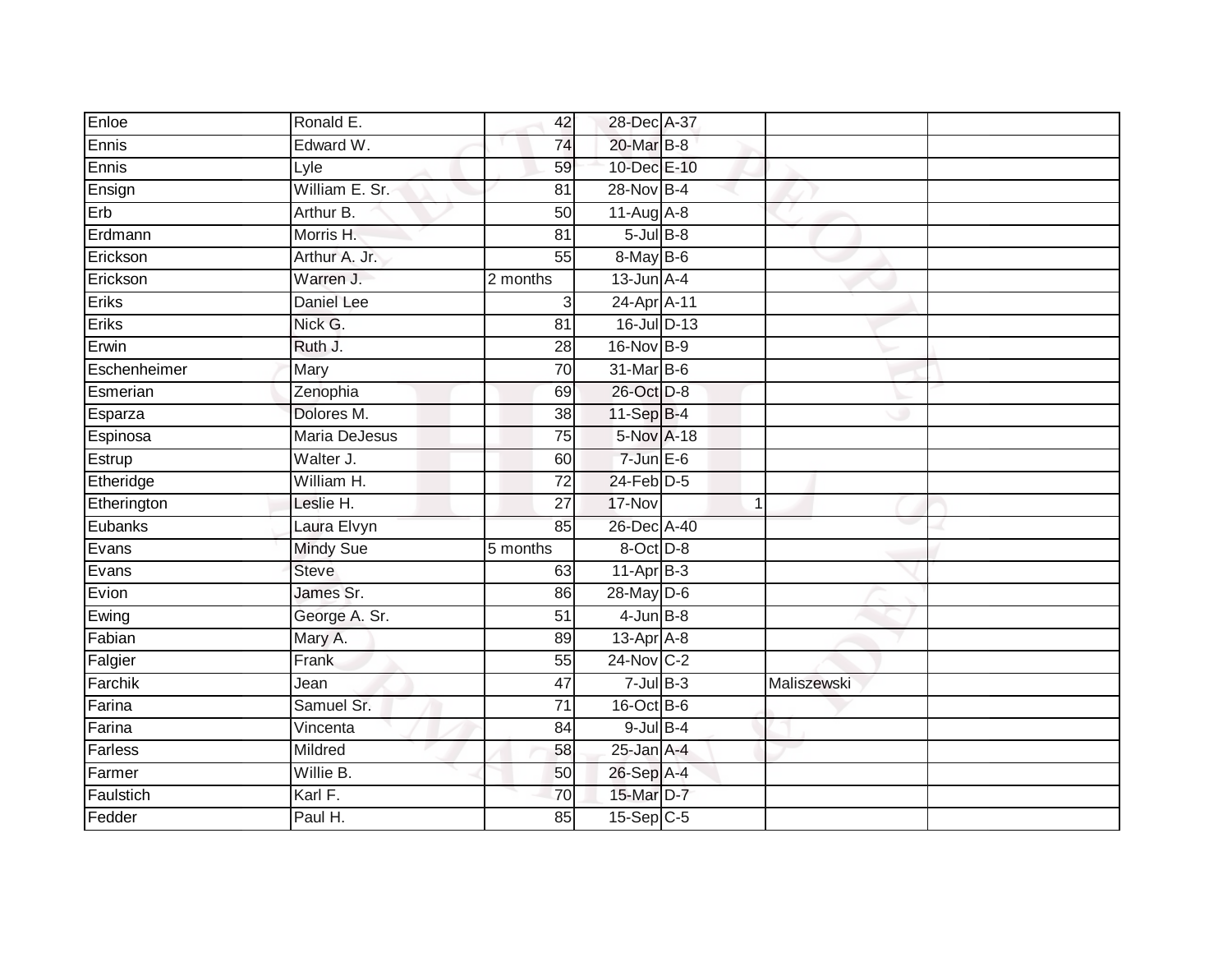| Fegely       | Sheldon L.           | 63              | 18-Apr A-6              |          |  |
|--------------|----------------------|-----------------|-------------------------|----------|--|
| Feikema      | Kathryn              | 63              | 13-Mar B-6              |          |  |
| Felicichia   | Philip               |                 | 16-Oct B-6              |          |  |
| Ferber       | Walter <sub>R.</sub> | 47              | 17-Aug A-14             |          |  |
| Ferguson     | Anna E.              |                 | $26$ -Jun $B-8$         | Malcolm  |  |
| Ferguson     | Goldie               | 72              | 19-Dec A-14             |          |  |
| Ferguson     | Harold F.            | 66              | $2$ -Jul $D-8$          |          |  |
| Ferguson     | James                | 54              | 24-Sep E-13             |          |  |
| Fernandez    | Mateo L. Lopez       | 84              | $7-Sep$ E-5             |          |  |
| Fernoch      | Marie P.             | $\overline{75}$ | 19-Dec A-14             |          |  |
| Ferris       | D. Lawton            | 71              | 17-Apr A-8              |          |  |
| Ficht        | Helen                | 61              | 18-Jul B-4              | Zawislak |  |
| Fields       | Dorothy              |                 | 24-Nov C-2              |          |  |
| Fields       | Eli                  | 27              | 13-Jan                  | 1        |  |
| Fields       | Elizabeth            | 69              | $3$ -Dec $E-9$          |          |  |
| Fiene        | William H. (Bill)    | 69              | 10-Oct B-4              |          |  |
| Fifield      | Earl                 | $\overline{74}$ | $11$ -Jun $E-2$         |          |  |
| Filas        | Frances V.           | 66              | 24-Apr A-11             |          |  |
| Fine         | Bernard (Dr.)        | 63              | 6-Feb B-6               |          |  |
| Finlayson    | Adelive M.           |                 | 19-Nov C-2              |          |  |
| Finneran     | <b>Blanche S.</b>    | 79              | $29-Sep$ <sub>C-2</sub> |          |  |
| Fischer      | Frank R.             | 80              | $9-NovA-8$              |          |  |
| Fishel       | Ruth E.              | 71              | $14$ -Jun $D-10$        |          |  |
| Fitzel       | Joseph G.            | $\overline{75}$ | 30-May A-12             |          |  |
| Fitzpatrick  | <b>Donald Ray</b>    | 14              | 21-Aug 1, B-4           |          |  |
| <b>Flack</b> | Ruby                 | 67              | 31-Aug B-9              |          |  |
| Fladeland    | Anthony Joseph       | 19 months       | 27-Dec A-20             |          |  |
| Fladeland    | Jeffery S.           | 12              | $20-SepB-4$             |          |  |
| Fleming      | Devin R.             | 17 days         | $14$ -Feb $C-5$         |          |  |
| Fleming      | Georgia A.           | 69              | 31-Jul B-4              |          |  |
| Fleming      | Harriet              | 87              | 13-Jan A-12             |          |  |
| Fleming      | <b>Kenneth Bruce</b> | $\overline{27}$ | 14-Jun D-10             |          |  |
|              |                      |                 |                         |          |  |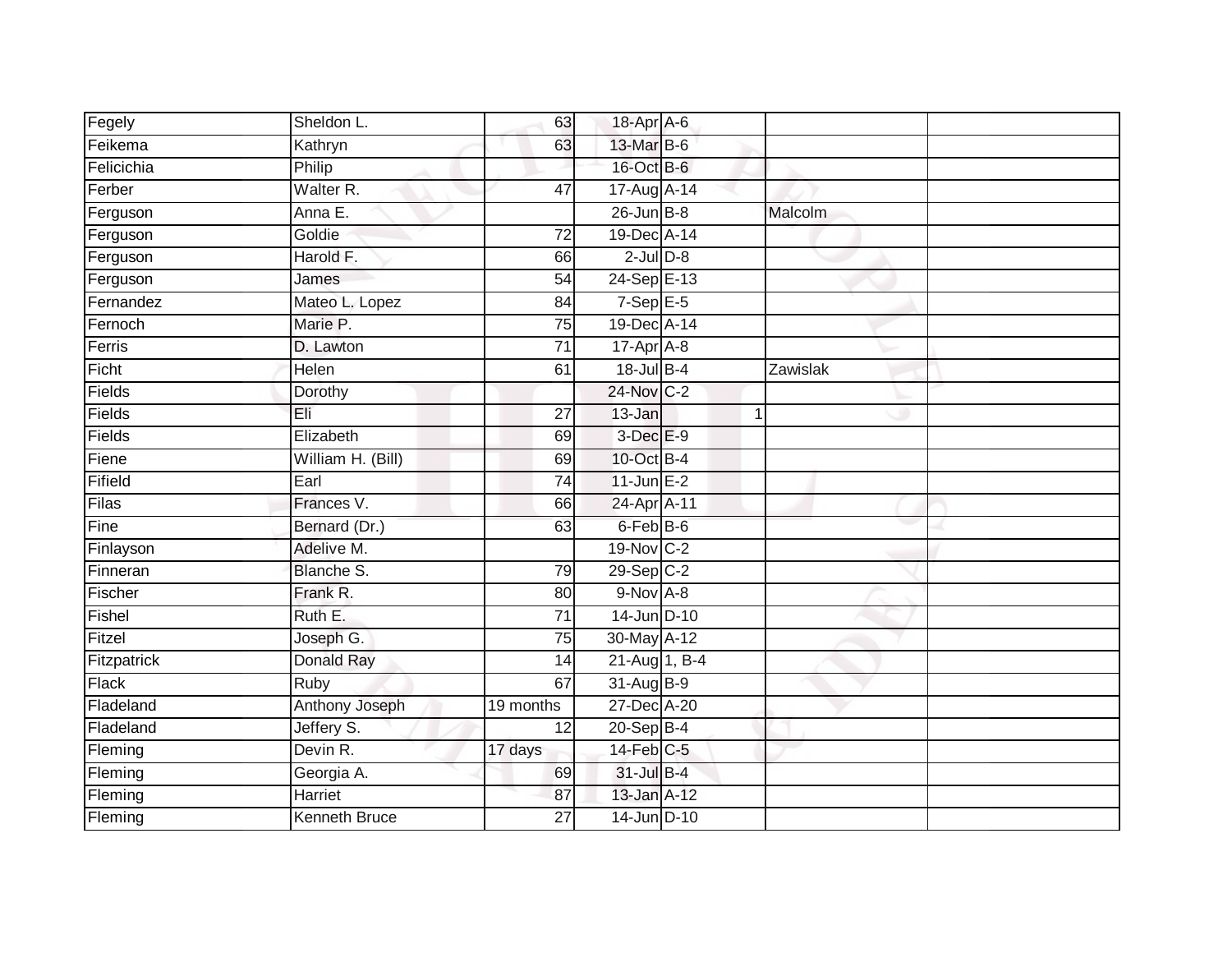| Flesher       | Steven G.                   | 50              | 13-Jan A-12      |              |          |                   |
|---------------|-----------------------------|-----------------|------------------|--------------|----------|-------------------|
| Fletcher      | Earl B. (Rev.)              | $\overline{71}$ | 8-May B-6        |              |          |                   |
| Fletcher      | <b>Randy Edward</b>         | 2 days          | $1-Feb$ $C-5$    |              |          |                   |
| Fliesher      | Daniel                      | 56              | 24-Mar B-4       |              |          |                   |
| <b>Flores</b> | Antonio                     | 67              | 29-Mar B-8       |              |          |                   |
| Flores        | Carmelo                     | 38              | 17-Aug A-14      |              |          |                   |
| Flores        | Maria                       | 68              | 14-Dec A-26      |              |          |                   |
| Florig        | Robert H.                   | 55              | 6-Mar B-6        |              |          |                   |
| Flynn         | Martha                      |                 | $5$ -Dec $B$ -6  |              |          |                   |
| Fogarty       | Bridget E.                  | 64              | 13-Mar B-6       |              |          |                   |
| Fogle         | Harold E.                   | 53              | $4$ -Oct D-6     |              |          |                   |
| Foley         | Lawrence C.                 | 29              | 13-Feb           | 1            |          | Picture included. |
| Foley         | William                     | 25              | 24-Apr A-11      |              |          |                   |
| Forbes        | Lester <sub>N.</sub>        | 74              | 8-Feb B-4        |              |          |                   |
| Forbes        | <b>William Oliver (Bob)</b> | $\overline{72}$ | 1-Oct E-11       |              |          |                   |
| Ford          | John H.                     | 85              | 8-Aug B-4        |              |          |                   |
| Ford          | Willie                      | $\overline{23}$ | $5 -$ Jul        | $\mathbf{1}$ |          |                   |
| Forgula       | Elizabeth                   | $\overline{72}$ | $27$ -Apr $B-6$  |              |          |                   |
| Fork          | Lela B.                     | 64              | 20-Jul D-9       |              | Rogers   |                   |
| Forster       | <b>Helen</b>                | $\overline{59}$ | 21-Sep A-13      |              | Shanahan |                   |
| Foudray       | Henrietta W.                | 79              | $6$ -Jul $B-4$   |              |          |                   |
| Foyer         | Mary Ann                    | 67              | $3-AprB-4$       |              |          |                   |
| Fraley        | Ruth L.                     | 43              | 30-Mar A-12      |              |          |                   |
| Francis       | Irma H.                     | 70              | $29$ -Feb $A$ -4 |              |          |                   |
| Franczyk      | Joseph P.                   | 60              | 15-Mar D-7       |              |          |                   |
| Frank         | $N$ ina H.                  |                 | $7$ -Dec $B-4$   |              |          |                   |
| Franker       | Sophie M.                   | 48              | $1-Nov$ D-2      |              | Sagala   |                   |
| Frankowiak    | Stephanie                   | 58              | $3-Feb B-6$      |              |          |                   |
| Frantz        | Jean                        | 46              | $10$ -Jan $B-3$  |              |          |                   |
| Franz         | Margaret                    | 90              | 21-Nov B-8       |              |          |                   |
| Fredericks    | Leonard J.                  | 54              | 15-Jun C-8       |              |          |                   |
| Fredericks    | William G.                  | $\overline{74}$ | $2$ -Jul $D-8$   |              |          |                   |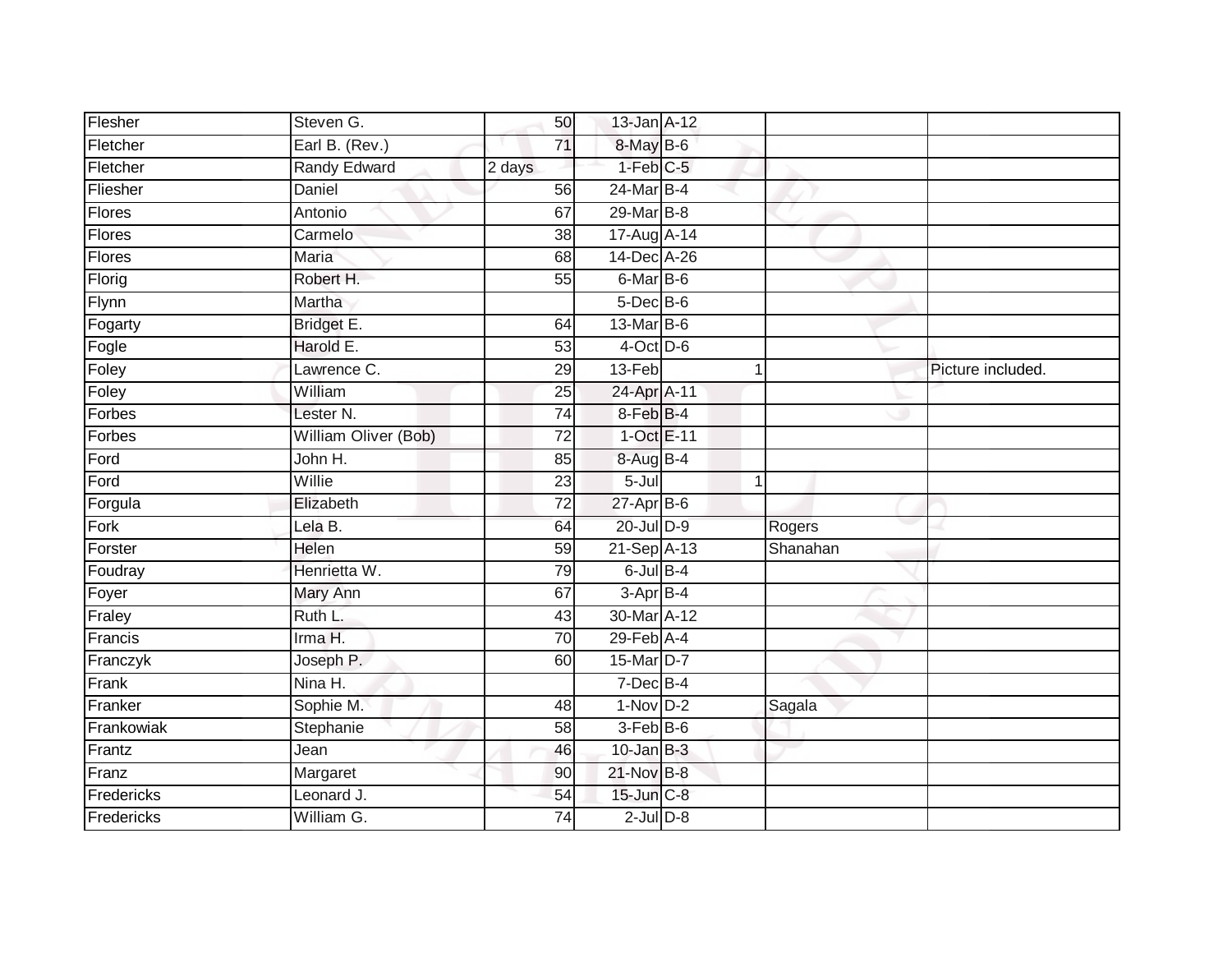| Freeman       | roy E.               | 66              | 24-Jul A-10       |          |                        |
|---------------|----------------------|-----------------|-------------------|----------|------------------------|
| Frenchik      | Susan                | 69              | 29-Dec A-33       |          |                        |
| Freudenreich  | Arnold E.            | 87              | $21$ -Jun $C-6$   |          |                        |
| Friant        | William G.           | 63              | $17$ -Jan C-2     |          |                        |
| Frichtl       | Raymond P.           | $\overline{72}$ | $18 - Jan$ $B-4$  |          |                        |
| Friday        | <b>Casper Samuel</b> | 72              | $3$ -Jan $C-4$    |          |                        |
| Friedrich     | Anna D.              | $\overline{77}$ | $7 - Jan A - 8$   |          |                        |
| Friend        | Jack W.              | 47              | $15-Sep$ C-5      |          |                        |
| Frigo         | Maria A.             | 83              | $25-SepB-6$       |          |                        |
| Fritz         | Minnie               | 86              | $26$ -Jun $B - 8$ |          |                        |
| Froncek       | Lottie               | 75              | 25-May B-4        |          |                        |
| Fronczak      | Richard Z.           | 55              | 24-May B-4        |          |                        |
| Fuehrmeyer    | Elvene I.            | 84              | 30-Jan C-11       |          |                        |
| Fulkerson     | Gerald               | 31              | 23-Aug B-8        |          |                        |
| Fullgraf      | Jacob W.             | 76              | $3$ -Jul $A-4$    |          |                        |
| Funk          | H. W. (Hap)          |                 | 28-Sep A-6        |          |                        |
| Funk          | <b>Helen</b>         | $\overline{50}$ | 5-Jan B-10        | Szarek   |                        |
| Furda         | Anne                 | 90              | 25-Jun A-16       |          |                        |
| Furmankiewicz | Henrietta            | $\overline{75}$ | 18-Apr A-6        | Obremski |                        |
| Furticella    | <b>Bridget</b>       | $\overline{88}$ | $11$ -May B-6     |          |                        |
| Gabor         | John                 | 89              | $1-Aug$ A-6       |          |                        |
| Gabor         | Sofie                | 87              | $1-Nov$ D-2       |          |                        |
| Gabrielson    | Alfred               | 16              | $12$ -Jul B-6     |          |                        |
| Gadish        | Mary M.              | 73              | 17-Mar C-5        |          |                        |
| Gadling       | Levie (Sparkie)      | 69              | 29-Nov C-6        |          |                        |
| Gadzik        | <b>Mike</b>          | 87              | $22$ -Jun $A-8$   |          |                        |
| Gaffney       | Emery J.             | 81              | 20-Feb D-14       |          |                        |
| Gaik          | John                 | 80              | 29-Oct C-4        |          |                        |
| Gainer        | Ida Mae              |                 | 15-Sep C-5        |          |                        |
| Gaines        | Paul K.              | 38              | 17-Jul A-6        |          |                        |
| Gajdos        | Florence             | 61              | 6-Dec D-12        | Rakos    |                        |
| Gajewski      | Helen                | 69              | $27$ -Jan B-3     |          | Also listed as Gaskey. |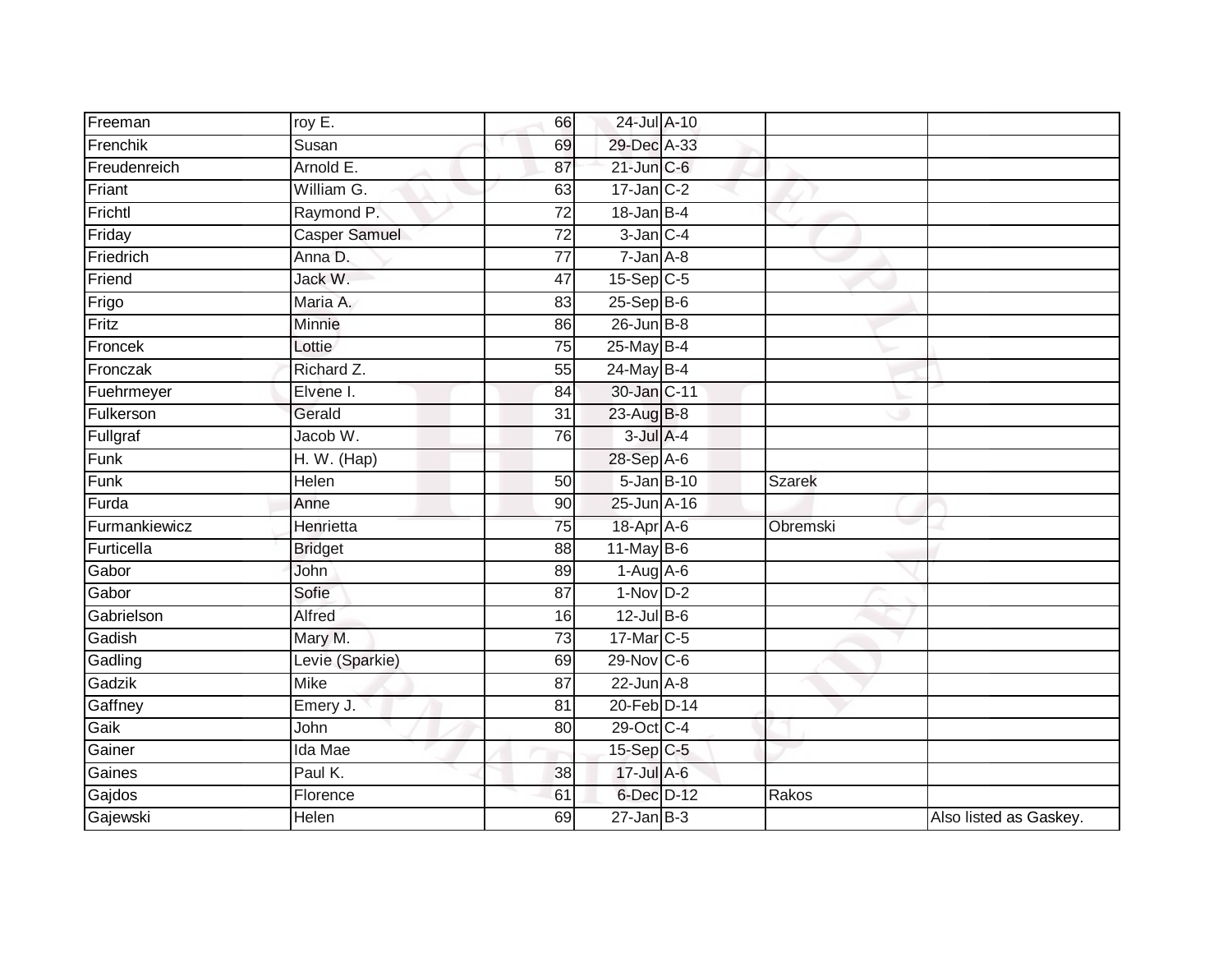| Galiani    | Carl               | 78              | $11-Apr$ B-3      |        |  |
|------------|--------------------|-----------------|-------------------|--------|--|
| Gallagher  | Eileen             | 19              | 17-Oct B-3        |        |  |
| Gallagher  | Lucille L.         |                 | 7-Mar B-6         | Peifer |  |
| Galloway   | Robert B.          | 62              | 4-Feb A-10        |        |  |
| Gallup     | Buell E.           | $\overline{51}$ | 12-May B-4        |        |  |
| Galus      | John B. Jr.        | 54              | $11-Sep$ B-4      |        |  |
| Galvin     | Merle              | 62              | 25-Jun A-16       |        |  |
| Gamble     | <b>Bobby Frank</b> | 21              | $25$ -Jan $A-4$   |        |  |
| Gambril    | Marvin D.          | 55              | $26$ -Nov $ C-6 $ |        |  |
| Gammie     | James              |                 | $31$ -Jul B-4     |        |  |
| Ganic      | Bessie M.          | 79              | 28-Mar C-5        |        |  |
| Ganseman   | Jean-Paul          | 60              | 8-Sep C-15        |        |  |
| Ganser     | Leonard George     | 18 days         | 5-Dec B-6         |        |  |
| Garbarczyk | Catherine          | 76              | 14-May C-13       |        |  |
| Garcia     | Anna               | 60              | 10-Mar B-4        |        |  |
| Garcia     | Guadalupe          | 25              | 1-May B-4         |        |  |
| Garcia     | Josefa L.          | $\overline{87}$ | 16-Apr D-17       |        |  |
| Garcia     | Miguel             | 74              | 25-Oct D-7        |        |  |
| Garcia     | Ramon Jr.          |                 | $2$ -Jun $B-3$    |        |  |
| Gard       | Charles J. Jr.     | 53              | $22$ -Aug A-8     |        |  |
| Gard       | Frank N.           | 65              | $2$ -Jun $B-3$    |        |  |
| Gard       | Henry (Harry)      | 60              | $7 - Jan A - 8$   |        |  |
| Gardner    | Margaret A.        | 55              | $31$ -Jan $A-4$   |        |  |
| Garin      | Francisco J.       | 66              | 28-Jun D-7        |        |  |
| Garland    | Ethlean            |                 | 12-Mar D-16       |        |  |
| Garmany    | Lillie R.          | 72              | 23-Mar A-10       |        |  |
| Garr       | Robert F.          | $\overline{72}$ | $9$ -Feb $B$ -6   |        |  |
| Garreffa   | Charlie            | 50              | $7-Aug$ $A-8$     |        |  |
| Garza      | Joseph             | 45              | $3-Mar$ A-8       |        |  |
| Garzon     | Anthony            | 85              | 21-Nov B-8        |        |  |
| Gaskill    | C. Marie           |                 | $3$ -Jul $A-4$    |        |  |
| Gaspsewicz | Sophie M.          | 65              | 9-Mar B-4         |        |  |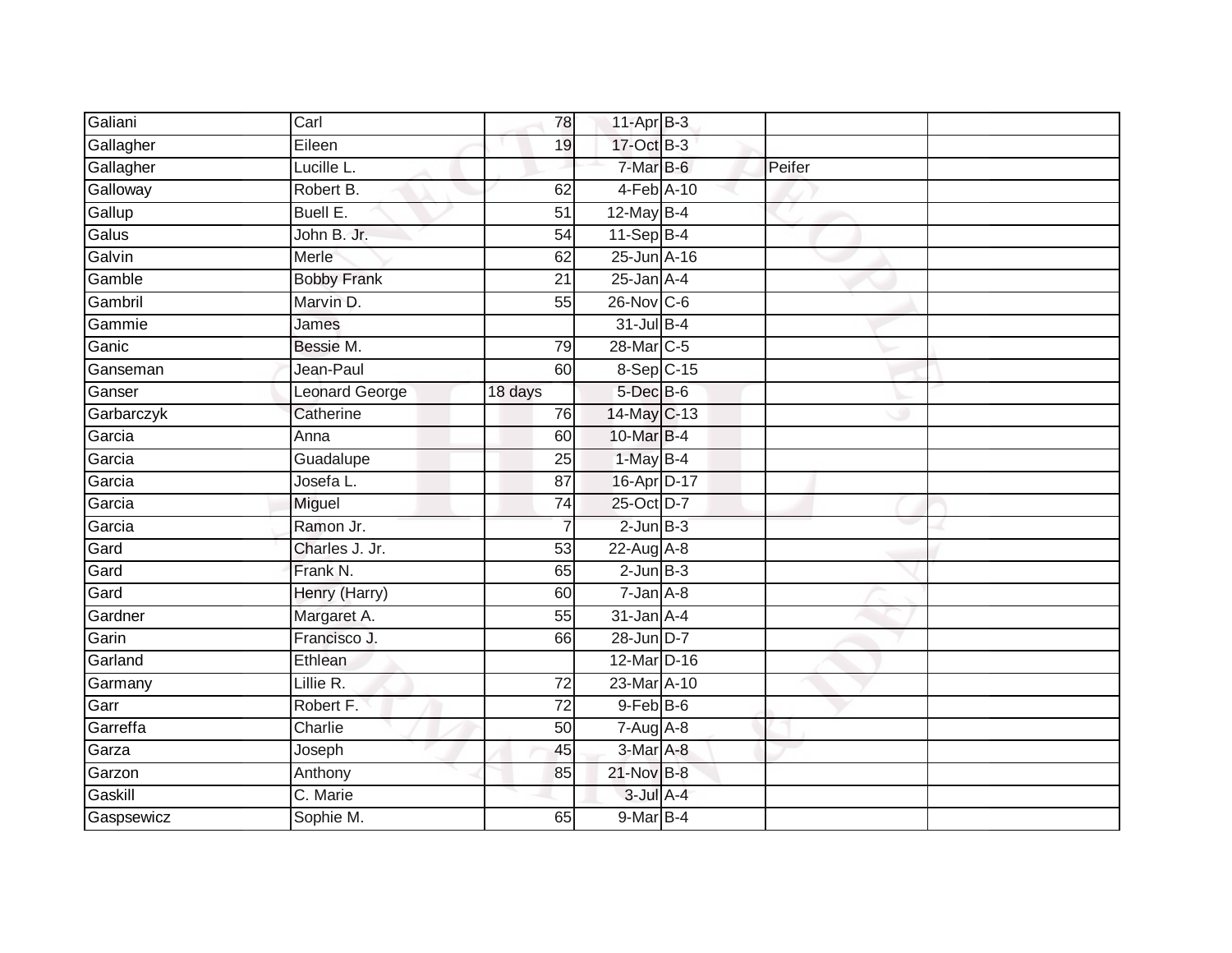| Gatewood     | Mary              | 70              | 26-Sep A-4             |  |                         |
|--------------|-------------------|-----------------|------------------------|--|-------------------------|
| Gaugush      | John G.           | 87              | 21-Sep A-12            |  |                         |
| Gault        | John T.           | 73              | $22$ -Feb $C-4$        |  |                         |
| Gavit        | Russell N.        | 80              | $22$ -Jun $A-8$        |  |                         |
| Gawlinski    | Joseph G.         | 76              | 21-Sep A-12            |  |                         |
| Gaydos       | John E.           | 46              | $4$ -Oct D-6           |  |                         |
| Gaynor       | Benjamin J.       |                 | $12$ -Jul $B-6$        |  | Also listed as Guzorek. |
| Gederian     | Susie             | 69              | 21-Dec A-22            |  |                         |
| Geffert      | Veronica          | 75              | 11-Oct C-5             |  |                         |
| Gegax        | Jacqueline        | 35              | $7-Feb$ <sub>C-5</sub> |  |                         |
| Geib         | Stanley R.        | 56              | 16-Apr D-17            |  |                         |
| Geisen       | Ralph E.          | 61              | $17-Sep$ B-6           |  |                         |
| Geiser       | Eloise            | 83              | $14$ -Feb $C-5$        |  |                         |
| Gell         | Frank J.          | 63              | 20-Dec A-26            |  |                         |
| Genge        | Collet C.         | 15              | 28-Feb B-8             |  |                         |
| Gentry       | <b>Bryan</b>      | $\overline{71}$ | 15-Aug A-5             |  |                         |
| Gentz        | Goldie A.         | 79              | 10-Sep E-11            |  |                         |
| Georgakis    | Xenophon          | 84              | $21$ -Jun $C - 6$      |  |                         |
| George       | Thomas R.         | 56              | 28-Dec A-37            |  |                         |
| Gerald       | Earnest L.        | 52              | 14-Jun D-10            |  |                         |
| Gerdich      | Melanie           | 45              | 26-Dec A-40            |  |                         |
| Gerhardt     | Joseph T.         | $\overline{37}$ | $25$ -Feb $C$ -5       |  |                         |
| Gerkin       | Van R.            | 84              | $5$ -Jul $B$ -9        |  |                         |
| Gerlach      | John J.           | 68              | $22$ -Jun $A-8$        |  |                         |
| Germek       | George Sr.        | 80              | 16-Jan D-12            |  |                         |
| Gernat       | Frank             | 68              | $5-Sep$ $C-4$          |  |                         |
| Gerome       | Delores A.        | $\overline{47}$ | $13$ -Jun $A-4$        |  |                         |
| Gerts        | Fred J.           | 85              | 6-Feb B-6              |  |                         |
| Getty        | Oran F. Sr.       | 66              | $4$ -Apr $B$ -4        |  |                         |
| Giacamarro   | Josephine Puglise |                 | 26-Oct D-8             |  |                         |
| Gianakopulos | Sophia (Bizik)    | 86              | $9$ -Feb $B$ -6        |  |                         |
| Gibbs        | Anna Marie        | 81              | $2$ -Feb $A-12$        |  |                         |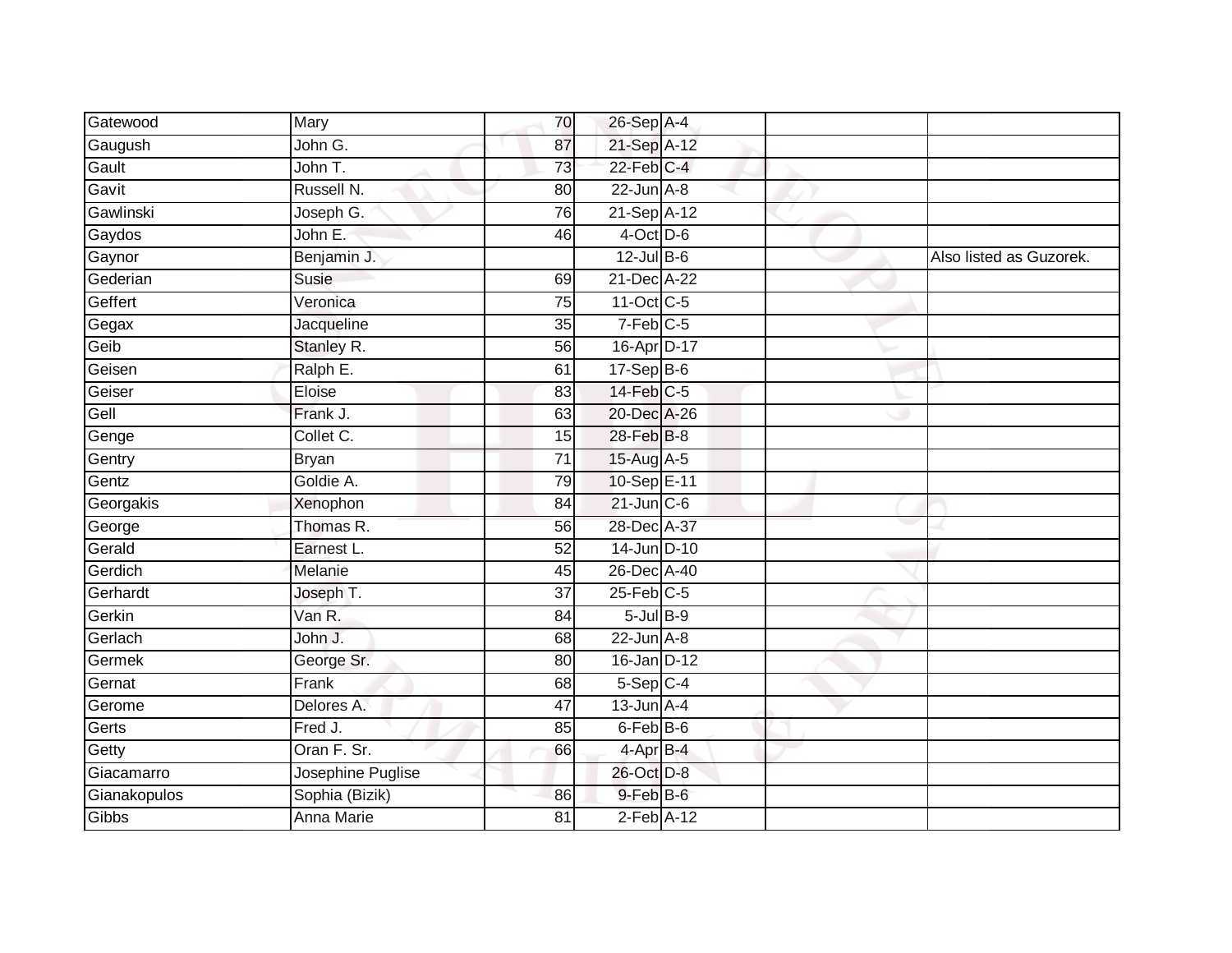| Gibson    | Clarence W.          | 57              | $5$ -Jul $B$ -8   |              |            |  |
|-----------|----------------------|-----------------|-------------------|--------------|------------|--|
| Gibson    | James Gordon         | 51              | 18-Jun C-4        |              |            |  |
| Gibson    | Richard              | $\overline{34}$ | $3 -$ Jul         | $\mathbf{1}$ |            |  |
| Gibson    | <b>Timothy David</b> | 2 months        | 9-Apr D-10        |              |            |  |
| Gieseking | William D.           |                 | 15-Dec A-24       |              |            |  |
| Gifford   | Carl                 | 46              | 4-Feb A-10        |              |            |  |
| Giglio    | John A.              | 63              | 5-Mar D-11        |              |            |  |
| Gilbert   | Elizabeth Jane       | 57              | 19-Sep C-5        |              |            |  |
| Gilbert   | Evelyn B.            | 43              | $3-May$ $C-6$     |              |            |  |
| Gillan    | glen R.              | 60              | $22$ -Feb $C-4$   |              |            |  |
| Gillard   | Della Mae            | 81              | $26$ -Nov $ C-6 $ |              |            |  |
| Gillespie | Lois M.              | 49              | $17 -$ Jul A-6    |              |            |  |
| Gilligan  | Mary C.              | 68              | 15-May B-6        |              |            |  |
| Gillis    | Bernard W.           | 74              | $2-MarB-4$        |              |            |  |
| Ginalski  | Rose                 | 64              | 14-Aug B-6        |              |            |  |
| Giordano  | Peter                | 73              | 8-Nov B-8         |              |            |  |
| Girman    | Anna                 | $\overline{81}$ | 14-Nov C-5        |              |            |  |
| Giza      | Mary                 | 80              | $11-AprB-3$       |              |            |  |
| Gleason   | Ida C.               | 83              | $2$ -Feb $A-12$   |              |            |  |
| Gleim     | Peter                | 63              | 26-Dec A-40       |              |            |  |
| Gliga     | John Sr.             | 80              | 9-Mar B-4         |              |            |  |
| Glinski   | Edward J.            | $\overline{57}$ | 30-May A-12       |              |            |  |
| Gloser    | George W.            | 59              | 19-Dec A-14       |              |            |  |
| Glueckert | Albert J. Sr.        | 76              | $2-AprB-6$        |              |            |  |
| Glusic    | Clara                | 76              | $14$ -Jan D-5     |              | Cunningham |  |
| Gluth     | <b>Robert Gary</b>   | 27              | 30-Jun 1, B-3     |              |            |  |
| Goddard   | Hilda J.             | $\overline{31}$ | $9$ -Jul $B$ -4   |              |            |  |
| Godra     | Sarah (Suzie)        | 51              | 21-Dec A-22       |              |            |  |
| Goeden    | George               | 82              | 4-Jan C-9         |              |            |  |
| Gohde     | Edward P.            | 77              | 23-May B-6        |              |            |  |
| Golarz    | Joseph               | 83              | 29-Dec A-33       |              |            |  |
| Golden    | Anna R.              |                 | 8-Jun B-8         |              |            |  |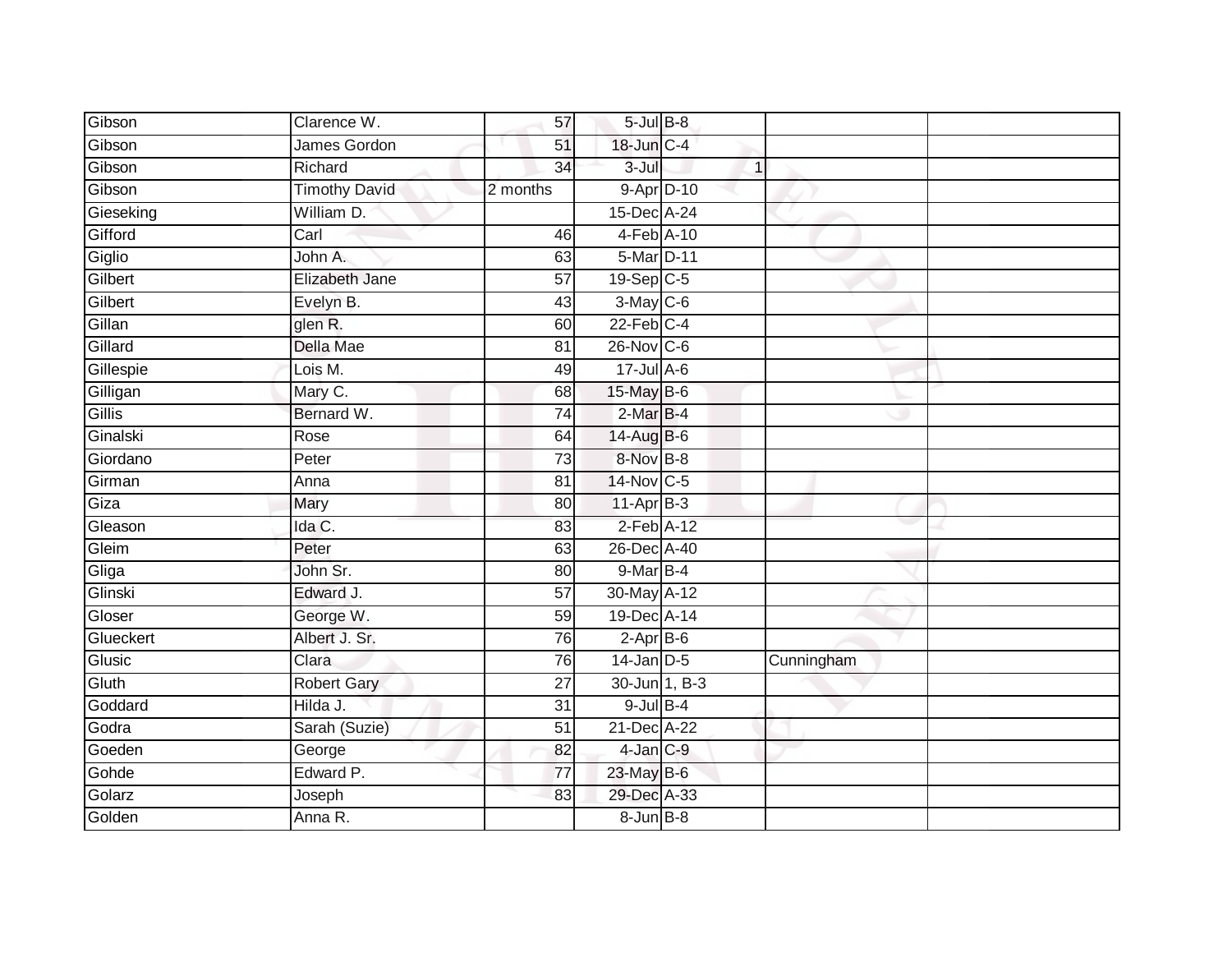| Gomez             | Antonia          | 31              | 10-Dec E-10                 |              |        |  |
|-------------------|------------------|-----------------|-----------------------------|--------------|--------|--|
| Gomez             | <b>Blanca</b>    | 15              | 8-May B-6                   |              |        |  |
| Gomez             | Debra            | 16              | 21-Dec                      | $\mathbf{1}$ |        |  |
| Gonska            | Mary E.          | 83              | 18-Feb B-9                  |              |        |  |
| Goodbout          | Leon A.          | $\overline{72}$ | 19-Jan C-8                  |              |        |  |
| Goodman           | Harry L:         | 79              | 24-May B-4                  |              |        |  |
| Goodrich          | Leroy J.         | 82              | 19-Nov C-2                  |              |        |  |
| Goral             | Antonina         | 61              | $9$ -May A-4                |              |        |  |
| Gorcos            | Louis R. Sr.     | 60              | 27-Feb D-12                 |              |        |  |
| Gordon            | Jack             | $\overline{73}$ | $19$ -Jan $C-8$             |              |        |  |
| Gostylo           | Walter R. (Ike)  | 45              | $26$ -Jan $B-3$             |              |        |  |
| Gotfried          | Charles          | 89              | 22-May A-6                  |              |        |  |
| Gouwens           | Marion           | 79              | $3$ -Jul $A-4$              |              |        |  |
| Govert            | Alfred H.        | 64              | 26-May B-4                  |              |        |  |
| Govert            | Greg A.          |                 | 18-May B-12                 |              |        |  |
| Grabinski         | Anthony J.       | 73              | 14-Apr B-3                  |              |        |  |
| Grace             | <b>Marie</b>     | $\overline{77}$ | $7-MarB-6$                  |              | Malloy |  |
| Graff             | Jylie            | 15              | 10-Jan                      | $\mathbf{1}$ |        |  |
| Gragido           | Rena (Rennie)    |                 | 27-Feb D-12                 |              |        |  |
| Graham            | Anna M.          |                 |                             |              |        |  |
|                   |                  | 89              | 16-Apr D-17                 |              |        |  |
| Graham            | Emma F.          | 83              | $2-MayB-6$                  |              |        |  |
| Granacki          | Regina           | 71              | $2$ -Jun $B-3$              |              |        |  |
| Grant             | Byrl C.          | 77              | $28$ -Jul B-4               |              |        |  |
| Grant             | Willie           | 61              | 25-May B-4                  |              |        |  |
| Graves            | Curtis A.        | 69              | $20$ -Jun B-4               |              |        |  |
| Grawboski         | Peter            | 79              | $27$ -Oct $\overline{A}$ -8 |              |        |  |
| Gray              | James            | $\overline{77}$ | 29-Mar B-8                  |              |        |  |
| Gray              | James C.         | 31              | 5-May C-7                   |              |        |  |
| Gray              | Robert C.        | 49              | 4-Feb A-10                  |              |        |  |
| Gray              | Zelma E.         | 83              | 20-Mar B-8                  |              |        |  |
| Grcevich<br>Greco | Emil M.<br>Maria | 60<br>62        | 3-Jan C-4<br>8-Sep C-15     |              |        |  |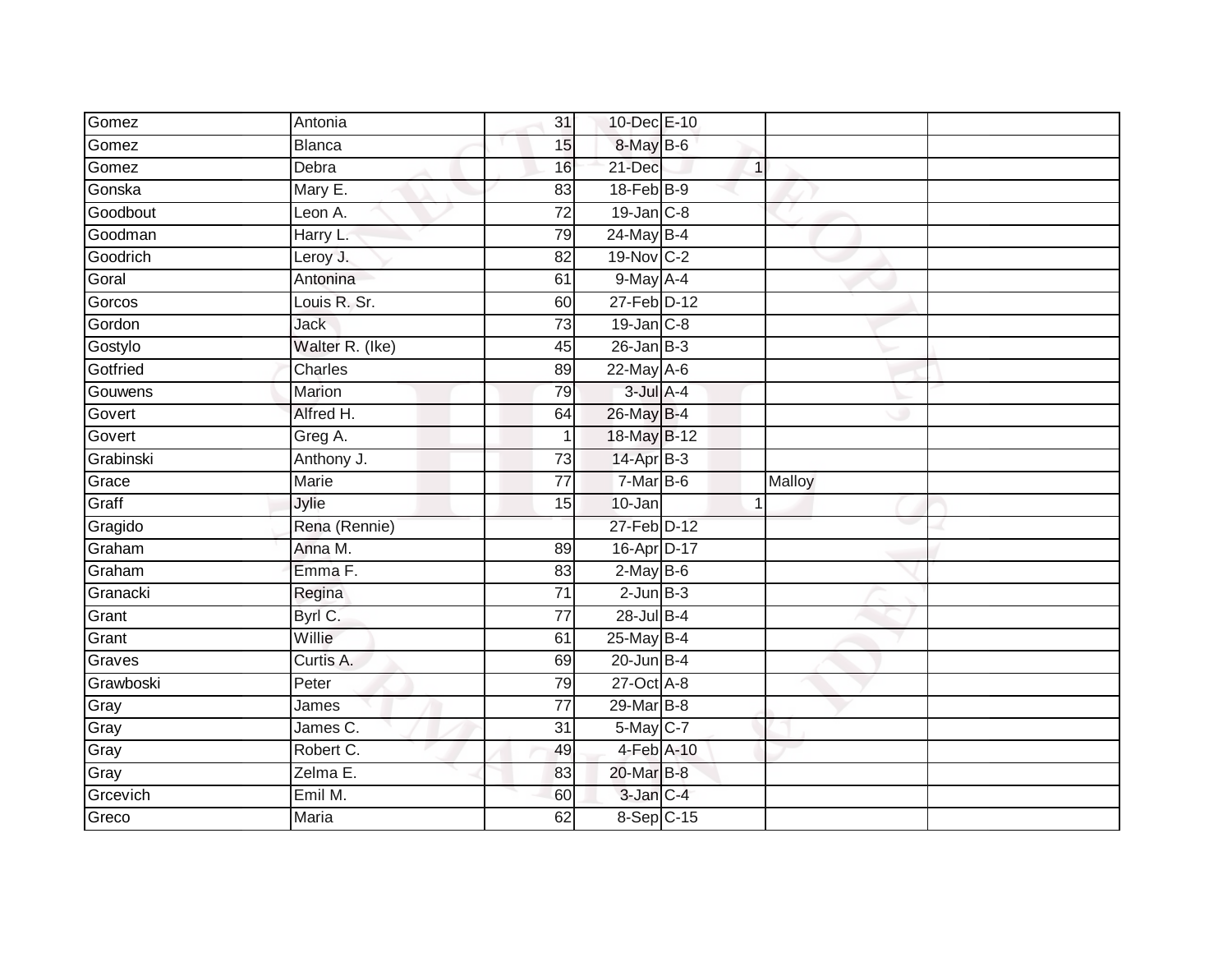| Green        | Arthur W.                    | 82              | 27-Jul B-4        |              |         |  |
|--------------|------------------------------|-----------------|-------------------|--------------|---------|--|
| Green        | James D.                     | 73              | 13-Aug C-4        |              |         |  |
| Green        | Paul F. Sr. (Dr., D.D.S.)    | 61              | 21-Dec A-22       |              |         |  |
| Green        | Sam                          | 63              | 9-Feb B-6         |              |         |  |
| Greenbaum    | Mary                         | 83              | $15$ -May B-6     |              | Goodman |  |
| Greene       | Arthur W.                    | $\overline{82}$ | $26$ -Jul $B-8$   |              |         |  |
| Greene       | Nola                         | 74              | 3-Feb B-6         |              |         |  |
| Greene       | Oscar W.                     | 59              | 26-Oct D-8        |              |         |  |
| Greenwell    | Lester A.                    | 68              | 17-Aug A-14       |              |         |  |
| Greenwood    | <b>Helen</b>                 | $\overline{73}$ | 14-Sep A-6        |              |         |  |
| Greer        | <b>Milbra Faye</b>           | $\overline{24}$ | $10$ -Nov $ C-6 $ |              |         |  |
| Greer        | Nova Dee                     | 73              | $27$ -Mar $A-4$   |              |         |  |
| Gregg        | Lorraine B.                  | 47              | 13-Feb D-12       |              |         |  |
| Grekoff      | Terry T.                     | 25              | 30-Jun 1, B-3     |              |         |  |
| Gremillion   | Ernestine                    | $\overline{78}$ | $2$ -Feb $A-12$   |              |         |  |
| Gremillion   | Sarah D.                     | 55              |                   | 9-Jan 1, F-2 |         |  |
| Grens        | Romeo R.                     | 61              | 5-May C-7         |              |         |  |
| Gretz        | Frank J.                     | $\overline{72}$ | $22$ -Feb $C-4$   |              |         |  |
| Grier        | Clara H.                     | 87              | 9-Mar B-4         |              |         |  |
| Griese       | Arthur A.                    | 59              | $2$ -May $B-6$    |              |         |  |
| Griffin      | Anne                         | 60              | $31$ -Jan $A$ -4  |              | Pavelka |  |
| Griffin      | Richard                      | 85              | 21-May B-16       |              |         |  |
| Griffy       | Susan I.                     | 79              | $12$ -Jul $B-6$   |              |         |  |
| Grimala      | Emilia                       | 79              | $12$ -Jul B-6     |              |         |  |
| Grimmer      | George J.                    | 71              | $27 - Jan$ $B-3$  |              |         |  |
| Grimmer      | Harry P.                     | 75              | $3$ -Jan $C-4$    |              |         |  |
| Grindey      | George                       | $\overline{74}$ | $29-Nov$ C-6      |              |         |  |
| Grismer      | Homer H.                     | 65              | 20-Dec A-26       |              |         |  |
| Grochowalski | Edward A. (Morgan,<br>Mundy) | 69              | $2$ -Oct $B-3$    |              |         |  |
| Groot        | <b>Nick</b>                  | 65              | 18-Jul B-4        |              |         |  |
| Grosse       | Ted A.                       | 60              | $15$ -Feb $B$ -6  |              |         |  |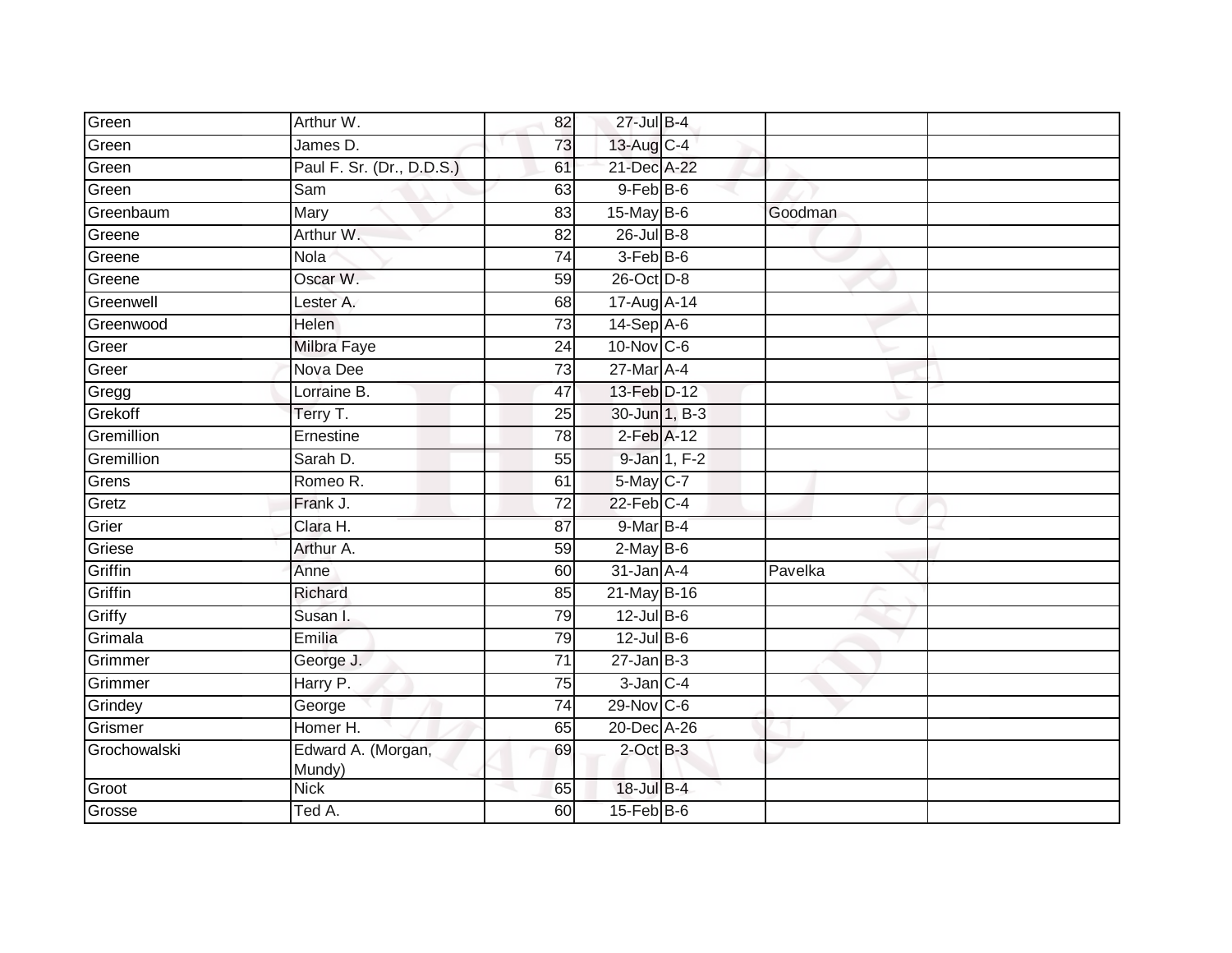| Grotkiewicz    | Stanley A.         | 67              | 10-Jul C-5      |   |      | Also listed as Gratt. |
|----------------|--------------------|-----------------|-----------------|---|------|-----------------------|
| Grotowski      | Eugene C. (Gene)   | 71              | 16-Aug D-5      |   |      |                       |
| Grover         | Dan F.             | 56              | 15-Mar D-7      |   |      |                       |
| Groves         | Emma W.            | 82              | 31-Dec A-38     |   |      |                       |
| Grubb          | Henry M.           | 60              | $27$ -Jul B-4   |   |      |                       |
| Grubbe         | Edward             | $\overline{72}$ | $17 -$ Jul A-6  |   |      |                       |
| Grysiewicz     | Alice C.           | 28              | $19$ -Jul $D-8$ |   |      |                       |
| Grysiewicz     | Martha M.          | 71              | $27$ -Nov $B-8$ |   |      |                       |
| Grzegorek      | <b>Stanley</b>     | 64              | 23-Oct C-4      |   |      |                       |
| Grzelak        | Joseph             | 53              | 13-Mar B-6      |   |      |                       |
| Grzella        | Bernard (Barney)   | 88              | 28-Feb B-8      |   |      |                       |
| Guerrero       | Emilia             | 35              | 19-May D-6      |   |      |                       |
| Guerrero       | Francisco          | 62              | $14 -$ Jul      | 1 |      |                       |
| Gulasy         | Joseph             | 54              | 24-Dec A-24     |   |      |                       |
| Gurnic         | Helen M.           | $\overline{73}$ | 18-Aug A-8      |   | Pusz |                       |
| Guse           | Emil A.            | 79              | $16$ -Jun $B-3$ |   |      |                       |
| Gustafson      | Constance          | 83              | $10$ -Jul C-5   |   |      |                       |
| Guth           | Elizabeth B.       | 85              | $22$ -Jun $A-8$ |   |      |                       |
| Guthrie        | John               | 80              | $31$ -Jan $A-4$ |   |      |                       |
| Guttenburg     | Palmer             | $\overline{73}$ | $10$ -Feb $C-9$ |   |      |                       |
| Guzman         | Domingo            | 66              | $13-Sep$ C-8    |   |      |                       |
| Guzzo          | Helen              | 49              | 4-Feb           |   |      |                       |
| Gyure          | John A.            | 48              | 30-Oct B-4      |   |      |                       |
| Haag           | Margaret C.        |                 | 19-Oct D-9      |   |      |                       |
| Haase          | Charles J.         | 75              | 16-Oct B-6      |   |      |                       |
| <b>Hack</b>    | Helen H.           |                 | 30-Jun B-3      |   |      |                       |
| <b>Hadders</b> | Dietrich A. (Dick) | $\overline{71}$ | 3-Dec E-9       |   |      |                       |
| Hagen          | Will               | 92              | 14-Dec A-26     |   |      |                       |
| Hahn           | Minnie             |                 | 6-Aug A-12      |   |      |                       |
| Haines         | Gerald A. (Denver) | 76              | 13-Feb D-12     |   |      |                       |
| Hajducko       | Mary               | 90              | 11-Sep B-4      |   |      |                       |
| Halajcsik      | Mary               |                 | $11$ -Jun E-2   |   |      |                       |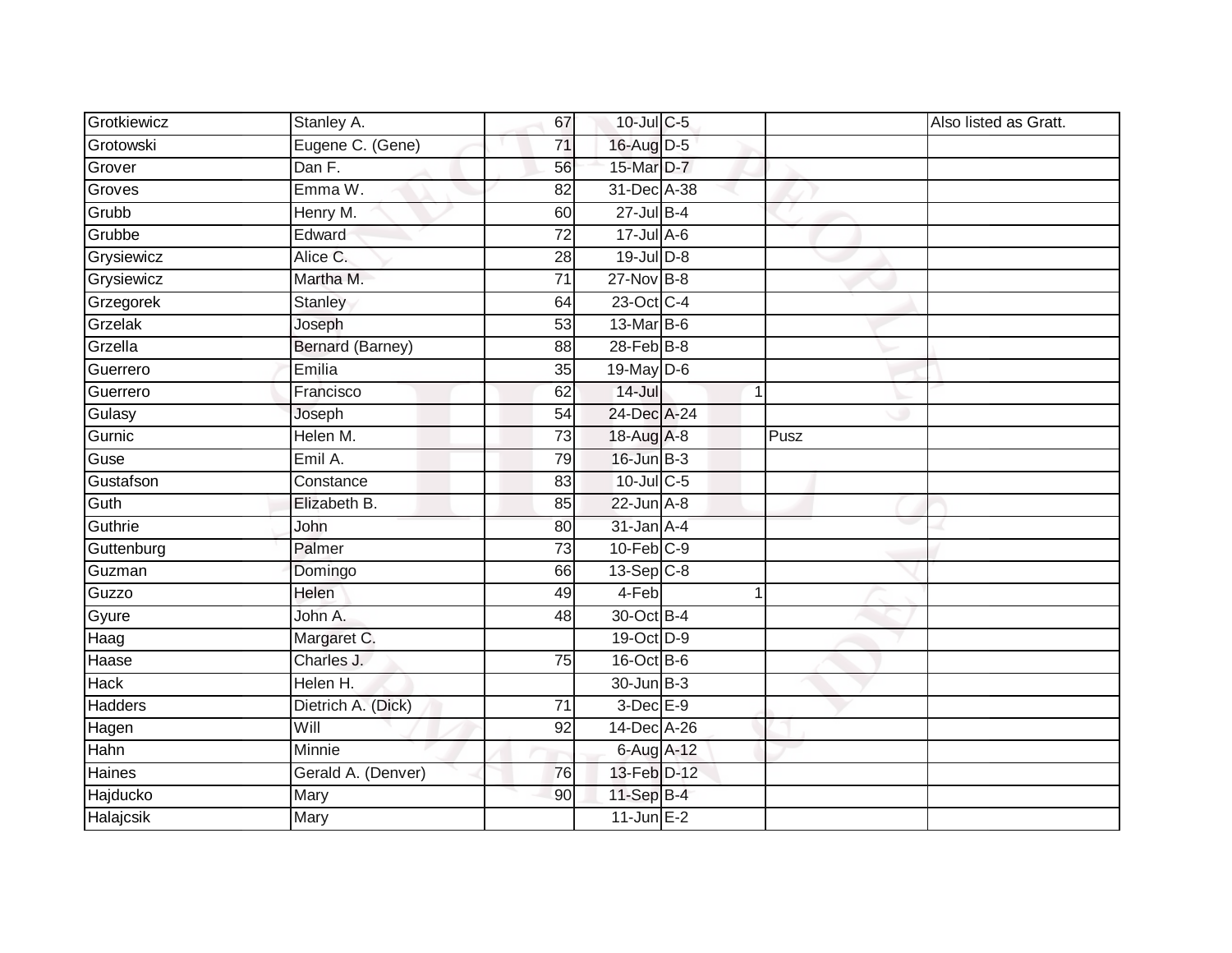| Halape         | George P.              | 29              | $11-Apr$ B-3     |   |      |  |
|----------------|------------------------|-----------------|------------------|---|------|--|
| <b>Halas</b>   | Tillie                 | 69              | $23$ -Jan $B-8$  |   |      |  |
| Hale           | Donald R.              | 11              | 20-Sep B-4       |   |      |  |
| <b>Halik</b>   | Gloria Ann             | 18              | 28-Dec A-37      |   |      |  |
| Hall           | Alvin J.               | 73              | 6-Mar B-6        |   |      |  |
| Hall           | Delver C. Sr.          | 63              | 23-May B-6       |   |      |  |
| Hall           | Harry N.               | 50              | 3-Oct C-5        |   |      |  |
| Hall           | Kenneth Ray            | 39              | $25$ -Jan $A-4$  |   |      |  |
| Hall           | Mary L.                | 44              | 20-Feb D-14      |   | Moss |  |
| Hall           | Silvester              | 54              | $1-MarB-7$       |   |      |  |
| Hall           | Timothy Jr.            | $\overline{51}$ | $11-Sep$ B-4     |   |      |  |
| Hallgren       | Karl O.                | 58              | 30-Apr E-11      |   |      |  |
| Haluska        | Mary                   | 76              | $23$ -Jan B-8    |   |      |  |
| Hamacher       | Janet B.               | 91              | 6-Sep A-10       |   |      |  |
| <b>Hamblin</b> | Clyde H.               | 64              | 18-Apr A-6       |   |      |  |
| Hamilton       | Bobby A.               | 37              | 16-Jul D-13      |   |      |  |
| Hamilton       | Charles                | 78              | 15-Mar           | 1 |      |  |
| Hamilton       | Doris                  | 23              | $15$ -Jun $C-8$  |   | Belt |  |
| Hamilton       | Ella                   | 71              | 9-Oct B-5        |   |      |  |
| <b>Hammack</b> | <b>Matthew Charles</b> | $\mathbf{1}$    | 13-Feb D-12      |   |      |  |
| Hammond        | Charles L.             | 65              | 28-Nov B-4       |   |      |  |
| Hammond        | Cora                   | 69              | 8-Nov B-8        |   |      |  |
| Hammond        | Larry M.               | 30 <sub>0</sub> | $27 - Jun$ C-5   |   |      |  |
| Hammond        | Nelle E.               | 63              | 24-Jul A-10      |   |      |  |
| Hammond        | Pauline                | 68              | 15-Mar D-7       |   |      |  |
| Hammond        | Russell                | 64              | 28-May D-6       |   |      |  |
| Hammortree     | Corrine M.             | 63              | $10$ -Jan B-3    |   |      |  |
| Hampsten       | Gilbert P.             | 75              | $5 - Jan$ $B-10$ |   |      |  |
| Hanchar        | Andrew K. (Andy)       | 60              | 16-Jul D-13      |   |      |  |
| Handley        | Harold W.              | 62              | 30-Aug C-7       |   |      |  |
| Handy          | Wanda L.               | 47              | 1-May B-4        |   |      |  |
| <b>Hankins</b> | Marcella R.            | 56              | $21$ -Feb $C-5$  |   |      |  |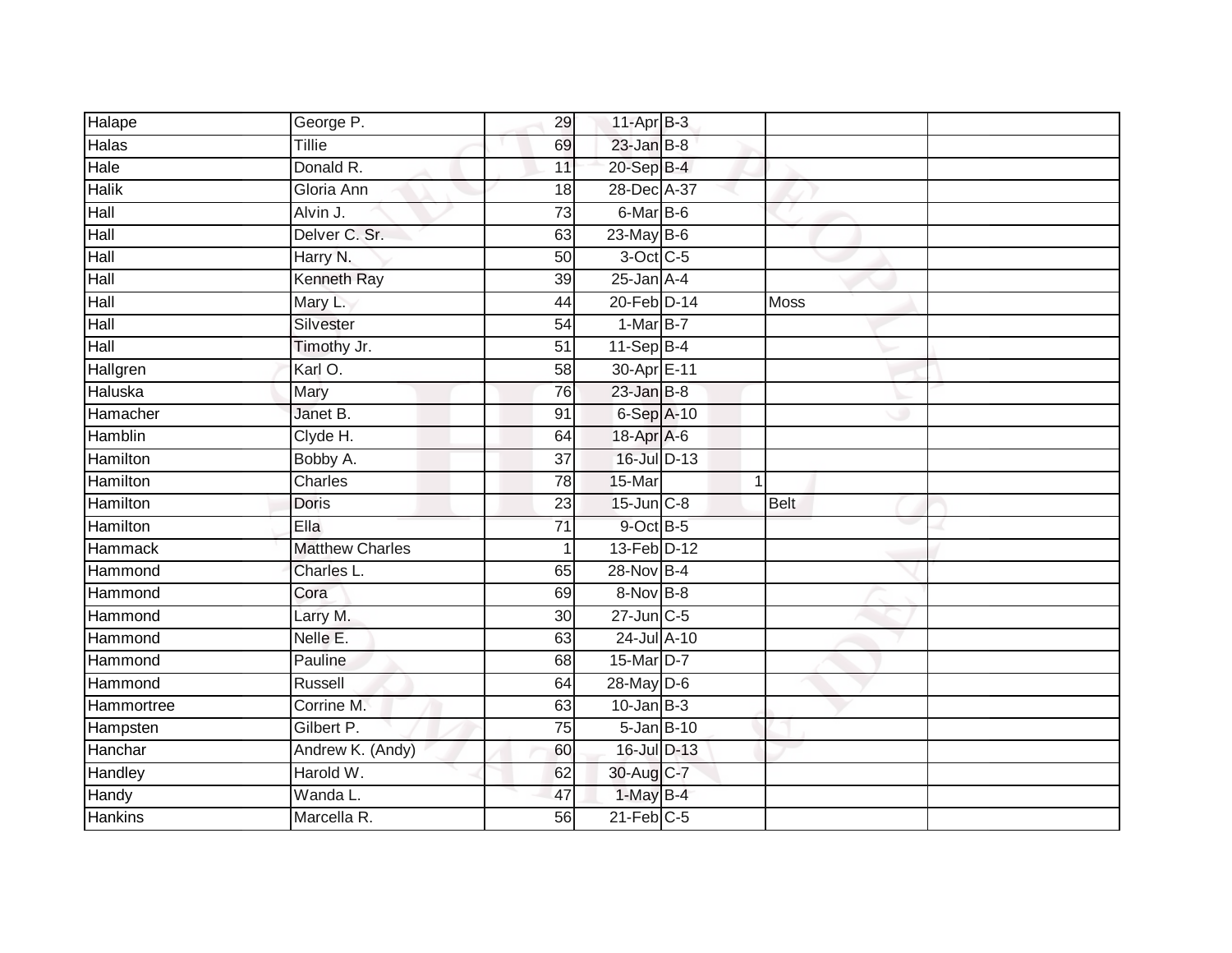| Hansen         | Hans                 | 82              | 3-Feb B-6       |          |  |
|----------------|----------------------|-----------------|-----------------|----------|--|
| Hansen         | Henrietta P.         | 54              | 15-Oct C-8      |          |  |
| Hansen         | Nan E.               | 80              | 18-Jul B-4      |          |  |
| Hap            | Stanley J. Sr.       | 68              | 5-Dec B-6       |          |  |
| Harangody      | Edna                 |                 | $13$ -Jun $A-4$ |          |  |
| Harbour        | Elizabeth            | 95              | $22$ -Jun $A-8$ |          |  |
| Hardesty       | Fay                  | 73              | 18-Dec A-28     |          |  |
| Hardy          | Clarence Sr.         | 73              | 29-Mar B-8      |          |  |
| Hargis         | Karen                | 22              | 5-Nov A-18      | Warnack  |  |
| Harmon         | Melinda              |                 | 17-Dec A-78     |          |  |
| Harper         | Sarah                |                 | 23-Oct C-4      |          |  |
| Harrigan       | Andrew R.            | 65              | $6$ -Jul $B-4$  |          |  |
| Harris         | Debby J.             | 16              | $9$ -Jul $B-4$  |          |  |
| Harris         | Elick E. Jr. (Geno)  | 25              | 17-Sep B-6      |          |  |
| <b>Harris</b>  | Elijah               | 76              | 13-Sep C-8      |          |  |
| Harris         | Linnie G.            | $\overline{71}$ | 26-Jul B-8      |          |  |
| Harrison       | Viola                | $\overline{55}$ | 13-Oct C-11     |          |  |
| Hart           | Frank H.             | 79              | $3$ -Jan $C-4$  |          |  |
| Harvey         | Effie M.             | 73              | 30-Oct B-4      |          |  |
| Harwood        | Wilma                | 59              | 31-May B-7      |          |  |
| <b>Haskins</b> | James                | 75              | 18-Jun C-4      |          |  |
| Hastings       | Marie C.             | 52              | 30-Mar A-12     | Conway   |  |
| Hatczel        | <b>Bessie</b>        | 80              | $3$ -Jul $A$ -4 |          |  |
| Hatler         | Woodrow              | 59              | 21-Sep A-13     |          |  |
| Hauck          | Adam L.              | 46              | 14-Jul C-5      |          |  |
| Haugh          | <b>Coleen Marie</b>  | Infant          | $14$ -Jan D-5   |          |  |
| Haun           | Glen F.              | 80              | $31$ -Jan $A-4$ |          |  |
| Haury          | Pauline              | 62              | $12-Sep$ B-4    | Scheffki |  |
| Hausman        | Otto                 | 88              | $2$ -Oct $B-3$  |          |  |
| Haviar         | <b>Frank Phillip</b> | 51              | 29-Oct C-4      |          |  |
| Hawk           | <b>Bessie</b>        | 93              | 6-Apr B-8       |          |  |
| <b>Hayes</b>   | Danny                | $\overline{28}$ | 30-Jul B-6      |          |  |
|                |                      |                 |                 |          |  |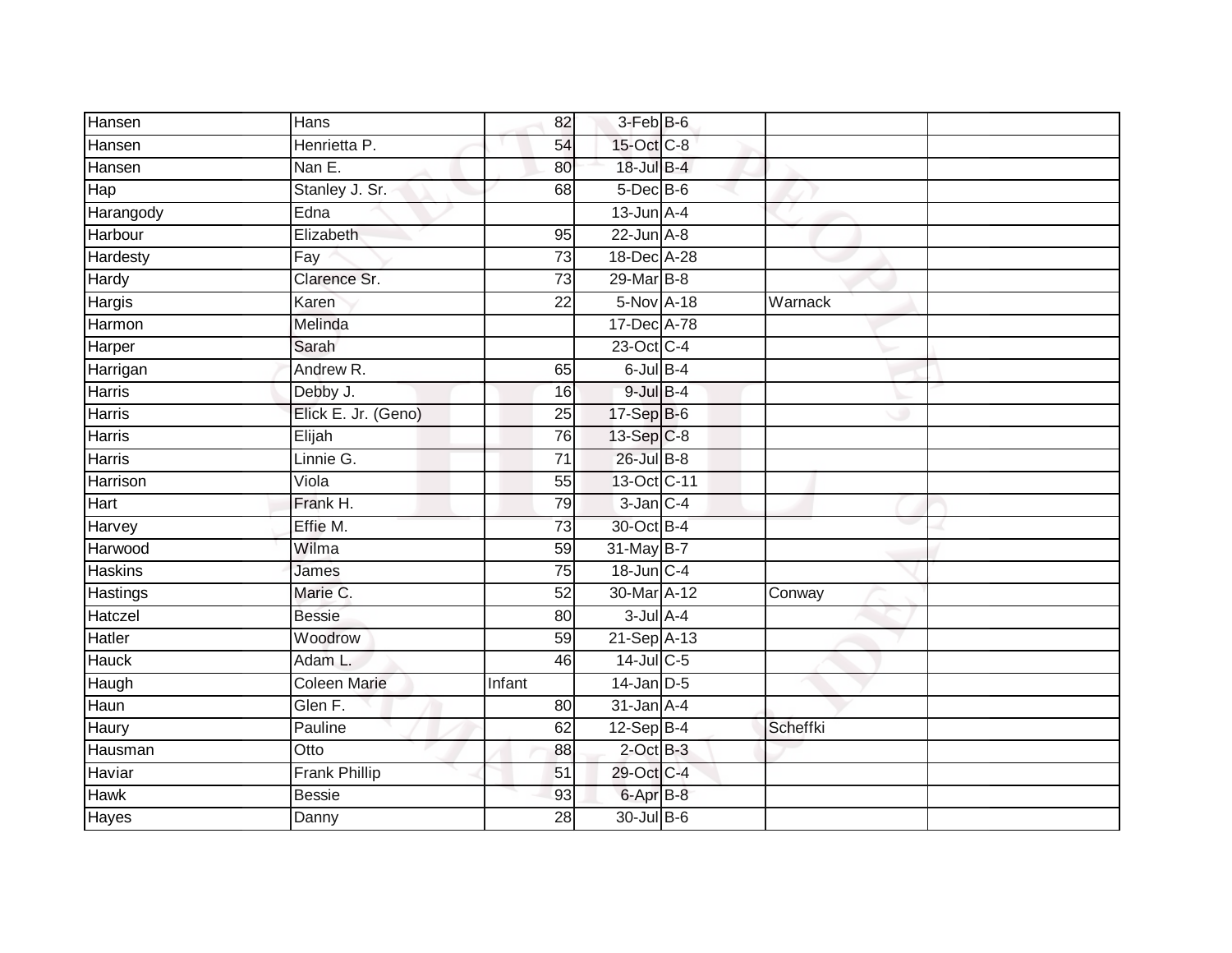| Hayes          | Emma P.        | 76              | 30-Aug C-7             |  |                        |
|----------------|----------------|-----------------|------------------------|--|------------------------|
| Hays           | Gladys         | 75              | 5-Nov A-18             |  |                        |
| Hayworth       | <b>Alfred</b>  | 53              | 13-Dec A-39            |  |                        |
| Heath          | Byron J.       | 55              | $22-Sep$ C-5           |  |                        |
| Heath          | Russell B.     | 62              | $11$ -May B-6          |  |                        |
| Hebda          | Catherine      | 76              | 5-Apr B-12             |  |                        |
| Hedman         | Raymond C.     | 68              | $7-Aug$ A-8            |  |                        |
| Hefley         | Eulis T.       | 52              | $11$ -Jul B-4          |  |                        |
| Hefner         | Martha         | 74              | 28-May D-6             |  |                        |
| Heim           | Florence R.    | 61              | $1-Aug$ A-6            |  |                        |
| Hein           | <b>Delbert</b> | 55              | 22-Jun 1, A-8          |  |                        |
| Heino          | Mary S.        | 78              | $9$ -Jul $B$ -4        |  |                        |
| <b>Heins</b>   | Charles J.     | 88              | 25-Sep B-6             |  |                        |
| Heintz         | <b>Nellie</b>  | 85              | 19-Oct D-9             |  |                        |
| <b>Heintz</b>  | William C.     | 85              | $12$ -Jan E-2          |  |                        |
| Heiser         | Leon F.        | 85              | $1$ -May B-4           |  |                        |
| <b>Hekkema</b> | Jennie         | 78              | $1-Feb$ <sub>C-5</sub> |  |                        |
| Helmkamp       | William A.     | 77              | 20-Mar B-8             |  |                        |
| Hemstock       | Alice B.       | 83              | 20-Jul D-9             |  |                        |
| Henderson      | James Otis     | 58              | 8-Dec B-8              |  |                        |
| Henn           | Henry          | 82              | $23$ -Jan $B-8$        |  |                        |
| Henning        | Carol Jane     | $\overline{34}$ | $3$ -Jan $C-4$         |  |                        |
| Henning        | Robert F.      | 59              | $7$ -Jun $E$ -6        |  |                        |
| Henricy        | Alan           | $\overline{22}$ | 28-Apr D-2             |  |                        |
| Henry          | Maybelle       | 66              | $12-Sep B-4$           |  |                        |
| Hensley        | Russell P.     | 76              | 10-Dec E-10            |  |                        |
| Henyecz        | Mary           | $\overline{73}$ | $23$ -Jan $B-8$        |  | Also listed as Hennes. |
| Hepp           | John           | 81              | $7-Nov$ B-4            |  |                        |
| Hepworth       | John N.        | 83              | 26-Mar C-10            |  |                        |
| Herendeen      | Alta L.        | 83              | 28-Dec A-37            |  |                        |
| Herman         | Lorene L.      | 64              | 30-May A-12            |  |                        |
| Hernandez      | Clemente       | $\overline{72}$ | 31-Dec A-38            |  |                        |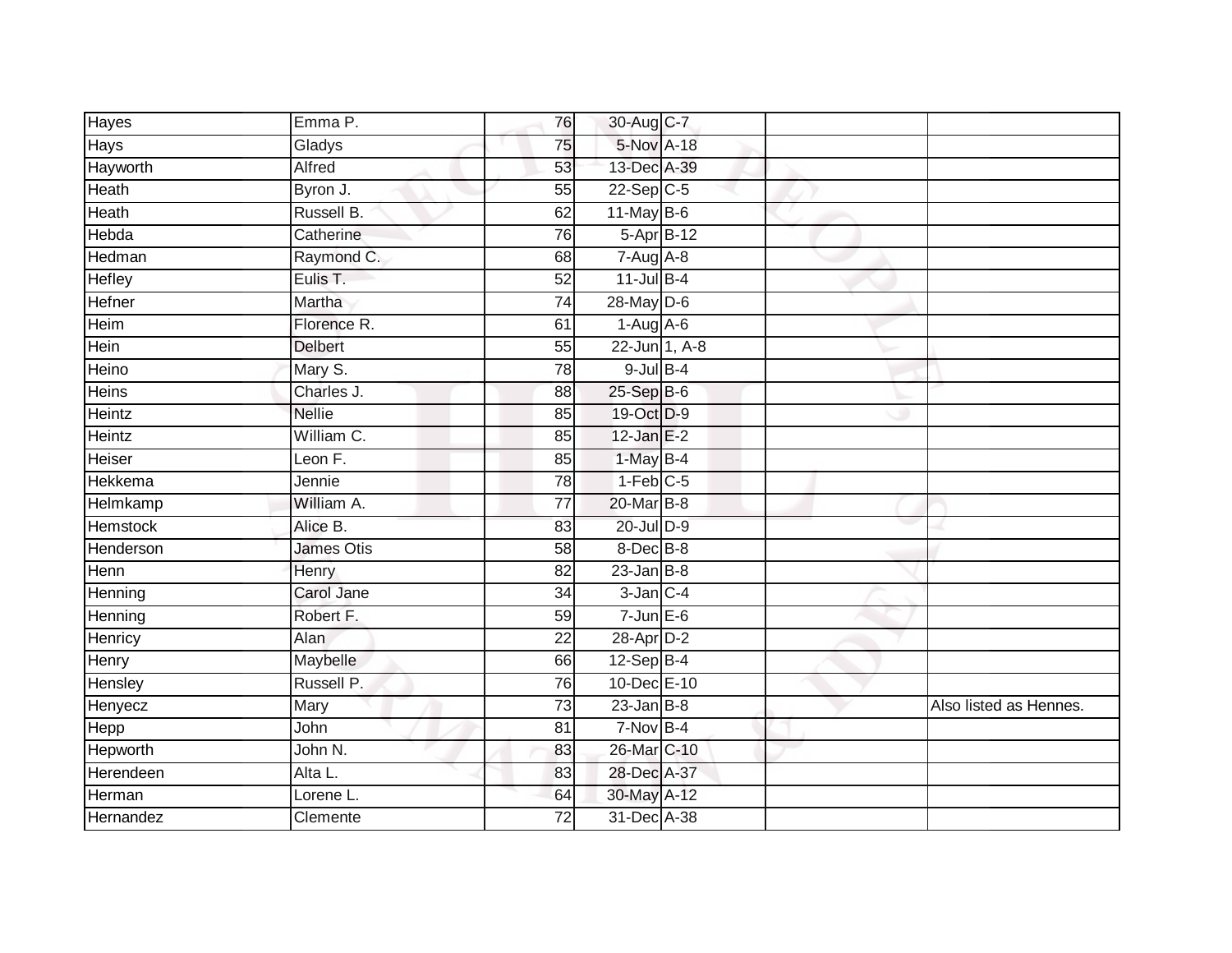| Hernandez        | Raul                 | 45              | 10-Oct B-4        |                |   |  |
|------------------|----------------------|-----------------|-------------------|----------------|---|--|
| Hernandez        | Silvester            | 83              | 20-Nov B-6        |                |   |  |
| Herrera          | Visente Medina       | 12              | 11-Sep B-4        |                |   |  |
| Herrman          | Joseph               | 88              | 21-Dec A-22       |                |   |  |
| Herron           | Eddie L.             | 23              | $1$ -Jun $A-8$    |                |   |  |
| Hertzinger       | <b>Peter Charles</b> | $\overline{72}$ | 5-Mar D-11        |                |   |  |
| Hess             | <b>Bertha</b>        | 60              | $5 - Jun$ $A - 8$ |                |   |  |
| Hickel           | Clarence A.          | 78              | $1-MarB-7$        |                |   |  |
| <b>Hicks</b>     | Marshall             | 39              | 17-Sep B-6        |                |   |  |
| Hidalgo          | <b>Deidre Marie</b>  | $\overline{7}$  | $4$ -Apr $B$ -4   |                |   |  |
| <b>Hieke</b>     | Lee Edward           | 50              | 27-Dec A-20       |                |   |  |
| Higdon           | Elizabeth W.         | 62              | $16$ -Jan D-12    |                |   |  |
| <b>Higgins</b>   | Denins J.            | 58              | 10-Apr C-5        |                |   |  |
| <b>Hilbrich</b>  | Roy C.               | $\overline{72}$ | 16-Jan D-12       |                |   |  |
| Hile             | Joseph R.            | $\overline{21}$ |                   | 20-Oct 1, A-10 |   |  |
| Hill             | Bernard L.           | $\overline{52}$ | 3-Sep B-9         |                |   |  |
| Hill             | Justine              | $\overline{17}$ | 20-Aug D-11       |                |   |  |
| Hill             | Nadine E.            | $\overline{57}$ | $20 - Sep$ B-4    |                |   |  |
| Hill             | Virgil Sr.           | 70              | $10$ -Jan B-3     |                |   |  |
| Hillegonds       | Jacob                | 74              | 24-Aug B-8        |                |   |  |
| Hilley           | Johnnie M.           | 46              | $27$ -Jun $C-5$   |                |   |  |
| <b>Hillstrom</b> | Hedvig               | $\overline{92}$ | 10-Mar B-4        |                |   |  |
| Hiltman          | <b>Richard John</b>  | 90              | $8 - Jun$ $B-8$   |                |   |  |
| Hinson           | Leslie J.            | 33              | $23$ -Feb $C-4$   |                |   |  |
| Hinton           | JoAnne               | 19              | 31-Mar            |                | 1 |  |
| <b>Hinton</b>    | Robert L. Sr.        |                 | 26-Nov C-6        |                |   |  |
| <b>Hitchcock</b> | <b>Myrta Alice</b>   | 90              | $19$ -Jan $C-8$   |                |   |  |
| <b>Hitchens</b>  | Bernice C.           | 64              | 6-Nov B-3         |                |   |  |
| <b>Hittle</b>    | Clarence M.          | 60              | 27-Feb D-12       |                |   |  |
| <b>Hivley</b>    | Gladys Mae           | 66              | $9$ -Jul $B$ -4   |                |   |  |
| Hjertquist       | Gloria               | 26              | 5-Jul             |                | 4 |  |
| <b>Hobbs</b>     | Carma                | 75              | $2$ -Jul $D-8$    |                |   |  |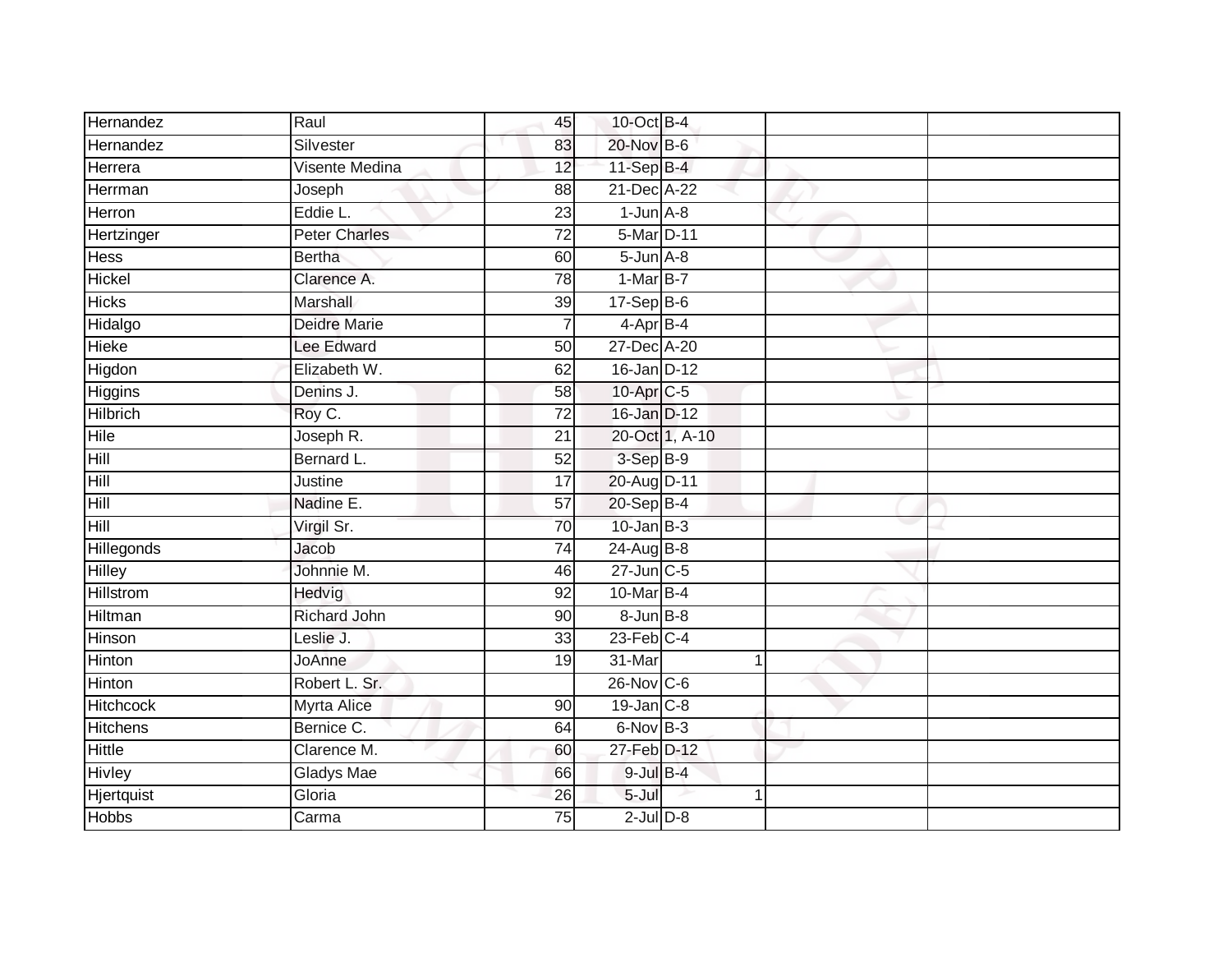| Hobson            | Burt A.                | 61              | 20-Oct A-10             |   |  |
|-------------------|------------------------|-----------------|-------------------------|---|--|
| Hoch              | William E.             | 70              | 13-Aug C-4              |   |  |
| Hochstettler      | Harry                  | 68              | 19-Oct D-9              |   |  |
| Hockberger        | Doris Ruth             | 51              | 30-Apr E-11             |   |  |
| Hodge             | <b>Bertram</b>         | $\overline{70}$ | $22$ -Aug A-8           |   |  |
| Hodge             | Gerald D.              | 52              | 12-Nov C-4              |   |  |
| <b>Hodges</b>     | Charles                |                 | $15$ -Jun $C-8$         |   |  |
| Hodges            | Paul C.                | 71              | $28$ -Feb $B-8$         |   |  |
| Hoekstra          | Calvin W.              | 18              | 23-Apr                  | 1 |  |
| Hoff              | Joseph R.              | 68              | $26$ -Oct $D-8$         |   |  |
| Hoffman           | Catherine M.           | 90              | $16$ -Jun $B-3$         |   |  |
| Hoffman           | Clifford               | 56              | $29-Sep$ <sub>C-2</sub> |   |  |
| Hoffman           | Julius                 | 66              | 24-Nov C-2              |   |  |
| Hoffman           | Mary A.                | 88              | 9-Apr D-10              |   |  |
| Hogan             | Robert E.              | 45              | 6-Mar B-6               |   |  |
| Hoge              | Clara                  | 79              | $15$ -Jun $C-8$         |   |  |
| <b>Hogewoning</b> | Edith                  | 74              | 16-Jan D-12             |   |  |
| Hohenberger       | Ann                    | 72              | 6-Oct C-15              |   |  |
| Holiat            | William                | 54              | $9$ -May $A$ -4         |   |  |
| Holland           | Frank T.               | 80              | 17-Mar C-5              |   |  |
| Holland           | Henry W.               | 73              | 24-May B-4              |   |  |
| <b>Holley</b>     | Lester L.              | 58              | $7 - Aug$ $A - 8$       |   |  |
| Holley            | <b>Richard Anthony</b> | Infant          | $27$ -Apr $B$ -6        |   |  |
| Hollihan          | Pauline                | $\overline{75}$ | $22$ -Feb $C-4$         |   |  |
| <b>Hollins</b>    | Roosevelt              | 52              | $6$ -Mar $B$ -6         |   |  |
| Holm              | Gertrude               | 75              | 30-Jul B-6              |   |  |
| Holm              | Ivar A.                | 76              | $4$ -Jun $B-8$          |   |  |
| Holmes            | Harry                  | 34              | $1-Sep$ $C-6$           |   |  |
| Holmes            | Ivan R.                | 64              | 5-Mar D-11              |   |  |
| Holmes            | Shirley                | 21              | 13-Aug C-5              |   |  |
| Holt              | Arthur C. (Jack)       | 75              | 4-Oct D-6               |   |  |
| <b>Holtz</b>      | Clifton S.             | 62              | $4-Aug$ $A-8$           |   |  |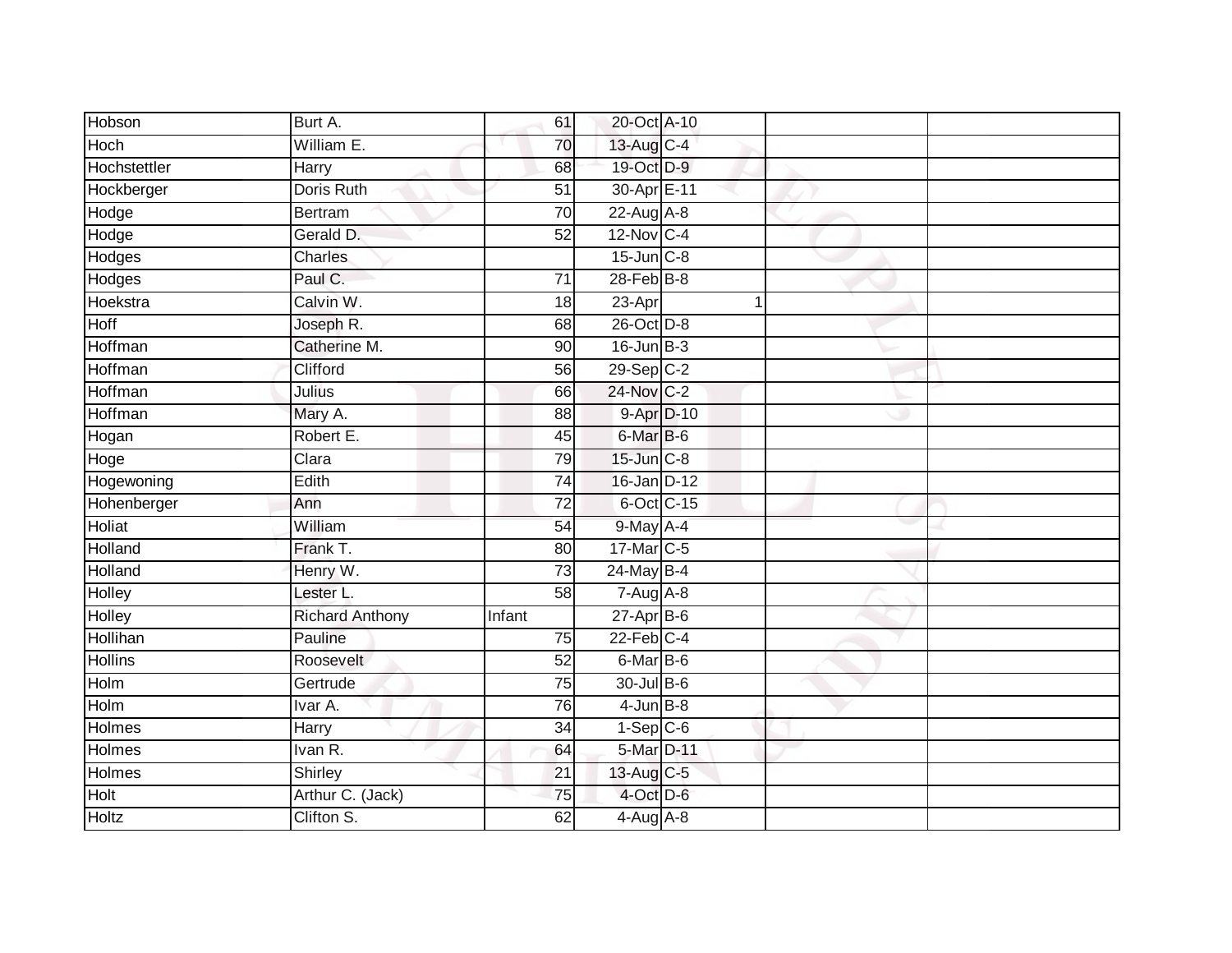| Holzberg        | Charlotte            |                 | 28-Nov B-4                   | Winer         |  |
|-----------------|----------------------|-----------------|------------------------------|---------------|--|
| Holzwarth       | Margaret F.          | 97              | 30-Jan C-11                  |               |  |
| Hopf            | William G.           | 18              | $21$ -Nov $B-8$              |               |  |
| <b>Hopkins</b>  | Margaret             | 69              | $9$ -Feb $B$ -6              |               |  |
| Hopp            | Anetta               | 84              | 17-Nov C-9                   |               |  |
| Hopper          | William H.           | 85              | $23$ -Jan B-8                |               |  |
| Horecky         | Carl J.              | 68              | 6-Dec D-12                   |               |  |
| Horka           | Joseph J.            | 71              | $23$ -Jul B-8                |               |  |
| Horka           | Joseph J.            | 71              | 24-Jul A-10                  |               |  |
| <b>Horlbeck</b> | C. Roger             | $\overline{39}$ | $11-Apr$ B-3                 |               |  |
| Horrigan        | Barnadine E.         | $\overline{58}$ | $31$ -Jan $A-4$              |               |  |
| Horsley         | Steven Ray           | 31/2<br>months  | $17$ -Feb $D-8$              |               |  |
| Horton          | Agnes D.             | 61              | 21-Mar B-4                   |               |  |
| Horvath         | Albert P. (Bill)     | 59              | 30-Apr E-11                  |               |  |
| Horvath         | James                | 61              | $6$ -Jul $B-4$               |               |  |
| Hosford         | Albert J.            | 87              | 26-Sep A-4                   |               |  |
| Hosford         | Arthur               | 56              | 21-Aug B-4                   |               |  |
| Hotkiewicz      | Mary                 | 76              | 10-Apr C-5                   | <b>Brejwa</b> |  |
| Houchin         | Glenn E.             | 48              | $19$ -Jul $D-8$              |               |  |
| House           | Tee C.               | 78              | $3$ -Jan $C-4$               |               |  |
| Householder     | Ronnie               | 64              | 16-Nov B-8                   |               |  |
| Housley         | Robert G.            | 56              | $23$ -Mar $\overline{A}$ -10 |               |  |
| Houwing         | Wilma                | 53              | $12$ -Jan E-2                |               |  |
| Hovanec         | Katherine            | 75              | 22-Mar B-8                   |               |  |
| Howard          | Lucia M.             | 49              | 29-Mar B-8                   |               |  |
| Howard          | William Harry (M.D.) | 76              | $4$ -Oct $\overline{D}$ -6   |               |  |
| Howe            | Anna D.              | 78              | 17-Nov C-9                   |               |  |
| Howisen         | William G.           | 65              | $3-Sep$ B-9                  |               |  |
| Hoy             | Andrew C. (Andy)     | 88              | $1$ -Dec $D-2$               |               |  |
| Hrapcak         | Stephen              | 61              | 7-Feb C-5                    |               |  |
| Hrdina          | William F.           | 59              | 16-Apr D-17                  |               |  |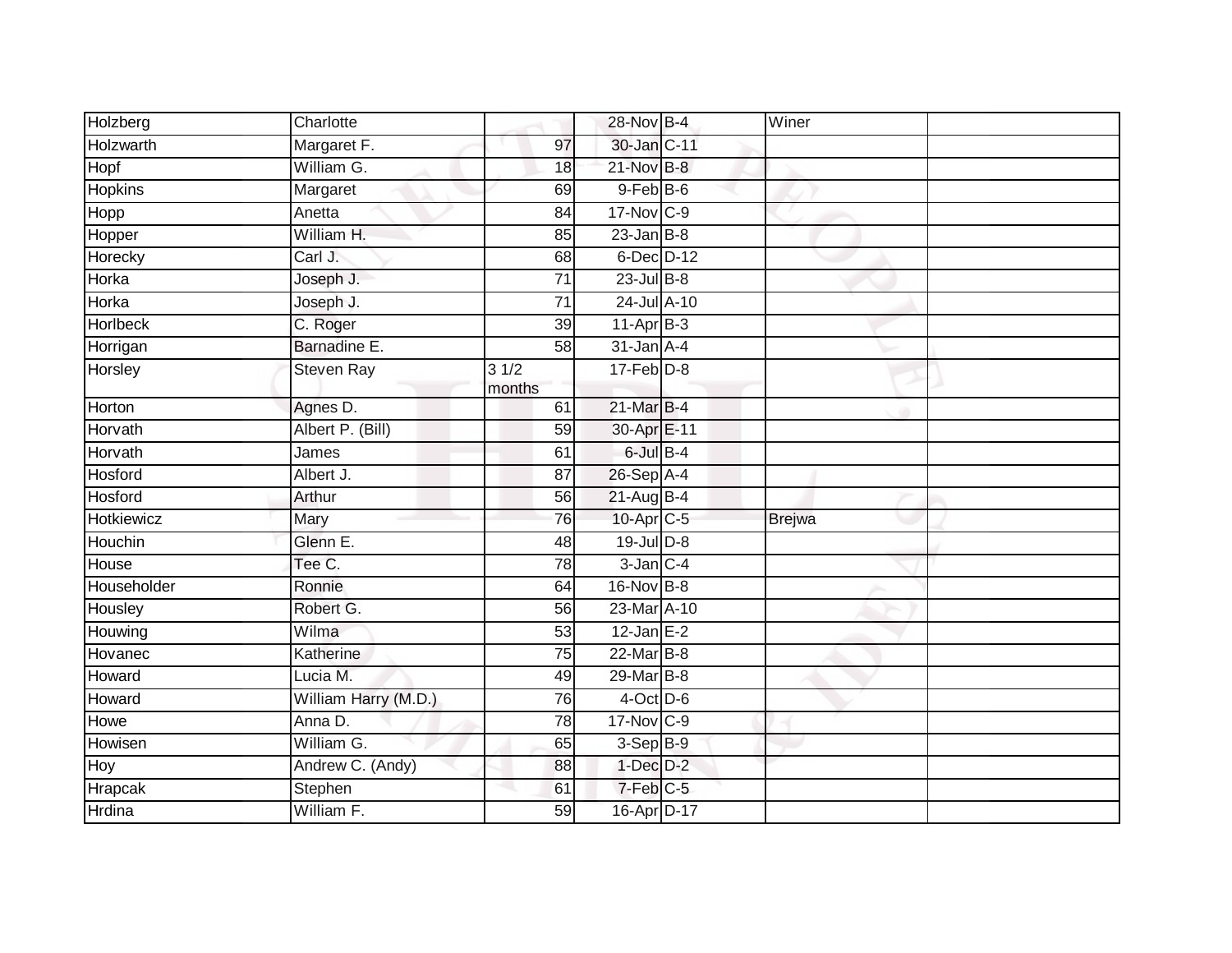| Hreha         | Mary                | 75              | 11-Oct C-5       |                |         |  |
|---------------|---------------------|-----------------|------------------|----------------|---------|--|
| Hubal         | Joseph A.           | 54              | 8-Oct D-8        |                |         |  |
| Hubler        | Kenneth E.          | $\overline{34}$ | 6-Apr B-8        |                |         |  |
| <b>Huck</b>   | John Jacob          | 78              | 24-Jul A-10      |                |         |  |
| <b>Huff</b>   | Jessie              | 78              | $23$ -May $B-6$  |                |         |  |
| Hughes        | William L.          | 66              | 24-May B-4       |                |         |  |
| <b>Huls</b>   | Jeffrey             | $\overline{7}$  |                  | 12-Mar 1, D-16 |         |  |
| Humphrey      | Thomas H.           | 24              | 9-Apr D-10       |                |         |  |
| <b>Hunter</b> | Cora                | 76              | 8-Mar D-5        |                |         |  |
| Huppenthal    | Dorothy V.          | 50              | 3-Sep B-9        |                |         |  |
| Husinez       | Julius              | $\overline{37}$ | $4$ -Jun $B-8$   |                |         |  |
| Husinez       | Theresa             | 84              | 17-Apr A-8       |                |         |  |
| Hutchinson    | Donald              | 19              | $21 - Jun$       | $\overline{1}$ |         |  |
| <b>Huttle</b> | Edward Sr.          | 95              | $7-Sep$ E-6      |                |         |  |
| Idu           | Emil                | 56              | 29-Oct C-4       |                |         |  |
| Ignarski      | Eva                 | 75              | 13-Feb D-12      |                |         |  |
| Ihnat         | Joseph              | 60              | 26-Nov C-6       |                |         |  |
| Imes          | Hunter E.           | 67              | 28-May D-6       |                |         |  |
| Ingram        | Kenneth J.          | 49              | 30-Oct B-4       |                |         |  |
| <b>Innes</b>  | Roy L               | 50              |                  | 26-Dec 1, A-40 |         |  |
| Irish         | Winifred D.         | 58              | $5 - Jan$ $B-10$ |                |         |  |
| <b>Iski</b>   | Michael P.          | 79              | 6-Nov B-3        |                |         |  |
| Iwasuta       | Mary A.             | 77              | $2-MarB-4$       |                |         |  |
| Jabaay        | Ben                 | 59              | $22$ -Mar $B-8$  |                |         |  |
| Jacko         | John                | 68              | 30-Jul B-6       |                |         |  |
| Jackson       | <b>Arthur Lewis</b> | 56              | $3-AprB-4$       |                |         |  |
| Jackson       | Freeman T.          | 78              | $23$ -Jan B-8    |                |         |  |
| Jackson       | Hazel (Granny)      | 65              | $3$ -Dec $E-9$   |                |         |  |
| Jackson       | Robert D.           | 18              | 24-Jan C-5       |                |         |  |
| Jackson       | Roosevelt           | 36              | 7-Sep E-5        |                |         |  |
| Jacobsen      | <b>Berniece</b>     | 70              | 25-Aug C-6       |                | Golding |  |
| Jacomb        | Evelyn B.           | 79              | $22$ -Jun $A-8$  |                |         |  |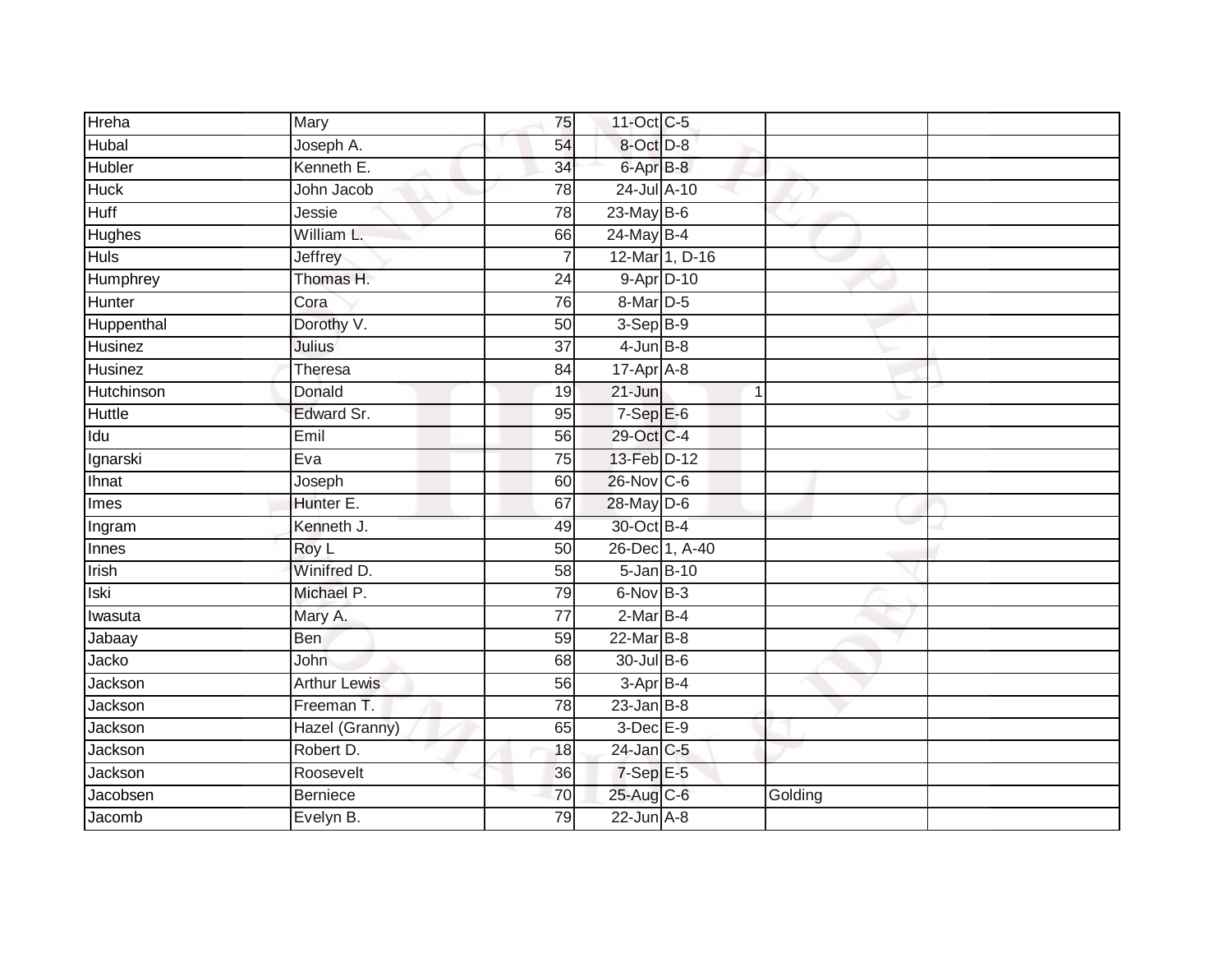| Jaeger         | Edmund              | 75              | 18-Feb B-9            |  |                   |
|----------------|---------------------|-----------------|-----------------------|--|-------------------|
| Jaeger         | <b>Ignatius Ned</b> | 63              | 10-May D-11           |  |                   |
| Jaeger         | Marie               | 75              | 28-Aug B-5            |  |                   |
| Jakov          | John                | 81              | 19-Dec A-14           |  |                   |
| Jakubielski    | John J. (Rev.)      | 55              | 13-Aug C-5            |  | Picture included. |
| Jakubovie      | John Sr.            | 88              | $9$ -Oct $B$ -5       |  |                   |
| Jakush         | John                | 94              | $4$ -Jun $B-8$        |  |                   |
| James          | Amanda B.           | 81              | $2-MarB-4$            |  |                   |
| James          | <b>Beulah</b>       | 74              | 11-Oct C-5            |  |                   |
| James          | Caroline            | $\overline{82}$ | 10-Dec E-10           |  |                   |
| James          | Dorothy S.          | $\overline{58}$ | 7-Mar B-6             |  |                   |
| Jameson        | Minnie L.           | 87              | 23-Oct C-4            |  |                   |
| Jamrose        | Andrew L.           | 50              | $21-AprB-4$           |  |                   |
| Jamrose        | Angeline            |                 | 14-Dec A-26           |  |                   |
| Janc           | Emil J.             | 61              | $21$ -Jan $A-10$      |  |                   |
| Jancaric       | John G.             | 56              | 30-Apr E-11           |  |                   |
| Janes          | George              | 66              | $12-Sep$ B-4          |  |                   |
| Jania          | Eva                 |                 | 6-Feb B-6             |  |                   |
| Janicki        | Peter               | 79              | $23$ -Jun $A-6$       |  |                   |
| Janik          | Mary                | $\overline{78}$ | $13$ -Jun $A-4$       |  |                   |
| Janos          | George Sr.          | 85              | 16-Oct B-6            |  |                   |
| Jansen         | Leonard             | 66              | $26$ -Jul $B-8$       |  |                   |
| Janssen        | Renee D.            | 18              | 26-Nov C-6            |  |                   |
| Janssen        | Walter M.           | 59              | 15-Oct C-8            |  |                   |
| Jaranowski     | Anthony A.          | 75              | 15-Oct C-8            |  |                   |
| Jarzombek      | Robert              | 10              | 26-Mar C-10           |  |                   |
| Jasinski       | Apolonia            |                 | 13-Mar B-6            |  |                   |
| Jaskowski      | John                | 62              | $23$ -Jan B-8         |  |                   |
| Jaszczak       | Julia K.            | 80              | 31-Aug B-9            |  |                   |
| Jazak          | Jacqueline A.       | 22              | $22$ -Jun $A-8$       |  |                   |
| Jazyk          | Leticia F.          | 29              | 15-Oct C-8            |  |                   |
| <b>Jefkens</b> | Dora                | 90              | 10-Apr <sub>C-5</sub> |  |                   |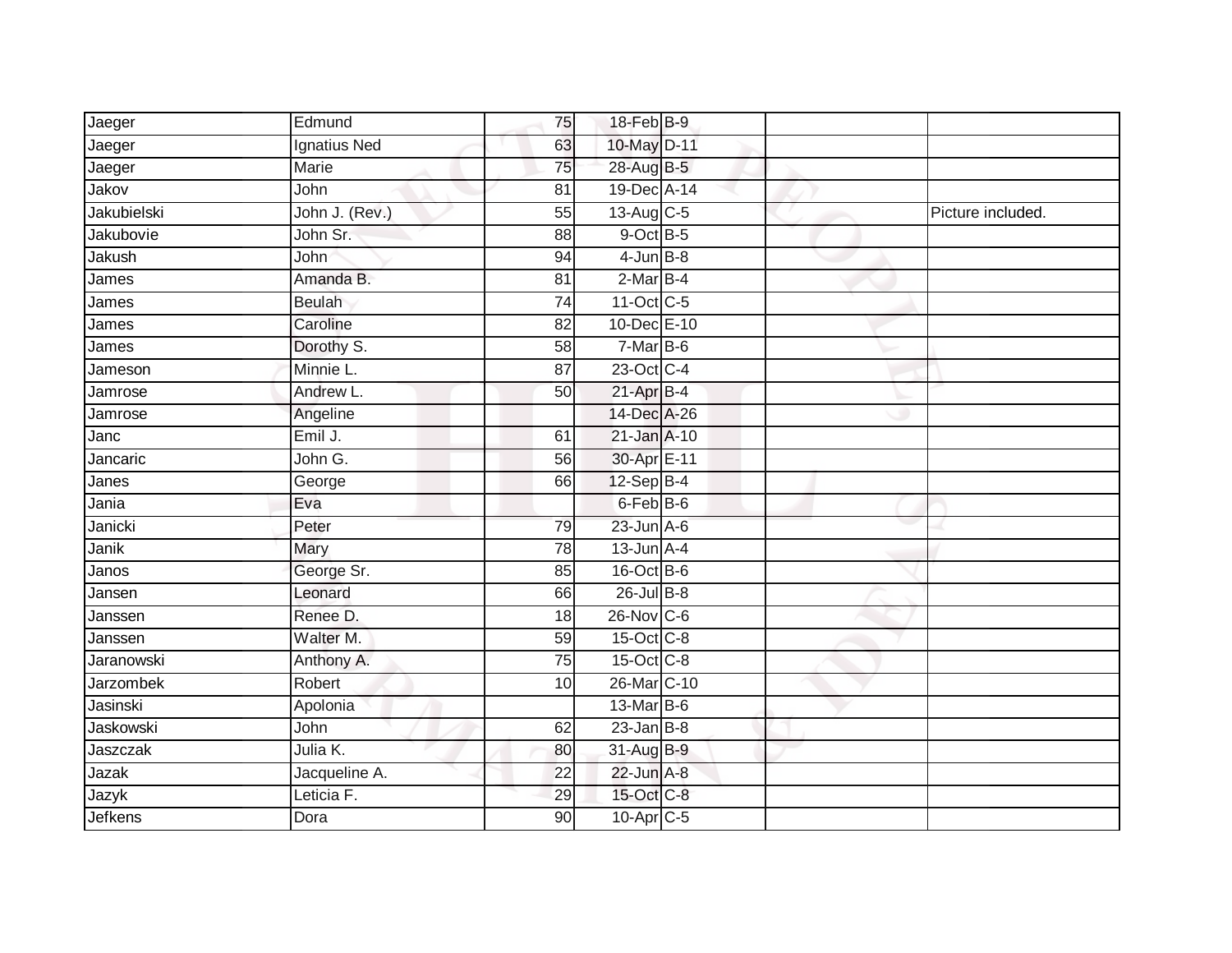| Jeka     | Elizabeth (Betty) | 42              | 18-Feb B-9       |          |  |
|----------|-------------------|-----------------|------------------|----------|--|
| Jelenski | Walter M. (Red)   | 65              | 6-Apr B-8        |          |  |
| Jennings | Frank L.          | 50              | 17-Sep B-6       |          |  |
| Jens     | Herman H.         | 80              | 13-Jan A-12      |          |  |
| Jerome   | Delores A.        | 47              | 14-Jun D-10      |          |  |
| Jez      | Caroline          | 80              | 8-Aug B-4        |          |  |
| Jiles    | Helen M.          | $\overline{72}$ | $3$ -Jan $C-4$   |          |  |
| John     | Genevieve         | 72              | $10$ -Feb $C-9$  |          |  |
| Johns    | Arthur L.         | 76              | 13-Aug C-4       |          |  |
| Johns    | David R. (Dr.)    | 85              | 28-Apr D-2       |          |  |
| Johnsen  | Helen R.          | 70              | $6$ -Oct $C$ -15 |          |  |
| Johnsen  | Lawrence H.       | 59              | $3$ -Jan $C-4$   |          |  |
| Johnson  | Albert            | 90              | $2$ -Mar $B-4$   |          |  |
| Johnson  | Amalia Helen      | 87              | $13$ -Jul B-6    |          |  |
| Johnson  | Clifton E. Jr.    | 1 day           | 10-May D-11      |          |  |
| Johnson  | Elbridge          | 54              | 8-Oct D-8        |          |  |
| Johnson  | Elnora D.         | $\overline{41}$ | 16-Aug D-4       |          |  |
| Johnson  | Emily             | 93              | 15-May B-6       |          |  |
| Johnson  | Harry C.          | 84              | 5-May C-7        |          |  |
| Johnson  | Hilda             | 77              | 5-May C-7        |          |  |
| Johnson  | Hilda C.          | 84              | $9$ -Oct $B$ -5  | Anderson |  |
| Johnson  | John D.           | 62              | 28-Sep A-6       |          |  |
| Johnson  | Jonnie Mae        | 47              | $3$ -Jul $A-4$   |          |  |
| Johnson  | Lauretta Marie    | 63              | 30-Nov B-6       |          |  |
| Johnson  | Marie             | 65              | $14$ -Jan $D-5$  |          |  |
| Johnson  | Meda              | 74              | 30-Apr E-11      |          |  |
| Johnson  | Roy               | 66              | 13-Jan A-12      |          |  |
| Johnson  | Ruth              | 31              | 18-Jul B-4       |          |  |
| Johnston | Beatrice L.       | 84              | 10-Aug B-8       |          |  |
| Jonas    | Minnie            |                 | 9-May A-4        |          |  |
| Jones    | Berta H.          |                 | 28-Nov B-4       |          |  |
| Jones    | <b>Betty</b>      | 50              | 21-Aug B-4       |          |  |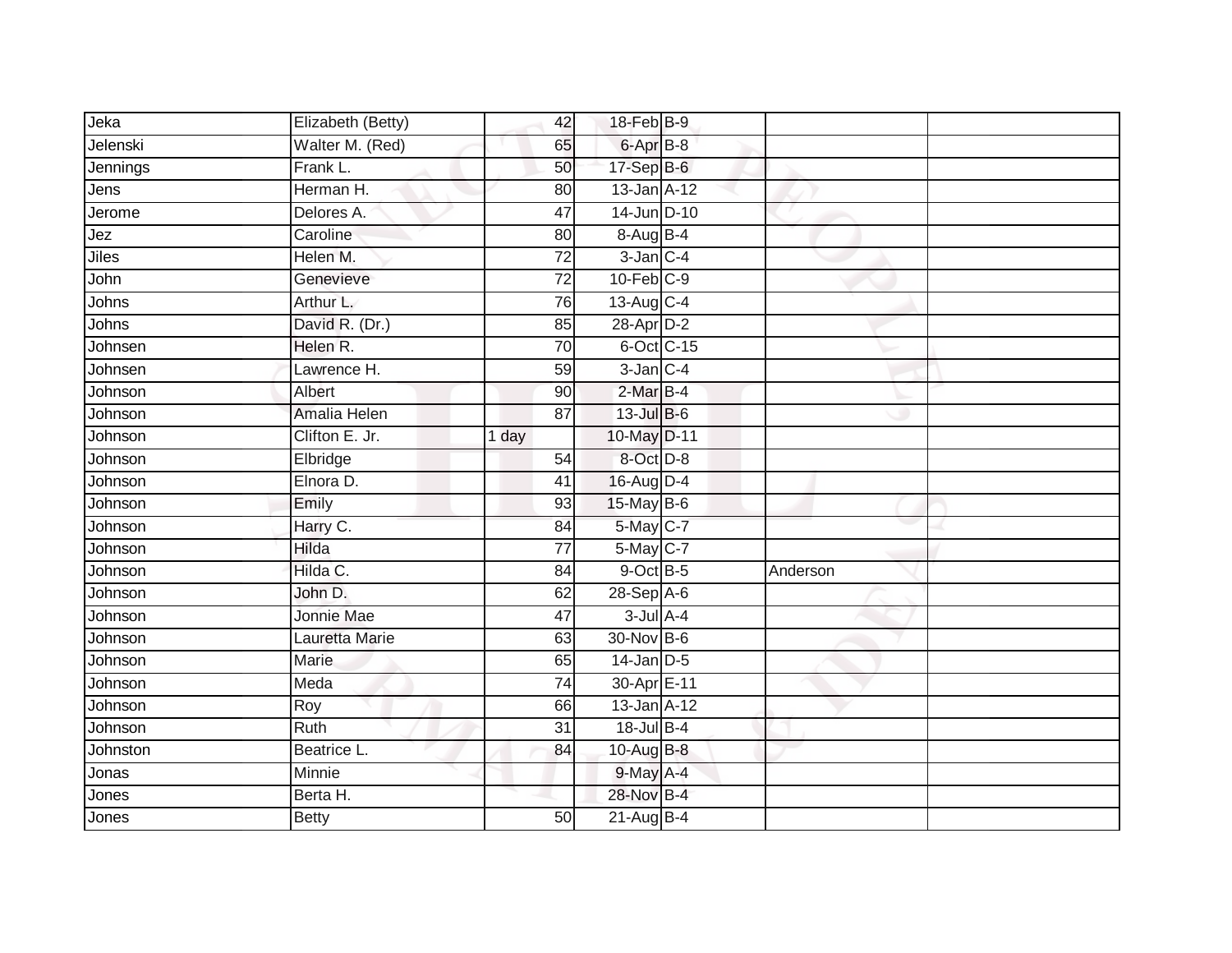| Jones         | Cena Ann           | 66              | $7 - Apr$ $D-5$            |            |         |  |
|---------------|--------------------|-----------------|----------------------------|------------|---------|--|
| Jones         | Clifton            | 15 months       | 6-Jan C-5                  |            |         |  |
| Jones         | E. Kathryn         | 69              | $1$ -Dec $D-2$             |            |         |  |
| Jones         | Edmond S. (Gasser) | 56              | 17-Nov C-9                 |            |         |  |
| Jones         | Exia Lee           |                 | 25-Oct D-7                 |            |         |  |
| Jones         | Lula D.            | 61              | 28-Aug B-5                 |            |         |  |
| Jones         | Norman E.          | 73              | $6$ -Jun $\overline{C}$ -5 |            |         |  |
| Jones         | Ronnie P.          | 16              | $13-Sep$ C-8               |            |         |  |
| Jones         | Rosemary           | 12              | $6$ -Jul $B-4$             |            |         |  |
| Jones         | Wayne E.           | 65              |                            | 5-Apr B-12 |         |  |
| Jones         | William            | 89              | 7-Dec B-4                  |            |         |  |
| Jordan        | Anderson           | $\overline{72}$ | 3-Mar A-8                  |            |         |  |
| Jordan        | Henderson          | 48              | 8-Mar D-5                  |            |         |  |
| Jordon        | <b>Booker</b>      | $\overline{71}$ | $5$ -Dec $B$ -6            |            |         |  |
| Jovicic       | Dusan              | 66              | 19-Sep C-5                 |            |         |  |
| Joyce         | Dominic M.         | $\overline{81}$ | 10-Mar B-4                 |            |         |  |
| Juda          | Stanley J.         | 63              | 6-Apr B-8                  |            |         |  |
| Jumonville    | Jim                | 10 months       | 24-Mar B-4                 |            |         |  |
| Jung          | Arthur             | 62              | 18-May B-12                |            |         |  |
| Jurasevich    | Peter Jr.          | 56              | $5-Sep$ C-4                |            |         |  |
| Jurbala       | Paul A.            | 57              | 10-May D-11                |            |         |  |
| Jurca         | John (Little John) | 40              | 31-Jul B-4                 |            |         |  |
| Jurek         | Mary               |                 | $1-MayB-4$                 |            | Pagorek |  |
| Jurewicz      | Josephine (Jozefa) | 81              | $20$ -Jan $A-8$            |            |         |  |
| Jurinovich    | <b>Bernard</b>     | 58              | $19-Sep$ <sub>C-5</sub>    |            |         |  |
| <b>Justak</b> | Matthew J.         | $\overline{51}$ | 28-Aug B-5                 |            |         |  |
| Juszkiewicz   | <b>Bernice</b>     | 64              | $18$ -Jan B-4              |            |         |  |
| Kacprzak      | Joseph J.          | 80              | $3$ -Jan $C-4$             |            |         |  |
| Kaduk         | Mary               | 65              | 19-Mar D-14                |            |         |  |
| Kahl          | Harry C.           | 79              | $10$ -Aug $B$ -8           |            |         |  |
| Kail          | Stanley C.         | 76              | 30-Mar A-12                |            |         |  |
| Kalbac        | Leo M. (Jack)      | 63              |                            | 5-Apr B-12 |         |  |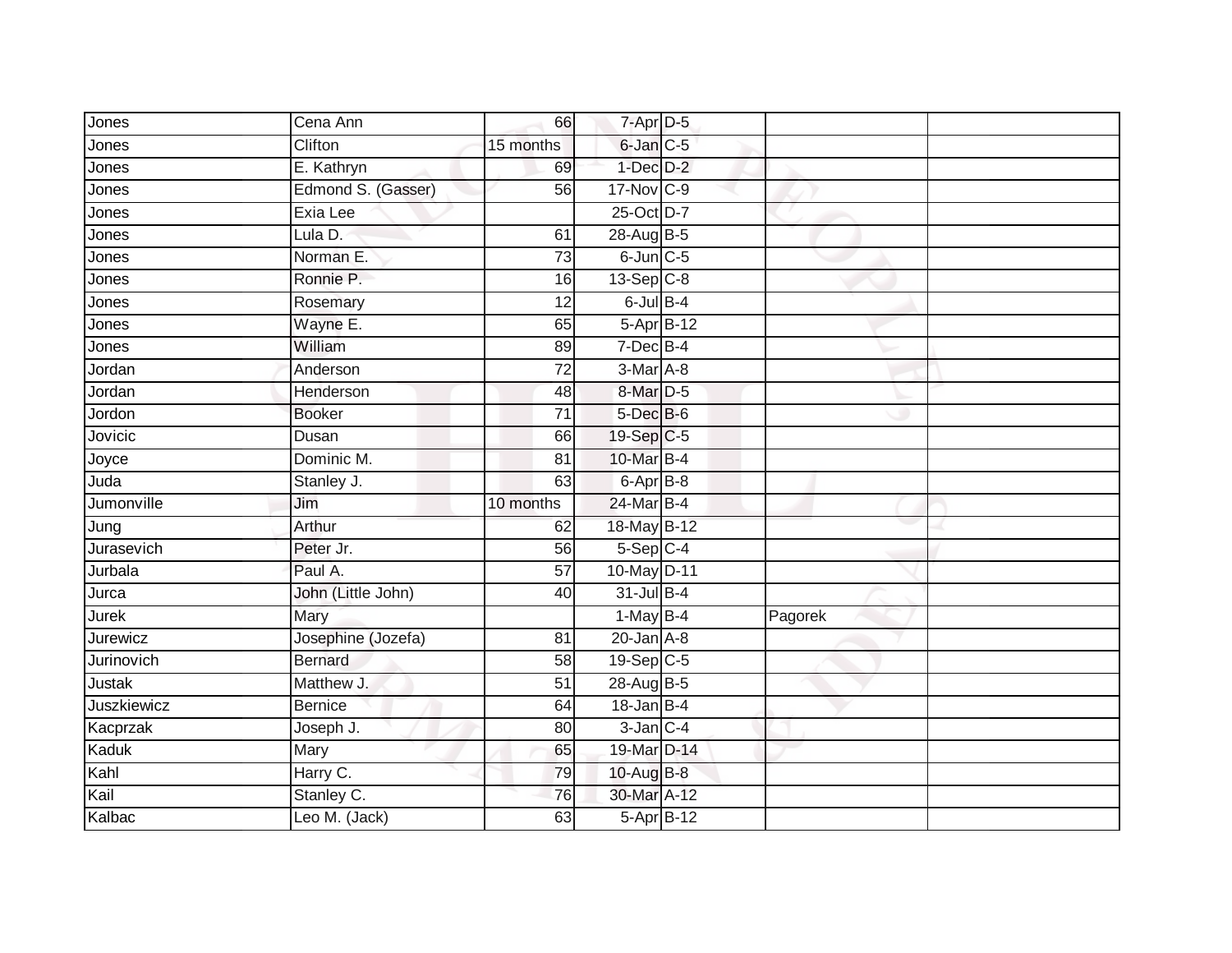| Kalina     | Theresa            | 50              | 13-Apr A-8       | Markovich    |  |
|------------|--------------------|-----------------|------------------|--------------|--|
| Kalis      | Patricia E.        | 29              | 7-Apr D-5        | Struzik      |  |
| Kallen     | Geoffrey Arthur    | Infant          | $22$ -Feb $C-4$  |              |  |
| Kalmas     | Stephen J.         | 75              | 29-Jun D-4       |              |  |
| Kalvaietes | Peter              | $\overline{82}$ | $7-Sep$ E-6      |              |  |
| Kaminski   | Margaret           | 59              | 27-Aug C-10      |              |  |
| Kaminsky   | Ann                |                 | 29-Oct C-4       | Szany        |  |
| Kammer     | Diane N.           | 27              | 25-Aug C-6       |              |  |
| Kamstra    | Ben                | 72              | $21$ -Mar $B-4$  |              |  |
| Kandalec   | Joseph G. Jr.      | 46              | 28-May D-6       |              |  |
| Kanich     | Mary               | 57              | $25$ -Jan $A-4$  |              |  |
| Kaniuk     | Peter              | 79              | $27$ -Jul B-4    |              |  |
| Kaplan     | David              | 70              | $3-AugB-6$       |              |  |
| Kaplan     | George M.          | 82              | 13-Aug C-5       |              |  |
| Kaplan     | Harry              | 80              | $2-AprB-6$       |              |  |
| Kaply      | Elizabeth          |                 | 17-May E-6       |              |  |
| Kapornyai  | Andrew M.          | 54              | 23-May B-6       |              |  |
| Kaptur     | Katie              | 89              | $27$ -Jan B-3    | <b>Nowak</b> |  |
| Karin      | Joseph             | 71              | $25$ -Feb $C$ -5 |              |  |
| Karlin     | Sadie              | 69              | $31$ -Jan $A-4$  |              |  |
| Karmowski  | Andrew             | 75              | $21$ -Mar $B-4$  |              |  |
| Karner     | Herbert F.         | 60              | 15-Oct C-8       |              |  |
| Karris     | Michael E.         | 69              | $18-Sep$ A-8     |              |  |
| Kartje     | Stephen            | $\overline{78}$ | 28-Jun D-7       |              |  |
| Karvunis   | Constantina        | 65              | 26-Dec A-40      |              |  |
| Kasten     | Thomas F.          | 36              | $6 -$ Jul        | 1            |  |
| Kaufmann   | <b>Alfred</b>      | 69              | 14-May C-13      |              |  |
| Kaupke     | Harry C.           | 70              | $6$ -Nov $B-3$   |              |  |
| Kawecki    | Theresa            | 45              | 20-Oct A-10      | Topor        |  |
| Keckich    | <b>Nick</b>        | 87              | 12-Oct E-8       |              |  |
| Keehn      | Evelyn G.          | 49              | 29-Mar B-8       |              |  |
| Keesee     | Juanita A. (Juany) | 64              | $7-Nov$ B-4      |              |  |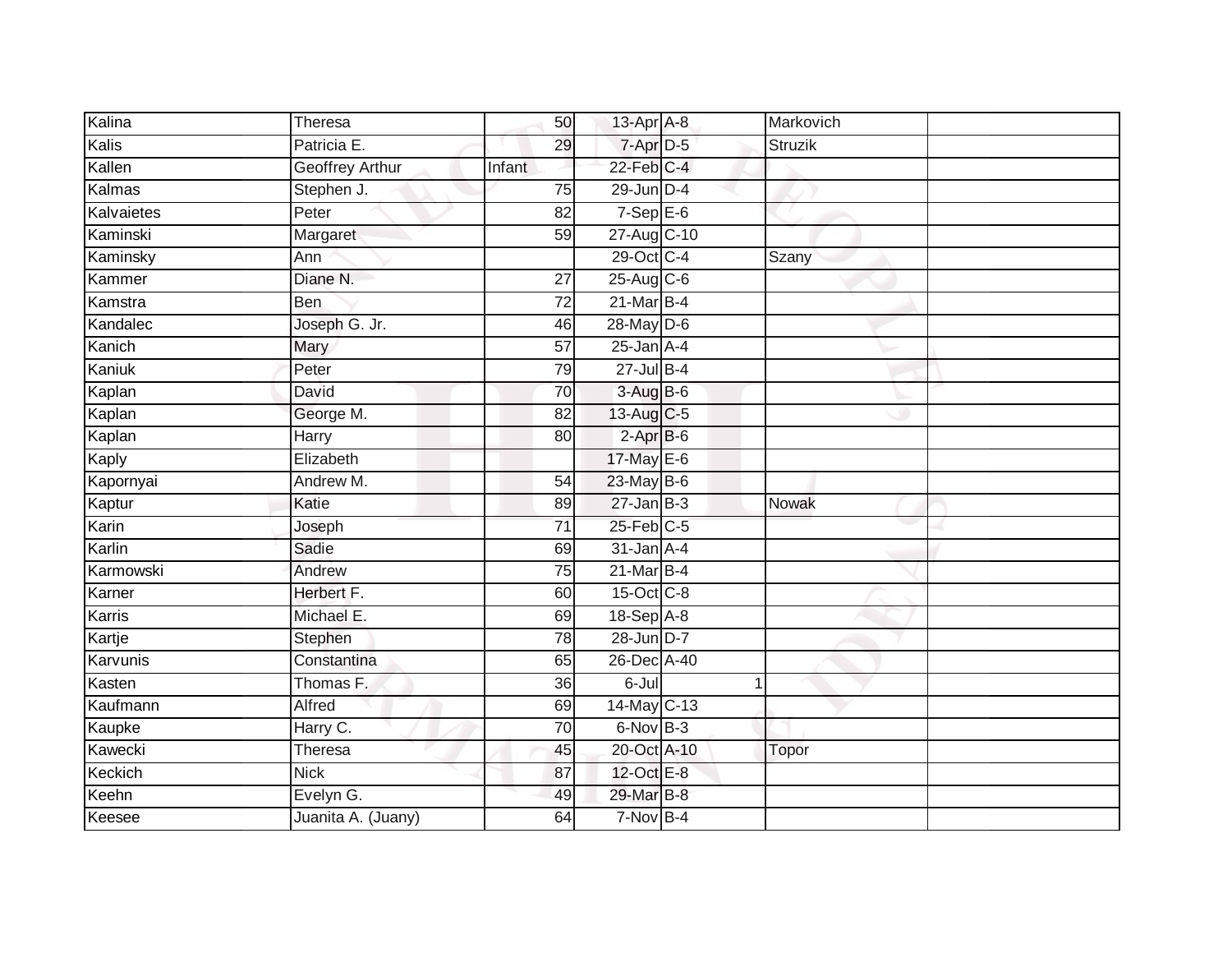| Keilman        | Amelia                 | 75              | 5-Oct B-10       |           |                             |
|----------------|------------------------|-----------------|------------------|-----------|-----------------------------|
| Keilman        | Kathleen               |                 | $31$ -Jul B-4    |           |                             |
| Keirn          | Ethel D.               | 76              | 17-Nov C-9       |           |                             |
| Keiser         | Kenneth L.             | 35              | 30-May A-12      |           |                             |
| Keister        | Chleo                  | 73              | 16-Mar B-4       |           |                             |
| Kekelik        | Teresa                 | 60              | 27-Feb D-12      | Ratajczak |                             |
| Kellerman      | Sara A.                | 72              | 31-Oct B-4       |           |                             |
| Kellett        | Frank R.               | 72              | $3-FebB-6$       |           |                             |
| Kelley         | Raymond C.             | 39              | $29$ -Jun $D-4$  |           |                             |
| Kellison       | Julia I.               | 49              | 16-Oct B-6       |           |                             |
| Kellner        | Albert L.              | 71              | 28-Nov B-4       |           |                             |
| Kelly          | Catherine              | 54              | 14-Jun D-10      |           |                             |
| Kemp           | Ausie                  | 77              | $16$ -Jan $D-12$ |           |                             |
| Kemp           | Lawrence L.            | 49              | 20-Apr B-5       |           |                             |
| Kempf          | Betty L.               | 78              | $5-Sep$ $C-4$    |           |                             |
| Kempster       | Joseph H.              | 95              | 19-Mar D-14      |           |                             |
| Kenady         | Lee $\overline{E}$ .   | 65              | 21-May B-16      |           |                             |
| Kendall        | Lewis F. (Buster)      | 51              | $31$ -Jan $A-4$  |           |                             |
| Kennedy        | Edna T.                | 79              | 26-Sep A-4       |           |                             |
| Kennedy        | Lottie                 | 77              | $27$ -Jun $C-5$  |           |                             |
| Kennedy        | <b>William Bernard</b> | 55              | 5-Apr B-12       |           |                             |
| Kepert         | Maude S.               | $\overline{85}$ | $28$ -Feb $B-8$  |           |                             |
| Kepple         | Helen C.               | 67              | $23$ -Jul $B-8$  |           |                             |
| Kerchunas      | Petronelia             |                 | 16-Jan D-12      |           | Also listed as Krikshiunas. |
| Kerekes        | George                 | 58              | $6$ -Dec $D-12$  |           |                             |
| <b>Kesilis</b> | Frank C.               | 80              | 16-May B-4       |           |                             |
| Kessler        | Elsie A.               | 66              | 10-Sep E-11      |           |                             |
| Kettler        | Klaimer J.             | $\overline{70}$ | 8-Feb B-4        |           |                             |
| Kiel           | <b>Bokko</b>           | 75              | 5-Jan B-10       |           |                             |
| Kielar         | Anna                   | 87              | 3-Sep B-9        |           |                             |
| Kijacek        | Katherine              | 68              | $17-Sep$ B-6     |           |                             |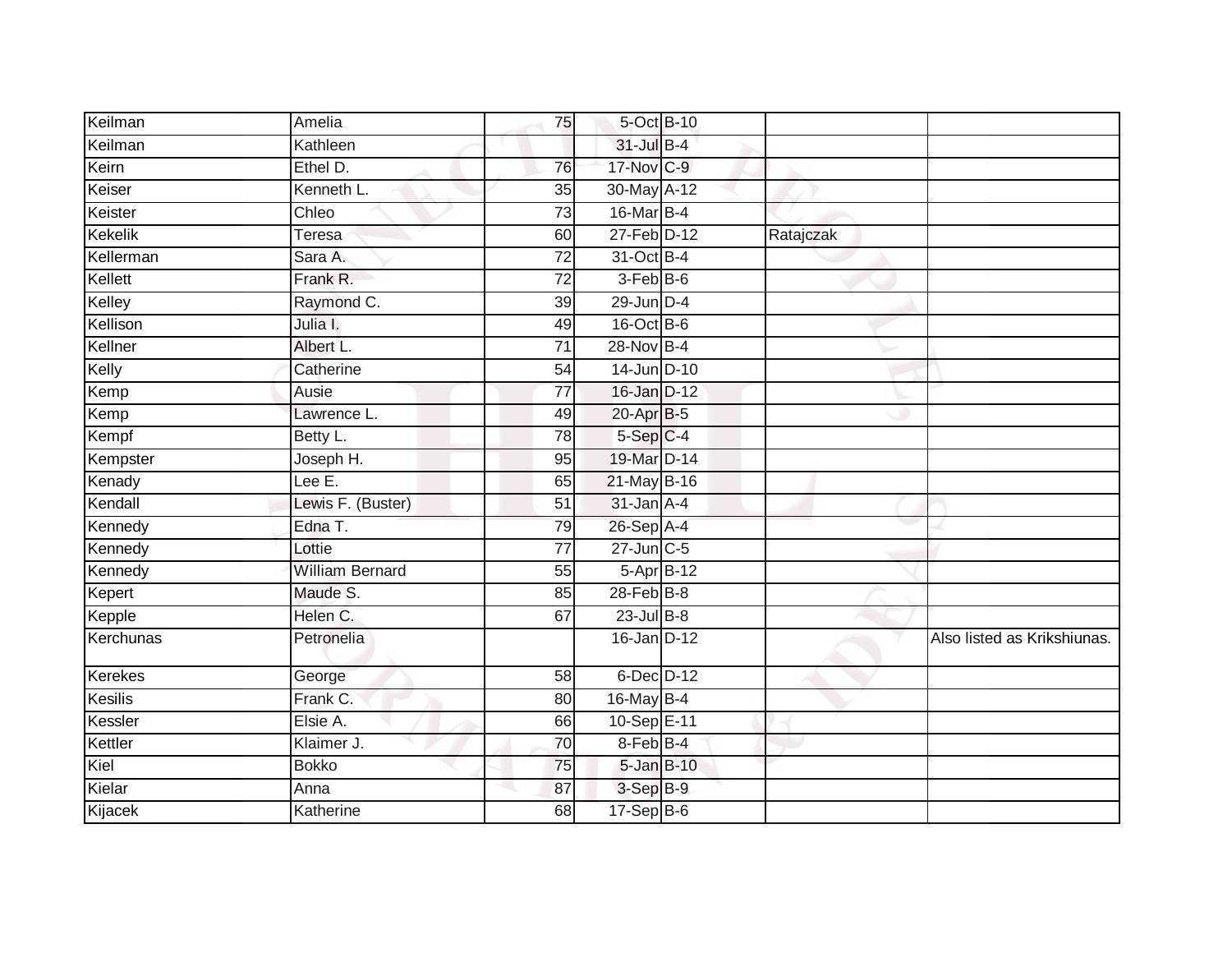| Kijewski     | Henry E. (Hank)      | 59              | $27$ -Jan B-3          |                |  |
|--------------|----------------------|-----------------|------------------------|----------------|--|
| Kikkert      | Robert M.            | 18              | $2$ -Oct $B-3$         |                |  |
| Kilgore      | John                 | 50              | $4$ -Dec $B$ -6        |                |  |
| Kilpatrick   | Johnnie B.           | 57              | 29-Dec A-33            |                |  |
| Kilts        | Frank                | $\overline{83}$ | 29-Mar B-8             |                |  |
| Kinasiewicz  | Mary                 | 60              | 1-May                  | $\mathbf{1}$   |  |
| Kindle       | Myrtle M.            | $\overline{72}$ | $10$ -Oct B-4          |                |  |
| King         | Frances M.           | 47              | 10-Oct B-4             |                |  |
| King         | Frederick Sr. (Fred) | 51              | $1-Feb$ <sub>C-5</sub> |                |  |
| King         | Samuel               | 30              | 12-Jun                 |                |  |
| Kingston     | Robert H.            | 48              | 30-Jul B-6             |                |  |
| Kinley       | Mae W.               | 54              | 31-Dec A-38            |                |  |
| Kirby        | Sharon D.            | 33              | $11-Feb$               | $\overline{1}$ |  |
| Kirchenstien | George               | 63              | 3-Mar A-8              |                |  |
| Kirk         | Willie D.            | $\overline{54}$ | 16-May B-4             |                |  |
| Kirkland     | Delora Lee           | 85              | 29-Oct C-4             |                |  |
| Kirsch       | Nicholas             | 88              | 27-Mar A-4             |                |  |
| Kish         | John V.              | 93              | 20-Apr B-5             |                |  |
| Kish         | Louis                | 67              | $20$ -Jun $B-4$        |                |  |
| Kish         | Louis                | 51              | $14$ -Feb $C-5$        |                |  |
| Kish         | <b>Steve</b>         | 87              | 20-Mar B-8             |                |  |
| Kissee       | Anna Mae             | 62              | 24-Dec A-24            |                |  |
| Kivikangas   | Mildred A.           | 54              | 19-Jul D-8             |                |  |
| Klaas        | Clarence             | 59              | 18-Apr A-6             |                |  |
| Klamm        | Antonia              | 81              | 20-Feb D-14            |                |  |
| Klassen      | Frances              | 82              | 28-Nov B-4             |                |  |
| Klee         | Robert               | $\overline{72}$ | 18-Apr A-6             |                |  |
| Klein        | Matilda M.           | 70              | 24-Nov C-2             |                |  |
| Kleine       | Janet M.             | 48              | 3-Dec E-9              |                |  |
| Kleine       | Lawrence J.          | 62              | 28-Apr D-2             |                |  |
| Kleine       | Maude                | 88              | 17-Aug A-14            |                |  |
| Klemm        | Walter F.            | $\overline{72}$ | 28-Apr D-2             |                |  |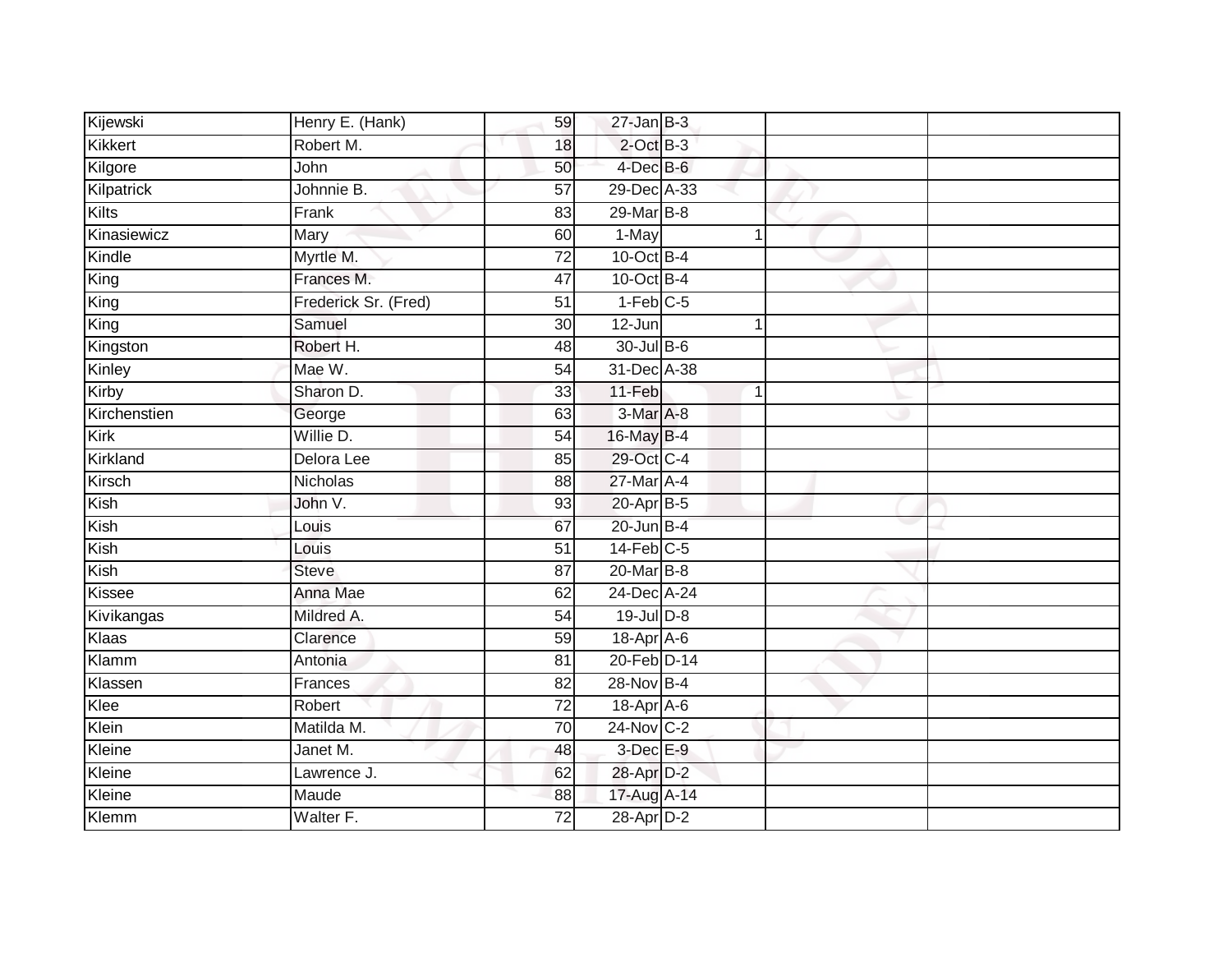| Klemsman      | Charles F.        | 52              | 7-Feb C-5       |          |  |
|---------------|-------------------|-----------------|-----------------|----------|--|
| Klepach       | Michael J.        | 77              | 31-Dec A-38     |          |  |
| Klietz        | John Edward       | 61              | $2$ -Apr $B$ -6 |          |  |
| Kline         | Eva A.            | 93              | $7-Aug$ A-8     |          |  |
| Klockow       | Merrill           | 69              | 16-Jan D-12     |          |  |
| Klootwyk      | Elsie             | 85              | $23$ -Feb $C-4$ |          |  |
| Klosek        | Timothy L.        | 21              | $5$ -Jul $B$ -8 |          |  |
| Kmetz         | Andrew Sr.        | 66              | 30-May A-12     |          |  |
| Kmiec         | Andrew            | 92              | $20$ -Jun $B-4$ |          |  |
| <b>Knauss</b> | Charley L.        | 76              | 3-Feb B-6       |          |  |
| Knight        | Dennis L.         | 62              | $11-Sep$ B-4    |          |  |
| Knight        | Fannie Mae        | 57              | $13$ -Jul B-6   |          |  |
| Knipp         | Wade W.           | 57              | $19$ -Jun $B-4$ |          |  |
| Knorr         | Alva M.           | 75              | 29-Jun D-4      | Washburn |  |
| <b>Knotts</b> | Forrest           | 56              | 18-Dec A-28     |          |  |
| <b>Kobus</b>  | Peter F.          | 77              | 8-Aug B-4       |          |  |
| Koby          | Charles F. (Carl) |                 | 28-Jun D-7      |          |  |
| Kochanski     | Mary              | 80              | 10-Apr C-5      |          |  |
| Kocur         | Steve S.          | 48              | 5-Oct B-10      |          |  |
| Kodicek       | Walter D.         | 65              | 18-Apr A-6      |          |  |
| Koedyker      | Jacob             | 78              | 20-Sep B-4      |          |  |
| Koehler       | Augusta E.        | 80              | 26-May B-4      |          |  |
| Koenes        | <b>Bert</b>       | 87              | $3$ -Jan $C-4$  |          |  |
| Koenig        | Robert W.         | 79              | $9$ -Jan $F-2$  |          |  |
| Koenig        | Susan             | 83              | 9-May A-4       |          |  |
| Koening       | Frank G.          | 58              | $20$ -Jan $A-8$ |          |  |
| Koepl         | Henry J.          | $\overline{72}$ | 30-Jan C-11     |          |  |
| Koeppl        | Frank A.          | 83              | $27$ -Nov B-8   |          |  |
| Kohut         | Lottie            | 56              | 14-Dec A-26     |          |  |
| Koitch        | Helen             | $\overline{71}$ | $2-AprB-6$      |          |  |
| Kokot         | Daniel            | $\overline{71}$ | 24-Apr A-11     |          |  |
| Kokot         | Michael (Tooten)  | 68              | 23-Oct C-4      |          |  |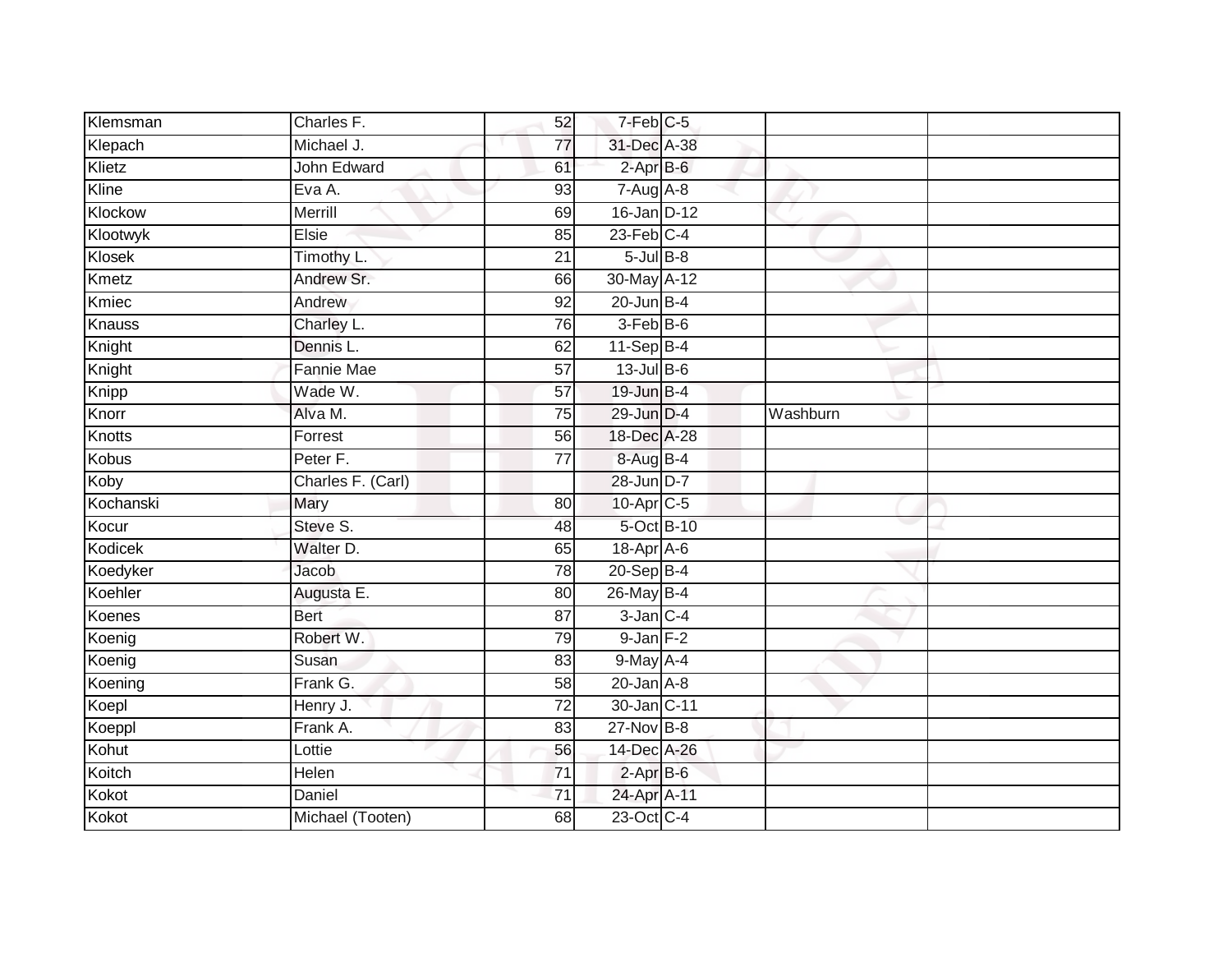| Kokotovich | Steven           |                 | $10$ -Jan $B-3$ |          |  |
|------------|------------------|-----------------|-----------------|----------|--|
| Kolar      | Edward F.        | 66              | 31-Jan A-4      |          |  |
| Kolb       | Philomene        | 80              | 20-Mar B-8      |          |  |
| Kolibowski | Felix            | 83              | 26-May B-4      |          |  |
| Kominiak   | Olga             | 50              | 18-Sep A-8      |          |  |
| Kondelias  | James            | 85              | 28-Nov B-4      |          |  |
| Konieski   | Alben (Bob)      | 74              | 20-Dec A-26     |          |  |
| Konieski   | Tomera           | $\overline{77}$ | 31-Dec A-38     | Wayman   |  |
| Kontol     | Michael          | 52              | 12-Mar D-16     |          |  |
| Kontrik    | Peter Sr.        | 69              | 31-Mar B-6      |          |  |
| Koontz     | Lyndall J.       | 81              | $27 -$ Jul B-4  |          |  |
| Kopanda    | George C.        | $\overline{52}$ | $27$ -Jan $B-3$ |          |  |
| Kopanko    | Bernard F. (Dr.) | 52              | 18-Jun C-4      |          |  |
| Koppel     | Otto             |                 | 19-Sep C-5      |          |  |
| Korba      | Lillian S.       | 43              | $11$ -Jan B-4   |          |  |
| Korellis   | Peter D.         | 84              | 26-Mar C-10     |          |  |
| Korem      | Walter R.        | 54              | 13-Nov B-6      |          |  |
| Kornaus    | Aloysius A. (Al) | 49              | 17-Dec A-78     |          |  |
| Korpella   | Martha M.        | 70              | 30-Jul B-6      |          |  |
| Korpella   | Martha M.        | 70              | 31-Jul B-4      |          |  |
| Korte      | Anne             | 84              | $16$ -Feb $C-2$ | Hoekstra |  |
| Koschnick  | August J.        |                 | $23$ -Jan B-8   |          |  |
| Kosecki    | Margaret A.      | 82              | 6-Mar B-6       |          |  |
| Kostalik   | Henry A.         | $\overline{52}$ | $20$ -Jun B-4   |          |  |
| Kostanski  | Josephine        | 80              | $7$ -Jul $B-3$  | Nalepa   |  |
| Kosztyo    | Clara            | 69              | $28$ -May $D-6$ | Puchley  |  |
| Kotfer     | George Jr.       | 66              | 18-Jul B-4      |          |  |
| Kotlarz    | <b>Nick</b>      | 60              | $11$ -May B-6   |          |  |
| Kotvasz    | James J.         | 29              | 1-Nov D-2       |          |  |
| Kotzan     | Julius S.        | 65              | 30-Jun B-3      |          |  |
| Kouba      | Renee Shirley    | 19 days         | 23-May B-6      |          |  |
| Kourtis    | George           | 83              | $11-AprB-3$     |          |  |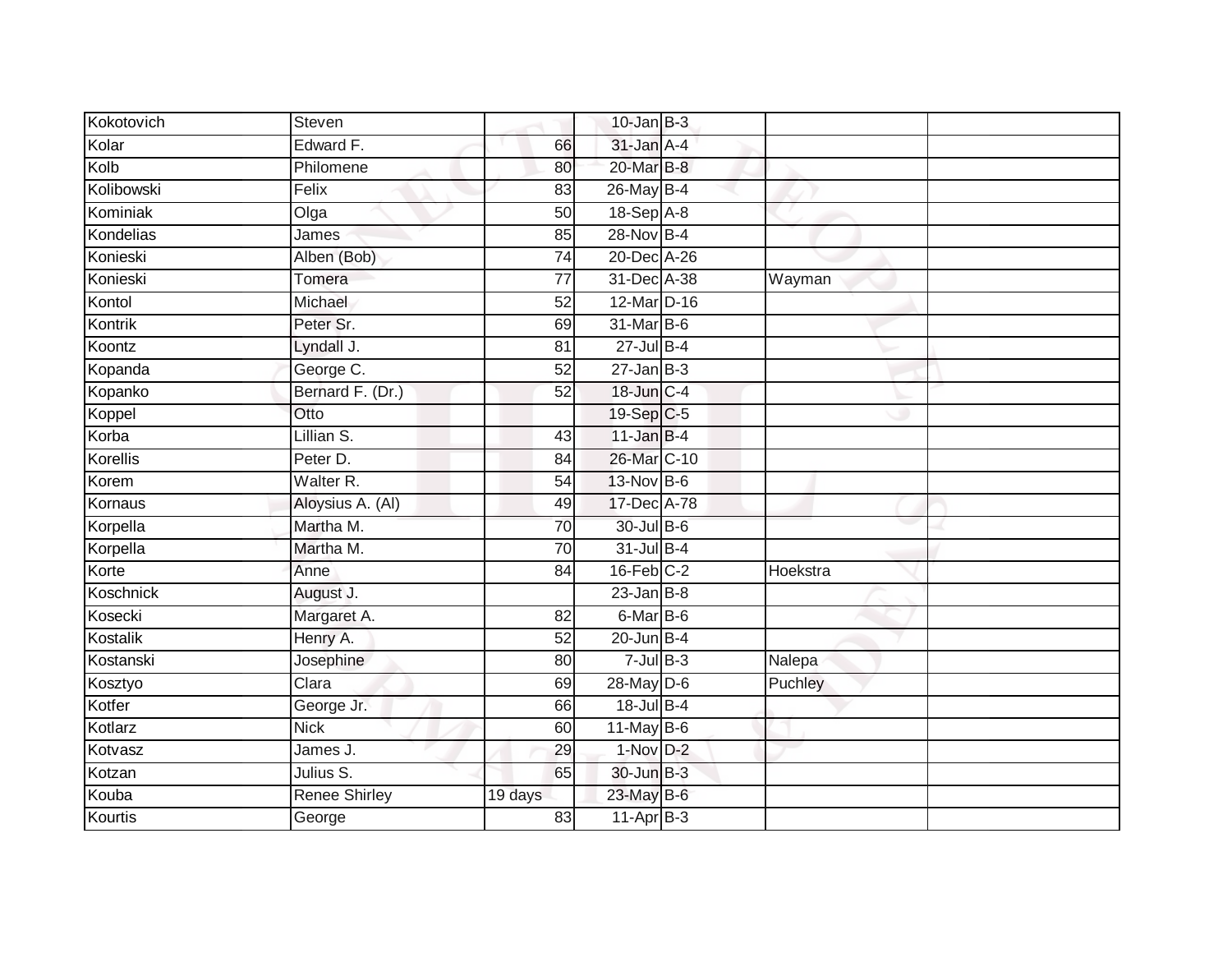| Kovach        | Katherine          | 71              | 9-Feb B-6        |                |  |
|---------------|--------------------|-----------------|------------------|----------------|--|
| Kovach        | Verona             | 90              | 26-Jul B-8       |                |  |
| Kovacy        | John               | 78              | 2-Nov B-12       |                |  |
| Koval         | Joseph F.          | 83              | $6$ -Jul $B-4$   |                |  |
| Kowal         | <b>Tillie</b>      | $\overline{74}$ | $3$ -Jul $A-4$   |                |  |
| Kowal         | Walter             | 56              | 4-Feb A-10       |                |  |
| Kowalik       | Mary B.            | $\overline{77}$ | $10 - Jan$ $B-3$ |                |  |
| Kowalski      | Alexander          | 86              | $21-Nov$ B-8     |                |  |
| Kowalski      | Frank              | 82              | $2$ -Aug $D-4$   |                |  |
| Kozdras       | Sylwester          | 91              | 4-Feb A-10       |                |  |
| Koznicki      | Leo J.             | 76              | $25-Sep$ B-6     |                |  |
| Krahling      | <b>Ruth Louise</b> | 75              | $16$ -Jan D-12   |                |  |
| <b>Kralek</b> | Dorthy M.          | 60              | 12-Sep B-4       |                |  |
| Kraly         | Joseph J.          | 58              | $1-MayB-4$       |                |  |
| Kramer        | Edmund (Father)    | $\overline{82}$ | 30-Apr E-11      |                |  |
| Krasinski     | Julia              | 76              | 23-Mar A-10      | <b>Bylski</b>  |  |
| Krasnowski    | Walter             | 69              | 12-Mar D-16      |                |  |
| <b>Kraus</b>  | <b>Morris</b>      | 65              | $2$ -Oct $B-3$   |                |  |
| Krause        | Bonnie K.          | 77              | $22$ -Jun $A-8$  |                |  |
| Krause        | Otto Kurt          | 58              | 18-Feb B-9       |                |  |
| Krawiec       | John               | 91              | 10-Dec E-10      |                |  |
| Kresal        | Florian H.         | 61              | $26$ -Oct $D-8$  |                |  |
| Krivicich     | John S.            | 66              | 19-Apr B-8       |                |  |
| Krizmanic     | Joseph M.          | 45              | 8-Nov B-8        |                |  |
| Krizo         | Paul B.            | 46              | 3-Oct C-5        |                |  |
| Krone         | Sam M.             | 69              | 16-Nov           | 1              |  |
| Kronsell      | <b>Bert</b>        | 67              | 15-May B-6       |                |  |
| Kropp         | Jean               | 67              | 18-Apr A-6       |                |  |
| Krueger       | Arthur             | 27              | 8-Mar            | 1              |  |
| Krug          | Goldie             | 78              | $7$ -Jun $E$ -6  | <b>DuFrain</b> |  |
| Krug          | William (Bill)     | 77              | 24-Jan C-5       |                |  |
| Kruger        | Fred W.            | $\overline{81}$ | $27$ -Jun $C-5$  |                |  |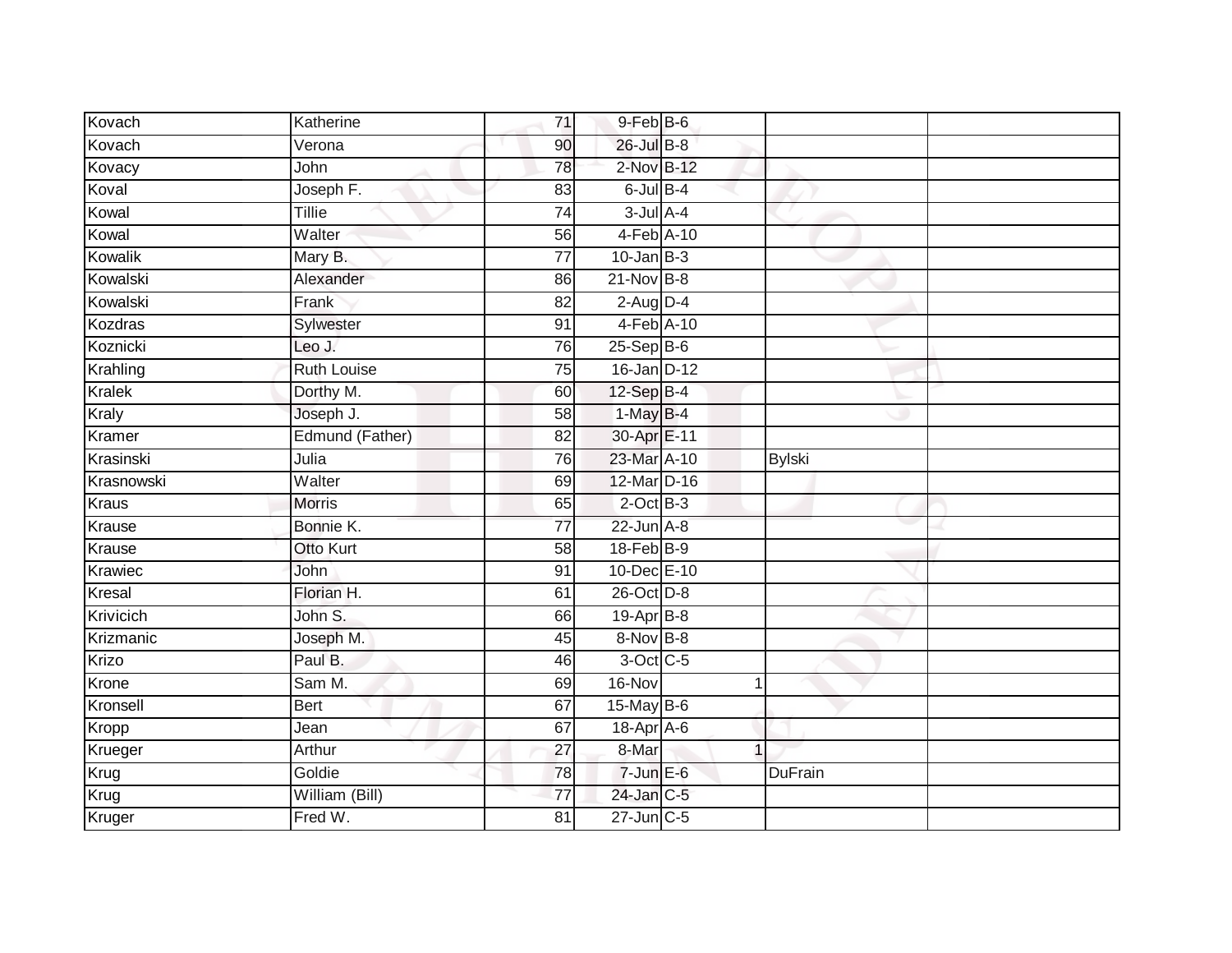| Krull          | Christina M.        | 77              | 16-Nov B-8             |        |  |
|----------------|---------------------|-----------------|------------------------|--------|--|
| Krull          | Mabel               | 69              | 27-Oct A-8             |        |  |
| Krum           | Embert G. (Pee Wee) | 51              | 30-Oct B-4             |        |  |
| Krutul         | Julius              | 88              | 17-Dec A-78            |        |  |
| Krutz          | Florence L.         | $\overline{59}$ | $10$ -Jul C-5          |        |  |
| <b>Kruzick</b> | Charles B.          | 81              | $1-Feb$ <sub>C-5</sub> |        |  |
| Krygier        | Stanley F.          |                 | 24-Aug B-8             |        |  |
| Krzewinski     | Mary (Mae)          |                 | $2$ -Jan $D-10$        |        |  |
| Kubacki        | Joseph              | 73              | 22-Mar B-8             |        |  |
| Kubacki        | Magdalena           | 89              | 24-Nov C-2             |        |  |
| Kubic          | John V.             | 54              | 19-May D-6             |        |  |
| Kubisz         | Joseph J. Sr.       | 60              | $1-Nov$ D-2            |        |  |
| Kubon          | Paul J.             | 58              | 3-Jan C-4              |        |  |
| Kuga           | Elizabeth           | 66              | 12-May B-4             |        |  |
| Kuhn           | Michael A.          | $\overline{72}$ | 26-Oct D-8             |        |  |
| <b>Kuhns</b>   | Audrey V.           | 53              | $25$ -Apr $B-3$        |        |  |
| Kukoda         | Julia Helen         | 80              | $7$ -Jul $B-3$         |        |  |
| Kulczyk        | Joseph F.           | 79              | 27-Mar A-4             |        |  |
| Kumiega        | Joseph F. (Whitey)  | 68              | 12-Dec A-10            |        |  |
| Kundrat        | Anna                |                 | 31-Dec A-38            |        |  |
| Kunka          | Julius S.           | 83              | 10-Jul C-5             |        |  |
| Kupiec         | Viola A.            | 56              | 27-Feb D-12            | Parysz |  |
| Kurteff        | Stefanka            | 62              | $3-AugB-6$             |        |  |
| <b>Kusek</b>   | Peter               | 89              | $23$ -Jan B-8          |        |  |
| Kussmaul       | William B.          | 47              | 24-Apr A-11            |        |  |
| Kutchinsky     | Lillian             | 75              | $27$ -Apr $B$ -6       |        |  |
| Kutcka         | Mary                | 60              | 28-Apr D-2             |        |  |
| Kutscher       | Katherine           | 85              | $24$ -Feb $D-5$        |        |  |
| Kuyper         | William             | 76              | $21-Sep$ A-13          |        |  |
| Kuzel          | August W.           | 60              | $3$ -Jul $A-4$         |        |  |
| Kuzminski      | Frances H.          | $\overline{74}$ | 23-Apr C-3             |        |  |
| Kuzniar        | Christyne           | $\overline{55}$ | $11$ -Jun E-2          | Arzich |  |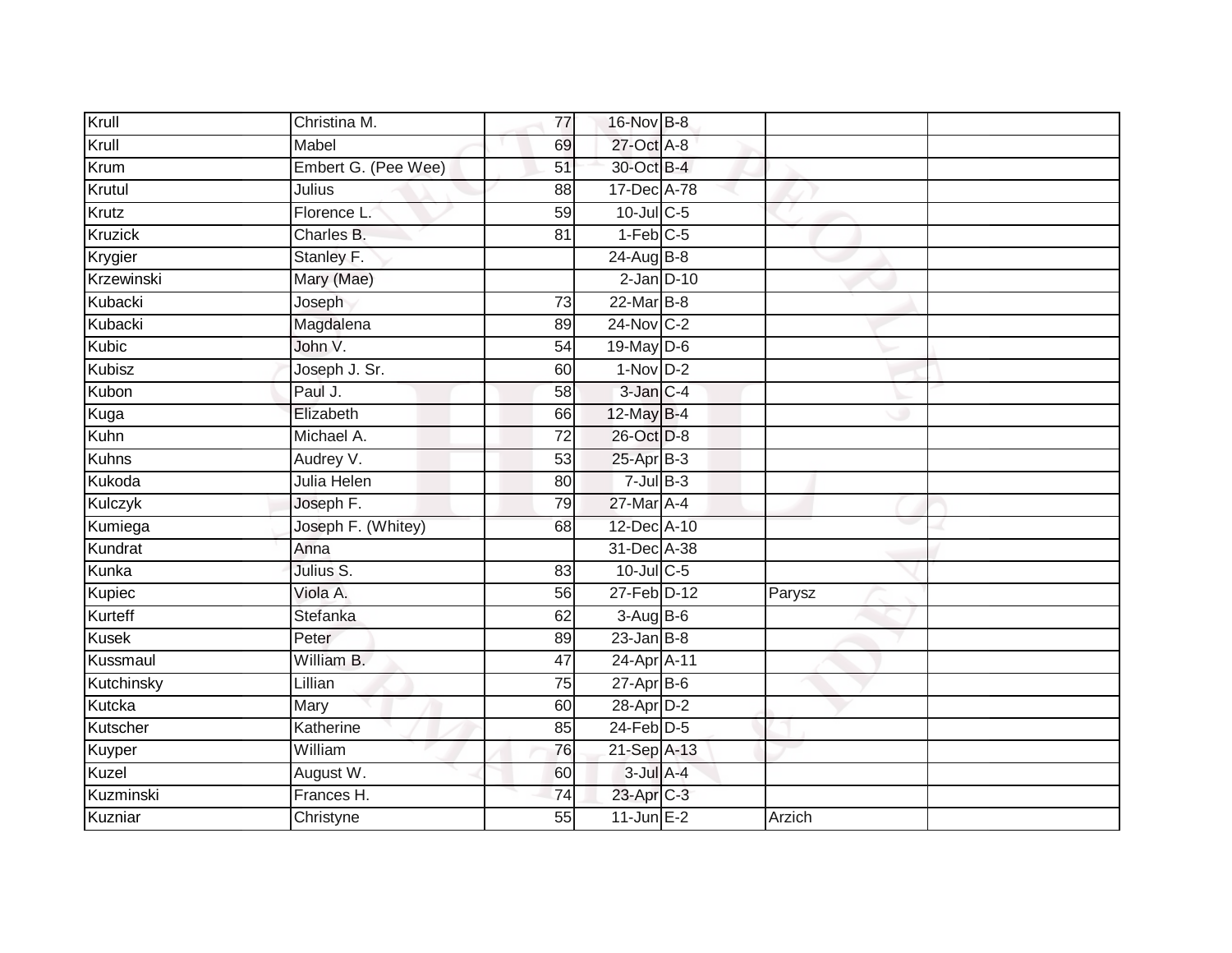| Kuzniar     | Frances            | 81              | $11$ -Jan B-4              |                |       |                                                                 |
|-------------|--------------------|-----------------|----------------------------|----------------|-------|-----------------------------------------------------------------|
| Kwiatkowski | Casimer J. (Casey) | $\overline{72}$ | 27-Apr B-6                 |                |       |                                                                 |
| Kwitko      | Anne               | 58              | 1-May                      | $\mathbf{1}$   |       |                                                                 |
| La Mar      | Herman M.          | 68              | $6-Sep$ A-11               |                |       |                                                                 |
| Labanowski  | Raymond E.         | 52              | $13-Sep C-9$               |                |       |                                                                 |
| LaBelle     | Richard            | 55              | $6$ -Nov $B-3$             |                |       |                                                                 |
| Laczko      | Anna               | 73              | 23-Apr C-2                 |                | Vargo |                                                                 |
| Ladd        | Leland (Tubby)     | 66              | $10$ -Feb $C-9$            |                |       |                                                                 |
| LaDow       | Robert F.          | 75              | $26$ -Nov $ C-6 $          |                |       |                                                                 |
| Lafrenz     | Linda              | 26              | 21-Aug 1, B-4              |                |       |                                                                 |
| Lahey       | Orville F.         | 53              | $4$ -Dec $B$ -6            |                |       |                                                                 |
| Lakatos     | Stephen John       | 62              | $6$ -Aug $\overline{A-12}$ |                |       |                                                                 |
| Lalor       | Finton John        | 65              | 13-Apr A-8                 |                |       |                                                                 |
| Lamb        | George C.          | 63              | 25-Sep                     | 1              | ت     | Picture included. Full<br>obituary listed September<br>26, A-4. |
| Lambros     | Alexandra          | 46              |                            | 27-Feb 1, D-12 |       |                                                                 |
| LaMere      | Joseph A.          | 69              | 6-Aug A-12                 |                |       |                                                                 |
| Lancaster   | James E. (Bill)    | 70              | 10-Apr C-5                 |                |       |                                                                 |
| Lane        | Lulu               | 76              | $1-Sep$ $C-6$              |                |       |                                                                 |
| Lane        | Wendall            | 25              | 14-Mar                     |                |       |                                                                 |
| Lang        | <b>Adolf</b>       | 63              | 16-May B-4                 |                |       |                                                                 |
| Langel      | Lily               | 45              | 24-Sep E-13                |                |       |                                                                 |
| Langer      | Anna               | 81              | 19-Nov C-2                 |                |       |                                                                 |
| Langston    | <b>Anne Hamner</b> | $\overline{47}$ | $4$ -Oct D-6               |                |       |                                                                 |
| Lansing     | George A.          | 70              | 29-Oct C-4                 |                |       |                                                                 |
| Lanthorn    | Lester L.          | 64              | $20$ -Nov $B-6$            |                |       |                                                                 |
| Lapadat     | Julia              | 83              | 15-May B-6                 |                |       |                                                                 |
| Lapaich     | Michael            | 63              | 24-May B-4                 |                |       |                                                                 |
| LaPorte     | Frank              | 71              | 1-Nov                      | 1              |       |                                                                 |
| Largent     | Eddie E.           | 69              | 8-Dec B-8                  |                |       |                                                                 |
| Lariccia    | Michael            | 47              | 29-Sep C-2                 |                |       |                                                                 |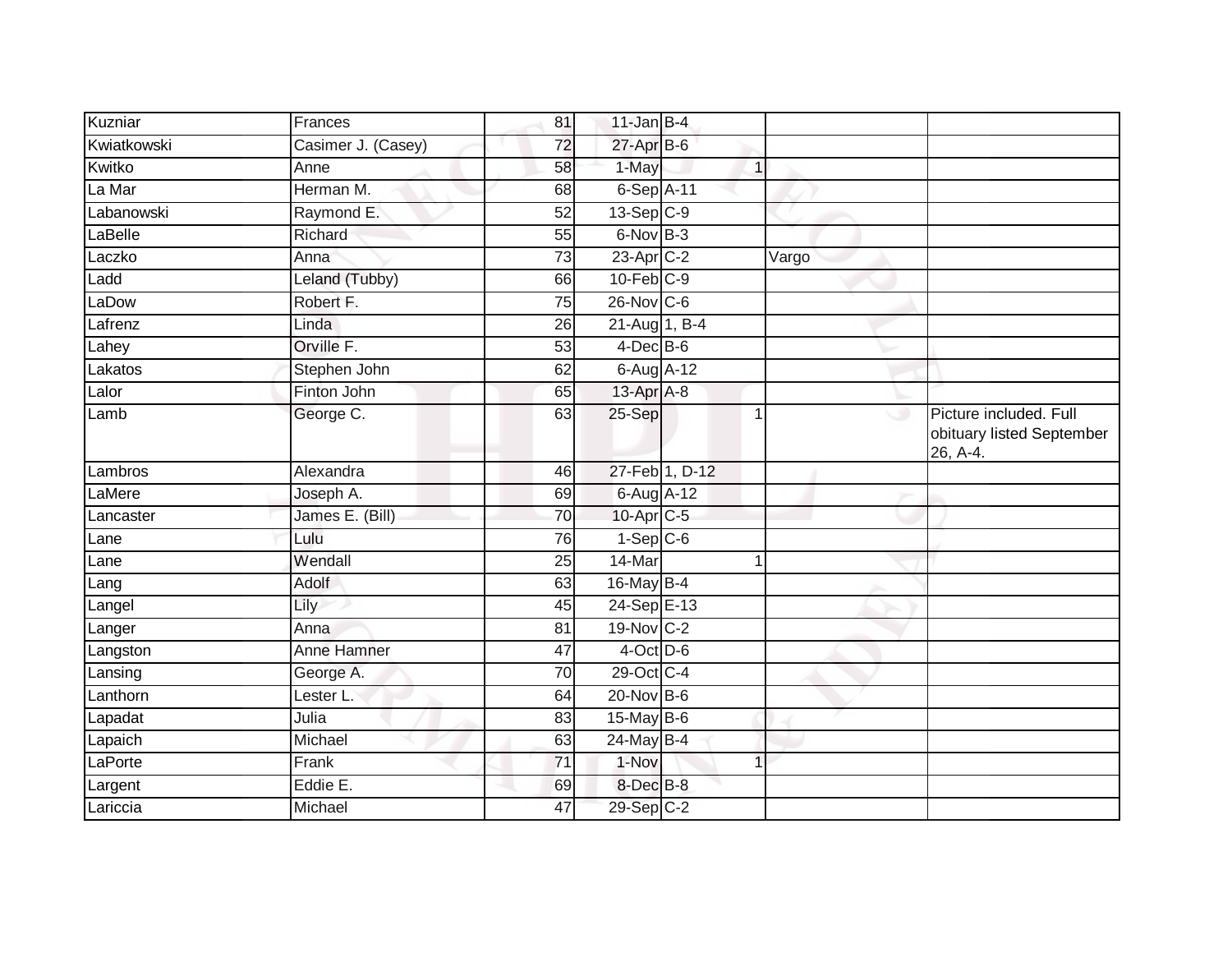| Larkin          | John J.       | 73              | 16-Mar B-4        |           |                          |
|-----------------|---------------|-----------------|-------------------|-----------|--------------------------|
| Larmon          | William E.    | 71              | $11$ -Jul B-4     |           |                          |
| Larsen          | Grace         | 83              | 16-Apr D-17       |           |                          |
| Larson          | Hazel B.      | 78              | 26-Dec A-40       |           |                          |
| Larson          | James N.      | $\overline{37}$ | 29-Aug B-5        |           |                          |
| Larson          | Ralph         | 53              | 11-Aug A-8        |           |                          |
| Lascik          | <b>Stella</b> | 81              | 12-May B-4        | Giza      | Also listed as Laszczyk. |
| Laskey          | Thomas V. Sr. | 58              | 13-Aug C-4        |           |                          |
| Lauerman        | George J. Sr. | 78              | 25-Jun A-16       |           |                          |
| Lauerman        | Lucian (Rev.) | 51              | $21$ -Mar $B-4$   |           |                          |
| Lawler          | John A.       | 77              | 8-Dec B-8         |           |                          |
| Lawrence        | Ann E.        | 56              | 20-Feb D-14       |           |                          |
| Lawson          | Edward        |                 | $26$ -Jul B-8     |           |                          |
| Lawson          | Everett R.    | 60              | 5-Sep C-4         |           |                          |
| Lawson          | John D.       | 55              | 12-Sep B-4        |           |                          |
| Laymance        | Marie F.      | 86              | 17-Aug A-14       |           |                          |
| Lazar           | Anne          | $\overline{58}$ | $3-Nov$ C-6       |           |                          |
| Leady           | Charles E.    | 89              | 21-Jan A-10       |           |                          |
| -ean            | George E.     | 53              | 10-Dec E-10       |           |                          |
| Leander         | Ison          | 64              | 21-Dec A-22       |           |                          |
| Leaverton       | Elizabeth     | 64              | $6$ -Jun $C$ -5   | Boglarsky |                          |
| Leber           | Hazel C.      | 82              | 23-Aug $B-8$      |           |                          |
| Leeney          | Mabel         | 71              | $9-Nov A-9$       |           |                          |
| Leets           | Edna          | 79              | 23-May $B-6$      |           |                          |
| LeGrand         | Wenonah       | 66              | 11-Dec A-12       | Luckett   |                          |
| Leguire         | Henry N.      | 64              | $1-Sep$ C-6       |           |                          |
| Lehman          | John R.       | $\overline{71}$ | 12-Mar D-16       |           |                          |
| <b>Lekavich</b> | Raymond       | 50              | 22-Dec A-8        |           |                          |
| Lemons          | Troy          | 78              | $4$ -Jan $C-9$    |           |                          |
| Lenart          | Casey         | 57              | 27-Oct A-8        |           |                          |
| Lencioni        | Juno B.       | 76              | 24-Dec A-24       |           |                          |
| Lenco           | John          | $\overline{74}$ | $7 - Aug$ $A - 8$ |           |                          |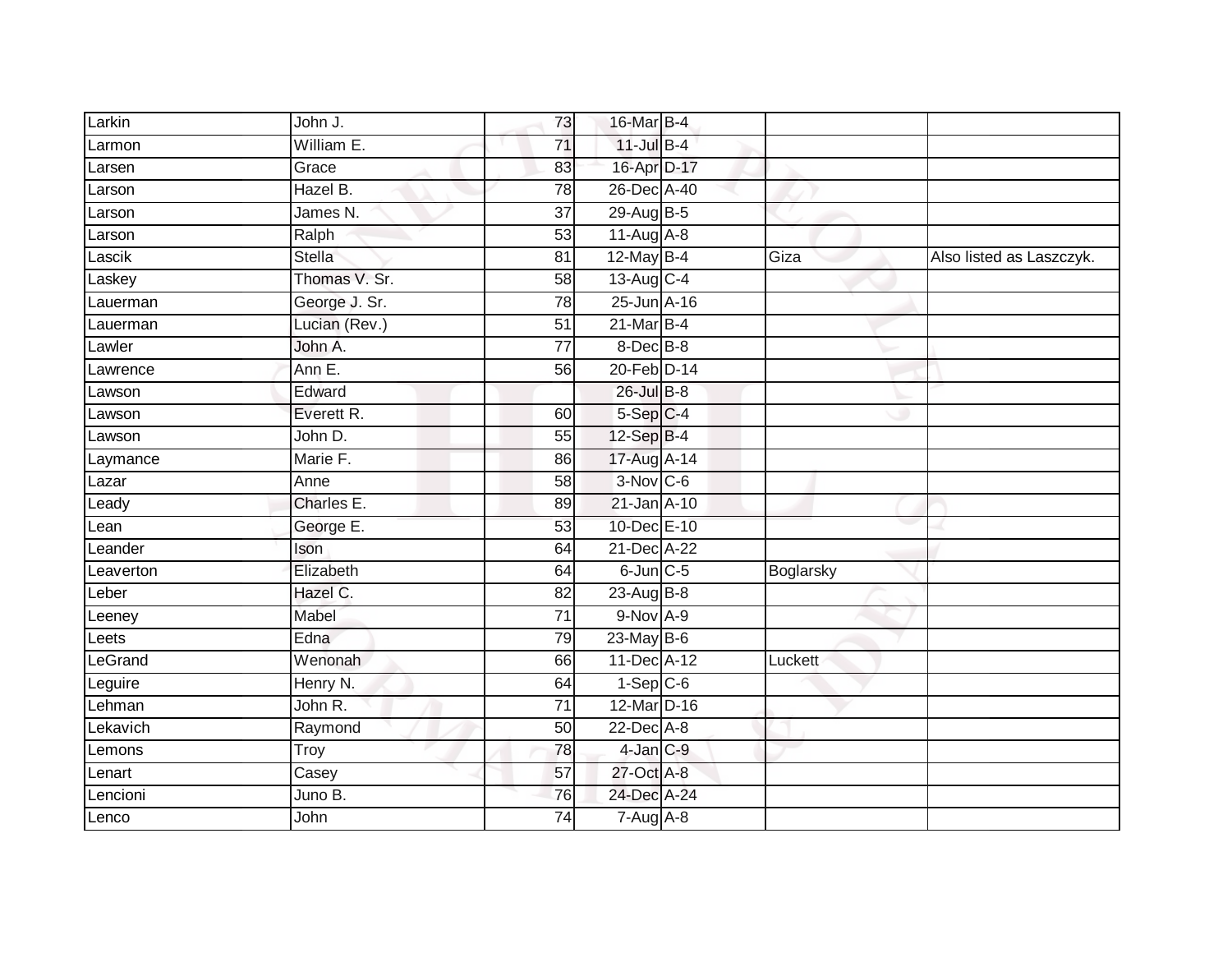| Lennertz    | Agnes G.                | 78              | 27-Nov B-8              |                  |               |  |
|-------------|-------------------------|-----------------|-------------------------|------------------|---------------|--|
| Lentz       | Ray Ervin Sr.           | 74              | 27-Apr B-6              |                  |               |  |
| Lenzo       | Angelo J.               | 62              | $20$ -Jan $A-8$         |                  |               |  |
| Leovech     | Phillip                 | 77              |                         | $5 - Jan$ $B-10$ |               |  |
| Lerch       | Lou Ella                | $\overline{70}$ | $2$ -Oct $B-3$          |                  | Carson        |  |
| Leslie      | Josephine               | 81              | $18 - Jan$ $B-4$        |                  |               |  |
| Lesniak     | Katherine               | 78              | 18-Oct B-6              |                  |               |  |
| Letts       | Donald D.               | $\overline{51}$ | $29-Sep$ $C-2$          |                  |               |  |
| Lewandowski | Leonard F.              | 54              | $1-Dec$ $D-2$           |                  |               |  |
| Lewandowski | <b>Sylvester Walter</b> | 65              | 8-Oct D-8               |                  |               |  |
| Lewis       | Alan E.                 | 74              | 26-May B-4              |                  |               |  |
| Lewis       | Blanche A.              | 94              | $20 - Apr$ B-5          |                  |               |  |
| Lewis       | Leon                    | 65              | 20-Nov B-6              |                  |               |  |
| Leyba       | Richard K.              | 56              | $9 - Jan F-2$           |                  |               |  |
| Lias        | George W.               | 53              | 8-Mar D-5               |                  |               |  |
| Lichon      | Joseph A.               | 56              | 30-May A-12             |                  |               |  |
| Liechty     | Floyd A.                | 62              | 31-May B-6              |                  |               |  |
| Liesenfelt  | Charles F. Sr.          | 68              | $1-Aug$ A-6             |                  |               |  |
| Lightfoot   | Nina M.                 | 87              | 18-Apr A-6              |                  |               |  |
| Lightner    | Weldon W. (Bill)        |                 | 59 Ocotber 3 C-5        |                  |               |  |
| Lilly       | Lester M.               | 60              | 16-Apr D-17             |                  |               |  |
| Lind        | Goldie B.               |                 | $19-Sep$ <sub>C-5</sub> |                  |               |  |
| Lindahl     | Edward A.               | 59              | $18$ -Jul B-4           |                  |               |  |
| Lindenmaier | Marie H.                | 80              | 27-Aug C-10             |                  |               |  |
| Lindquist   | Emma M.                 | 90              | 20-Feb D-14             |                  |               |  |
| Lindquist   | Theodore L.             | 69              | $11$ -Apr $B-3$         |                  |               |  |
| Lindzy      | Louis                   | $\overline{68}$ | $1-Nov$ D-2             |                  |               |  |
| Lindzy      | Mildred                 | 55              | 19-Nov C-2              |                  |               |  |
| Lineberry   | Harry R.                | 63              | $17$ -Jan $C-2$         |                  |               |  |
| Linman      | William John            | 63              | 11-Apr B-3              |                  |               |  |
| Lipus       | Veronica M.             | 72              | 18-Jul B-4              |                  | <b>Berdis</b> |  |
| Lisek       | <b>Stella</b>           | 55              | $3-Feb$ $B-6$           |                  | Lesniak       |  |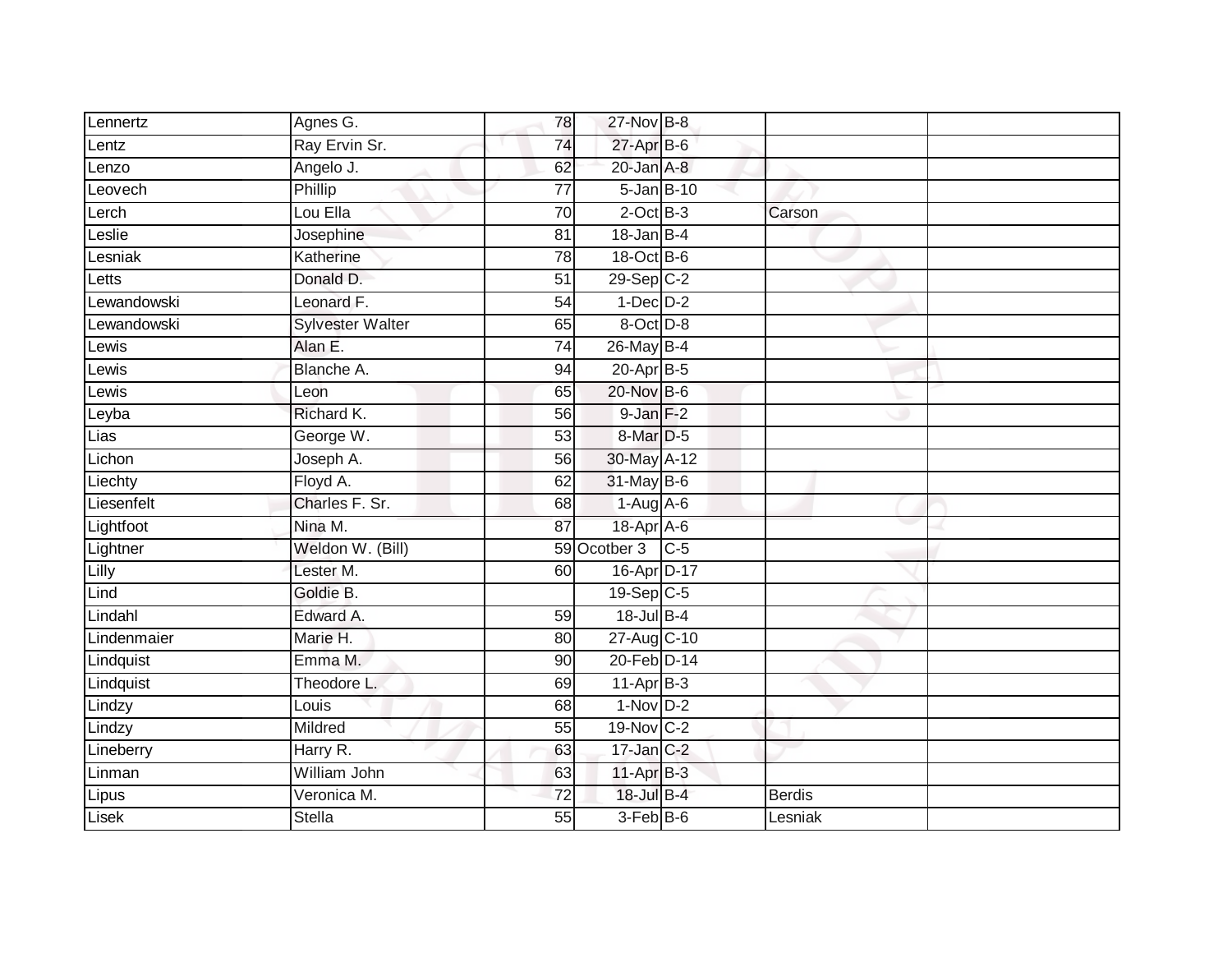| Little      | Ava               | 84              | 9-Nov A-9        |        |  |
|-------------|-------------------|-----------------|------------------|--------|--|
| Little      | Faye              | 50              | $25$ -Feb $C$ -5 |        |  |
| Little      | Mathias F. (Matt) | 60              | 20-Dec A-26      |        |  |
| Little      | Wanda L.          | 48              | 3-Oct C-5        |        |  |
| Livers      | Elmer             |                 | 16-May B-4       |        |  |
| Livers      | Florence          |                 | $20 - Apr$ B-5   |        |  |
| Livovich    | Barbara M.        | 87              | $3$ -Dec $E-9$   |        |  |
| Lizzadro    | Joseph Sr.        | 74              | 29-Sep C-2       |        |  |
| Lloyd       | Wilbur I.         | 51              | 30-Jan C-11      |        |  |
| Lobodzinski | <b>Stanley</b>    | 79              | $23$ -Jul $B-8$  |        |  |
| Lochivski   | Frank             | 70              | 6-Aug A-12       |        |  |
| Lofay       | Michael           | $\overline{84}$ | $28$ -May $D-6$  |        |  |
| Logan       | Georgianna M.     | 61              | 21-Apr B-4       |        |  |
| Logan       | <b>Mark</b>       | $\overline{72}$ | 19-Mar D-14      |        |  |
| Logsdon     | Louis H.          | 65              | 19-Nov C-2       |        |  |
| Lohse       | Lena              | 76              | 30-Jul B-6       |        |  |
| Lohse       | Phyllis H.        | 56              | 6-Dec D-12       |        |  |
| Long        | Allen             | 18              | 4-Jun            |        |  |
| Long        | Bertha M.         | $\overline{71}$ | 30-Mar A-12      |        |  |
| Long        | Joan              | 26              | 24-Jul A-10      | Yarbro |  |
| Long        | Lolo              | $\overline{77}$ | $6-Sep$ A-11     |        |  |
| Loomis      | Mae               | 76              | $9$ -Oct $B$ -5  |        |  |
| Looney      | Loyd              | 56              | 28-Aug B-5       |        |  |
| Lopez       | Augustina Navaroo | 75              | $11-Sep$ B-4     |        |  |
| Lopez       | <b>Iris</b>       |                 | 20-Dec           |        |  |
| Lopez       | Jose Francisco    | 48              | 18-Apr A-6       |        |  |
| Lord        | August            | 85              | $3-FebB-6$       |        |  |
| Loucks      | Grace M.          |                 | $14$ -Nov C-5    |        |  |
| Love        | Helen C.          | 61              | 24-Aug B-8       |        |  |
| Lovett      | Maurine           | 62              | 20-Dec A-26      |        |  |
| Lowe        | Larry F.          | 29              | 16-Oct B-6       |        |  |
| Lowe        | Lynn              | 1               | $2$ -Oct         |        |  |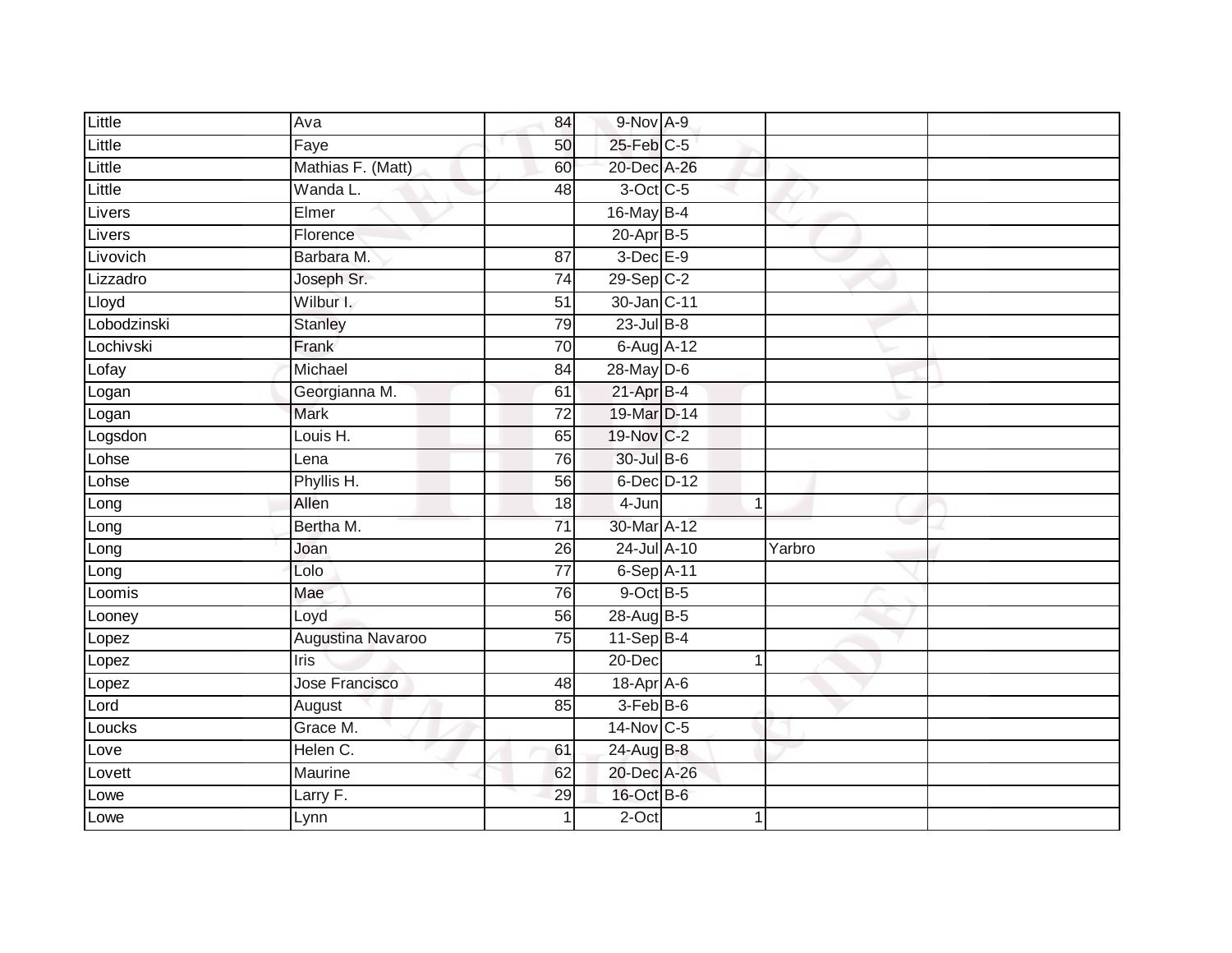| Lozinski  | Edward        | 49 | 27-Jun C-5            |       |                                |
|-----------|---------------|----|-----------------------|-------|--------------------------------|
| Lucas     | Anthony       | 91 | 20-Aug D-11           |       |                                |
| Lucas     | Frank E.      | 72 | $3$ -Jul $A$ -4       |       |                                |
| Lukas     | Rose          | 75 | $29$ -Mar $B$ -8      |       | Also listed as<br>Lukaszewski. |
| Lukaszyk  | Andrew        | 85 | $27$ -Nov B-8         |       |                                |
| Lukomski  | Walter        | 89 | $13$ -Jun $A$ -4      |       |                                |
| Lula      | John J.       | 65 | $2$ -Nov $B-12$       |       |                                |
| Lundstrom | Bert T.       | 63 | $10-Sep \boxed{E-11}$ |       |                                |
| Lunn      | Susan         | 27 | $6$ -Jun $C$ -5       |       |                                |
| Luptak    | Andrew J.     | 62 | $18-Sep$ $A-8$        |       |                                |
| Lustig    | Leonard J.    | 74 | 11-Dec A-12           |       |                                |
| Lutes     | Charles       | 64 | $6$ -Jul $B-4$        |       |                                |
| Luther    | Alfred        | 79 | $26$ -Jul B-8         |       |                                |
| Lutz      | Thaddeus G.   | 60 | 6-Aug A-12            |       |                                |
| $Lyd$ a   | Dave          | 57 | 28-Aug B-5            |       |                                |
| Lyons     | George L. Jr. | 56 | $12$ -Jun $A$ -6      |       |                                |
| Lyons     | Julia K.      | 49 | $14$ -Feb $C-5$       | Kelly |                                |
| Lysczosz  | Joseph A.     | 82 | $9$ -Jul $B$ -4       |       | Also listed as Lysarz.         |
| Lyzenga   | Martha        | 75 | $3-Apr$ B-4           |       |                                |

**BARTION & PRI**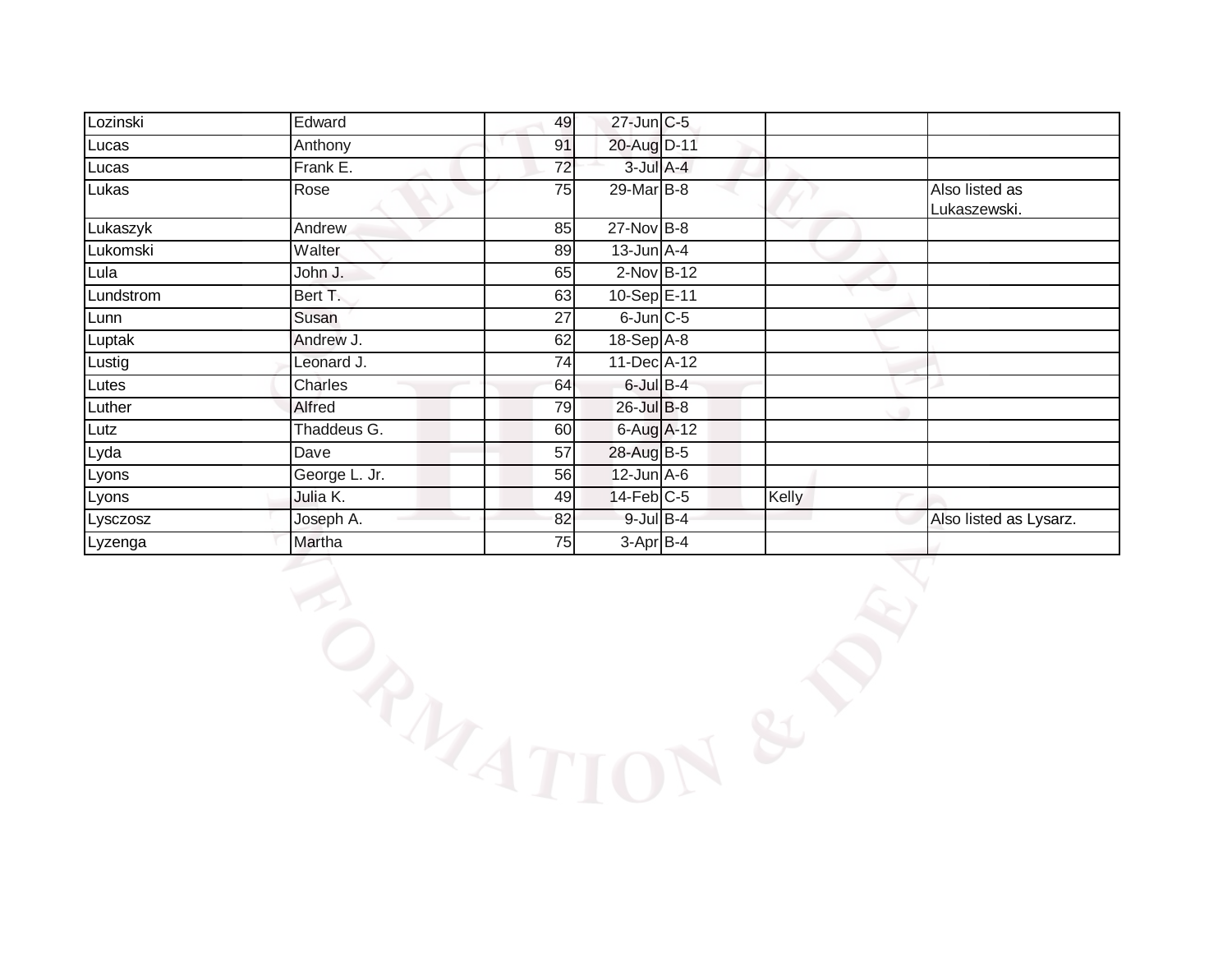| <b>Surname</b> | <b>Given</b>        | Age             | <b>Date</b>      | Page | <b>Maiden</b> | <b>Note</b>             |
|----------------|---------------------|-----------------|------------------|------|---------------|-------------------------|
| Mabry          | Glenn G.            | 66              | 14-Nov C-5       |      |               |                         |
| MacDonald      | John M.             | 66              | 27-Oct A-8       |      |               |                         |
| MacDonald      | Minnie G.           | 56              | 30-Jan C-11      |      |               |                         |
| Mace           | Donald F.           | $\overline{37}$ | $2$ -Aug $D-4$   |      |               |                         |
| Machnic        | Mike                | 63              | $25-$ Sep $B-6$  |      |               |                         |
| Macialek       | John                | 59              | 18-Feb B-9       |      |               |                         |
| Maciejciek     | Joseph W.           | 52              | $23$ -Jan B-8    |      |               |                         |
| <b>Mack</b>    | Thelma              | 63              | 22-Mar B-8       |      |               |                         |
| <b>Mack</b>    | William J.          | 62              | $26$ -Jan $B-3$  |      |               |                         |
| Macko          | Frank               | 80              | 10-Sep E-11      |      |               |                         |
| Mackowiak      | Edward V.           | 59              | $25$ -Aug C-6    |      |               |                         |
| Madalon        | John                | 58              | 30-May A-12      |      |               |                         |
| Madalon        | Tony                | 48              | 21-Feb C-5       |      |               |                         |
| Maddox         | <b>Bertha</b>       | $\overline{73}$ | 27-Mar A-4       |      |               |                         |
| Maddox         | William             | 43              | 2-Mar B-4        |      |               |                         |
| Mader          | Helen               | 51              | 31-May B-6       |      | Madziarcyk    |                         |
| Madley         | Verle Lu Dene       | 52              | 10-Sep E-11      |      |               |                         |
| Madura         | Natalie Lynn        | 23 months       | $10$ -Jan $B-3$  |      |               |                         |
| Magan          | Ronald              | 55              | 29-Aug B-5       |      |               |                         |
| Magdziak       | Edith               | 68              | 17-Sep B-6       |      |               |                         |
| Magdziak       | Mary                | 76              | $21$ -Jul D-5    |      |               |                         |
| Maggio         | Jeannette           |                 | $25-$ Sep $B-6$  |      |               |                         |
| Maggion        | Irene               |                 | $17 - Feb$ $D-8$ |      | Szczepanski   |                         |
| Magurany       | Joseph T.           | 59              | 8-Sep C-15       |      |               |                         |
| Maharg         | <b>Ella Vincett</b> | 88              | 26-Dec A-40      |      |               |                         |
| Mahoney        | Richard J.          | 88              | 4-May A-12       |      |               |                         |
| Mair           | Margaret            | 92              | 18-Dec A-28      |      |               |                         |
| Majkich        | <b>Bosko</b>        |                 | 4-Aug A-8        |      |               |                         |
| Majkowski      | Richard             | 31              | 31-Jan           |      | 1             |                         |
| Makarewich     | Anna                | 70              | 12-May B-4       |      |               |                         |
| Maksimik       | Anthony             | $\overline{73}$ | 16-May B-4       |      |               | Also listed as McSinek. |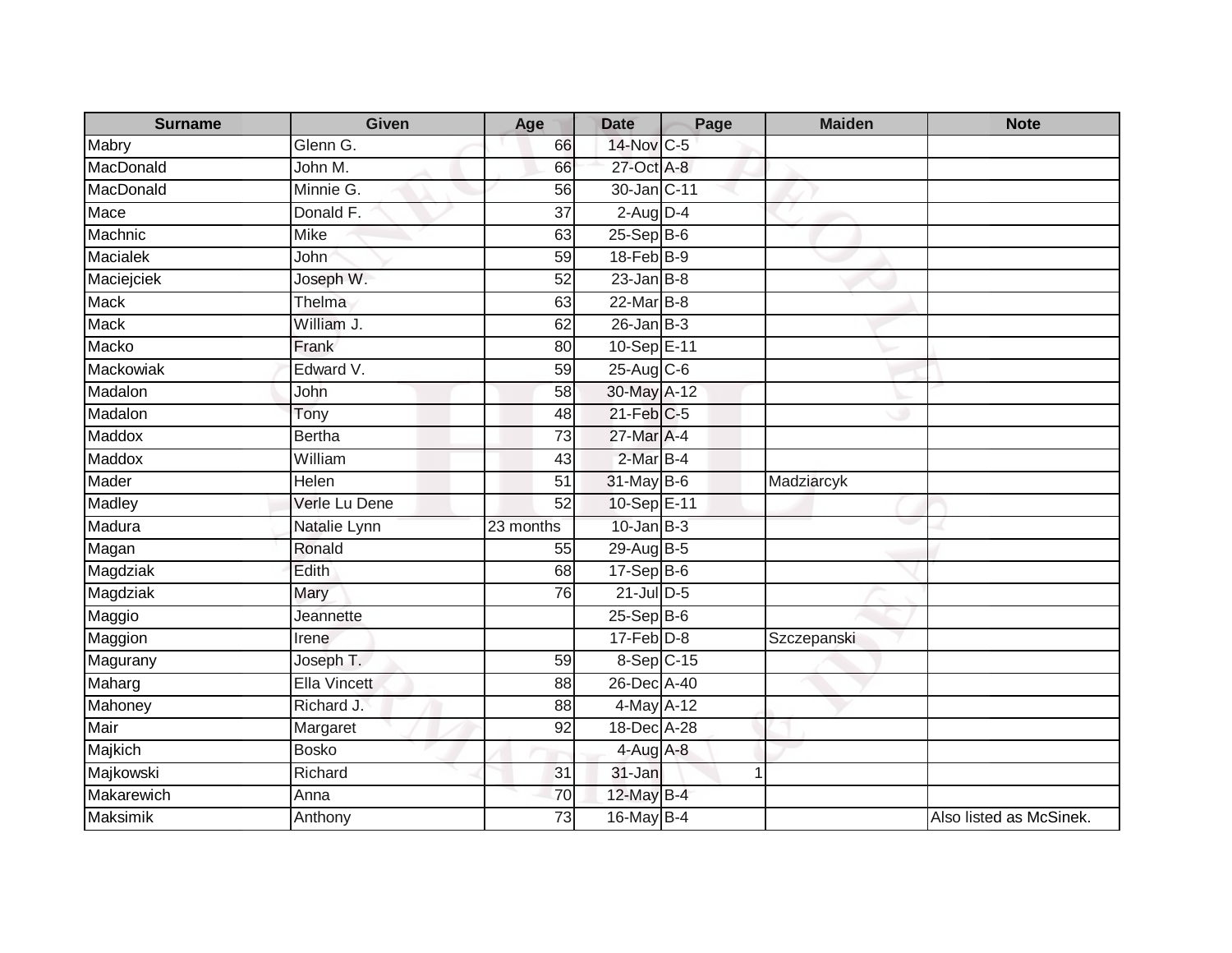| Maksymczak        | Mary             | 78              | 28-Jul B-4        | Zajac |  |
|-------------------|------------------|-----------------|-------------------|-------|--|
| Malkiewicz        | Edward D.        | 65              | 23-Oct C-4        |       |  |
| Malkowski         | Violet M.        | 75              | 5-Sep C-4         |       |  |
| Mallonee          | Pamela R.        | 27              | 4-Apr B-4         |       |  |
| Maloney           | Edward J.        | 59              | 24-Sep E-13       |       |  |
| Malott            | Donald           | 76              | 30-May A-12       |       |  |
| Malotte           | Dow              | 72              | 26-Dec A-40       |       |  |
| Mamrila           | Helen            | 46              | $1-May$ B-4       |       |  |
| Mancos            | Peter            | $\overline{77}$ | $7$ -Dec $B-4$    |       |  |
| <b>Manis</b>      | <b>Ethel</b>     | 60              | 16-Oct B-6        |       |  |
| Manley            | Charlie          | 29              | $26$ -Nov $ C-6 $ |       |  |
| Manley            | Margie Kathaleen | 64              | 8-May B-6         |       |  |
| Manner            | Roy              | 19              | 26-Jun B-8        |       |  |
| Manns             | Geraldine        | 44              | 15-Oct C-8        |       |  |
| Manter            | Charles T.       | 21              | 24-Jan 1, C-5     |       |  |
| Manter            | Willard H.       | 75              | 19-Oct D-9        |       |  |
| Manuszak          | Pearl M.         | 85              | 20-Aug D-11       |       |  |
| Marchand          | Audrey           | 40              | 8-Mar D-5         |       |  |
| Marchlik          | Sophie           | 72              | $4$ -Dec $B$ -6   |       |  |
| <b>Marcinek</b>   | John S. (Jim)    | 69              | $25$ -Jan $A-4$   |       |  |
| Marciniak         | Jerome David     | $\overline{2}$  | 31-Dec A-38       |       |  |
| Marczewski        | Stella           | 82              | 17-Apr A-8        |       |  |
| Marek             | Harry F.         | 49              | $3$ -Jul $A$ -4   |       |  |
| <b>Marek</b>      | Josephine        | 84              | $4$ -Jan $C-9$    |       |  |
| Margenau          | Virginia E.      |                 | $11-Feb$ B-3      |       |  |
| Margrave          | Iva              | 54              | $3-AprB-4$        |       |  |
| Markert           | Ralph S.         | $\overline{75}$ | 25-Jun A-16       |       |  |
| <b>Markiewicz</b> | Paul J.          | 67              | $12-SepB-4$       |       |  |
| Markiewicz        | Walter           | 56              | 29-Feb 1, A-4     |       |  |
| Marko             | Sophia           | 85              | 21-May B-16       |       |  |
| Markovich         | Mary (Patsy)     | 63              | 25-Jul B-4        |       |  |
| Markovich         | Wilma            |                 | 29-Dec A-33       | Zajac |  |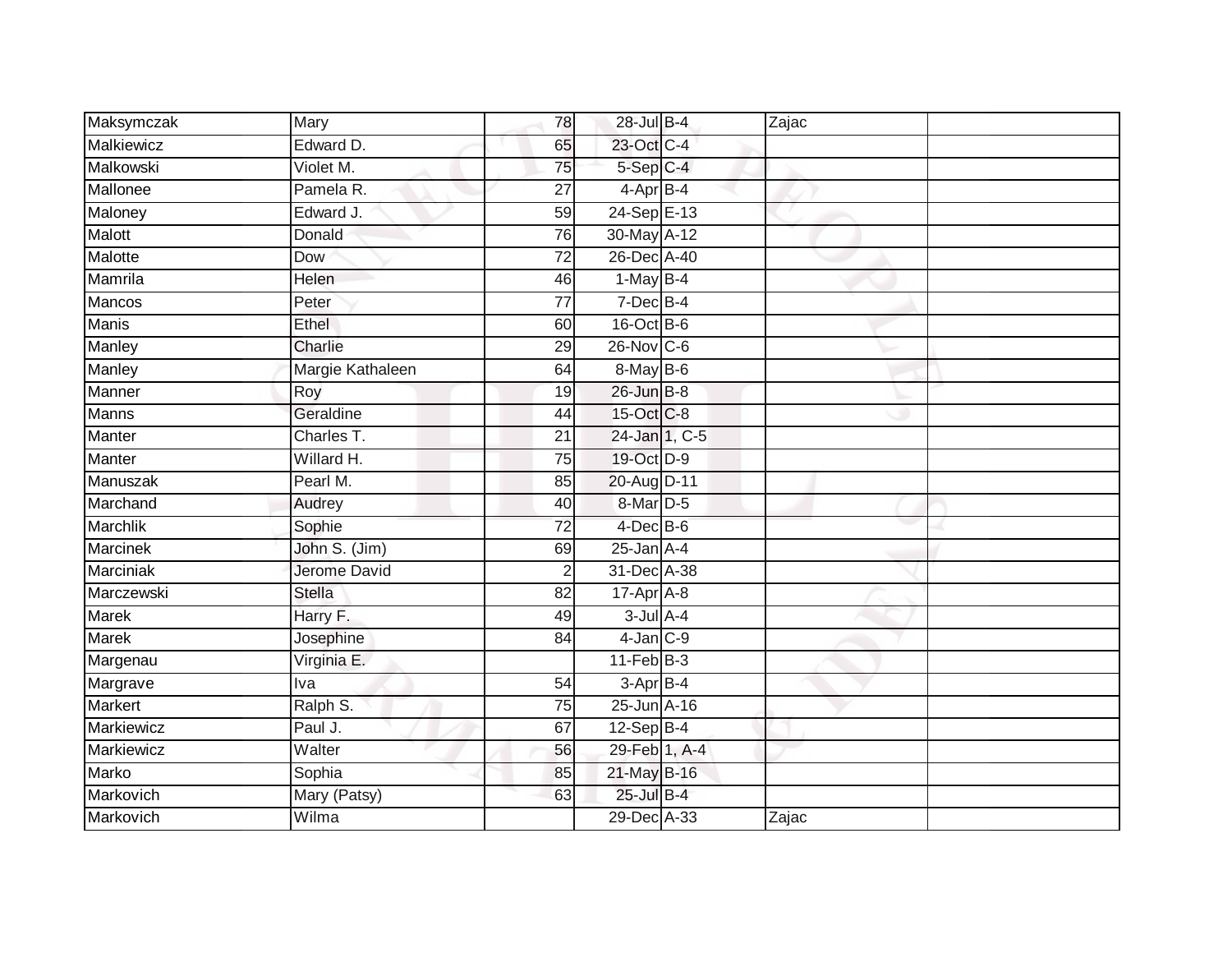| <b>Marks</b>    | Mary Catherine (Mae) | 84              | 19-Mar D-14                 |              |                                  |
|-----------------|----------------------|-----------------|-----------------------------|--------------|----------------------------------|
| Marnan          | Roy J.               | 81              | $15-Sep$ C-5                |              |                                  |
| Maros           | Peter E.             | 54              | 20-Mar B-8                  |              |                                  |
| Marovich        | John E.              | $\overline{57}$ | 8-May B-6                   |              |                                  |
| Marquette       | Carl (Curly)         |                 | $26$ -Jan $B-3$             |              |                                  |
| Marquiss        | Elmer E.             | 63              | $1$ -Jun $A - 8$            |              |                                  |
| Marsh           | <b>Philip Leslie</b> | 17              |                             | 6-Jun 1, C-5 |                                  |
| Marshall        | Amy                  | 102             | 3-Mar A-8                   |              |                                  |
| Marshall        | Edith                | 70              | 5-Apr B-12                  |              |                                  |
| <b>Marshall</b> | Lavella M.           | $\overline{57}$ | 10-Jul C-5                  |              |                                  |
| Marshall        | Roland W. III        | 6 months        | $4$ -Jun $B-8$              |              |                                  |
| Marszalek       | Ted J.               | 52              | $2$ -Jun $B-3$              |              |                                  |
| <b>Martich</b>  | Julia                | 83              | 8-Jun B-8                   |              |                                  |
| Martich         | Nickolas (Nick)      |                 | 30-May A-12                 |              |                                  |
| <b>Martin</b>   | Clayton L.           | 54              | $9$ -Feb $B$ -6             |              |                                  |
| Martin          | Edward               | 68              | 9-Oct B-5                   |              |                                  |
| <b>Martin</b>   | Mary M.              | 60              | 13-Mar B-6                  |              |                                  |
| Martin          | Richard              | 46              | $4$ -Jan $ C-9 $            |              |                                  |
| Martin          | Waino T.             | 61              | $6$ -Jun $C$ -5             |              |                                  |
| <b>Martine</b>  | Frances              | 49              | 6-Aug A-12                  |              |                                  |
| Martinez        | Esther               | 39              | 8-Oct D-8                   |              |                                  |
| Martinez        | Jesus S.             | 45              | $12$ -Jun $A-6$             |              |                                  |
| Martinez        | Jose M.              | 49              | 14-May C-13                 |              |                                  |
| Martinez        | Jose S. G.           | 66              | 6-Jan C-5                   |              |                                  |
| Martinez        | Manuel               | 48              | $29$ -Feb $\overline{A}$ -4 |              |                                  |
| Martinez        | <b>Maria</b>         | 35              | 3-Oct C-5                   |              |                                  |
| Maruca          | James                | $\overline{22}$ | 20-Jun                      |              | Picture of incident<br>included. |
| Mason           | Harry                | 46              | $7-Nov$ B-4                 |              |                                  |
| Mason           | Henry                | 73              | $4$ -Jun $B-8$              |              |                                  |
| Mason           | Joseph C.            | 68              | 26-Mar C-10                 |              |                                  |
| Mason           | Sarah A.             | 74              | $2$ -Feb $\overline{A}$ -12 |              |                                  |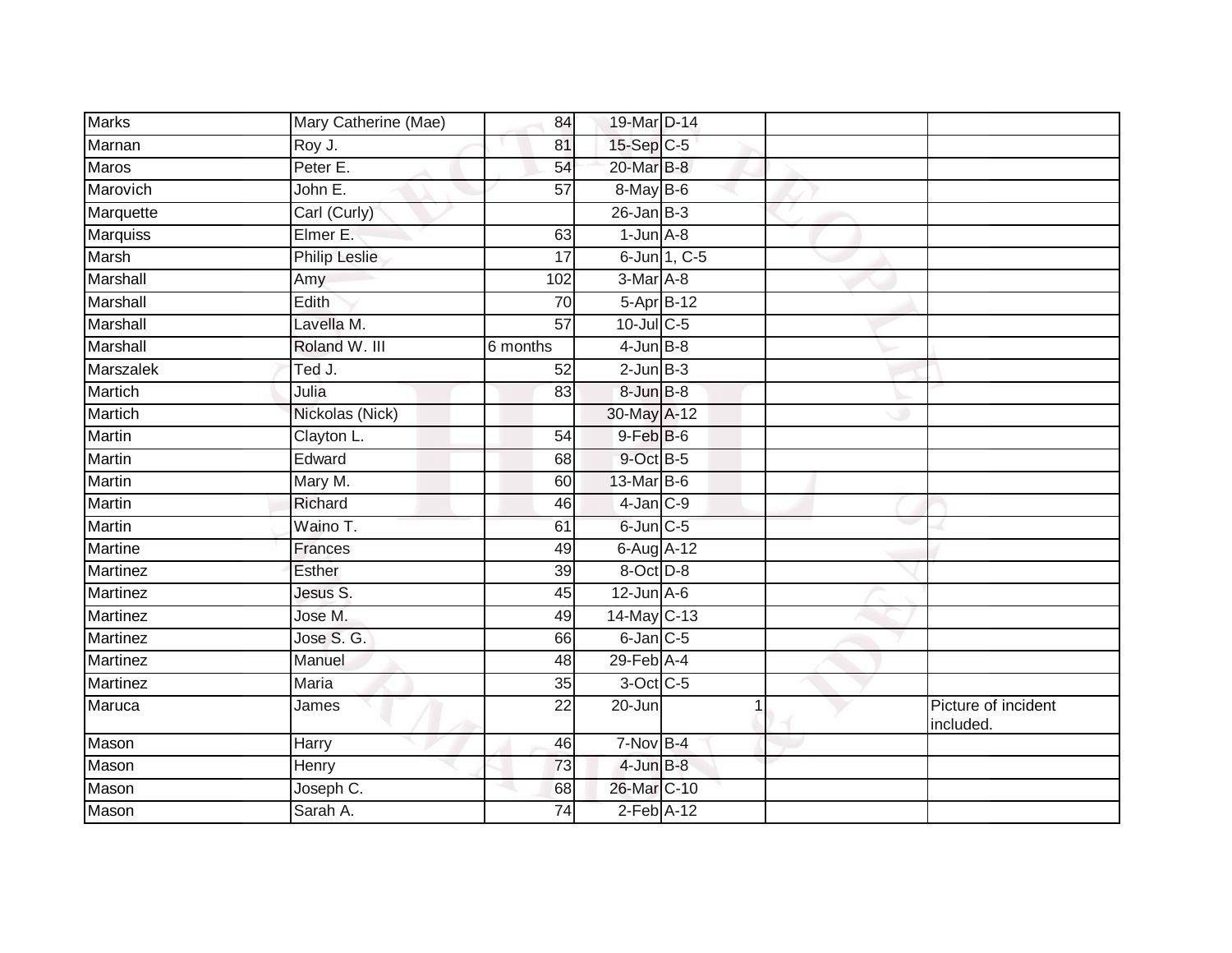| Mastey           | George J.            | 71              | 18-Feb B-9       |           |  |
|------------------|----------------------|-----------------|------------------|-----------|--|
| <b>Mathews</b>   | Harold C.            | 64              | 9-Apr D-10       |           |  |
| <b>Matison</b>   | George Sr. (Pappa)   | $\overline{78}$ | 4-Jun B-9        |           |  |
| Matkowicz        | Julia                | 69              | $12$ -Jul $B-6$  |           |  |
| <b>Matlones</b>  | Alexandra (Olga)     | $\overline{56}$ | 8-Oct D-8        | Kozlowski |  |
| Matt             | Agnes N.             | 77              | $4$ -Aug $A$ -8  |           |  |
| <b>Matthews</b>  | Robert               | 29              | $10 -$ Jul       |           |  |
| Mattingly        | Lillian M.           | 66              | $27$ -Jul $B-5$  |           |  |
| <b>Matulis</b>   | Charles G.           | 66              | $1-Sep$ $C-6$    |           |  |
| Matura           | Elizabeth            | $\overline{71}$ | 21-May B-16      |           |  |
| <b>Matusiak</b>  | <b>Stephen Scott</b> | 5 weeks         | $13$ -Jul B-6    |           |  |
| Maty             | Michael J.           | 61              | $21$ -Jul $D-5$  |           |  |
| Matyasoski       | Andrew               | 75              | 13-Apr A-8       |           |  |
| Matzko           | Paul                 | 54              | 7-Apr D-5        |           |  |
| Maybaum          | Freida               | 87              | 10-Dec E-10      |           |  |
| Mayernik         | Steve J. Sr.         | 67              | 22-Sep C-5       |           |  |
| Mayfield         | Charles C. Sr.       | 57              | 11-Sep B-4       |           |  |
| Mayo             | Jim                  | 19              | $7$ -Jun $E$ -6  |           |  |
| <b>Mays</b>      | George A.            | 66              | $4$ -Jun $B-8$   |           |  |
| <b>Mays</b>      | Richard              | 70              | 12-Apr $F-4$     |           |  |
| Mazalan          | Margaret             | 84              | 28-Dec A-37      |           |  |
| <b>Mazanek</b>   | Oldrich              | $\overline{72}$ | $10$ -Jul $C$ -5 |           |  |
| Mazur            | Martin               | 77              | 26-Nov C-6       |           |  |
| Mazur            | Stella               | 57              | 27-Feb D-12      |           |  |
| <b>McAfee</b>    | Robert               | 6               | 28-Mar C-5       |           |  |
| <b>McBride</b>   | Waldon A.            | 66              | $26$ -Jan B-3    |           |  |
| <b>McCaffery</b> | James W.             | 19              | 31-Aug B-9       |           |  |
| <b>McCain</b>    | George W.            | 51              | 29-Nov C-6       |           |  |
| <b>McCaleb</b>   | Robert               | 42              | 20-Sep B-5       |           |  |
| <b>McCarthy</b>  | Carol                | 31              | 25-Apr B-3       |           |  |
| <b>McCarty</b>   | 0. C.                | 61              | 13-Mar B-6       |           |  |
| <b>McClead</b>   | <b>Phyllis Irene</b> | 43              | 31-Jul B-4       |           |  |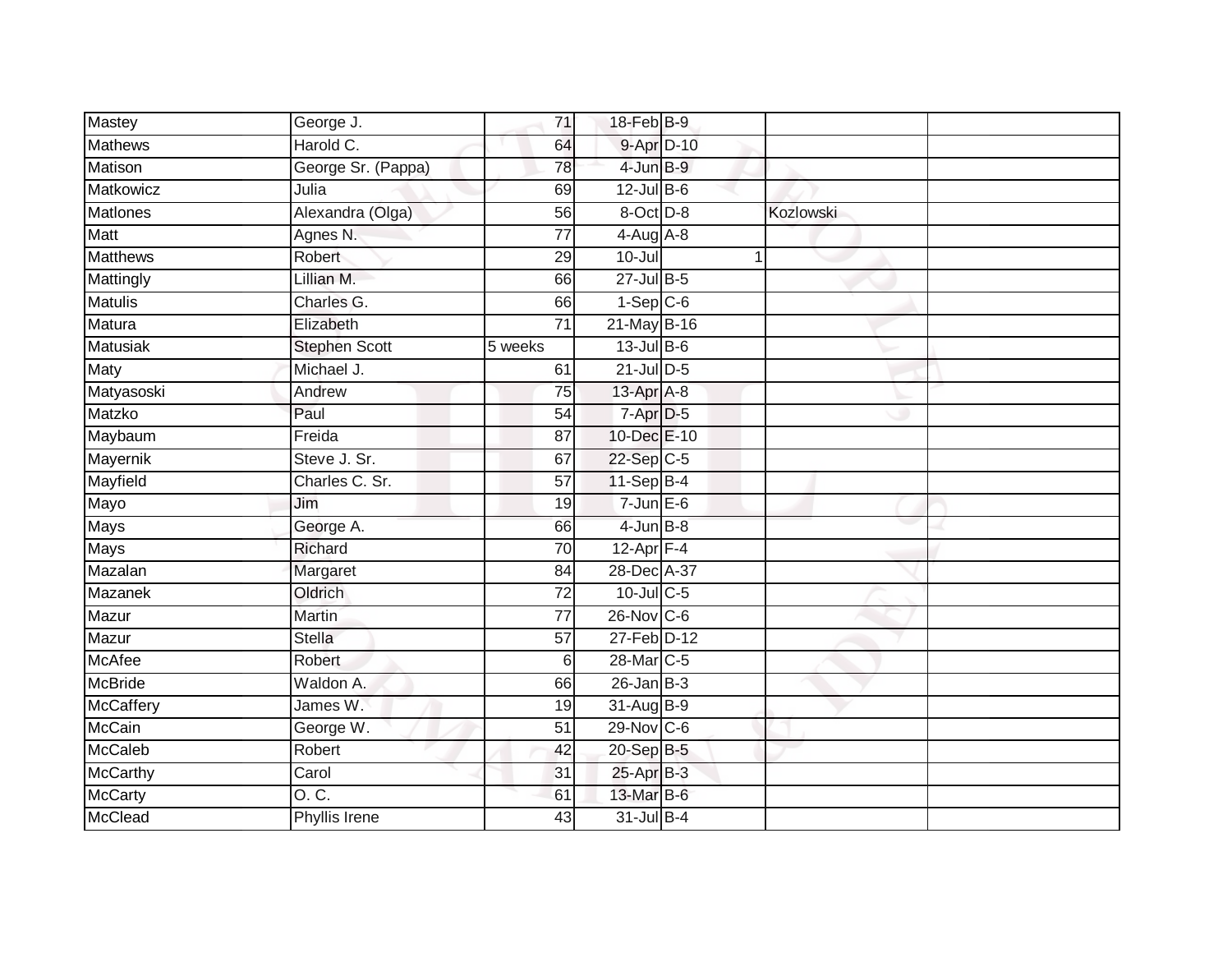| McClelland       | Joseph                | 73              | 12-Apr F-4      |        |  |
|------------------|-----------------------|-----------------|-----------------|--------|--|
| McCloud          | Frank                 | 59              | $2$ -Aug $D-4$  |        |  |
| <b>McClure</b>   | Alta                  | 59              | 28-Aug B-5      |        |  |
| McClure          | <b>Bertha</b>         | 73              | $15-Sep$ $C-5$  |        |  |
| McConnell        | Mary Catherine (Katy) | 43              | $23$ -Apr $C-2$ |        |  |
| <b>McCord</b>    | Alice Helen           | 85              | 5-Nov A-18      |        |  |
| <b>McCord</b>    | Susan Lynn            | 22              | $2-MayB-6$      |        |  |
| <b>McCorkle</b>  | Lee R.                | 61              | 30-Oct B-4      |        |  |
| <b>McCormick</b> | Milford H.            | 64              | 10-Mar B-4      |        |  |
| <b>McCoy</b>     | David M. Sr.          | 52              | 6-Feb B-6       |        |  |
| <b>McCoy</b>     | Majorie T.            | 57              | 13-Feb D-12     |        |  |
| McCullough       | Margaret J.           | 90              | 9-Mar B-4       |        |  |
| McCullough       | Raymond A.            | 78              | 4-Feb A-10      |        |  |
| <b>McDaniels</b> | Ethel                 |                 | 17-Mar C-5      | Katona |  |
| <b>McDermott</b> | John J.               | $\overline{77}$ | 8-Feb B-4       |        |  |
| McDonald         | Joseph A.             | 58              | 5-Nov A-18      |        |  |
| McFarland        | Raymond               | 73              | 30-Mar A-12     |        |  |
| McFarland        | Robert A.             | 75              | 15-Aug B-5      |        |  |
| McGann           | Daivd Brendan         | Infant          | 17-Mar C-5      |        |  |
| <b>McGhee</b>    | John Billy            | Infant          | $23$ -Jun $A-6$ |        |  |
| <b>McGill</b>    | Hazel S.              |                 | $11$ -May B-7   |        |  |
| <b>McGraw</b>    | <b>Ricky Dwayne</b>   | 14              | 21-Aug 1, B-4   |        |  |
| McGroarty        | Cornelius (Mac)       | 71              | 13-Oct C-11     |        |  |
| McGuan           | George R.             | 47              | 25-May B-4      |        |  |
| McIntyre         | Burril F.             | 62              | $9$ -Feb $B$ -6 |        |  |
| McKenna          | Terrance R.           | 57              | 18-Jun C-4      |        |  |
| McKenzie         | Elvin J.              | 53              | 24-Apr A-11     |        |  |
| McKinley         | James G.              | 79              | 27-Feb D-12     |        |  |
| McKinnon         | Edna                  | 66              | $22$ -Feb $C-4$ |        |  |
| McKnight         | Susan                 | 32              | 18-Oct          | -1     |  |
| McKown           | Glen D.               | 69              | 31-Jan A-4      |        |  |
| McLain           | Deborah               | 14              | 24-Sep E-13     |        |  |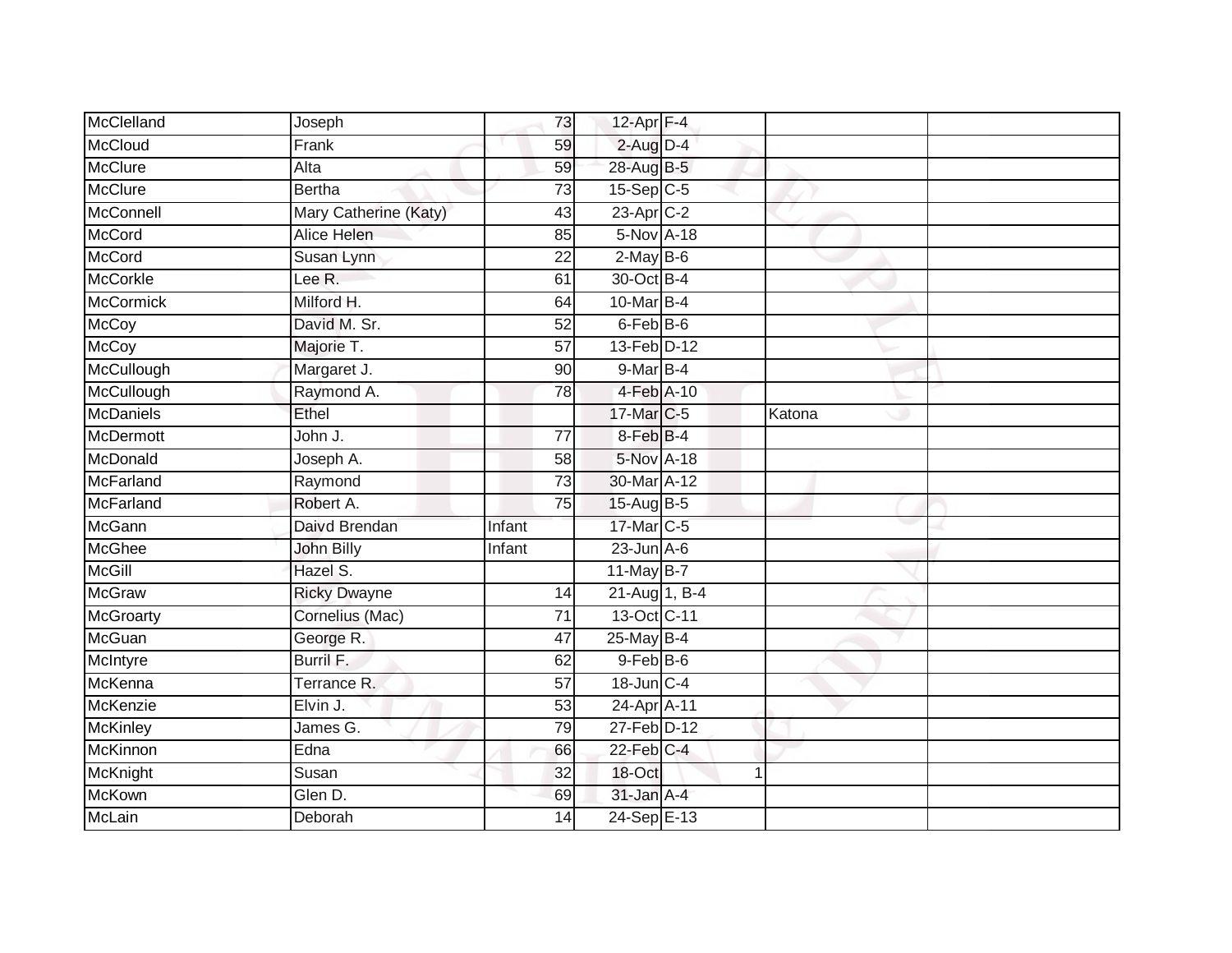| McLaughlin        | Emmett J.          | 58              | $9$ -Jul $B$ -4  |              |           |                        |
|-------------------|--------------------|-----------------|------------------|--------------|-----------|------------------------|
| McLaughlin        | Stewart P.         | 76              | $25$ -Feb $C$ -5 |              |           |                        |
| McLaughlin        | Thomas J.          | 81              | 6-Dec D-12       |              |           |                        |
| McLean            | Clarnece           | 68              | 9-Apr            |              |           |                        |
| McLeish           | Virginia M.        | 62              | 29-Sep C-2       |              |           |                        |
| McMahon           | John (Choc)        | 81              | 22-Mar B-8       |              |           |                        |
| <b>McNair</b>     | William R.         | 37              | 12-Dec A-10      |              |           |                        |
| McNamara          | Jewell             | 72              | $8-Mar$ D-5      |              |           |                        |
| <b>McNeil</b>     | Madge              |                 | 20-Aug D-11      |              |           | Picture included.      |
| <b>McNeil</b>     | <b>Neil</b>        | 73              | 27-Feb D-12      |              |           |                        |
| <b>McNeill</b>    | Charlotte          | 78              | $27 -$ Jul B-5   |              |           |                        |
| <b>McPheeters</b> | Charles            | 52              | 8-May B-6        |              |           |                        |
| <b>McRight</b>    | Luke B.            | $\overline{74}$ | 5-Mar D-11       |              |           |                        |
| <b>McSemek</b>    | James E.           | 42              | 14-Sep A-6       |              |           |                        |
| <b>McVey</b>      | Clarence A. (Dr.)  | 80              | 12-Mar D-16      |              |           |                        |
| <b>Medelos</b>    | Mary K.            |                 | $9$ -Feb $B$ -6  |              | Kobich    |                        |
| Meduga            | Rose               | 69              | $6-$ Sep $A-10$  |              | Pazdon    |                        |
| Meissner          | Werner P.          | 71              | $5 - Jan$ $B-10$ |              |           |                        |
| Mellema           | Frank              | 87              | 24-Feb D-5       |              |           |                        |
| Mellon            | Joseph E.          | 90              | 20-Dec A-26      |              |           |                        |
| Mellon            | Robert H.          | 58              | $9$ -Feb $B$ -6  |              |           |                        |
| Melton            | Don G.             | $\overline{73}$ | $29$ -Jun $D-4$  |              |           |                        |
| Melvan            | Diana              | 40              | $3-Nov$ C-6      |              | Knezevich |                        |
| Mercon            | Vasyl              | 90              | $7-MarB-6$       |              |           | Also listed as Mrkalj. |
| Mesenburg         | Clara A.           | 90              | $2-MarB-4$       |              |           |                        |
| <b>Messires</b>   | Aimee              | 78              | 28-Apr D-2       |              |           |                        |
| <b>Metaledes</b>  | Petros J.          | $\overline{70}$ | $29$ -Jun $D-4$  |              |           |                        |
| Metevelis         | Sam                | 58              | 30-May A-12      |              |           |                        |
| Metzger           | George R.          | 73              | $12$ -Jun $A-6$  |              |           |                        |
| Meyer             | Celia              | 90              |                  | 8-Jun 1, B-8 |           | Picture included.      |
| Meyer             | Clifford L. (Bill) | 73              | 3-Feb B-6        |              |           |                        |
| Meyer             | Florence H.        | $\overline{81}$ | 10-Mar B-4       |              |           |                        |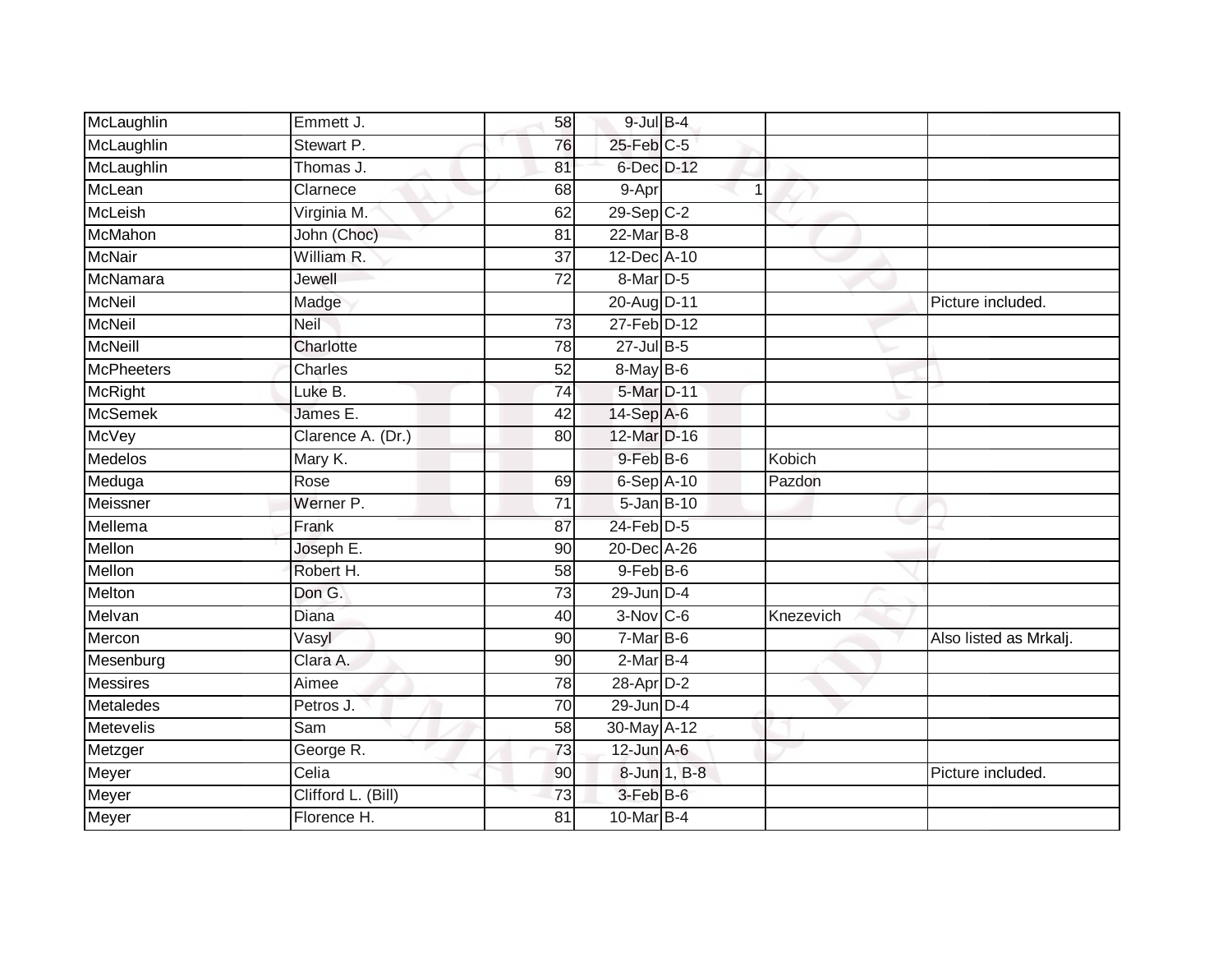| Meyer           | Harry H.              | 87              | $25$ -Jan $A-4$        |         |  |
|-----------------|-----------------------|-----------------|------------------------|---------|--|
| Meyer           | Thomas M.             | 34              | 31-Dec A-38            |         |  |
| Michael         | Lena                  | 79              | 7-Aug A-8              |         |  |
| <b>Michalak</b> | Joseph                | 48              | 20-Oct A-10            |         |  |
| <b>Michalak</b> | <b>Matthew</b>        | 61              | $1-Sep$ C-6            |         |  |
| <b>Midkiff</b>  | Lyle Edward           | 17              | 17-Dec A-78            |         |  |
| Miedema         | Alex                  | 85              | $31$ -Jul B-4          |         |  |
| Miedzianowski   | Michaline (Mied)      |                 | 20-Aug D-11            |         |  |
| <b>Miesel</b>   | Clayton O.            | 54              | 18-Dec A-28            |         |  |
| <b>Mietre</b>   | Steven                | 9               | $3-Nov$ $C-6$          |         |  |
| Mihalareas      | <b>Mike</b>           | 88              | 15-Mar D-7             |         |  |
| Mihalevich      | Mary E.               | 79              | 8-May B-6              |         |  |
| <b>Mika</b>     | Joseph M. Sr.         | 65              | $5$ -Jul $B$ -8        |         |  |
| Mikel           | Thomas K.             | 54              | 17-Feb D-8             |         |  |
| Mikolajczyk     | Florian A. (Hoppy)    | 64              | 28-Jun D-7             |         |  |
| Miksich         | Margaret              | 45              | 29-Dec A-33            | Pacific |  |
| Milakovic       | Machael A.            | 56              | 13-Aug C-4             |         |  |
| Milazzo         | Dora                  | 79              | 30-Apr E-11            |         |  |
| Milda           | Joseph E.             | 65              | 8-Sep C-15             |         |  |
| Milenki         | Anthony               | $\overline{84}$ | 20-Oct A-10            |         |  |
| <b>Miles</b>    | <b>Clayton Wesley</b> | 76              | 22-Dec A-8             |         |  |
| <b>Miley</b>    | <b>Jeffery</b>        | $\overline{11}$ | $9-MarB-4$             |         |  |
| <b>Miller</b>   | Amelia                | 71              | $3$ -Jul $A$ -4        |         |  |
| <b>Miller</b>   | Anna                  | $\overline{77}$ | $2-Nov$ B-12           |         |  |
| Miller          | Anna Mae              | 66              | $5$ -Jul $B$ -8        |         |  |
| <b>Miller</b>   | Clyde E.              | 64              | $12$ -Apr $F-4$        |         |  |
| <b>Miller</b>   | Cramon                |                 | $22$ -Nov D-6          |         |  |
| Miller          | Dorothy A.            | 53              | $7-Feb$ <sub>C-5</sub> |         |  |
| <b>Miller</b>   | Gertrude E.           | 50              | $12$ -Jun $A-6$        |         |  |
| Miller          | Golda C.              | 85              | 9-Oct B-5              |         |  |
| Miller          | John L.               | 67              | 21-Jul D-5             |         |  |
| Miller          | John M.               | 50              | $21-AprB-4$            |         |  |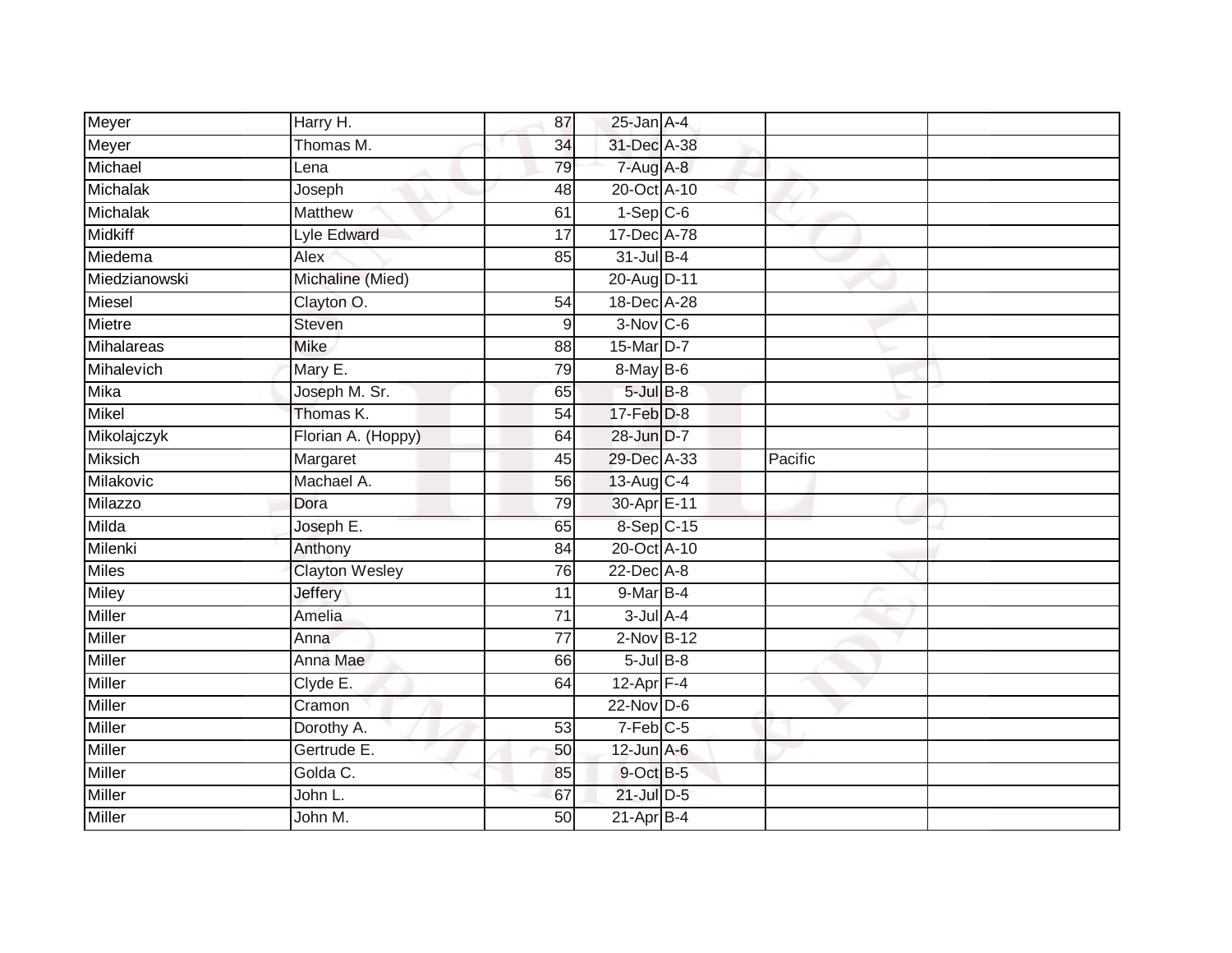| <b>Miller</b> | Leo P.         |                 |                  |        |  |
|---------------|----------------|-----------------|------------------|--------|--|
|               |                | 73              | 23-Apr C-3       |        |  |
| <b>Miller</b> | Lillian        | 81              | 3-Nov C-6        |        |  |
| <b>Miller</b> | Louise E.      | $\overline{31}$ | 6-Aug A-12       |        |  |
| <b>Miller</b> | Mable M.       | $\overline{71}$ | 14-Jun D-10      |        |  |
| <b>Miller</b> | <b>Otis</b>    | $\overline{45}$ | 14-Jul C-5       |        |  |
| Miller        | Pearl Ina      | 83              | $11-AprB-3$      | Jansen |  |
| Miller        | Pearl M.       | 83              | $7$ -Jul $B-3$   |        |  |
| Miller        | Robert B.      | 45              | 16-Apr D-17      |        |  |
| <b>Miller</b> | Walter L.      | 76              | 6-Mar B-6        |        |  |
| <b>Miller</b> | William E.     | 49              | 3-Dec E-9        |        |  |
| <b>Mills</b>  | Ada            | 63              | $2$ -Jul $D-8$   |        |  |
| <b>Mills</b>  | Eva            | $\overline{71}$ | 24-Apr A-11      |        |  |
| <b>Mills</b>  | James Walter   |                 | 30-Jan C-11      |        |  |
| Mills         | John S. (Rev.) | 84              | 6-Mar B-6        |        |  |
| <b>Millus</b> | Michael        | $\overline{21}$ | 28-May           | 1      |  |
| Minder        | David          |                 | 31-May B-6       |        |  |
| Minninger     | James E.       | $\overline{31}$ | $12$ -Jun $A$ -6 |        |  |
| Miofsky       | Stavro (Steve) | 78              | $6$ -Jan $C$ -5  |        |  |
| Mirovich      | Sara           |                 | 24-Oct A-8       |        |  |
| Misch         | Gloria         | $\overline{27}$ | $2-Jan$          | 1      |  |
| Misecko       | Michael        |                 | $7 - Jan A - 8$  |        |  |
| Misicko       | Joseph         | 63              | 14-Jun D-10      |        |  |
| <b>Mista</b>  | Joseph T.      | 50              | $27$ -Oct $A-8$  |        |  |
| Mitchell      | Donnie Jr.     | 80              | 17-Nov C-9       |        |  |
| Mitchell      | Peter P.       | 68              | 10-Oct B-4       |        |  |
| Mitten        | Marquis W.     | 65              | 28-Mar C-5       |        |  |
| Mizlo         | Mary           | 74              | 15-Sep C-5       |        |  |
| Mizner        | Violet M.      | 89              | 11-May B-7       |        |  |
| Moberg        | Chester H.     | 50              | 11-Jul B-4       |        |  |
| Moberg        | lla B.         |                 | 26-Sep A-4       |        |  |
| Mohon         | Troy E.        | 60              | 20-Aug D-11      |        |  |
| Mola          | Angelo         | 83              | $10 - Jan$ $B-3$ |        |  |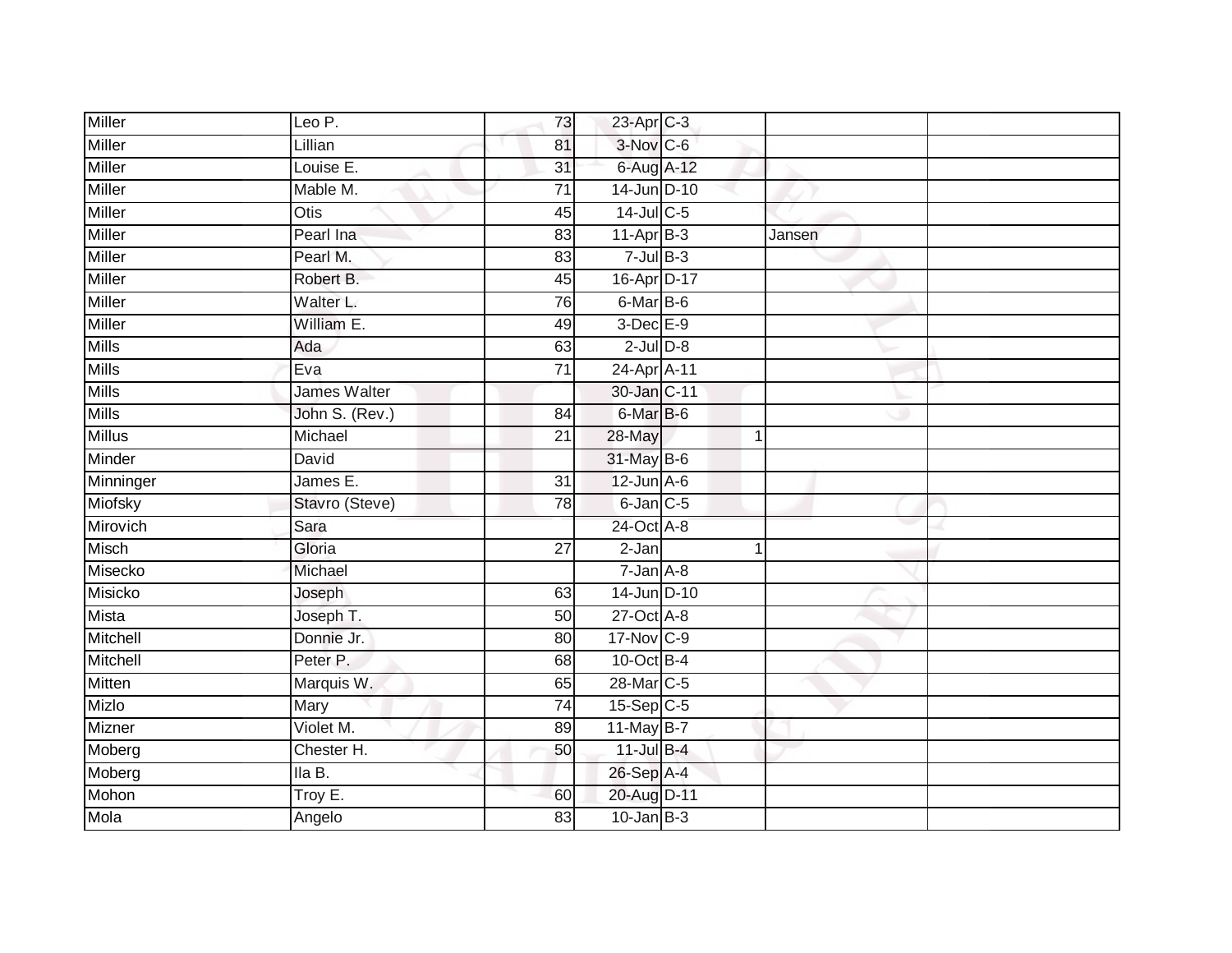| Mold          | Wade A.                 | 70              | $21$ -Jun $C - 6$ |              |  |
|---------------|-------------------------|-----------------|-------------------|--------------|--|
| <b>Moll</b>   | Helen E.                | 63              | $2$ -Oct $B-3$    | Zaremba      |  |
| Moloney       | Mary                    | 75              | 14-Feb C-5        |              |  |
| Moloney       | Robert F.               | 51              | $12$ -Apr $F-4$   |              |  |
| Molson        | Anna                    | $\overline{74}$ | 10-May D-11       |              |  |
| Mongaraz      | Maria                   | 98              | 30-Jul B-6        |              |  |
| Monroe        | Fred                    | 81              | $31$ -Jul B-4     |              |  |
| Montgomery    | <b>Azzalee Margaret</b> | 59              | 12-Dec A-10       |              |  |
| Montgomery    | Katheryn                | 66              | 26-Nov C-6        |              |  |
| Montgomery    | Lisa Ann                | 8               | 23-Apr C-2        |              |  |
| Montgomery    | Lloyd K.                | 65              | $27$ -Oct $A-8$   |              |  |
| Moore         | David                   | 11              | 13-Mar            | $\mathbf{1}$ |  |
| Moore         | Della                   | 76              | $2$ -Mar $B-4$    |              |  |
| Moore         | Herman A. Jr.           | 49              | 16-Jul D-13       |              |  |
| Moore         | John R. Sr.             | $\overline{57}$ | 10-May D-11       |              |  |
| Moore         | Nadine                  | 56              | 6-Mar B-6         |              |  |
| Morgan        | Jennie C.               | $\overline{82}$ | 14-Aug B-6        |              |  |
| Morley        | Clifford D.             | 68              | 28-Dec A-37       |              |  |
| <b>Morris</b> | Arthur W.               | 63              | 8-Sep C-15        |              |  |
| <b>Morris</b> | <b>Freddie Leon</b>     | $\overline{59}$ | 26-Mar C-10       |              |  |
| <b>Morris</b> | George Jr.              | 49              | 18-Oct B-6        |              |  |
| <b>Morris</b> | Hiram L.                | $\overline{52}$ | $12$ -Oct $E - 8$ |              |  |
| <b>Morris</b> | Rosine E.               | 35              | $1-Nov$ D-2       |              |  |
| Morris        | Stella Mae              | 92              | 6-Aug A-12        |              |  |
| <b>Morris</b> | William                 | 30              | 28-Aug            |              |  |
| Morrison      | John (Jack)             | 80              | $25$ -Feb $C$ -5  |              |  |
| Morrison      | Scott                   | 79              | 19-Oct D-9        |              |  |
| Morrow        | <b>Beula</b>            | 54              | $3 -$ Jul         | $\mathbf 1$  |  |
| Morse         | Clyde R.                | 75              | 30-Mar A-12       |              |  |
| Morton        | Catherine               | 72              | 27-Aug C-10       |              |  |
| Morton        | Joseph J.               | 61              | 4-May A-12        |              |  |
| Morud         | Barbara A.              | $\overline{24}$ | 29-Jun D-4        |              |  |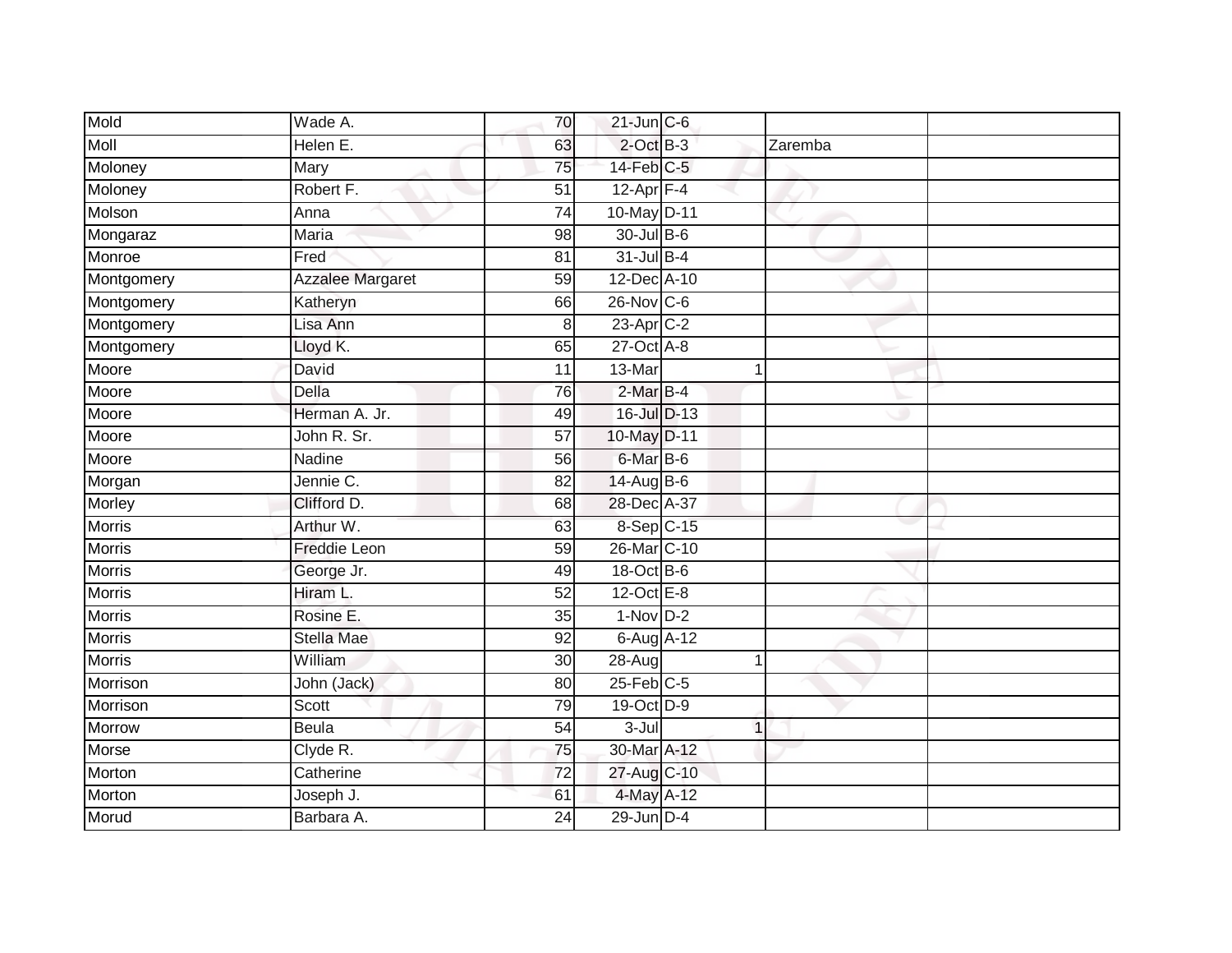| Mosko          | <b>Stella</b>         | 62              | 28-Jan A-13            | Gapszewicz |  |
|----------------|-----------------------|-----------------|------------------------|------------|--|
| <b>Mostil</b>  | Edward J.             | 79              | 19-May D-6             |            |  |
| Motkowicz      | Mary                  | 79              | 11-Dec A-12            |            |  |
| Moultry        | Claude W.             | 67              | $16$ -Aug $D-4$        |            |  |
| Moylan         | Harriette m.          |                 | 31-May B-7             |            |  |
| <b>Mueller</b> | Bernard A. (Ben)      | 60              | $27$ -Jan B-3          |            |  |
| Mueller        | Frank J.              | 84              | 8-Nov B-8              |            |  |
| Muenich        | Elisie A.             | 81              | 28-Nov B-4             |            |  |
| Mulcahey       | Leonard Sr.           | 78              | 30-Apr E-11            |            |  |
| Mullaney       | Mary Patrize (Sister) | 65              | 3-Sep B-9              |            |  |
| Murphy         | Anna E.               | 74              | $7 - Jan A - 8$        |            |  |
| Murphy         | John D.               | 86              | $1-Feb$ <sub>C-5</sub> |            |  |
| Murphy         | Paul V.               | 67              | 22-May A-6             |            |  |
| Murphy         | Phyllis F. (Clabby)   | 70              | 25-Jun A-16            | Lloyd      |  |
| <b>Murphy</b>  | William H.            | 67              | 3-Feb B-6              |            |  |
| <b>Murry</b>   | Thelma O.             | 65              | 23-Apr C-2             |            |  |
| Murzyn         | Anna K.               |                 | 10-Dec E-10            |            |  |
| Murzyn         | John                  | 47              | $2-Feb$ A-12           |            |  |
| <b>Musial</b>  | Edward J.             | 50              | 29-Jun D-4             |            |  |
| <b>Musick</b>  | Hazel                 | 39              | 6-Apr B-8              |            |  |
| Mycka          | <b>James Scott</b>    | 10 days         | 28-Aug B-5             |            |  |
| <b>Myers</b>   | Floyd (Bill)          | $\overline{57}$ | $10$ -Jul $C$ -5       |            |  |
| Myers          | Fred Jr.              | 36              | 17-Mar                 | 1          |  |
| <b>Myers</b>   | Lee L.                | 74              | 18-Jun C-4             |            |  |
| <b>Myrick</b>  | Margurite Doan        | $\overline{82}$ | 23-Mar A-10            |            |  |
| Nadasdy        | Joseph E.             | 53              | $3-AprB-4$             |            |  |
| Nadolski       | Jenny                 | 80              | 14-Mar A-7             |            |  |
| Nagdeman       | Sollie R.             | 59              | 19-Mar D-14            |            |  |
| <b>Nagle</b>   | Charles H.            | 83              | 27-Nov B-8             |            |  |
| Nagle          | Martha A.             | 83              | 24-Apr A-11            |            |  |
| Nagy           | Louis K.              | 73              | 8-Dec B-8              |            |  |
| Nailor         | Charles               | 45              | 14-Jun D-10            |            |  |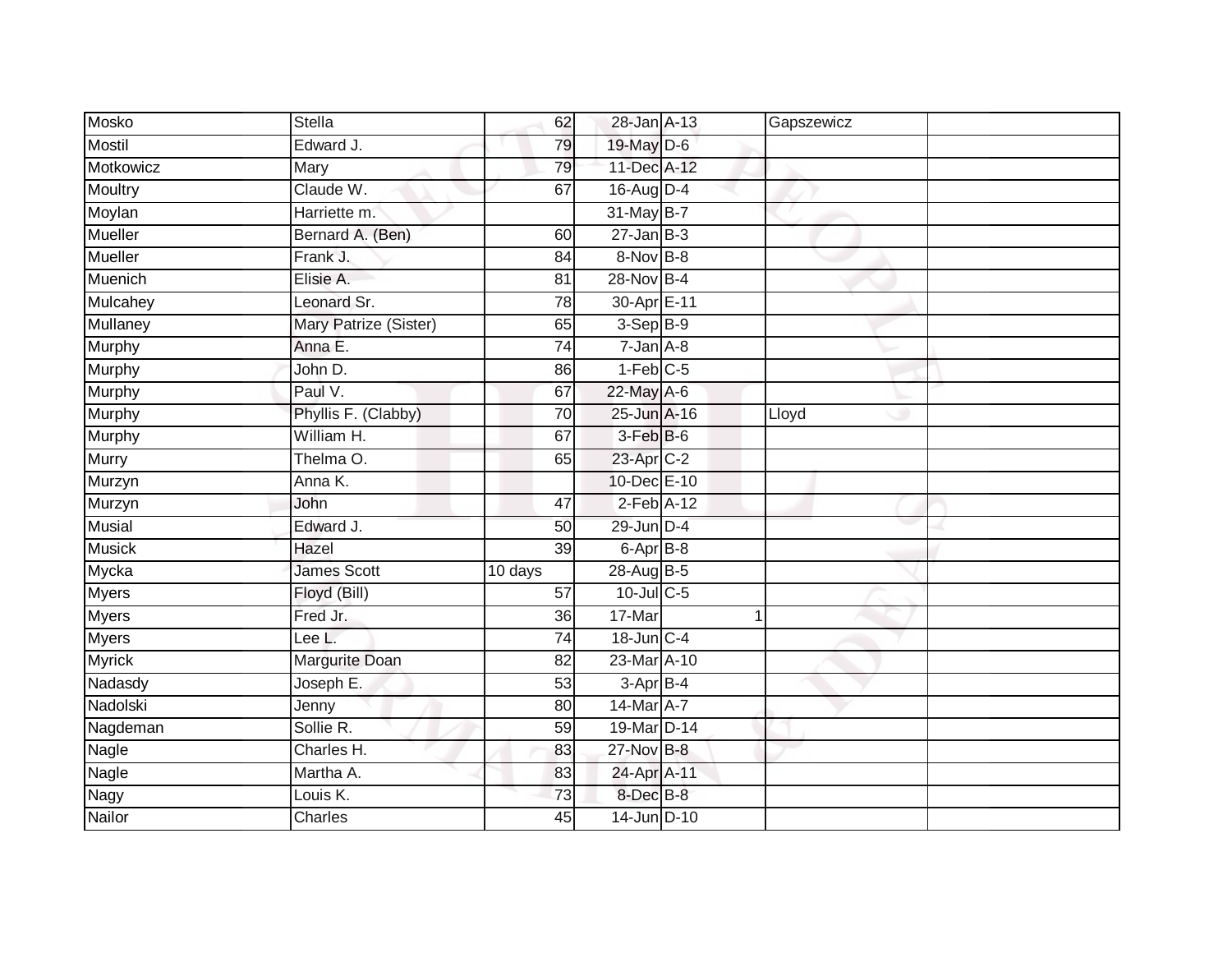| Nan             | Charles V.      | 82              | 20-Nov B-6       |                |                            |
|-----------------|-----------------|-----------------|------------------|----------------|----------------------------|
| Nance           | Edward R.       | 44              | 18-Jun C-4       |                |                            |
| Nanista         | Mary            | 80              | 1-Mar B-7        |                |                            |
| Nardo           | Frank           | 85              | $10$ -Jan B-3    |                |                            |
| Nava            | Isaac           | 68              | $31$ -Jan $A-4$  |                |                            |
| Nava            | Victor          | 73              | $3$ -Jan $C-4$   |                |                            |
| Navarro         | Robert          | 40              | 24-Nov C-2       |                |                            |
| Navarro         | Zaragoza        | 62              | 9-Mar B-4        |                |                            |
| Naylor          | Hazel           | 83              | 19-Nov C-2       |                |                            |
| <b>Neely</b>    | George S.       | 42              | 13-Nov B-6       |                |                            |
| Negosinske      | John            | 94              | $26$ -Jul B-8    |                |                            |
| Negovetti       | Nicolo          | 82              | 26-Nov C-6       |                | Also listed as Negovetich. |
| Neitzel         | Freda           |                 | $1-Sep$ $C-6$    |                |                            |
| Nelson          | Byron J.        | 71              | 29-Nov C-6       |                |                            |
| Nelson          | Clara S.        | 82              | 23-Aug B-8       |                |                            |
| Nelson          | Cleve N.        | 56              | 1-Mar B-7        |                |                            |
| Nelson          | Dacri L. (Tiny) | 57              | $4$ -Dec $B$ -6  |                |                            |
| Nelson          | James E.        |                 | 24-Dec A-24      |                |                            |
| Nelson          | Jonna           |                 | 29-Dec A-33      |                |                            |
| Nelson          | Lillian         | 72              | $26$ -Jul B-8    |                |                            |
| Nelson          | Mary            | 54              | $15$ -Feb $B$ -6 | Reschan        |                            |
| Nelson          | Myron G.        | 56              | 21-Jan A-10      |                |                            |
| <b>Nevills</b>  | Robert S.       | 34              | 24-Dec A-24      |                |                            |
| <b>Newbolds</b> | Charles         | 61              | $6-NovB-3$       |                |                            |
| Newcomb         | Sandra Kay      | 28              | $21-Apr$ B-4     |                |                            |
| Newnum          | Floyd W. (Red)  | 62              | $10$ -Jan B-3    |                |                            |
| Newsome         | Floyd A.        | $\overline{23}$ | 21-Dec 1, A-22   |                |                            |
| <b>Ney</b>      | Madeline E.     | $\overline{70}$ | 25-Jul B-4       |                |                            |
| <b>Nichols</b>  | Agnes           | 81              | $25$ -Feb $C-5$  |                |                            |
| <b>Nichols</b>  | Barbara J.      | 34              | $7$ -Jun $E$ -6  |                |                            |
| <b>Nichols</b>  | Edith R.        | 78              | 17-Aug A-14      | <b>Belshaw</b> |                            |
|                 |                 |                 |                  |                |                            |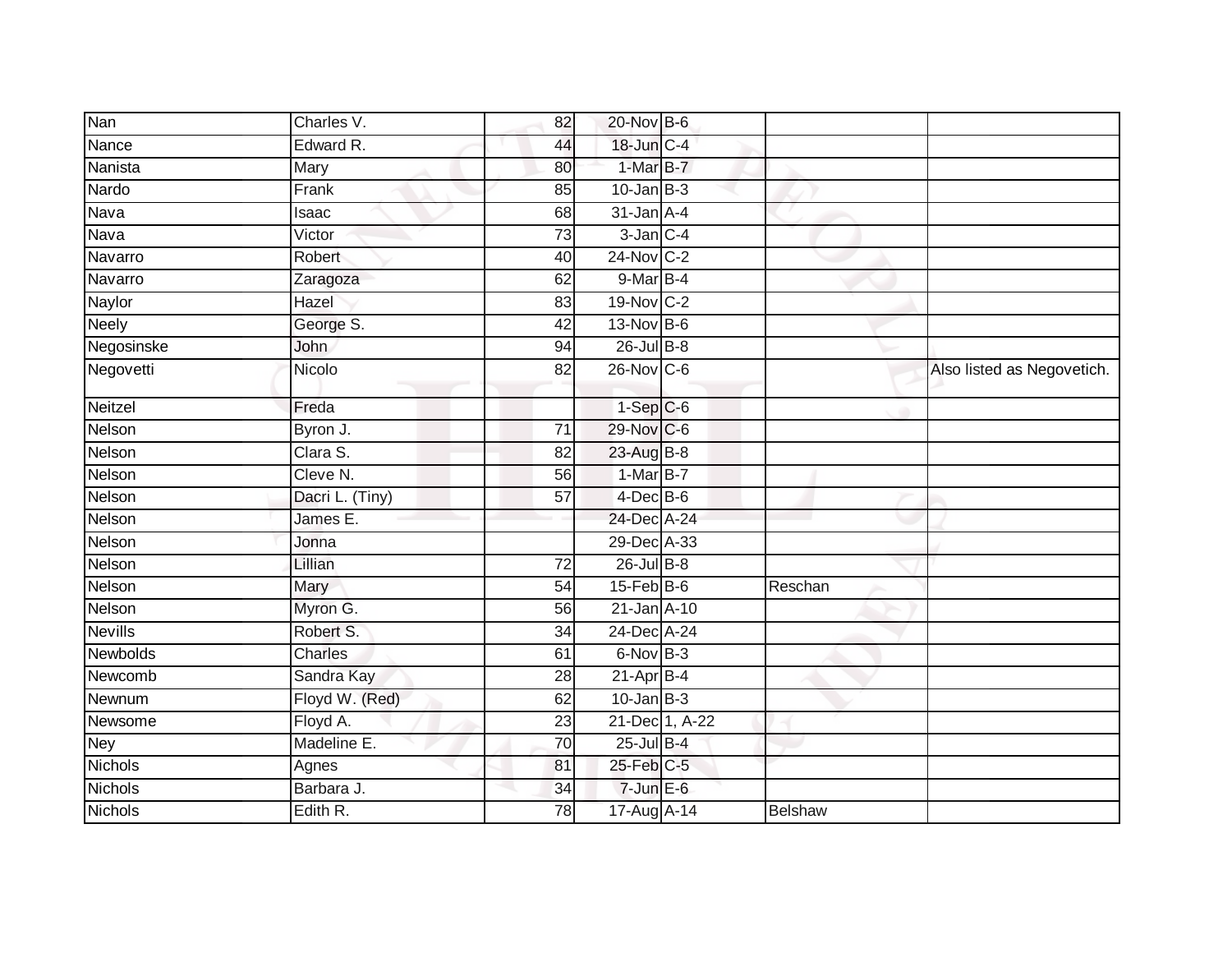| Nicholson      | Edna                |                 | 22-Mar B-8        |            | Smith       |  |
|----------------|---------------------|-----------------|-------------------|------------|-------------|--|
| <b>Niehuus</b> | Arnold F.           | 69              | 5-Dec B-6         |            |             |  |
| Nielsen        | Ernest              | 33              | $17$ -Apr $A$ -8  |            |             |  |
| Nielsen        | Grace G.            |                 | $12$ -Nov $ C-4 $ |            |             |  |
| <b>Nieto</b>   | Jose                | 29              | 29-Mar B-8        |            |             |  |
| Nill           | Carrie              | $\overline{92}$ | 26-Dec A-40       |            |             |  |
| Nizinski       | <b>Dolores</b>      |                 | 24-Dec A-24       |            |             |  |
| Noecker        | Earl                | 47              | 19-Apr B-9        |            |             |  |
| Nolan          | Donald D.           | 17              | 20-Feb D-14       |            |             |  |
| Noonan         | Henry E.            | 83              | 19-Jul D-9        |            |             |  |
| Norden         | Marjorie            |                 | 12-Dec A-10       |            | Carley      |  |
| Nordquist      | Harry               | 64              | $17 -$ Jul A-6    |            |             |  |
| Norful         | Allen F. (Rev.)     | 67              | 20-Sep B-5        |            |             |  |
| Northway       | Charles             | 86              | $21-AprB-4$       |            |             |  |
| Norton         | Edgar A. Sr.        | $\overline{74}$ | $22-Sep C-5$      |            |             |  |
| <b>Notzke</b>  | <b>Fred Charles</b> | $\overline{71}$ | 7-May C-4         |            |             |  |
| <b>Novak</b>   | Ben                 | 47              | 18-Apr A-6        |            |             |  |
| Novak          | Charles M.          | 80              | 18-Dec A-28       |            |             |  |
| Novosel        | John                | 86              |                   | 5-Oct B-10 |             |  |
| <b>Nowak</b>   | Barney T.           | 62              | 17-Dec A-78       |            |             |  |
| Nowak          | Harriet E.          | 79              | 17-Oct B-3        |            |             |  |
| <b>Nowak</b>   | Jerome              | 49              | $7-Sep$ E-5       |            |             |  |
| <b>Nowak</b>   | Marianne B.         | 52              | $20$ -Nov $B-6$   |            | Mikolajczak |  |
| Nowicki        | Leon                | 62              | 17-Oct B-3        |            |             |  |
| Noworyta       | Edward J.           | 53              | $13$ -Jun $A-4$   |            |             |  |
| Nowviskie      | H. Josephine        | 81              | $1-Dec$ $D-2$     |            |             |  |
| <b>Null</b>    | Helen B.            | $\overline{72}$ | $25$ -Jan $A-4$   |            |             |  |
| Nusbaum        | Anna M.             | 83              | $7$ -May $C-4$    |            |             |  |
| Nylen          | Jennifer            | 18 months       | 8-Jun             |            | 1           |  |
| Nystrom        | Johanna F.          | 97              | $5$ -Jun $A-8$    |            |             |  |
| O'Barski       | Nancy A. (Wuest)    |                 | 19-Nov C-2        |            | Haupt       |  |
| Oberc          | Catherine           | 65              | 15-Mar D-7        |            |             |  |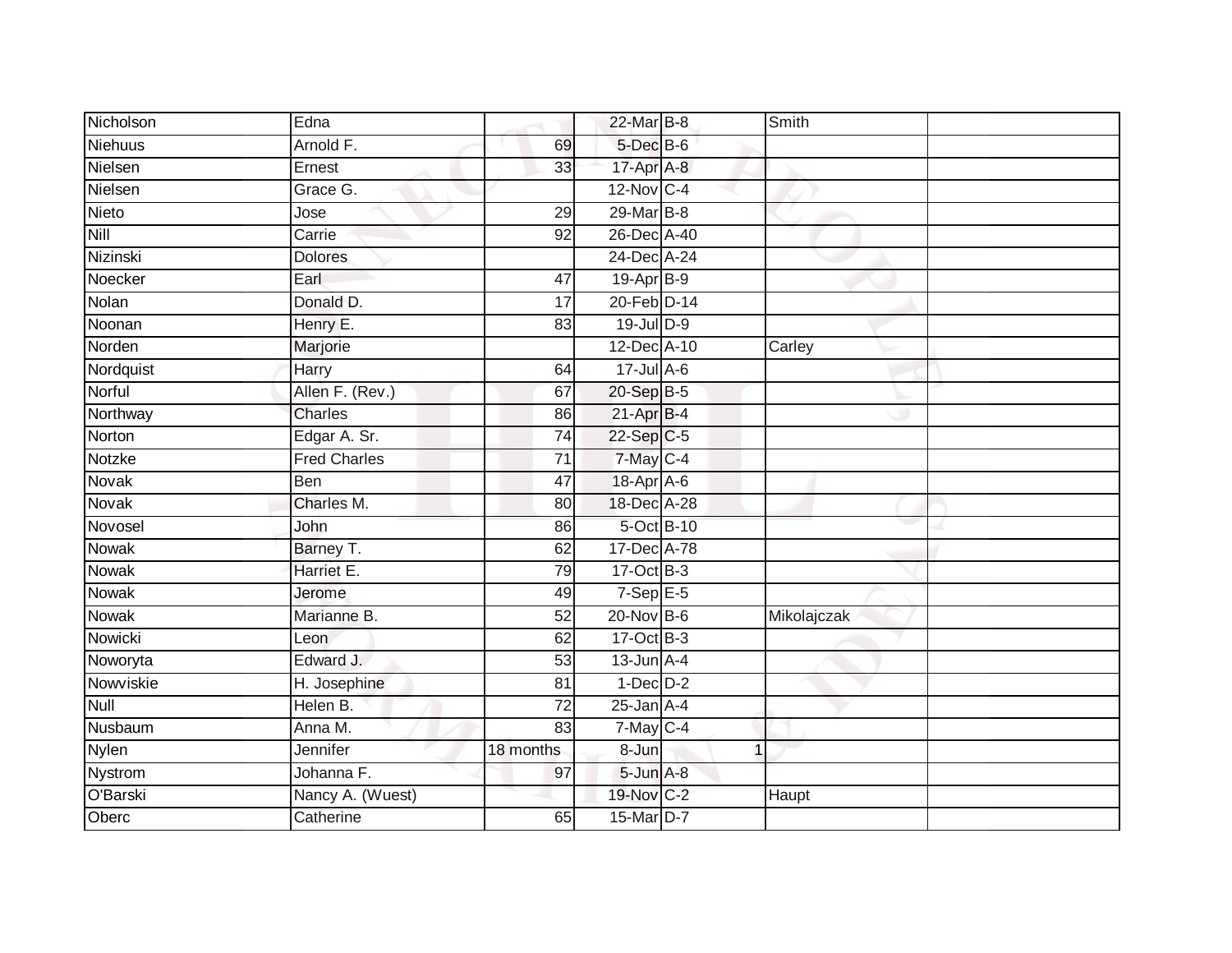| Oberc     | Ignatius J.      | 57              | 18-Jan B-4      |          |  |
|-----------|------------------|-----------------|-----------------|----------|--|
| Obremski  | Veronica         | 75              | $23$ -Jan B-8   |          |  |
| O'Brien   | Frances          | 84              | 15-Aug B-5      | Petersen |  |
| O'Brien   | George           | 57              | $3$ -Dec $E-9$  |          |  |
| O'Brien   | John L.          | 62              | 28-Mar C-5      |          |  |
| O'Brien   | Stephen W.       | 84              | $21-Nov$ B-8    |          |  |
| O'Connor  | Florence M.      | 72              | $20-Sep$ B-4    |          |  |
| O'Donnell | Clarence         |                 | $12$ -Jun $A-6$ |          |  |
| Ogorek    | Stanley C.       | 51              | 28-Aug B-5      |          |  |
| O'Hare    | Ellen.           | $\overline{72}$ | $5$ -Jul $B-8$  |          |  |
| O'Keefe   | Wallace J. (Dr.) | 91              | $27$ -Nov $B-8$ |          |  |
| Okeley    | William          | 68              | 8-Nov B-8       |          |  |
| Olah      | John             | 86              | $4$ -Jan $C-9$  |          |  |
| Olah      | Joseph           | 58              | 16-Aug D-4      |          |  |
| Olan      | Jacob            | $\overline{77}$ | 30-May A-12     |          |  |
| Olds      | Iva Irene        | 79              | 29-Jun D-4      |          |  |
| O'Leary   | George R.        | 51              | 15-Aug B-5      |          |  |
| O'Leary   | Joseph H.        | $\overline{71}$ | 27-Jul B-4      |          |  |
| Olney     | Bruce E.         | 45              | 26-Dec A-40     |          |  |
| Olney     | Harry B.         |                 | 8-Nov B-8       |          |  |
| Olsen     | <b>Julie Ona</b> | 1 day           | 16-Aug D-4      |          |  |
| Olson     | Glenn H.         | 61              | 20-Sep B-4      |          |  |
| Olson     | John Kenneth     | 58              | 23-Mar A-10     |          |  |
| Olson     | Milton (Ole)     | 63              | 3-Sep B-9       |          |  |
| Olson     | Orville G.       | $\overline{51}$ | 9-Mar B-4       |          |  |
| Olszewski | Walter J.        | 63              | 3-Feb B-6       |          |  |
| Olthoff   | Agnes            | 83              | 12-Nov C-4      |          |  |
| Oman      | Louise J.        | 67              | $22$ -Dec $A-8$ |          |  |
| Ondas     | Joseph           |                 | 19-Dec A-14     |          |  |
| Ooms      | <b>Hattie</b>    | 72              | 14-Apr B-3      |          |  |
| Opat      | Frances M.       | 77              | 6-Mar B-6       |          |  |
| Orban     | Joseph           | 79              | 9-Aug C-6       |          |  |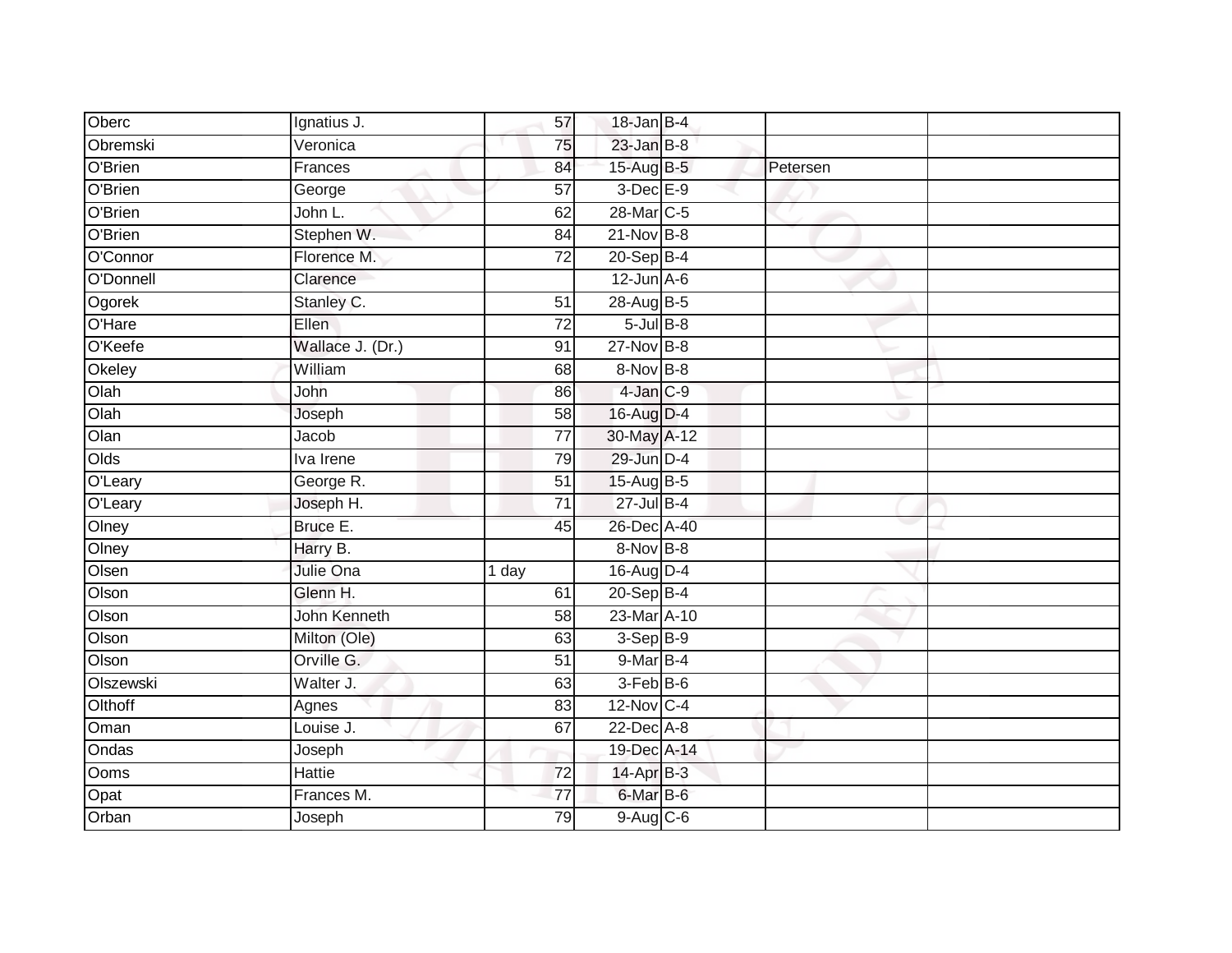| Orban      | Steve T.                 | 79              | 24-Apr A-11     |              |             |  |
|------------|--------------------------|-----------------|-----------------|--------------|-------------|--|
| Oreskovich | Frank                    | 72              | 4-Feb A-10      |              |             |  |
| Orlow      | <b>Mike</b>              | 77              | 20-Dec A-26     |              |             |  |
| Orman      | Marion C.                | 48              | 18-Aug A-8      |              |             |  |
| O'Rourke   | Sarah W.                 | $\overline{96}$ | $31$ -Jan $A-4$ |              |             |  |
| Orr        | Perry                    | 74              | 14-Jul C-5      |              |             |  |
| Orsburn    | Peter                    | 76              | $7-Aug$ A-8     |              |             |  |
| Orsini     | Wilson (Woody)           | 59              | 22-Oct A-16     |              |             |  |
| Ortiz      | Ignacio                  | 72              | $11-Aug$ A-8    |              |             |  |
| Ortiz      | Jose Z.                  | 68              | 12-Apr $F-4$    |              |             |  |
| Ortiz      | Pedro                    | 75              | 30-Apr E-11     |              |             |  |
| Ortman     | Harry H.                 | 85              | $21$ -Jul $D-5$ |              |             |  |
| Orzel      | <b>Thomas</b>            | 89              | 24-Oct A-8      |              |             |  |
| Osburn     | Vessie P.                | 90              | 26-Jul B-8      |              |             |  |
| Osika      | Connie Jo                | 28              | 2-Nov B-13      |              | Biestransky |  |
| Ostoich    | Mae C.                   | 67              | 6-Sep A-10      |              |             |  |
| Ostrom     | Fred                     | 78              | $10$ -Feb $C-9$ |              |             |  |
| Ostrowski  | <b>Boleslaw (Barney)</b> | 83              | $6$ -Feb $B$ -6 |              |             |  |
| Ostrowski  | Joseph                   | 69              | $11-Sep$ B-4    |              |             |  |
| Otto       | Helen                    |                 | $10$ -Jan B-3   |              | Durco       |  |
| Overack    | Leo J.                   | 64              | $27 -$ Jul B-4  |              |             |  |
| Overholser | Curtis <sub>F.</sub>     | $\overline{78}$ | 28-Apr D-2      |              |             |  |
| Owczarzak  | Walter A. (Odds)         | 66              | 29-Aug B-5      |              |             |  |
| Owen       | Marie J.                 | 63              | 9-Apr D-10      |              |             |  |
| Pace       | <b>Elsie Katherine</b>   | 83              | $9$ -Mar $B$ -4 |              |             |  |
| Pace       | Larry L. Jr.             | 18 months       | $2-MarB-4$      |              |             |  |
| Paczkowski | Julia                    | 86              | 14-May C-13     |              |             |  |
| Padgett    | James E.                 | 28              | 19-Oct          | $\mathbf{1}$ |             |  |
| Padgett    | Richard C.               | 33              | 27-Oct          | 1            |             |  |
| Page       | Harold N.                |                 | 30-Jul B-6      |              |             |  |
| Paglai     | Isona (Nonie)            | 79              | 19-Mar D-14     |              |             |  |
| Palka      | <b>Mary</b>              |                 | 18-Dec A-28     |              |             |  |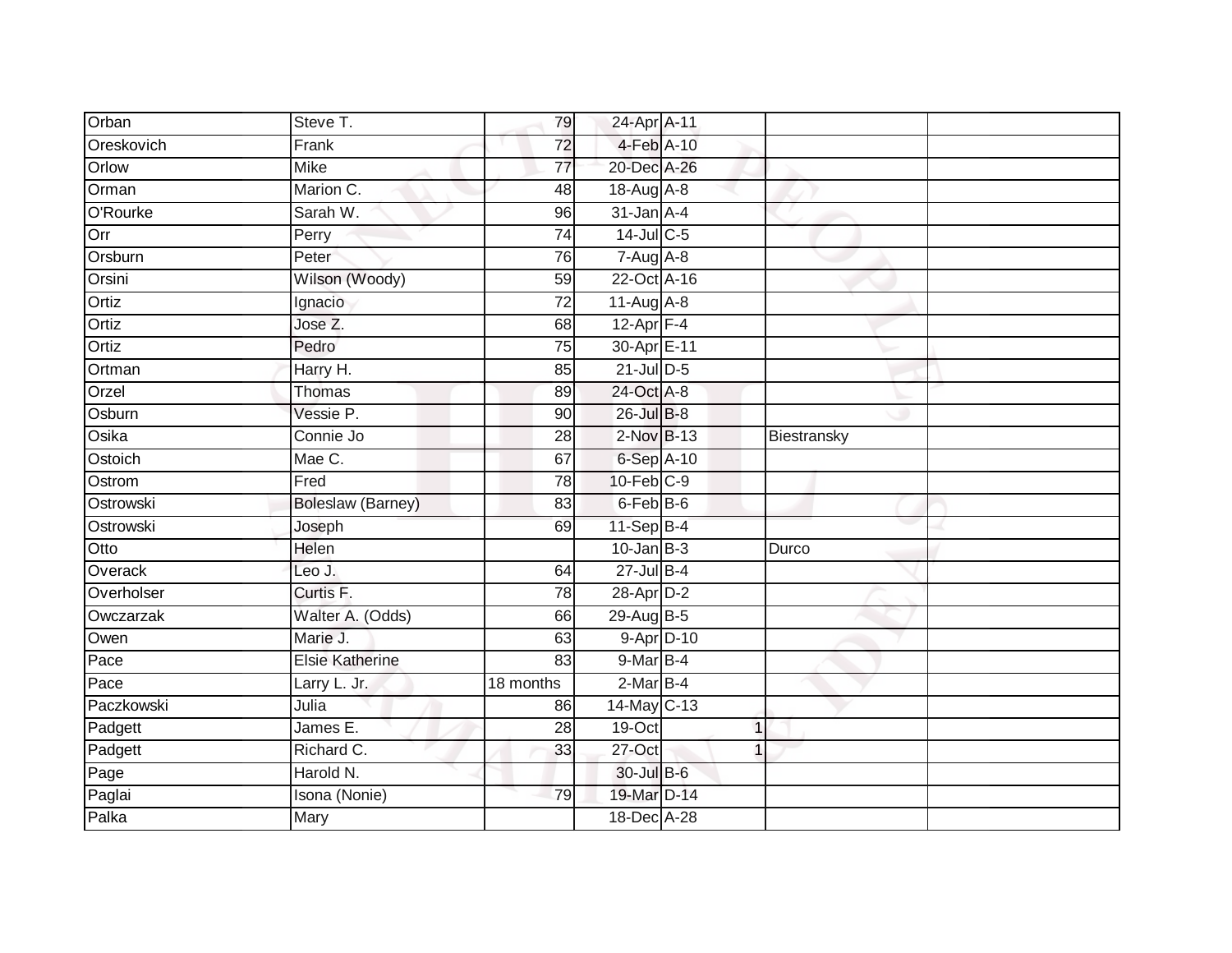| Pallo      | <b>Brian Alan</b>   | Infant          | 5-Mar D-11      |             |                         |
|------------|---------------------|-----------------|-----------------|-------------|-------------------------|
| Palm       | Julia E.            | 54              | $27$ -Jul B-4   |             |                         |
| Palmer     | Arley D.            | 52              | 25-Oct D-7      |             |                         |
| Pandak     | Elmer B.            | 62              | 20-Feb D-14     |             |                         |
| Pansing    | William F.          | 49              | 8-Sep C-15      |             |                         |
| Papesh     | Anna                | 74              | 9-Apr D-10      |             |                         |
| Papp       | Irma                | $\overline{71}$ | $23$ -Jul B-8   |             |                         |
| Papp       | Leslie              | 78              | $1-Dec$ $D-2$   |             |                         |
| Pappalardo | <b>Nat</b>          | 44              | $9$ -Jul $B$ -4 |             |                         |
| Pappas     | Effie               | 78              | 31-Aug B-8      |             |                         |
| Paprocki   | Wanda               | 48              | $7-Feb$ C-5     | Kniaz       |                         |
| Papsen     | William             | 72              | 4-May A-12      |             | Also listed as Paptzun. |
| Parish     | Waverly S.          | 78              | $3$ -Jan $C-4$  |             |                         |
| Parker     | Margaret            |                 | $2$ -Jul $D-8$  |             |                         |
| Parks      | Bramble M.          | 50              | $26 -$ Jul      | $\mathbf 1$ |                         |
| Parks      | Evelyn              | 63              | 10-Nov C-6      |             |                         |
| Parks      | Thomas E.           | 68              | $3$ -Jan $C-4$  |             |                         |
| Parrish    | Alfred R.           | 58              | 24-Sep E-13     |             |                         |
| Partyka    | Dorothy L.          | 48              | $15-Sep$ $C-5$  | Duwer       |                         |
| Paschen    | Norman W.           | $\overline{48}$ | 23-Oct C-4      |             |                         |
| Paskis     | William J.          | 30              | 9-Mar B-4       |             |                         |
| Passage    | Zarra Thomas        | 82              | 5-Mar D-11      |             |                         |
| Pastarus   | August              | 35              | $18$ -Feb $B-9$ |             |                         |
| Paswinski  | Frank               | 80              | 16-Jan D-12     |             |                         |
| Pasyk      | Helene R.           | 50              | $8-Nov$ B-8     | Bernacki    |                         |
| Pasztor    | Stephen (Steve)     | 77              | $5$ -Jul $B-8$  |             |                         |
| Pasztor    | Theresa             | 60              | 28-Apr D-2      |             |                         |
| Pate       | Harold              | 52              | $14$ -Jan D-5   |             |                         |
| Paterocki  | $\overline{W}$ anda | 48              | $6$ -Feb $B$ -6 |             |                         |
| Patesel    | Stephen A.          | 70              | 17-Dec A-78     |             |                         |
| Patnoe     | Robert              | 68              | 19-Apr B-8      |             |                         |
| Patrick    | John J.             | $\overline{53}$ | $20$ -Nov $B-6$ |             |                         |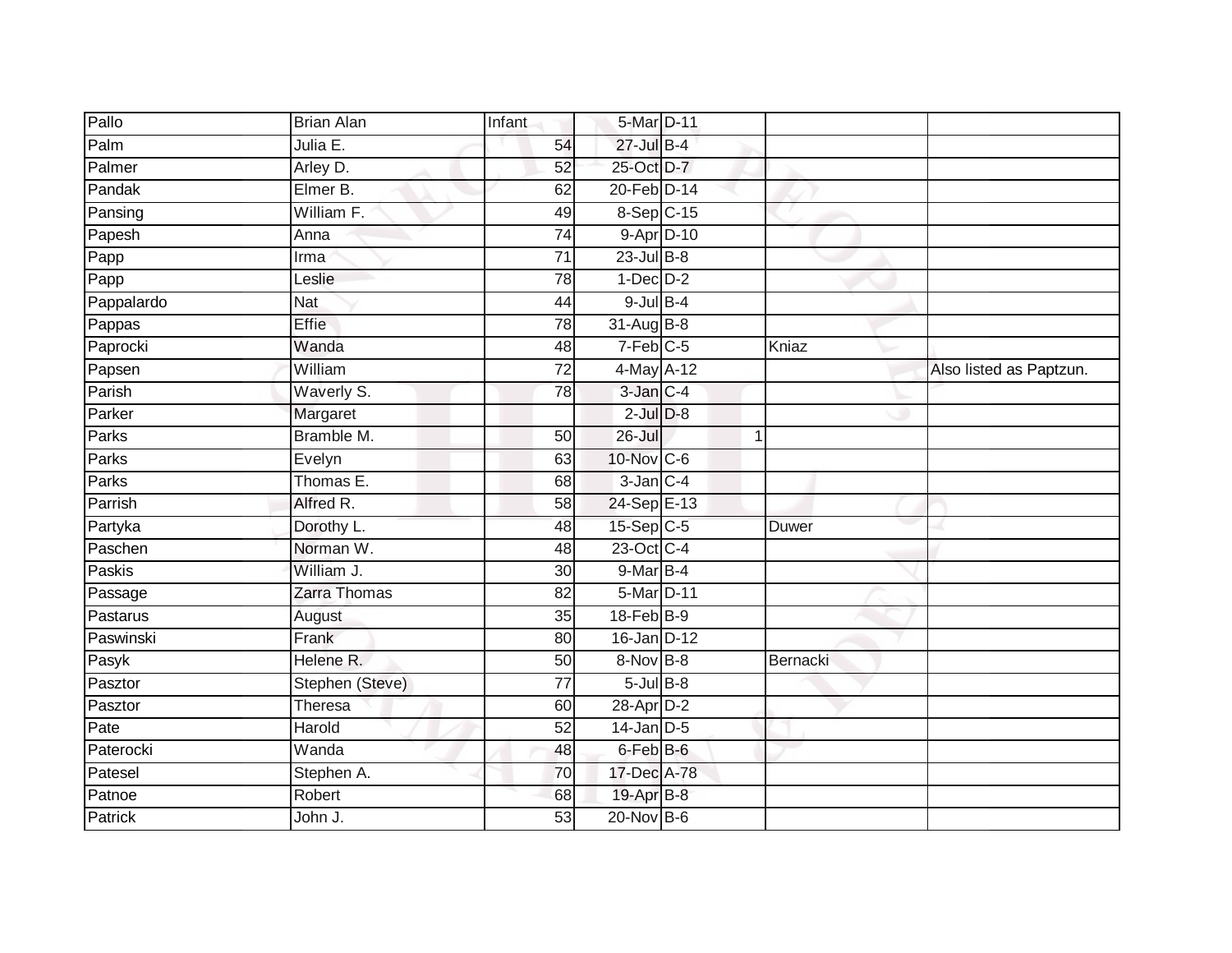| Patrick   | Margaret             | 55              | $25-$ Sep $B-6$   | Gray   |  |
|-----------|----------------------|-----------------|-------------------|--------|--|
| Patterson | <b>Thomas Andrew</b> | 22 days         | $2$ -Jun $B-3$    |        |  |
| Patton    | Oscar                | 41              | 18-Sep A-8        |        |  |
| Paul      | George F.            | 74              | $21$ -Jun $C$ -6  |        |  |
| Paull     | Thomas F.            | $\overline{51}$ | 31-Dec A-38       |        |  |
| Paulson   | Violet               | 65              | $14$ -Aug B-6     |        |  |
| Pause     | <b>Henry William</b> | 68              | 16-Aug D-4        |        |  |
| Pause     | William H.           | $\overline{52}$ | $9$ -Jan $F-2$    |        |  |
| Pavek     | John Jr.             | $\overline{75}$ | 23-Aug B-8        |        |  |
| Pavich    | Mary B.              | 62              | 28-Nov B-4        |        |  |
| Pavnica   | Thresa               | 62              | 23-Aug B-8        |        |  |
| Pawlak    | John                 | $\overline{71}$ | $27-Sep$ $D-2$    |        |  |
| Pawyza    | Anthony (Tony)       | 84              | 30-May A-12       |        |  |
| Payonk    | Mary F.              | 68              | 19-Nov C-2        |        |  |
| Payton    | Celia E.             | $\overline{57}$ | 28-Apr D-2        |        |  |
| Payton    | Virgil A.            | 64              | 22-Dec A-8        |        |  |
| Pearce    | Helen                | 65              | $1-Feb$ C-5       |        |  |
| Pearce    | Mildred M.           | 59              | 8-Dec B-8         |        |  |
| Pearson   | Jessie F.            | 91              | 11-Aug A-8        |        |  |
| Pearson   | Maria (Mary)         | $\overline{97}$ | 22-Dec A-8        |        |  |
| Peck      | Donald               | 24              | $16$ -Jul         |        |  |
| Peck      | George D.            | $\overline{47}$ | $6 -$ Apr $B - 8$ |        |  |
| Pecsenyak | George               |                 | $4$ -Jan $C-9$    |        |  |
| Pedigo    | John A.              | 61              | 23-Mar A-10       |        |  |
| Peeler    | Evelyn R.            | 49              | $13$ -Jul B-6     |        |  |
| Peeples   | Loretta (Micky)      | 62              | $14$ -Apr $B-3$   |        |  |
| Peerbolt  | Terry.               | $\overline{22}$ | 20-Feb D-14       |        |  |
| Peirson   | Maude                | 79              | 19-Nov C-2        |        |  |
| Pejkovic  | Anna A.              | 65              | 15-Nov C-6        | Sarich |  |
| Pelczar   | Genevieve            | 83              | 8-Oct D-8         | Lelito |  |
| Pena      | Luis                 | 52              | 19-Oct D-9        |        |  |
| Pence     | Lola L.              | 80              | 22-May A-6        |        |  |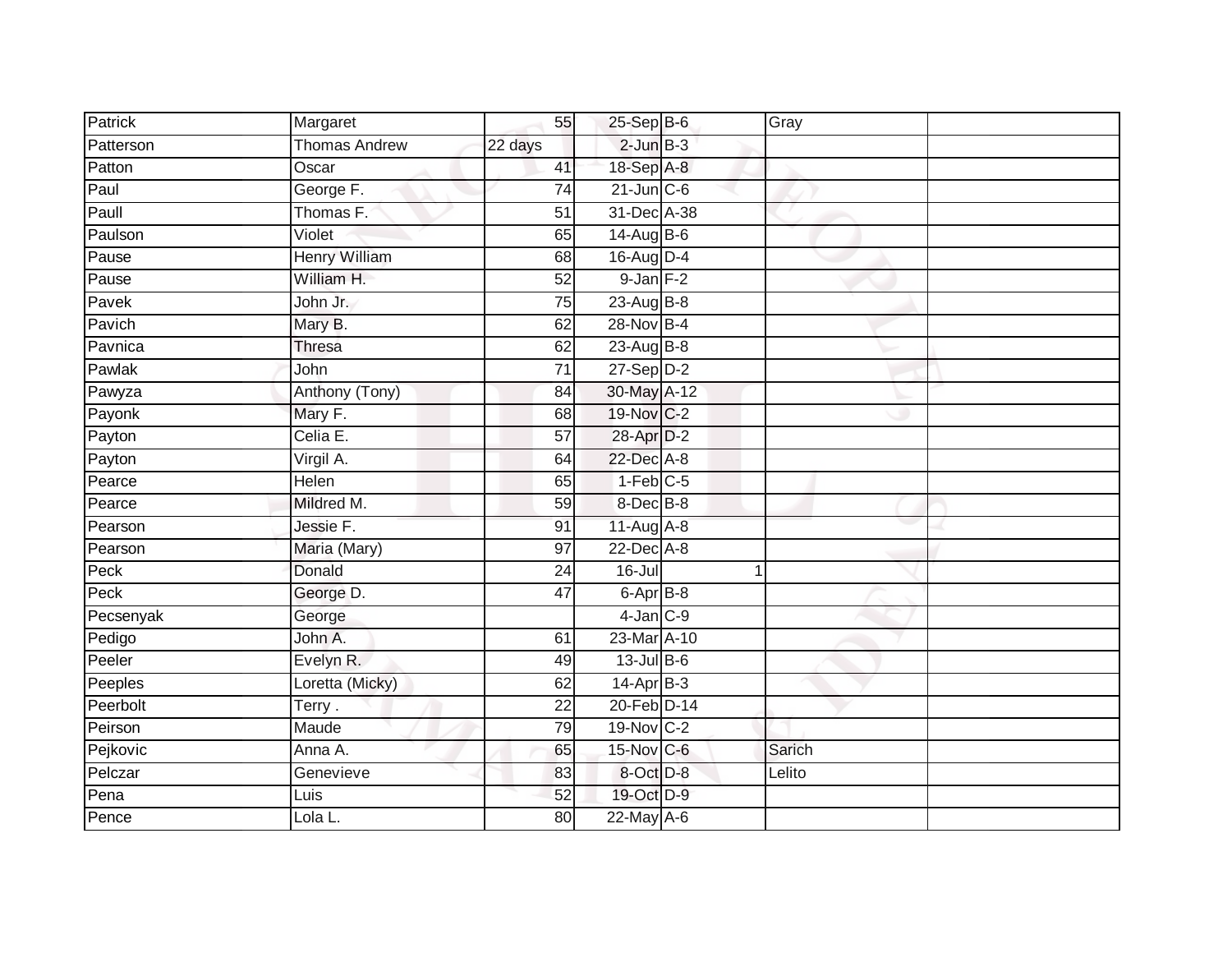| Pender     | Roy R.                | 62              | 26-Sep A-4        |         |  |
|------------|-----------------------|-----------------|-------------------|---------|--|
| Pendowski  | Casimir S.            | 58              | 7-Dec B-4         |         |  |
| Penman     | Lola                  | 63              | 13-Nov B-6        |         |  |
| Penn       | Maureen Elizabeth     | $\overline{7}$  | $6-Sep$ A-11      |         |  |
| Pepperdine | Mary                  | 65              | $29$ -Feb $A$ -4  |         |  |
| Perdoncin  | William               | 76              | 15-Aug B-5        |         |  |
| Perez      | Rafael                | 71              | $25 -$ Jul $B-4$  |         |  |
| Perfetti   | Lawrence E.           | 29              | $2$ -Feb $A-12$   |         |  |
| Perry      | Oscar L.              | 63              | $14$ -Nov $ C-5 $ |         |  |
| Perry      | Ronald Allen (T-Sgt.) | 35              | 4-May A-12        |         |  |
| Pers       | Frank                 | $\overline{54}$ | 26-Mar C-10       |         |  |
| Persenaire | Nicholas A.           | 85              | $29$ -Feb $A$ -4  |         |  |
| Persianoff | Veronica              | 88              | 25-Sep B-6        | Teresko |  |
| Perz       | Sophia                | 91              | 11-Aug A-8        |         |  |
| Pescador   | Emilio                | $\overline{71}$ | 16-Aug D-4        |         |  |
| Pesta      | John I.               | 58              | $1-Dec$ $D-2$     |         |  |
| Peters     | Carl M.               | 53              | $4$ -Dec $B$ -6   |         |  |
| Peters     | Clyde A.              | 52              | 15-May B-6        |         |  |
| Peters     | Elmer                 | 68              | 26-Nov C-6        |         |  |
| Peters     | Gladys N.             | $\overline{71}$ | 27-Jun C-5        |         |  |
| Petersen   | Peter J.              | 45              | $9$ -Jul $B$ -4   |         |  |
| Peterson   | Anna                  | 64              | 30-Jun B-3        |         |  |
| Peterson   | Arthur                | 65              | 6-Aug A-12        |         |  |
| Peterson   | <b>Carrie Will</b>    |                 | 18-Oct B-6        |         |  |
| Peterson   | Lena                  | 88              | $21-Aug$ B-4      |         |  |
| Peterson   | Martha                | 65              | 29-Oct C-4        |         |  |
| Petkowski  | Sophie                | $\overline{87}$ | $7 - Jan A - 8$   | Pawlik  |  |
| Petrick    | Julia E.              | 58              | $23$ -Apr $C-2$   | Livak   |  |
| Petrick    | Michael (Mike)        | 85              | 22-May A-6        |         |  |
| Petros     | Paul                  | 18              | 19-Mar D-14       |         |  |
| Petrovich  | Andrew A.             | 61              | 14-May C-13       |         |  |
| Petrovich  | <b>Stana</b>          | 69              | $21$ -Feb $C-5$   |         |  |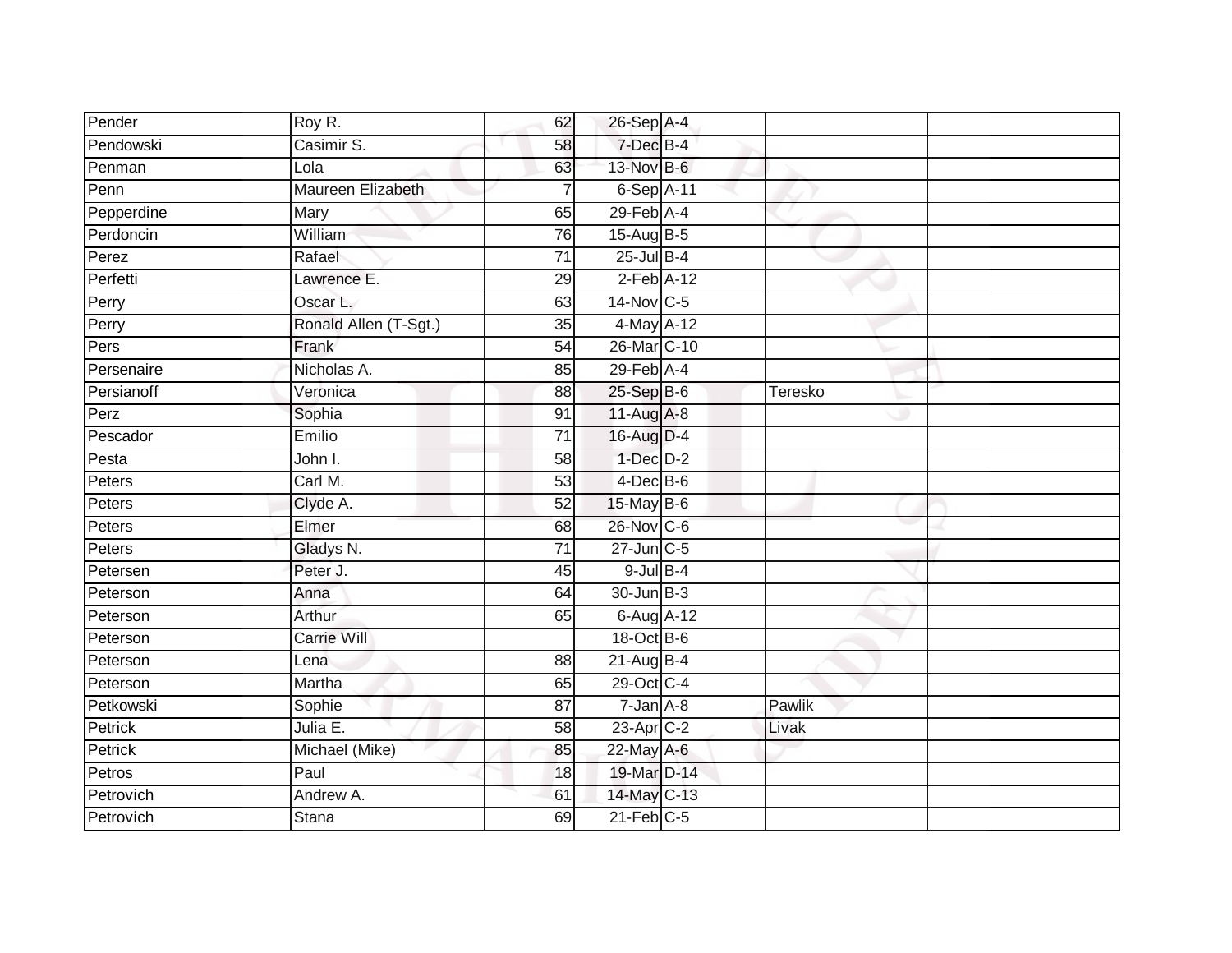| Petruff         | John J.      | 52              | 24-Feb D-5             |                |  |
|-----------------|--------------|-----------------|------------------------|----------------|--|
| Petty           | Lillian      | 53              | 14-Sep A-6             |                |  |
| Pflaum          | Frank P.     | 47              | $25-Sep$ $B-6$         |                |  |
| Phillips        | Michael Sr.  | 87              | $22$ -Aug A-8          |                |  |
| <b>Phillips</b> | Walter       | 18              | 24-Dec A-24            |                |  |
| Piazza          | Theordore L. | 79              | 16-Mar B-4             |                |  |
| Pickett         | Fred         | 79              | 21-Sep A-12            |                |  |
| Pickford        | Avice N.     | 66              | 4-Feb A-10             |                |  |
| Pienton         | Stanley      | 49              | $7-Feb$ <sub>C-5</sub> |                |  |
| Piepho          | Glen L.      | 50              | $23$ -Jun $A-6$        |                |  |
| Pierazek        | Walter       | 62              | 18-May B-12            |                |  |
| Pietrzak        | Frank J.     | 63              | $3-AugB-6$             |                |  |
| Pikula          | John A.      | 80              | $9$ -May $A - 4$       |                |  |
| Pilch           | Victoria     | $\overline{77}$ | 31-Jul B-4             |                |  |
| Pine            | Ida M.       | 91              | $22$ -Nov D-6          |                |  |
| Pinkerton       | Jane         | 49              | 17-Dec A-78            |                |  |
| Pintar          | <b>Mike</b>  | 82              | $7-Nov$ B-4            |                |  |
| Piskol          | Anna M.      | 62              | $2$ -Aug $D-4$         | <b>Bukvich</b> |  |
| Piskorowski     | Frances      |                 | 27-Nov B-8             |                |  |
| Piskorowski     | Michael Sr.  |                 | 31-Jul B-4             |                |  |
| Pisowicz        | Lawrence     | 21              | 3-Sep B-9              |                |  |
| Pittard         | Katherine M. |                 | 19-Apr B-8             |                |  |
| Pittman         | John Wesley  | 48              | $22-Sep$ C-5           |                |  |
| Pivovarnik      | John Sr.     | $\overline{78}$ | $11$ -Jun E-2          |                |  |
| Planer          | John M.      | 55              | 19-May D-6             |                |  |
| Plant           | Charles C.   | 74              | 25-Sep B-6             |                |  |
| Plant           | Gerald G.    | 39              | $22$ -Nov D-6          |                |  |
| Platisha        | Jean (Janja) |                 | $23$ -Jan B-8          |                |  |
| Pleitner        | Lena         | 83              | 29-Mar B-8             |                |  |
| Ploski          | Stanley J.   | 61              | 24-Sep E-13            |                |  |
| Plotzki         | John Edward  | 68              | 10-Feb C-9             |                |  |
| Plummer         | Jess L.      | 61              | $5$ -Jul $B$ -8        |                |  |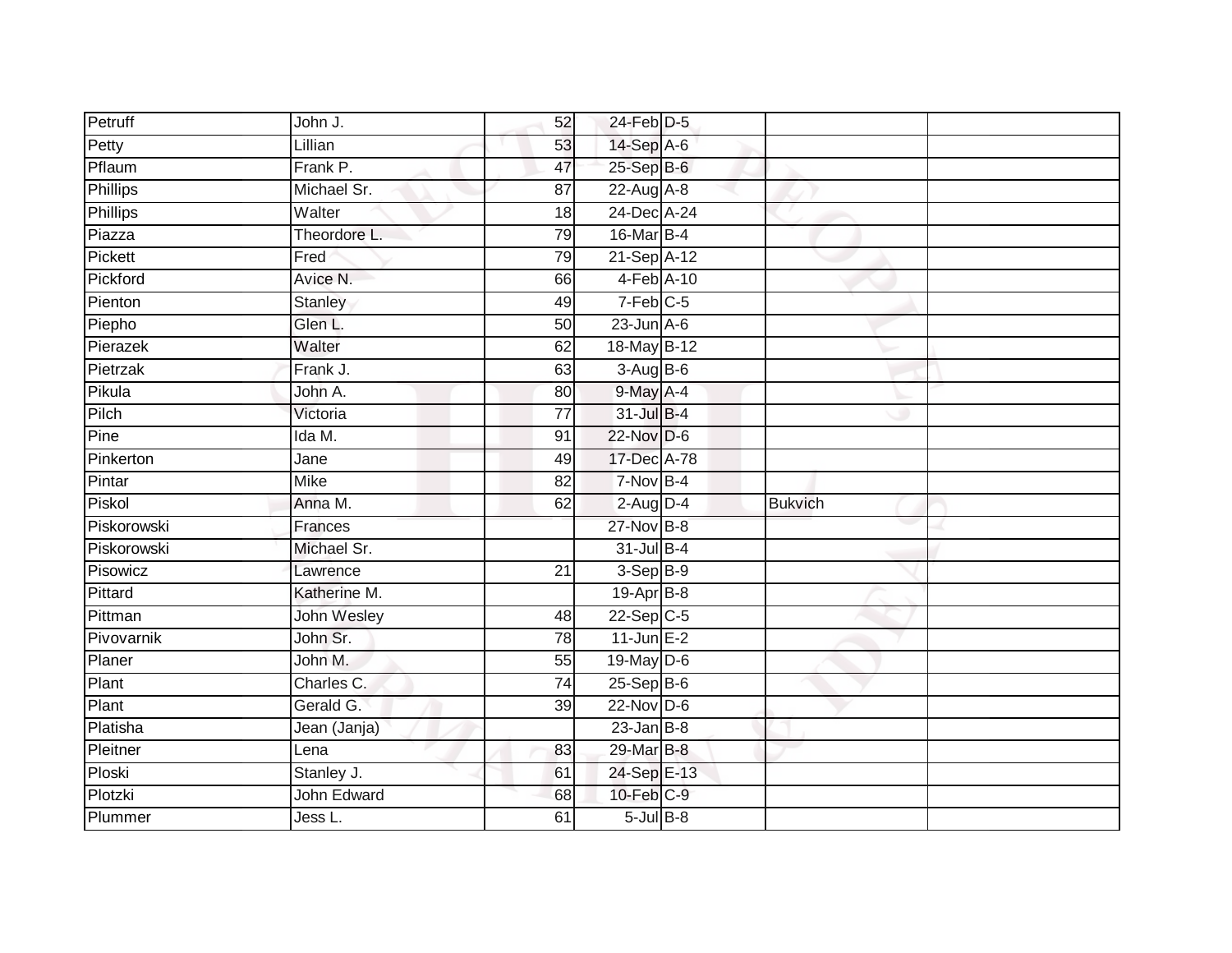| Plunk    | Robert               | 30 <sup>°</sup> | $14-Sep$ A-6      |        |  |
|----------|----------------------|-----------------|-------------------|--------|--|
| Podgorny | Walter J. (Poppy)    | 56              | $2$ -Oct $B-3$    |        |  |
| Poland   | Amelia Bessie        | 82              | $5$ -Jul $B-8$    |        |  |
| Poland   | William K.           | 89              | 6-Feb B-6         |        |  |
| Polich   | Pete W.              | $\overline{72}$ | $18$ -Jun $C-4$   |        |  |
| Poliquin | Dorene M.            | 56              | 26-Apr B-4        |        |  |
| Polk     | Stella               |                 | $21-Nov$ B-8      |        |  |
| Polomsky | Edward T.            | 57              | 26-Dec A-40       |        |  |
| Poloson  | John Jr.             | 58              | 17-Aug A-14       |        |  |
| Polys    | Helen C.             | 53              | $2$ -Oct $B-3$    | Tomsic |  |
| Poninski | Diane                | 33              | $17$ -May E-6     |        |  |
| Poole    | Harry J.             | 64              | $5 - Jun$ $A - 8$ |        |  |
| Popa     | Susana               | 89              | $27 - Jan$ $B-3$  |        |  |
| Popovich | Kosta                | 65              | $3-Feb$ $B-6$     |        |  |
| Poppen   | Albert               | $\overline{84}$ | $31$ -Jan $A-4$   |        |  |
| Poracky  | Mary                 |                 | 30-Oct B-4        |        |  |
| Porsche  | Julius F.            | 91              | 3-Oct C-5         |        |  |
| Porter   | Arnold Exton (Honce) | 84              | $25$ -Feb $C$ -5  |        |  |
| Porter   | Robert R. (Bob)      | 65              | 17-Apr A-8        |        |  |
| Portman  | Thomas L.            | 69              | 22-Mar B-8        |        |  |
| Posa     | Victoria             | 79              | $3$ -Jul $A$ -4   |        |  |
| Posey    | <b>Greg Louis</b>    | $\overline{11}$ | 7-May             | 1      |  |
| Poskin   | Hazel M.             | 74              | $28$ -Feb $B$ -8  |        |  |
| Post     | Carl F.              | 81              | 6-Sep A-11        |        |  |
| Post     | Clarence A.          | 66              | 20-Mar B-8        |        |  |
| Postle   | William L.           | $\overline{82}$ | 20-Aug D-11       |        |  |
| Postma   | Anna                 | 78              | $21$ -Feb $C-5$   | Kooy   |  |
| Potasnik | Mary                 |                 | 1-Oct E-11        |        |  |
| Potesta  | Eleanore S.          | 48              | 22-Oct A-16       | Such   |  |
| Pott     | Robert Sr.           | 85              | 15-Aug B-5        |        |  |
| Potts    | Harry L.             | 83              | 21-Sep A-13       |        |  |
| Potts    | Maxwell E.           | 54              | 8-Oct D-8         |        |  |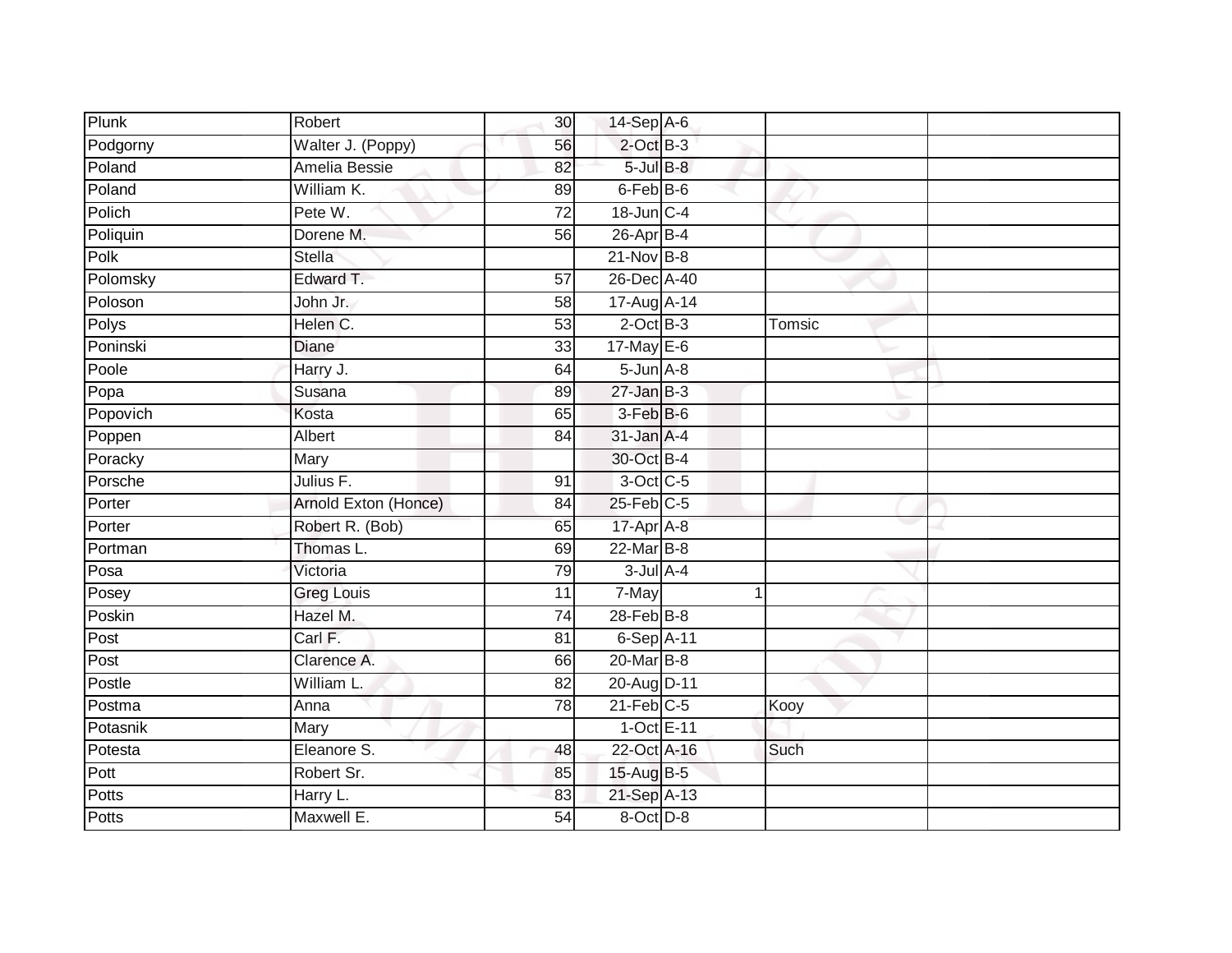| Powell     | <b>Donald Martin</b> | 58              | 6-Aug A-12            |              |        |  |
|------------|----------------------|-----------------|-----------------------|--------------|--------|--|
| Powers     | Kendall R.           | 21              | 13-Mar B-6            |              |        |  |
| Pozdol     | Andrew T. (Andy)     | 73              | 9-Oct B-5             |              |        |  |
| Pratt      | John W.              | 91              | 17-Oct                | 1            |        |  |
| Pratt      | Pascal P. Sr.        | 64              | 21-Jan A-10           |              |        |  |
| Pratt      | Perry A.             | 54              | 24-Apr A-11           |              |        |  |
| Preneta    | Peter J.             | $\overline{58}$ | 31-Aug B-8            |              |        |  |
| Press      | Charles W. (Wes)     | 62              | 6-Feb <sup>B-6</sup>  |              |        |  |
| Pressel    | Dorothy              | 57              | $23$ -Jul B-8         |              |        |  |
| Price      | John R.              | 82              | $27 -$ Jul B-4        |              |        |  |
| Priest     | Norman J.            | 43              | 24-Jul A-10           |              |        |  |
| Prince     | Robert L.            | $\overline{71}$ |                       | 4-Apr 1, B-4 |        |  |
| Procario   | Carmine              | 88              | 21-Mar B-4            |              |        |  |
| Protsman   | Gladys G.            | 71              | 18-Feb <sup>B-9</sup> |              |        |  |
| Provenzano | Carmen H.            | $\overline{54}$ | 20-Feb D-14           |              |        |  |
| Pruitt     | Thelma E. L.         | 42              | 10-Dec E-10           |              |        |  |
| Prusiecki  | James                | 71              | $12$ -May B-4         |              |        |  |
| Prusiecki  | <b>Stanley</b>       | 72              | 25-Jun A-16           |              |        |  |
| Prusinski  | Kimberly Jane        | 3               | 19-Apr B-8            |              |        |  |
| Pruzin     | Alice                | 54              | 11-Oct C-5            |              |        |  |
| Pruzinsky  | Mary                 | 86              | 24-Oct A-8            |              |        |  |
| Przybycien | Antonia              | 81              | 28-Aug B-5            |              | Zywiec |  |
| Pudlo      | William S. (Bill)    | 77              | 18-Sep A-8            |              |        |  |
| Pujolas    | Gordon G.            | $\overline{74}$ | 14-Nov C-5            |              |        |  |
| Pulliam    | <b>Thomas</b>        | 65              | $13$ -Apr $A$ -8      |              |        |  |
| Pursley    | Paul P.              | 64              | $1-Dec$ $D-2$         |              |        |  |
| Pustek     | Joseph J.            | 67              | 15-May B-6            |              |        |  |
| Putnik     | Julia                | 84              | $24$ -Jan $C-5$       |              | Toth   |  |
| Pyrz       | Irene M.             | 69              | 21-Dec A-22           |              |        |  |
| Qualls     | Gene                 | $\overline{27}$ | 22-Jun A-8            |              |        |  |
| Queen      | James R.             | 28              | 16-Jun B-3            |              |        |  |
| Quick      | Lester M.            | 79              | 27-Nov B-8            |              |        |  |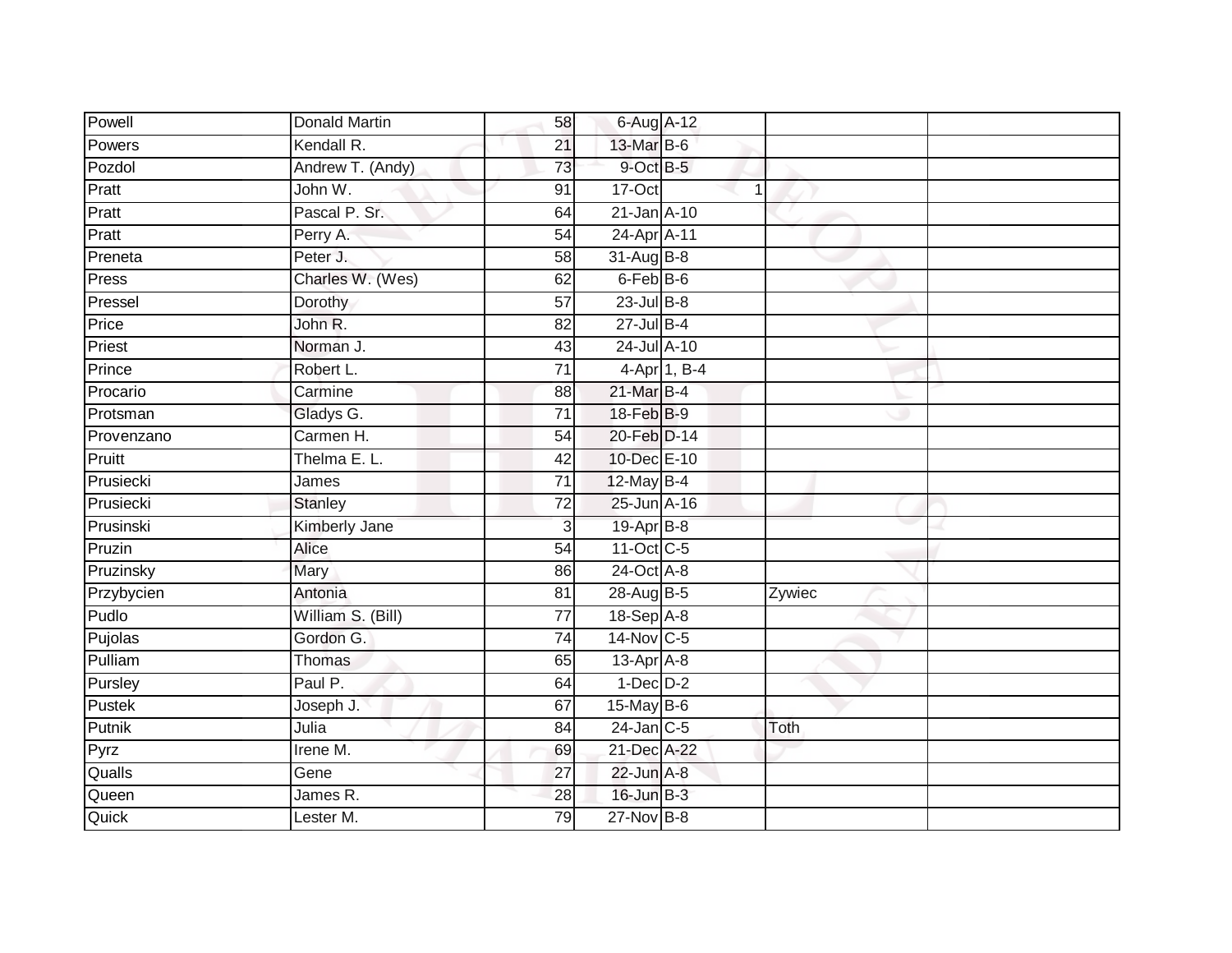| Irene            | 57              |  |                                                                                                                                                                                                                                                                                                                                                                                                                                                                                                                          |
|------------------|-----------------|--|--------------------------------------------------------------------------------------------------------------------------------------------------------------------------------------------------------------------------------------------------------------------------------------------------------------------------------------------------------------------------------------------------------------------------------------------------------------------------------------------------------------------------|
| Elizabeth S.     | 67              |  |                                                                                                                                                                                                                                                                                                                                                                                                                                                                                                                          |
| Annie M.         | 57              |  |                                                                                                                                                                                                                                                                                                                                                                                                                                                                                                                          |
| Eugene A.        | 51              |  |                                                                                                                                                                                                                                                                                                                                                                                                                                                                                                                          |
| Ernest E.        | $\overline{70}$ |  |                                                                                                                                                                                                                                                                                                                                                                                                                                                                                                                          |
| Frances M.       |                 |  |                                                                                                                                                                                                                                                                                                                                                                                                                                                                                                                          |
| Eileen V.        | 31              |  | <b>Hopkins</b>                                                                                                                                                                                                                                                                                                                                                                                                                                                                                                           |
| Mona (Betty)     | 56              |  |                                                                                                                                                                                                                                                                                                                                                                                                                                                                                                                          |
| Theodore         | 60              |  |                                                                                                                                                                                                                                                                                                                                                                                                                                                                                                                          |
| Zlatoje          | 65              |  |                                                                                                                                                                                                                                                                                                                                                                                                                                                                                                                          |
| Victor S.        | 56              |  |                                                                                                                                                                                                                                                                                                                                                                                                                                                                                                                          |
| Mattie           | 80              |  |                                                                                                                                                                                                                                                                                                                                                                                                                                                                                                                          |
| Charles C.       | 53              |  |                                                                                                                                                                                                                                                                                                                                                                                                                                                                                                                          |
| Gaylord K. (Bud) | 64              |  |                                                                                                                                                                                                                                                                                                                                                                                                                                                                                                                          |
| Louvisa E.       | 81              |  |                                                                                                                                                                                                                                                                                                                                                                                                                                                                                                                          |
| Albert R. Sr.    | 58              |  |                                                                                                                                                                                                                                                                                                                                                                                                                                                                                                                          |
| Olive F.         | 66              |  |                                                                                                                                                                                                                                                                                                                                                                                                                                                                                                                          |
| Irving V.        | $\overline{73}$ |  |                                                                                                                                                                                                                                                                                                                                                                                                                                                                                                                          |
| Fannie           | 68              |  |                                                                                                                                                                                                                                                                                                                                                                                                                                                                                                                          |
| Robert D.        | 64              |  |                                                                                                                                                                                                                                                                                                                                                                                                                                                                                                                          |
| Eugene S.        | 48              |  |                                                                                                                                                                                                                                                                                                                                                                                                                                                                                                                          |
| <b>Stanley</b>   | $\overline{70}$ |  |                                                                                                                                                                                                                                                                                                                                                                                                                                                                                                                          |
| Rosie Lee        | 48              |  |                                                                                                                                                                                                                                                                                                                                                                                                                                                                                                                          |
| Helen A.         | 64              |  | MacMullen                                                                                                                                                                                                                                                                                                                                                                                                                                                                                                                |
| <b>Nellie</b>    | $\overline{70}$ |  |                                                                                                                                                                                                                                                                                                                                                                                                                                                                                                                          |
| Frances S.       | 89              |  |                                                                                                                                                                                                                                                                                                                                                                                                                                                                                                                          |
| Barbara R.       | 81              |  |                                                                                                                                                                                                                                                                                                                                                                                                                                                                                                                          |
| Clifford S.      | 69              |  |                                                                                                                                                                                                                                                                                                                                                                                                                                                                                                                          |
| Eli              | Infant          |  |                                                                                                                                                                                                                                                                                                                                                                                                                                                                                                                          |
| Clinton          | 79              |  |                                                                                                                                                                                                                                                                                                                                                                                                                                                                                                                          |
| Edward           | 79              |  |                                                                                                                                                                                                                                                                                                                                                                                                                                                                                                                          |
| Robert H.        |                 |  |                                                                                                                                                                                                                                                                                                                                                                                                                                                                                                                          |
|                  |                 |  | 21-May B-16<br>14-Nov C-5<br>8-Nov B-8<br>$13$ -Jul B-6<br>23-Oct C-4<br>$17$ -Jan C-2<br>30-Jan C-11<br>$12$ -Apr $F-4$<br>8-Mar D-5<br>4-Feb A-10<br>$20-$ Sep $B-4$<br>$7-Feb$ <sub>C-5</sub><br>11-Jul B-4<br>$3$ -Jul $A-4$<br>$10$ -Jan $B-3$<br>26-May B-4<br>$3-Sep$ B-9<br>12-Dec A-10<br>12-May B-4<br>$6$ -Jun $C$ -5<br>11-Sep B-4<br>12-Mar D-16<br>$22$ -Nov D-6<br>$11-AprB-3$<br>$20$ -Jun $B-4$<br>$21$ -May B-16<br>$5-Apr$ B-12<br>12-Mar D-16<br>23-Aug B-8<br>8-Oct D-8<br>25-May B-4<br>30-Nov B-6 |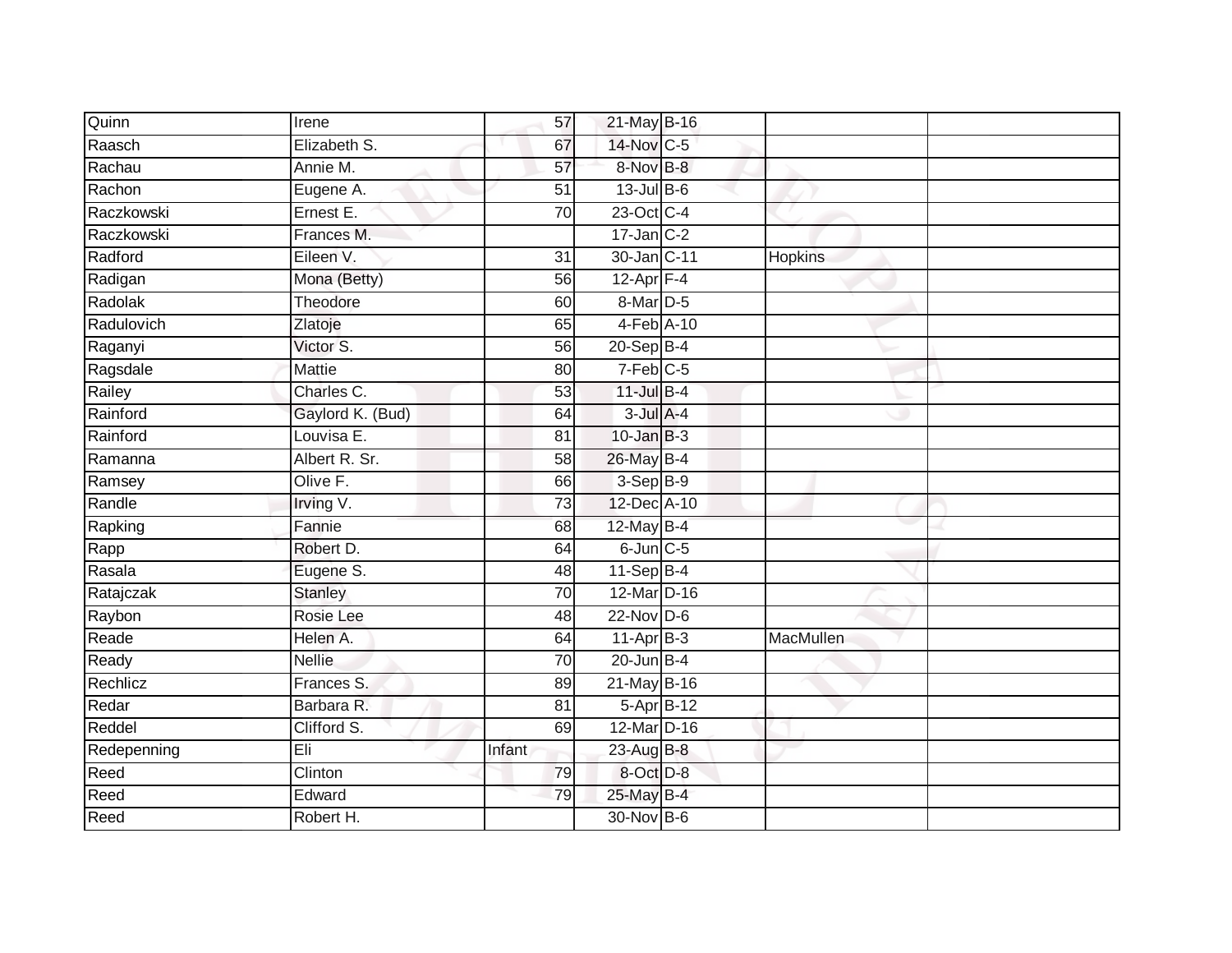| <b>Thomas Dale</b>    | 61 |        |                                                                                                                                                                                                                                                                                                                                                                                                                                                                                                         |
|-----------------------|----|--------|---------------------------------------------------------------------------------------------------------------------------------------------------------------------------------------------------------------------------------------------------------------------------------------------------------------------------------------------------------------------------------------------------------------------------------------------------------------------------------------------------------|
| Walter C.             | 68 |        |                                                                                                                                                                                                                                                                                                                                                                                                                                                                                                         |
| Mildred               | 27 |        | Knish                                                                                                                                                                                                                                                                                                                                                                                                                                                                                                   |
| Clarice E.            | 60 |        |                                                                                                                                                                                                                                                                                                                                                                                                                                                                                                         |
| Amelia                | 80 |        | Spoerner                                                                                                                                                                                                                                                                                                                                                                                                                                                                                                |
| Byron H.              | 68 |        |                                                                                                                                                                                                                                                                                                                                                                                                                                                                                                         |
| <b>Harvey Patrick</b> | 64 |        |                                                                                                                                                                                                                                                                                                                                                                                                                                                                                                         |
| Diana                 | 49 |        | Solaya                                                                                                                                                                                                                                                                                                                                                                                                                                                                                                  |
| Melania               | 86 |        |                                                                                                                                                                                                                                                                                                                                                                                                                                                                                                         |
| Edna                  | 76 |        |                                                                                                                                                                                                                                                                                                                                                                                                                                                                                                         |
| Sarah                 | 91 |        |                                                                                                                                                                                                                                                                                                                                                                                                                                                                                                         |
| Clara Mary            | 86 |        |                                                                                                                                                                                                                                                                                                                                                                                                                                                                                                         |
| Friedrich             | 65 |        |                                                                                                                                                                                                                                                                                                                                                                                                                                                                                                         |
| Henry                 | 85 |        |                                                                                                                                                                                                                                                                                                                                                                                                                                                                                                         |
| Learnell              | 56 |        |                                                                                                                                                                                                                                                                                                                                                                                                                                                                                                         |
| Ralph                 | 72 |        |                                                                                                                                                                                                                                                                                                                                                                                                                                                                                                         |
| Arthur M.             | 52 |        |                                                                                                                                                                                                                                                                                                                                                                                                                                                                                                         |
| Dena                  |    |        |                                                                                                                                                                                                                                                                                                                                                                                                                                                                                                         |
| Izaak                 | 58 |        |                                                                                                                                                                                                                                                                                                                                                                                                                                                                                                         |
| <b>Blanche</b>        | 66 |        | Pappas                                                                                                                                                                                                                                                                                                                                                                                                                                                                                                  |
| Charlotte             |    |        | Regent                                                                                                                                                                                                                                                                                                                                                                                                                                                                                                  |
| Luis                  | 44 |        |                                                                                                                                                                                                                                                                                                                                                                                                                                                                                                         |
| Katherine M.          | 63 |        |                                                                                                                                                                                                                                                                                                                                                                                                                                                                                                         |
| Katherine             | 74 |        |                                                                                                                                                                                                                                                                                                                                                                                                                                                                                                         |
| Otis E.               | 66 |        |                                                                                                                                                                                                                                                                                                                                                                                                                                                                                                         |
| Raymond J. Sr.        | 64 |        |                                                                                                                                                                                                                                                                                                                                                                                                                                                                                                         |
| Agnes B.              | 69 |        |                                                                                                                                                                                                                                                                                                                                                                                                                                                                                                         |
| Kathleen G.           | 46 |        |                                                                                                                                                                                                                                                                                                                                                                                                                                                                                                         |
| Lottie                | 72 |        | <b>Wolters</b>                                                                                                                                                                                                                                                                                                                                                                                                                                                                                          |
| Paul E.               | 47 |        |                                                                                                                                                                                                                                                                                                                                                                                                                                                                                                         |
| Ronald E.             | 36 | 12-Jun |                                                                                                                                                                                                                                                                                                                                                                                                                                                                                                         |
| Arthur D.             | 53 |        |                                                                                                                                                                                                                                                                                                                                                                                                                                                                                                         |
|                       |    |        | 16-Feb C-2<br>25-Oct D-7<br>12-Dec A-10<br>$6$ -Dec $D-12$<br>$1$ -Jun $A - 8$<br>$2-MarB-4$<br>$1-Sep C-6$<br>30-Nov B-6<br>20-Oct A-10<br>19-Sep C-5<br>$11-Sep$ B-4<br>$12$ -Jan E-2<br>15-Sep C-5<br>$6$ -Jul $B-4$<br>24-Nov C-2<br>12-May B-4<br>$3$ -Jan $C-4$<br>20-Feb D-14<br>9-Feb B-6<br>$22$ -Aug $A-8$<br>$27-Sep$ $D-2$<br>9-Nov A-8<br>$19$ -Jan $C-8$<br>$7-Nov$ B-4<br>$24$ -Jan C-5<br>28-Dec A-37<br>$4$ -Jun $B-8$<br>$14$ -May C-13<br>28-Jul B-4<br>8-May B-6<br>$12$ -Jun $A-6$ |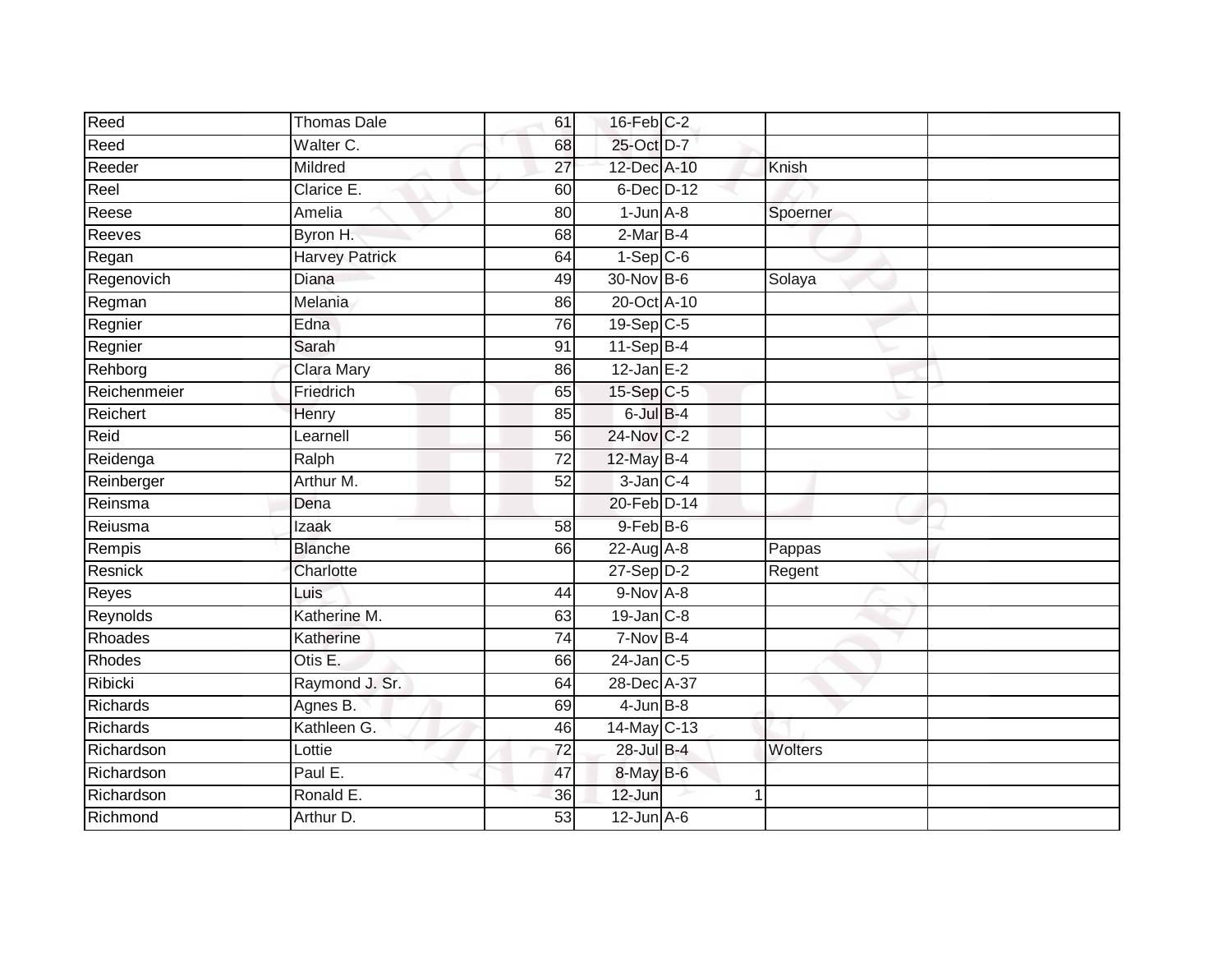| Richmond       | Henry A.                 | 74              | $4-Aug$ A-8            |           |  |
|----------------|--------------------------|-----------------|------------------------|-----------|--|
| Richwalski     | Andrew (Jerky)           | 73              | 18-Dec A-28            |           |  |
| Ridgeway       | Estella A.               | 55              | 3-Sep B-9              |           |  |
| Rigby          | Patricia                 | 19              | $2$ -Nov $B-13$        | Kuntarich |  |
| <b>Riggs</b>   | Denzil R.                | $\overline{75}$ | $5-Sep$ $C-4$          |           |  |
| Rigoni         | Christiano V.            | 49              | $17$ -Feb $D-8$        |           |  |
| Riley          | Judith Ann               | 30              | 26-Nov C-6             |           |  |
| Rinker         | Lydia L.                 | 61              | 13-Aug C-4             |           |  |
| <b>Rios</b>    | Antonio Vega             | 74              | $18$ -Jan B-4          |           |  |
| Ritenour       | Mary L.                  | $\overline{78}$ | 4-May A-12             |           |  |
| Ritter         | Ethel                    | 84              | $2-May$ B-6            |           |  |
| Ritter         | Marjorie                 | 66              | $12$ -May B-4          |           |  |
| Rivas          | Refugia                  | 61              | $7-Feb$ <sub>C-5</sub> |           |  |
| Rivera         | Pedro Salgrado           |                 | 26-Nov C-6             |           |  |
| Robaczewski    | Raymond                  | 25              | 19-Jan C-8             |           |  |
| Robbins        | Esther                   | 76              | $2$ -Jan $D-10$        |           |  |
| <b>Robbins</b> | Sheldon                  | 66              | 26-Mar C-10            |           |  |
| <b>Roberts</b> | Charles W.               | 78              | 8-Sep C-15             |           |  |
| Roberts        | Helen M.                 | 61              | $2$ -Feb $A-12$        |           |  |
| Robertson      | Charles M.               | 60              | 3-May C-6              |           |  |
| Robinson       | Earline                  | 46              | $5$ -Dec $B$ -6        |           |  |
| Robinson       | Gertrude L.              | 73              | $15$ -Feb $B$ -6       |           |  |
| Robinson       | Nellie H.                | 86              | 20-Feb D-14            |           |  |
| Robinson       | Rembrandt C. (Rear Adm.) | 47              | $9$ -May $A - 4$       |           |  |
| Robinson       | Sheldon C.               |                 | $7 - Jan A - 8$        |           |  |
| Robinson       | Winsome Mae              | 63              | 21-Sep A-13            |           |  |
| Robitaille     | Edward J.                | 62              | 4-Feb A-10             |           |  |
| Roche          | Patrick V.               | 78              | 9-Apr D-10             |           |  |
| Rock           | Betty J.                 | 44              | 7-Apr D-5              |           |  |
| Rodgers        | Floyd                    | 46              | 13-Feb D-12            |           |  |
| Rodriguez      | Enrique                  | 62              | $17$ -Jan $C-2$        |           |  |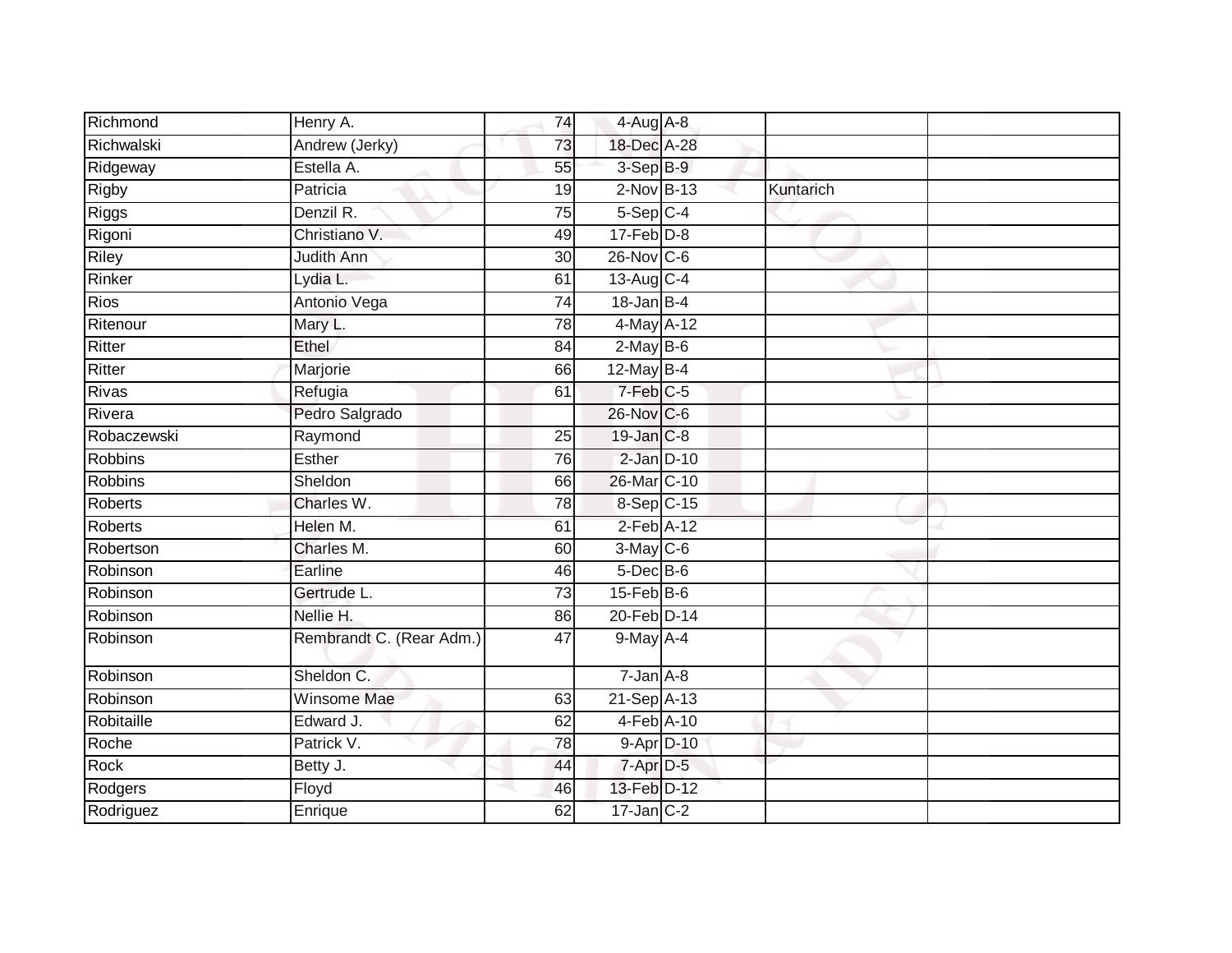| Rodriguez      | Michael         | 64              | 24-Sep E-13      |               |               |  |
|----------------|-----------------|-----------------|------------------|---------------|---------------|--|
| Rodriquez      | Thomas          | 53              | $16 -$ Jul       |               |               |  |
| <b>Roebuck</b> | Oma             | 85              | 19-Sep C-5       |               |               |  |
| Rogers         | Alex            | 65              | $9-Aug$ $C-6$    |               |               |  |
| Rogers         | John            | $\overline{84}$ | $18$ -Jan B-4    |               |               |  |
| Rohrman        | Ann             | 57              | 26-Dec A-40      |               |               |  |
| Rohrman        | Florence        | 49              | 19-Mar D-14      |               | <b>Dragus</b> |  |
| <b>Rolls</b>   | Judith Helen    | 50              | $24$ -Jan C-5    |               | Tatalovich    |  |
| Roman          | James (Jim)     | 62              | $4-Aug$ $A-8$    |               |               |  |
| Romanovich     | Charles M.      |                 | 11-May B-7       |               |               |  |
| Romanski       | Stanley S.      | 50              | 18-May B-12      |               |               |  |
| Romeo          | Peter           | 61              | 7-Dec B-4        |               |               |  |
| Romesburg      | Frank H. (Fish) | 70              | 25-Sep B-6       |               |               |  |
| Romo           | Jesse J.        | 71              |                  | 9-Apr D-10    |               |  |
| Ronveaux       | Arthur          | $\overline{87}$ | 31-Dec A-38      |               |               |  |
| Rooker         | William         | 64              | 17-Sep B-6       |               |               |  |
| Roper          | Theodore R.     | 67              | $11$ -May B-6    |               |               |  |
| Rosanswank     | Joseph C. Sr.   | 77              | 26-May B-4       |               |               |  |
| Rose           | Albert          | 61              | $16$ -Feb $C-2$  |               |               |  |
| Rosenbach      | Susan           | 12              | 22-Oct A-16      |               |               |  |
| Rosenbauer     | Albert (Sonny)  | 69              | 20-Dec A-26      |               |               |  |
| Rosenberg      | Evelyn (Hester) | $\overline{57}$ | 1-Oct E-11       |               |               |  |
| Rosenberry     | Virginia A.     | 51              | 7-Apr D-5        |               |               |  |
| Rosinski       | Michael F.      | 84              | 6-Feb B-6        |               |               |  |
| Ross           | Elmer I.        | 74              | $10$ -Jan B-3    |               |               |  |
| Ross           | Harry W.        | 75              | $12$ -Jan E-2    |               |               |  |
| Ross           | Ida I.          | 56              | $6$ -Jul $B-4$   |               |               |  |
| <b>Ross</b>    | Joan            | 34              | 9-Apr            | 1             |               |  |
| <b>Ross</b>    | John Jr.        | 38              | 6-Jun C-5        |               |               |  |
| Ross           | Paul Wayne      | 8               |                  | 9-Apr 1, D-10 |               |  |
| Ross           | Rose M.         | 47              | 26-Oct D-8       |               |               |  |
| Roth           | Esther          | 74              | $15$ -Feb $B$ -6 |               | Sachs         |  |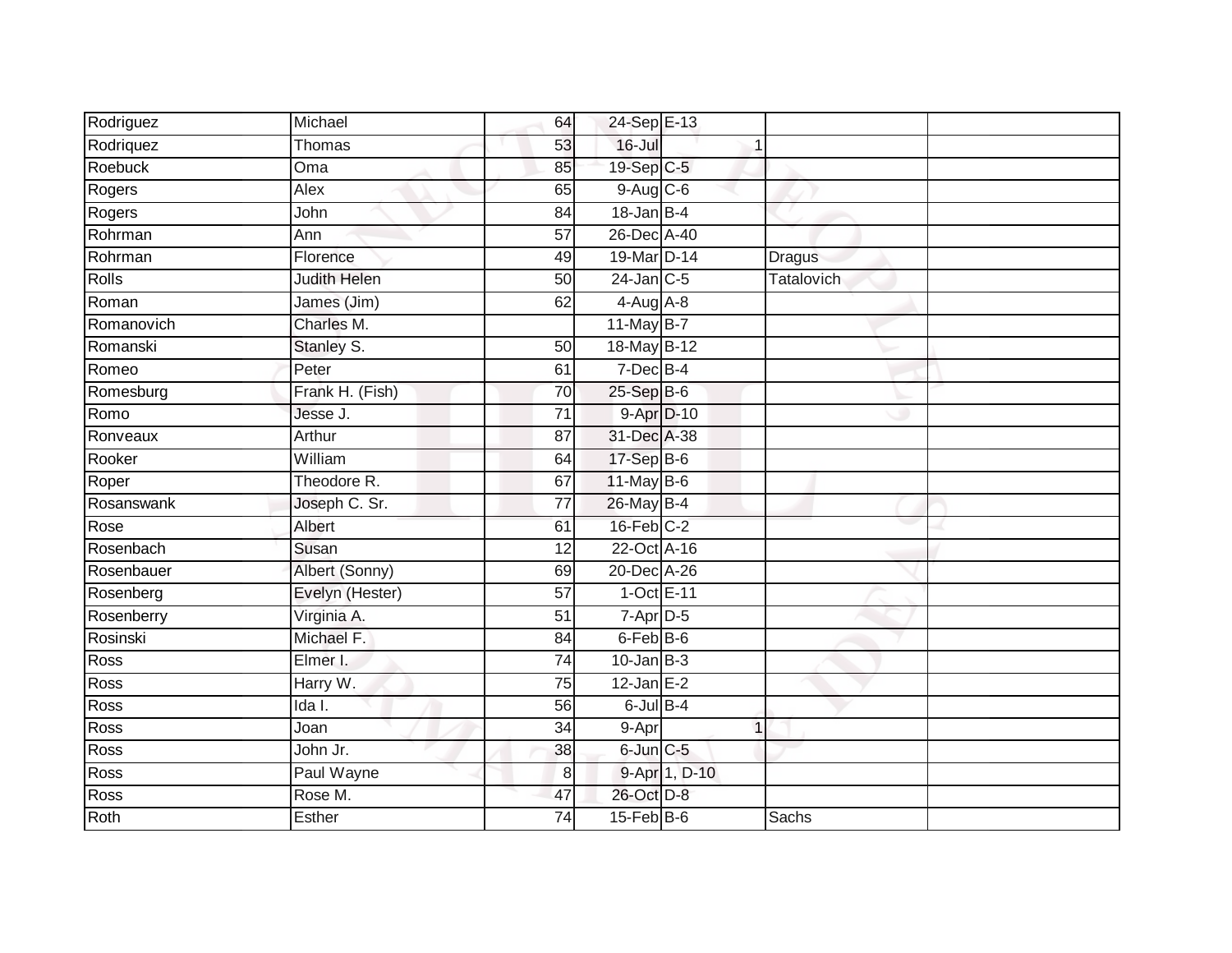| Roth        | Martin F.        | 54              | 20-Nov B-6       |            |  |
|-------------|------------------|-----------------|------------------|------------|--|
| Rothrock    | William M.       | 61              | 12-Mar D-16      |            |  |
| Rouse       | Herbert A.       | 39              | 18-Jan B-4       |            |  |
| Rousset     | Armand A.        | 65              | 22-Oct A-16      |            |  |
| Rowan       | Fred H.          | 80              | $25$ -Feb $C$ -5 |            |  |
| Rowe        | Bruce P. (Lt.)   | 27              | 14-Mar A-7       |            |  |
| Rowe        | William (Hubert) | 62              | 24-Jul A-10      |            |  |
| Rowen       | Helen G.         | 82              | 27-Jun C-5       |            |  |
| Royal       | Sylvia           | 87              | 28-May D-6       |            |  |
| Roysdon     | Herschel         | 55              | 23-Apr C-2       |            |  |
| Ruble       | Robert Stephan   | 20              | 11-Aug 1, A-8    |            |  |
| Rubrecht    | Alma S.          | $\overline{71}$ | $4$ -Jan $C-9$   |            |  |
| Rubrecht    | William J.       | 74              | 29-Feb A-4       |            |  |
| Ruckman     | Sandy            | 13              | $5 -$ Jul        |            |  |
| Rudolph     | Catherine E.     | 63              | 30-May A-12      |            |  |
| Rudy        | Alexander (AI)   | 61              | 10-Dec E-10      |            |  |
| Rudzinski   | Robert A.        | 23              | 18-Jun C-4       |            |  |
| Runge       | Gustave (Gus)    | 78              | 11-Dec A-12      |            |  |
| <b>Rusk</b> | Rodney Alan      | 20 days         | 20-Aug D-11      |            |  |
| Russell     | Andrew Sr.       | $\overline{77}$ | 24-Aug B-8       |            |  |
| Russell     | Asa G.           | 91              | $12$ -May B-4    |            |  |
| Russell     | Elmer            | 63              | 14-Jun D-10      |            |  |
| Russell     | Vaughn S.        | $\overline{71}$ | $23$ -Aug B-8    |            |  |
| Russell     | William C.       | 81              | $17$ -Jan $C-2$  |            |  |
| Ruzella     | Charles J.       | 75              | 12-Mar D-16      |            |  |
| Ryan        | <b>Ethel Mae</b> | 72              | 19-Apr B-9       |            |  |
| Rybowiak    | Sylvester S.     | 70              | $11-Feb$ B-3     |            |  |
| Ryder       | Earl W.          | $\overline{77}$ | $3-Sep$ B-9      |            |  |
| Ryder       | Irma M.          | 75              | 17-Sep B-6       |            |  |
| Rydzewski   | Victoria         | 83              | 27-Dec A-20      |            |  |
| Rys         | Laura B.         | 62              | 12-Mar D-16      | Mackiewicz |  |
| <b>Rys</b>  | Theodore         | 52              | $10$ -Jan $B-3$  |            |  |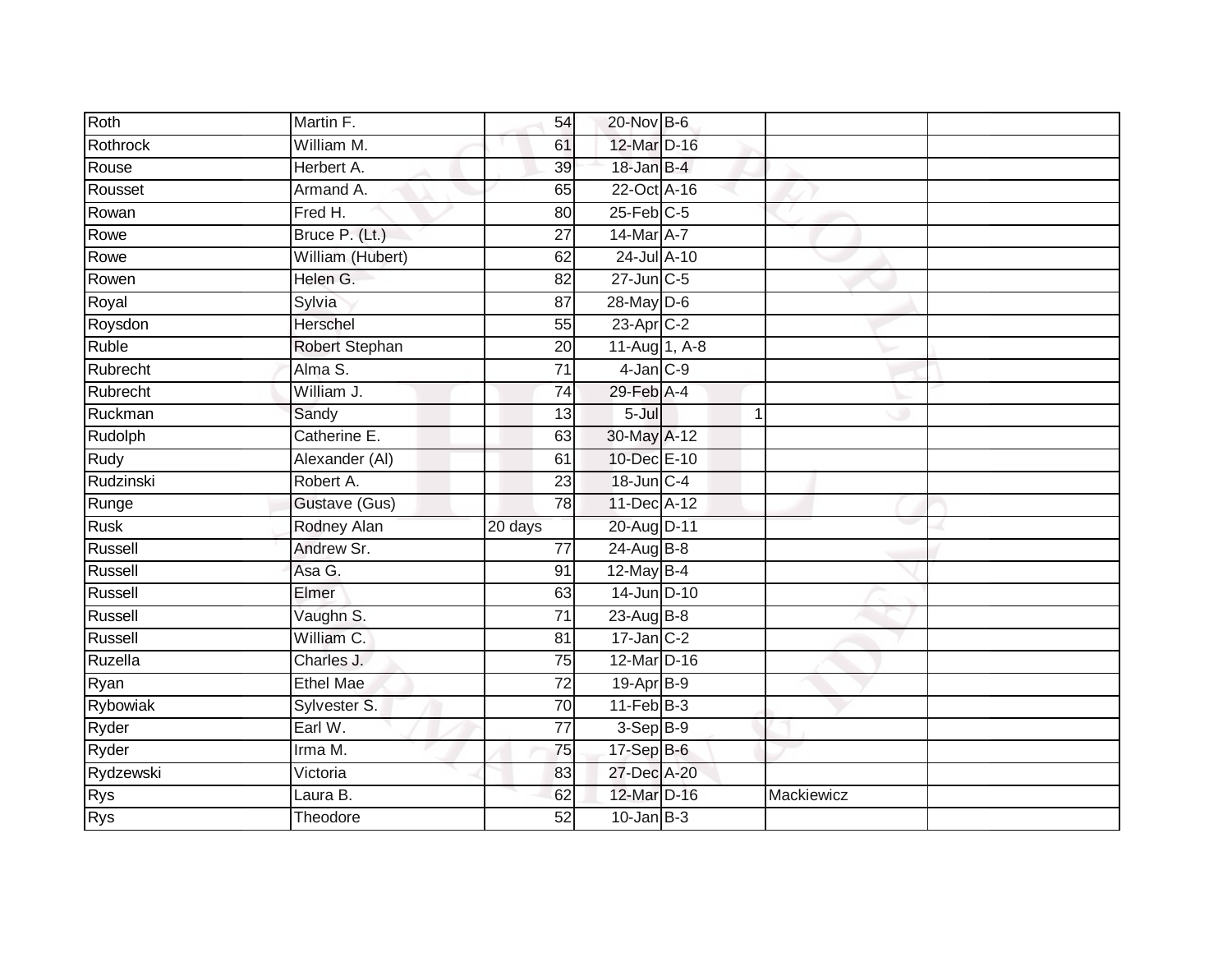| Rzonca      | Sophie              | 91              | 27-Mar A-4       |  |  |
|-------------|---------------------|-----------------|------------------|--|--|
| Saager      | Ferdinand           | 79              | 14-Nov C-5       |  |  |
| Saberniak   | Anton               | 83              | 4-Jun B-8        |  |  |
| Saberniak   | Michael J.          | 73              | $10$ -Apr $C$ -5 |  |  |
| Saberniak   | Peter               | 76              | 20-Aug D-11      |  |  |
| Sadewasser  | Angie               | 67              | $2$ -Jul $D-8$   |  |  |
| Sadler      | Jacob J.            | $\overline{57}$ | $23$ -May B-6    |  |  |
| Safford     | Robert E.           | 61              | 26-Oct           |  |  |
| Sahakian    | George              | 79              | 21-Sep A-13      |  |  |
| Sajek       | Lottie              | 56              | $17-Apr$ A-8     |  |  |
| Sakal       | Louis               | 76              | $7-Sep$ E-6      |  |  |
| Salatas     | Aikaterini          | 72              | 5-Dec B-6        |  |  |
| Saldivar    | Jose Sr.            | 65              | 26-May B-4       |  |  |
| Salley      | John                | 68              | 13-Feb D-12      |  |  |
| Samila      | John                | 88              | 19-Apr B-8       |  |  |
| Sammer      | Joseph              | 42              | 14-Mar A-7       |  |  |
| Sammetinger | Alta M.             | 83              | 30-Aug C-7       |  |  |
| Samuelson   | Margaret C.         | 61              | $4-Aug$ A-8      |  |  |
| Sancya      | Anthony J.          | 60              | 14-Aug B-6       |  |  |
| Sanso       | Bartolome Sr.       | $\overline{57}$ | 21-May B-16      |  |  |
| Santana     | Maria D. (Carmella) | 18              | 13-Jul B-6       |  |  |
| Santefort   | Harold              | 48              | $10$ -Feb $C-9$  |  |  |
| Santner     | Andrew J.           | 51              | 13-Dec A-39      |  |  |
| Sapyta      | Anthony             | 82              | 26-May B-4       |  |  |
| Sargent     | Bardwell V. Sr.     | 52              | 6-Aug A-12       |  |  |
| Sargent     | Florence            | 90              | 11-Dec A-12      |  |  |
| <b>Sass</b> | Martha L.           | $\overline{77}$ | 12-Nov C-4       |  |  |
| Sasse       | Louis               | $\overline{71}$ | 27-Dec A-20      |  |  |
| Satanek     | John J. Sr.         | 64              | 18-May B-12      |  |  |
| Satmary     | Adeline K.          | 57              | $9$ -Jul $B$ -4  |  |  |
| Savitz      | William L.          | 58              | 25-Aug C-6       |  |  |
| Sawchik     | Michael             | 63              | $10$ -Feb $C-9$  |  |  |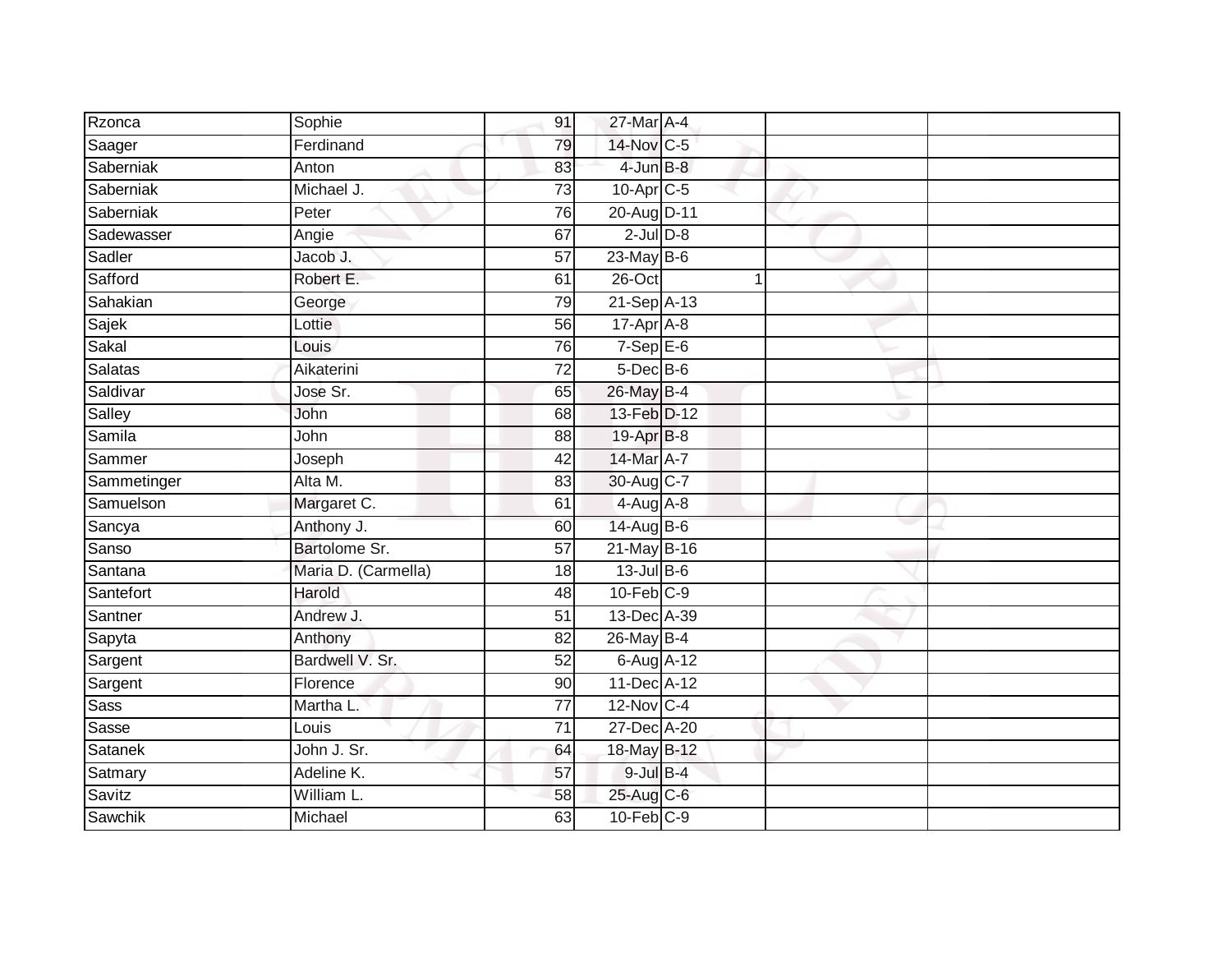| Sawicki      | Katherine (Bonnie May) | 50              | 8-Mar D-5        |               |  |
|--------------|------------------------|-----------------|------------------|---------------|--|
| Scaggs       | Marie E.               | 57              | 26-Oct D-8       |               |  |
| Schaap       | Gerrit                 | 84              | 29-Aug B-5       |               |  |
| Schabowski   | Helen                  | 53              | 10-Mar B-4       |               |  |
| Schabowski   | Stanley J.             | 55              | $13$ -Jan $A-12$ |               |  |
| Schachte     | <b>Alvis</b>           | 62              | $3-AugB-6$       |               |  |
| Schaefer     | Evelyn L.              | 65              | 27-Dec A-20      |               |  |
| Schalkle     | Eva                    | 56              | 27-Nov B-8       |               |  |
| Scharfenberg | Walter                 | 71              | 15-Oct C-8       |               |  |
| Schaub       | Carl C.                | 62              | 18-Dec A-28      |               |  |
| Schaul       | Florence M.            | 50              | 13-Mar B-6       | Barbauld      |  |
| Schavey      | Minnie                 | 81              | 8-Dec B-8        |               |  |
| Scheibel     | John                   | 76              | 3-Dec E-9        |               |  |
| Scherette    | Leo E.                 | 68              | 23-Oct C-4       |               |  |
| Schichner    | Leroy A.               | $\overline{52}$ | 21-Dec A-22      |               |  |
| Schiesser    | Frank J.               | 76              | 6-Aug A-12       |               |  |
| Schilling    | Ensign Gregory (Gregg) | $\overline{23}$ | 21-Sep A-13      |               |  |
| Schlenker    | <b>Frances</b>         | 75              | 23-Aug B-8       | <b>Boomer</b> |  |
| Schmal       | James J.               | 72              | 19-Nov C-2       |               |  |
| Schmal       | Martha A.              | 80              | 20-Oct A-10      |               |  |
| Schmal       | Mary S.                | 77              | 19-Mar D-14      |               |  |
| Schmidt      | Edward                 | 63              | $12$ -May B-4    |               |  |
| Schmidt      | Elizabeth S.           | 11              | 31-Oct B-4       |               |  |
| Schmidt      | Herman C.              | 62              | $2$ -Feb $A-13$  |               |  |
| Schmidt      | Shawn                  | 3 weeks         | $24$ -Jan $C-5$  |               |  |
| Schmitt      | William E.             | 67              | 8-Dec B-8        |               |  |
| Schmoekel    | Erich E.               | 62              | $1-Aug$ A-6      |               |  |
| Schmutte     | Emma                   | 71              | $29-Sep$ C-2     |               |  |
| Schneck      | John P.                | 70              | $11$ -Jul $B-4$  |               |  |
| Schneider    | Catherine (Kitty)      | 43              | 1-May B-4        | Mixon         |  |
| Schnelle     | Clarence P.            | 75              | 3-Feb B-6        |               |  |
| Schofro      | Robert M.              | 19              | 9-Oct            | 1             |  |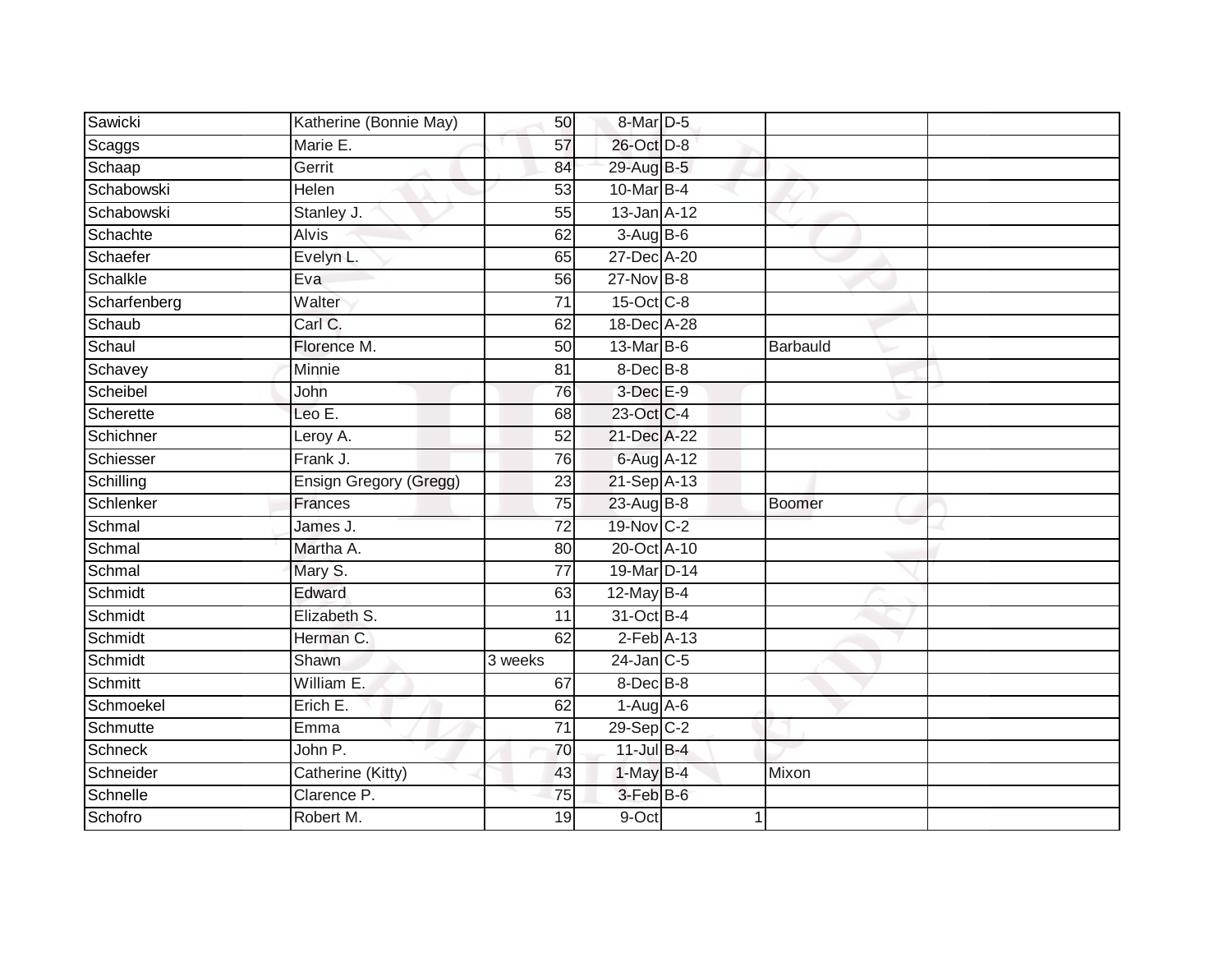| Schoknecht     | Minnie                | 68              | $25$ -Jan $A-4$ |               |                   |
|----------------|-----------------------|-----------------|-----------------|---------------|-------------------|
| Schoop         | <b>Erik Conrad</b>    | 15 months       | $11$ -Jan B-4   |               |                   |
| Schreiner      | Mary                  | 87              | $2$ -Oct $B-3$  |               |                   |
| Schroeder      | John T.               | 65              | $2-Aug$ $D-4$   |               |                   |
| Schroeder      | Minnie L.             | $\overline{83}$ | 3-Aug B-6       |               |                   |
| Schrum         | Mary Tapper           | 92              | 20-Aug D-11     |               |                   |
| Schulte        | Catherine A.          | 55              | $12$ -May B-4   |               |                   |
| <b>Schultz</b> | Evert C.              | 68              |                 | 14-Apr 1, B-3 | Picture included. |
| Schultz        | Harry E.              | 65              | $17-Oct$ B-3    |               |                   |
| Schultz        | Howard L.             | 39              | 16-Oct B-6      |               |                   |
| Schultz        | Richard               | $\overline{58}$ | $25$ -May B-4   |               |                   |
| Schumacher     | Rose                  | 88              | $2-AprB-6$      |               |                   |
| Schuman        | John J.               | 73              | 24-Mar B-4      |               |                   |
| Schunke        | Augusta Ida           | 85              | $1-MayB-4$      |               |                   |
| Schuster       | Frank                 | 49              | 10-Apr C-5      |               |                   |
| Schutz         | <b>Jerry Ray Bane</b> | 18              | 16-Jan D-12     |               |                   |
| Schuyler       | Arthur William Sr.    | $\overline{88}$ | 17-Dec A-78     |               |                   |
| Schwandt       | Chester R.            | 65              | 13-Dec A-39     |               |                   |
| Schwanke       | Ada Esther            | 76              | 28-Apr D-2      |               |                   |
| Schwartz       | Gran                  | 63              | 29-Feb A-4      |               |                   |
| Schwartz       | John A.               | 67              | $14-Sep$ A-6    |               |                   |
| Schweighardt   | Joseph                | $\overline{57}$ | $5-Sep$ C-4     |               |                   |
| Schwindendors  | Judith                | 33              | 6-Oct C-15      |               |                   |
| Sciranka       | <b>John</b>           | 46              | $13-Apr$ A-8    |               |                   |
| Scolnik        | Sam                   |                 | 8-May B-6       |               |                   |
| Scott          | Joseph C.             | 75              | 5-Mar D-11      |               |                   |
| Scott          | Morrison A.           | 79              | 20-Oct A-10     |               |                   |
| Scott          | Myrtle M.             | 76              | 29-Dec A-33     |               |                   |
| <b>Searles</b> | Ivan Jack             | 69              | 25-Jan A-4      |               |                   |
| Seat           | Clifford (Chief)      | 59              | 20-Sep B-5      |               |                   |
| Seat           | Ilija (Eli)           | 53              | 10-Jul C-5      |               |                   |
| Seaton         | Margaret              | 79              | 29-Jun D-4      |               |                   |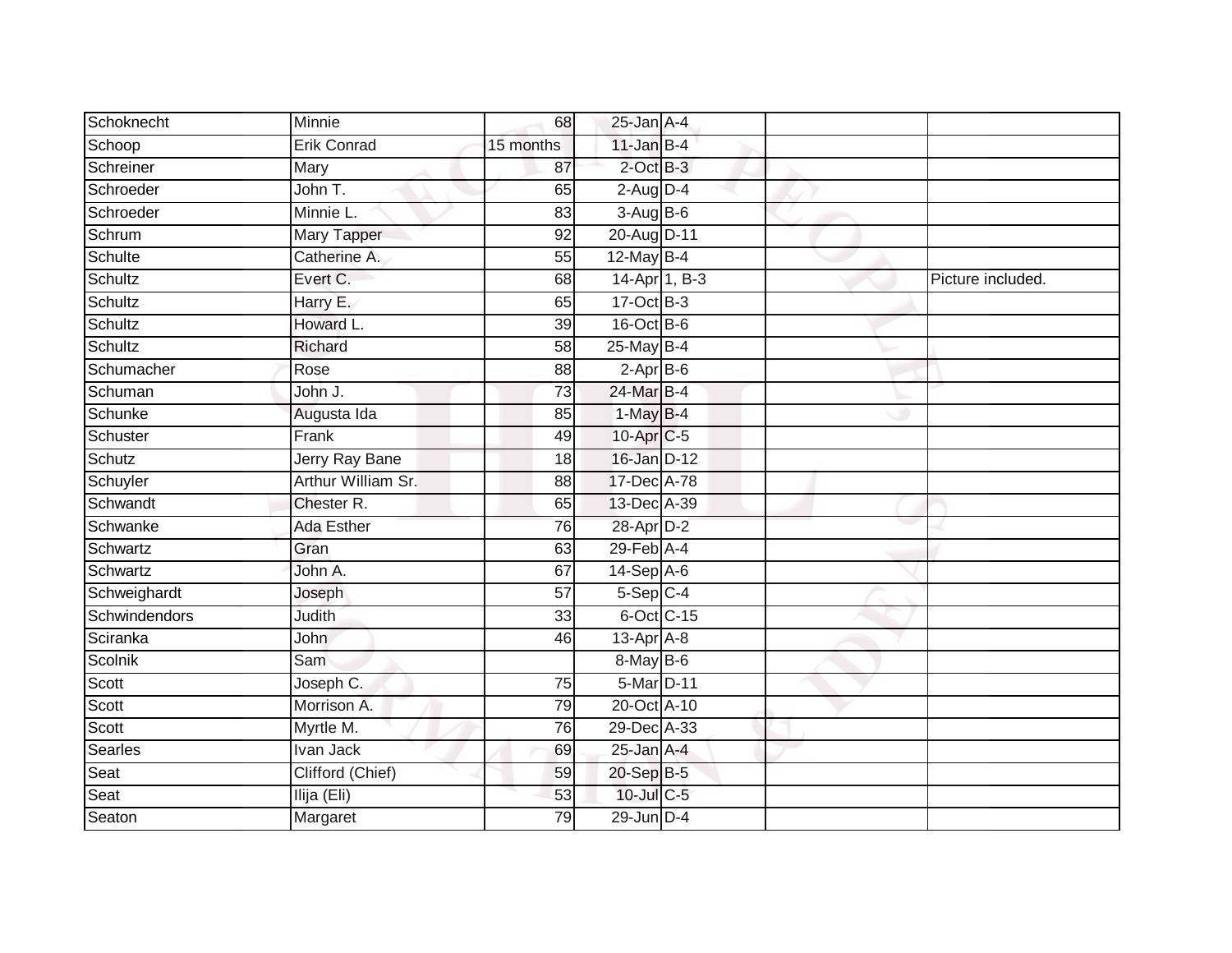| Seberger     | Anna B.             | 79              | 5-Sep C-4            |       |         |  |
|--------------|---------------------|-----------------|----------------------|-------|---------|--|
| Sebestan     | Alex Sr.            | 92              | 8-Mar D-5            |       |         |  |
| Seddelmeyer  | Sarah m.            | 83              | 22-Jun A-8           |       |         |  |
| Sedlar       | <b>Stevo</b>        | 90              | $27-Sep D-2$         |       |         |  |
| Sedor        | John                | 81              | 6-Feb <sup>B-6</sup> |       |         |  |
| Sefchik      | Peter               | 64              | 17-Dec A-78          |       |         |  |
| Sehlhorst    | Emilie              | 81              | $17 -$ Jul A-6       |       |         |  |
| Seifert      | Edgar F.            | $\overline{78}$ | 29-Sep C-2           |       |         |  |
| Seifert      | William             | 51              | 30-May A-12          |       |         |  |
| <b>Seils</b> | Leo H.              | 79              | $13$ -Jun $A-4$      |       |         |  |
| <b>Seils</b> | Margaret G.         | 69              | $10$ -Jan $B-3$      |       |         |  |
| Seitler      | Garhart             | 62              | $7 - Jan$            | 1     |         |  |
| Seitz        | James E.            | 26              | 23-Apr C-2           |       |         |  |
| Sekowski     | Katherine           | 82              | 22-Oct A-16          |       |         |  |
| Serafin      | <b>Richard Lee</b>  | 33              | 19-Mar D-14          |       |         |  |
| Serafin      | Ruby                | 35              | 28-Sep A-6           |       | Bultema |  |
| Serban       | Triyan              | 56              | 28-Mar C-5           |       |         |  |
| Serdel       | <b>Theresa</b>      | 81              | 5-Apr B-12           |       |         |  |
| Sereda       | Julia               | 78              | 9-Aug C-6            |       |         |  |
| Sesock       | William (Bill)      | 49              | 16-Oct B-6           |       |         |  |
| Seymour      | Walter E.           | 75              | 31-Dec A-38          |       |         |  |
| Shabaz       | <b>Mustafa</b>      | $\overline{78}$ | $3-Nov$ $C-6$        |       |         |  |
| Shackelford  | Minnie M.           | 72              | 16-Aug D-4           |       |         |  |
| Shahan       | Ruby                |                 | $6$ -Aug $A$ -12     |       |         |  |
| Shanle       | Hazel M.            | 66              | $10$ -Feb $C-9$      |       |         |  |
| Shannon      | Vivial L.           | 58              | 10-Sep E-11          |       |         |  |
| Sharp        | George              |                 | $4$ -Jun $B-8$       |       |         |  |
| Sharp        | Omer <sub>C.</sub>  | 55              | 31-Dec A-38          |       |         |  |
| Sharpe       | Leslie T.           | 34              | 9-Apr D-10           |       |         |  |
| Sharpe       | Thelma S.           | 52              | 31-Oct B-4           |       |         |  |
| Sharpley     | Amanda (Aunt Annie) |                 | 89 Feburary<br>24    | $D-5$ |         |  |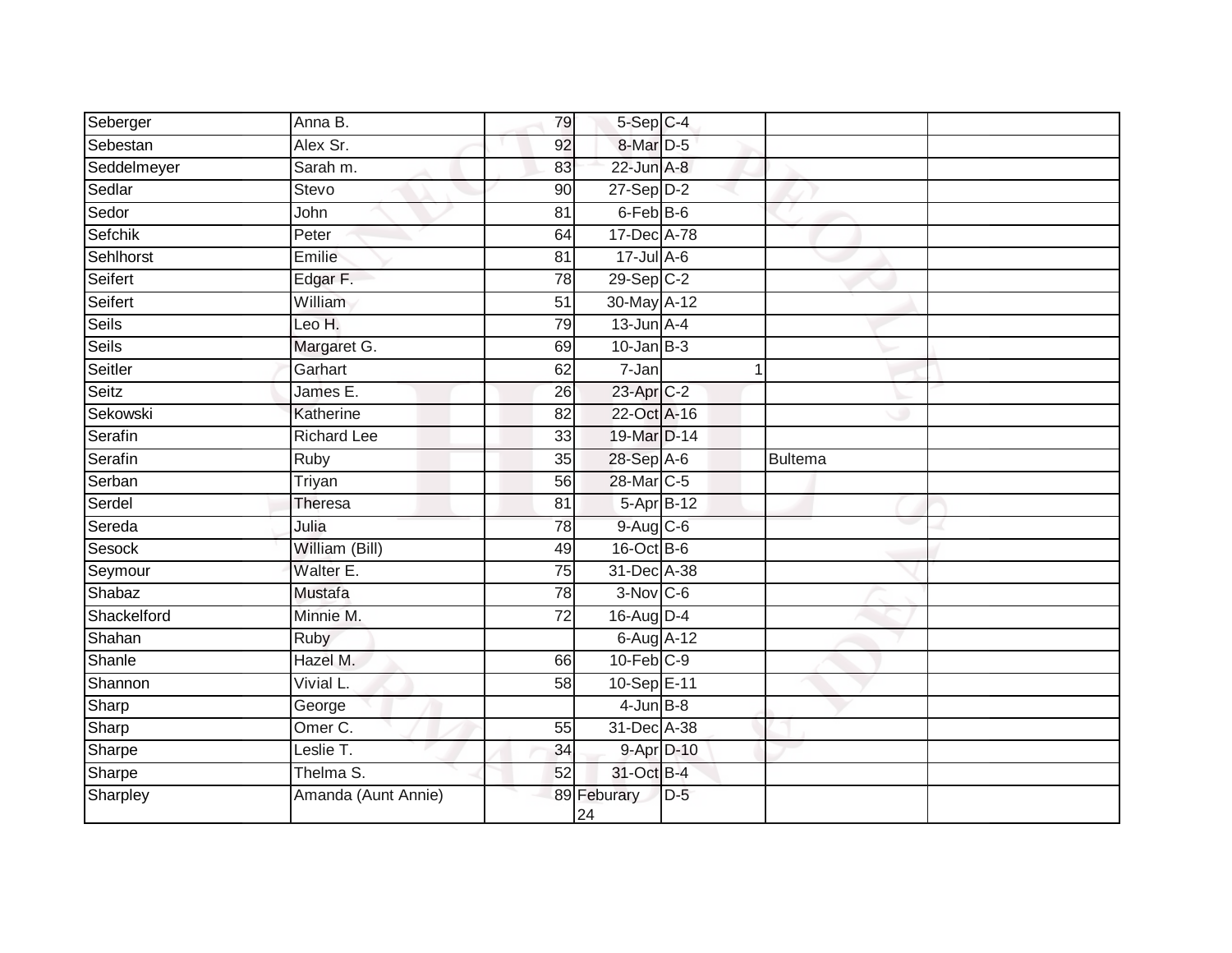| Shassere       | Herman           | 94              | $3$ -Jul $A$ -4 |               |                   |
|----------------|------------------|-----------------|-----------------|---------------|-------------------|
| Shatkowski     | Kunegunda Mary   | 86              | 24-Jul A-10     |               |                   |
| Shearer        | Paul R.          | $\overline{71}$ | 31-Dec A-38     |               |                   |
| Shegich        | Peter            | 71              | 11-Dec A-12     |               |                   |
| Shelden        | Luleanne         | 91              | 8-Nov B-8       |               |                   |
| Shelton        | Earl L. (Smokey) | 56              | $3-May$ C-6     |               |                   |
| Shlensky       | Harry            | 75              | $4$ -Oct D-6    |               |                   |
| Shope          | Edward N.        | 63              | 19-Oct D-9      |               |                   |
| Shoptaugh      | William H.       | 93              | $9$ -Jan $F-2$  |               |                   |
| Short          | James L.         | 59              | $21$ -Feb $C-5$ |               |                   |
| Short          | William N.       | 68              | 24-Apr A-11     |               | Picture included. |
| Shorter        | Louis H.         | 49              | $11$ -May B-6   |               |                   |
| Shoue          | Edward J. Sr.    | 57              | 21-Dec A-22     |               |                   |
| Shoulty        | Mary E.          | 91              | $7-Aug$ A-8     |               |                   |
| Shreve         | Richard H.       | 81              | 5-Mar D-11      |               |                   |
| <b>Shultz</b>  | George M.        | $\overline{71}$ | 16-Nov B-9      |               |                   |
| Shutan         | Charles A. (Dr.) |                 | 30-Aug C-7      |               |                   |
| Sichak         | William          | 87              | $5-Sep$ C-4     |               |                   |
| Sidler         | Warren E.        | $\overline{71}$ | 5-Dec B-6       |               |                   |
| Siebert        | William H.       | 43              | 24-Aug          |               |                   |
| Sieja          | Anna             | 62              | 20-Mar B-8      |               |                   |
| Sieja          | William L.       | 52              | 31-Jul B-4      |               |                   |
| Siewierski     | Ronald           | 27              | 9-Apr           |               |                   |
| Sifford        | Allie R. (Allen) | 67              | 13-Feb D-12     |               |                   |
| Signorelli     | Joseph           | 79              | 27-Feb D-12     |               |                   |
| Sikirich       | Mary             | 62              | 17-Dec A-78     | Baron         |                   |
| Silvasi        | Ann              | 69              | 10-Jul C-5      | Ehlert        |                   |
| Silverman      | Louis            |                 | 5-Mar D-11      |               |                   |
| Silverman      | Nathan           | 79              | 13-Dec A-39     |               |                   |
| Simkovich      | Gloria           | 21              | 2-Nov B-12      |               |                   |
| <b>Simmons</b> | Gertrude N.      |                 | 18-Jul B-4      | <b>Herbst</b> |                   |
| <b>Simmons</b> | Richard J.       | 56              | 16-Oct B-6      |               |                   |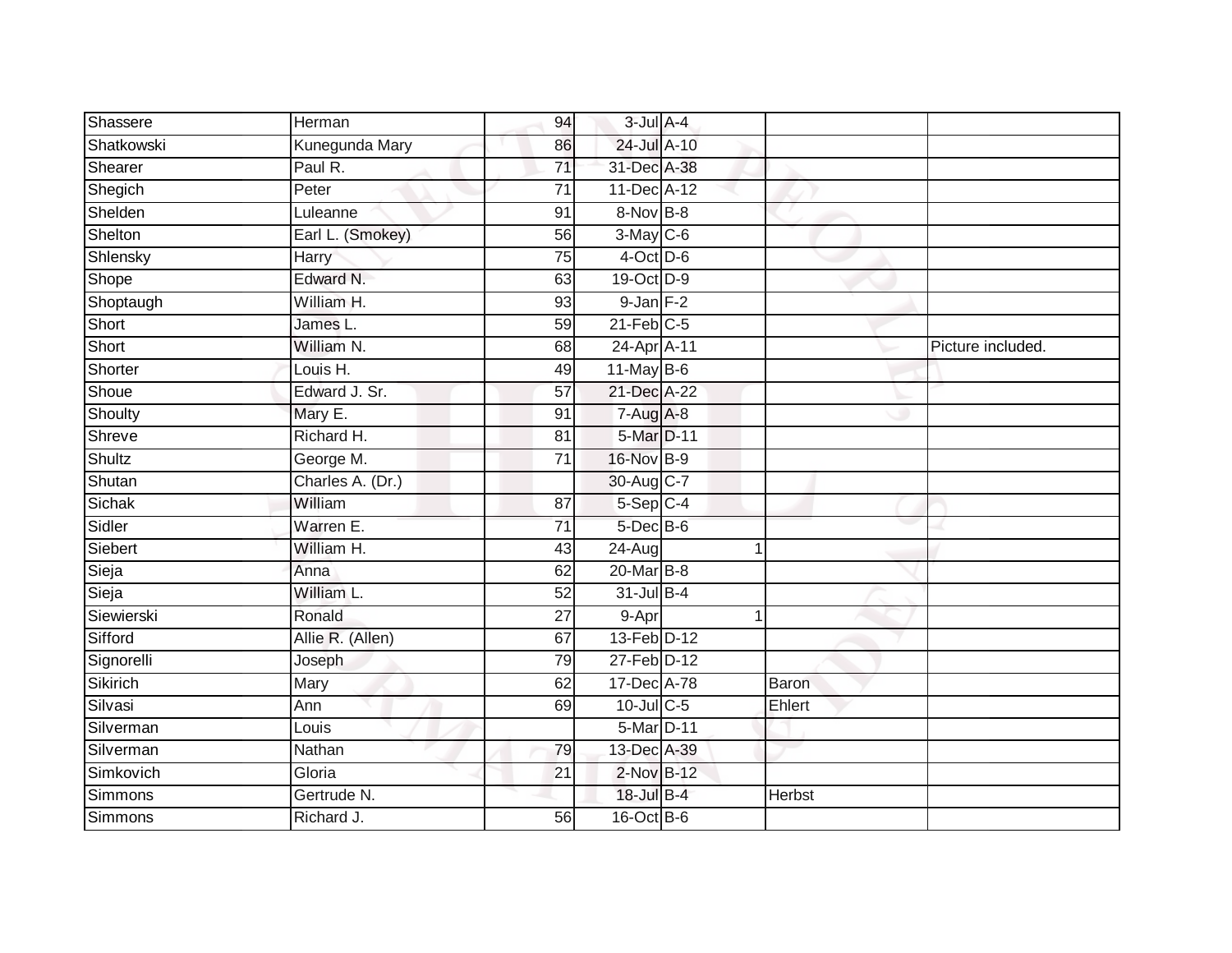| Simon            | John           | 71              | $4$ -Jan $C-9$           |              |        |                   |
|------------------|----------------|-----------------|--------------------------|--------------|--------|-------------------|
| Simon            | Leona Sypult   | 59              | $7$ -Jul $B-3$           |              |        |                   |
| Simons           | Albert D.      | 74              | 16-Jan D-12              |              |        |                   |
| Simpson          | John A.        | 80              | 14-Sep A-6               |              |        |                   |
| Sims             | Lucius         | 69              | 21-May B-16              |              |        |                   |
| Simunick         | Francis M.     | 50              | 10-Mar B-4               |              |        |                   |
| Singel           | Michael (Mike) | 80              | $6$ -Jul $B-4$           |              |        |                   |
| Singleton        | Irma           | 49              | 3-Oct C-5                |              | Taylor |                   |
| Singleton        | Palmer C. Sr.  | 80              | 19-Nov C-2               |              |        |                   |
| <b>Sipos</b>     | Ernest         | 55              | 30-Apr E-11              |              |        |                   |
| Siti             | Frank          | 56              | 12-Dec A-10              |              |        |                   |
| Sitwell          | Fredrick A. H. | 97              | $24 - \text{Aug } B - 8$ |              |        |                   |
| <b>Siurtek</b>   | Frank          | 79              | 22-Aug A-8               |              |        |                   |
| Sizemore         | Rosa Belle     | 77              | 3-Dec E-9                |              |        |                   |
| Skafish          | Peter          | $\overline{57}$ | $23$ -Jul $B-8$          |              |        | Picture included. |
| Skalba           | Caroline       | 77              | 29-Nov C-6               |              |        |                   |
| Skamai           | Mitchell       | $\overline{53}$ | 18-Jul B-4               |              |        |                   |
| Skeen            | Senia          | 90              | 14-Nov C-5               |              |        |                   |
| Skilling         | Reginald       | 64              |                          | 4-Dec 1, B-6 |        |                   |
| Skinner          | Charles L.     | 59              | $3$ -Jan $C-4$           |              |        |                   |
| Skinner          | Dorothy M.     | 40              | 21-May B-16              |              |        |                   |
| Sklanka          | John           | 51              | 15-Dec A-24              |              |        |                   |
| Skomarowski      | Leo            | 78              | $24$ -Jan C-5            |              |        |                   |
| Skonieczny       | John           | 84              | $10$ -Feb $C-9$          |              |        |                   |
| Skorupka         | Felix          | 78              | $13-\text{Sep}$ $C-8$    |              |        |                   |
| Skosnik          | Andrew         | 67              | $28$ -Feb $B$ -8         |              |        |                   |
| <b>Skowronek</b> | Jacob          | 83              | $2$ -Oct $B-3$           |              |        |                   |
| Skrentny         | Anthony J.     | $\overline{70}$ | $1-Feb$ C-5              |              |        |                   |
| Skurka           | John Sr.       | 82              | 11-Aug A-8               |              |        |                   |
| Skwiertz         | Frank (Butch)  | 64              | 21-May B-16              |              |        |                   |
| Slack            | George H.      | 86              | 15-Oct C-8               |              |        |                   |
| Slampyak         | Stephan        | 84              | 15-Nov C-7               |              |        |                   |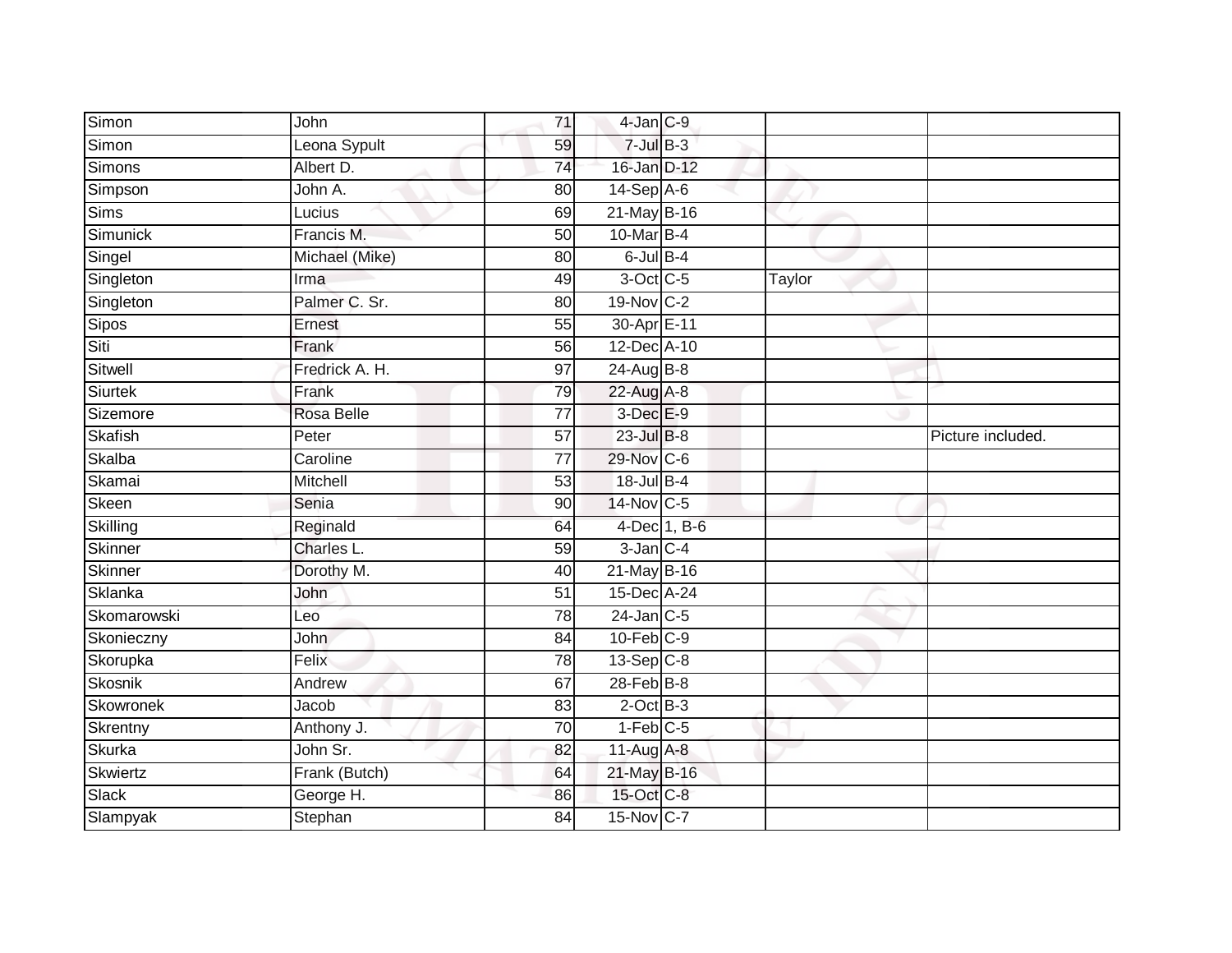| Slaughter | William        | 51              | $13$ -Aug         | $\mathbf 1$ |  |
|-----------|----------------|-----------------|-------------------|-------------|--|
| Slawniak  | Mary           | 87              | 15-Nov C-6        |             |  |
| Slivka    | John J.        | 78              | 21-Dec A-22       |             |  |
| Slivko    | Alex Sr.       | 78              | $5-Sep$ C-4       |             |  |
| Sloan     | Anna Elnora    | 85              | $31$ -May B-6     |             |  |
| Sloan     | Donald D.      | 61              | $1-MarB-7$        |             |  |
| Sloan     | Donna M.       | 28              | 21-Sep A-12       |             |  |
| Sloan     | Jeff A.        | 62              | 20-Jul D-9        |             |  |
| Slosser   | Guy A.         |                 | 18-May B-12       |             |  |
| Sluka     | Sofia          | 77              | 14-Aug B-6        |             |  |
| Sluyter   | Lavonne C.     | 67              | 12-Dec A-10       |             |  |
| Smart     | Harley A.      | 67              | 12-Mar D-16       |             |  |
| Smeltzer  | William        | 84              | 25-May B-4        |             |  |
| Smigla    | Joseph J.      | 59              | 28-May D-6        |             |  |
| Smith     | <b>Allen</b>   | 41              | 18-Feb            | $\mathbf 1$ |  |
| Smith     | Arlin C. (Bud) | 51              | $9$ -Feb $B$ -6   |             |  |
| Smith     | Bertha P.      | $\overline{81}$ | $4-AprB-4$        |             |  |
| Smith     | Dora           | 87              | $2$ -Feb $A-12$   | Pohlman     |  |
| Smith     | Frank J.       | $\overline{24}$ | 8-Nov B-8         |             |  |
| Smith     | Gladys V.      | 76              | 29-Dec A-33       |             |  |
| Smith     | Guy M.         | $\overline{71}$ | 19-Jun B-4        |             |  |
| Smith     | Harold E.      | 33              | 28-Jun D-7        |             |  |
| Smith     | <b>Hilda</b>   | 73              | $8 - Jun$ $B - 8$ |             |  |
| Smith     | lone           |                 | 15-Dec A-24       |             |  |
| Smith     | James D.       | 62              | $26$ -Jul B-8     |             |  |
| Smith     | James J.       | 23              | 17-Apr A-8        |             |  |
| Smith     | John L.        | $\overline{82}$ | $1-SepC-6$        |             |  |
| Smith     | Joseph P. Sr.  | 83              | $26$ -Nov $ C-6 $ |             |  |
| Smith     | Kenneth B.     | 59              | $11$ -Jun $E-2$   |             |  |
| Smith     | Laura J.       | 78              | 25-Oct D-7        |             |  |
| Smith     | Leslie         | 62              | $15$ -Feb $B$ -6  |             |  |
| Smith     | <b>Mary</b>    |                 | 10-Aug B-8        |             |  |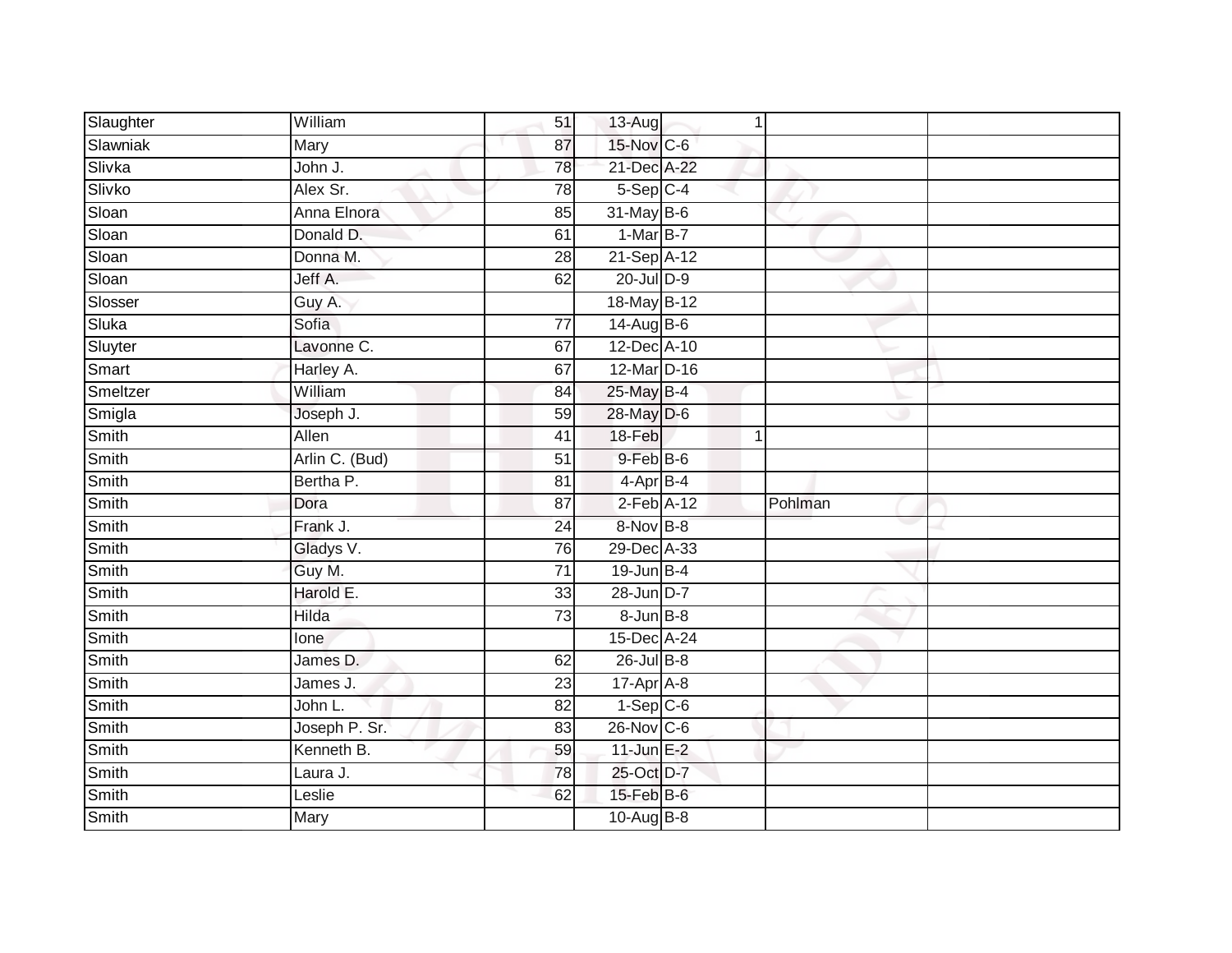| Smith           | Maxime                  | 55              | 22-Oct A-16       |             |           |  |
|-----------------|-------------------------|-----------------|-------------------|-------------|-----------|--|
| Smith           | Michael                 | 13              | $5 -$ Jul         | 1           |           |  |
| Smith           | <b>Ralph Tyler</b>      | 56              | 14-Aug B-6        |             |           |  |
| Smith           | Robert H.               | 75              | $7-MarB-6$        |             |           |  |
| Smith           | Robert V.               | 67              | $3-May$ $C-6$     |             |           |  |
| Smith           | Samuel Stanhope         | 79              | 16-Aug D-4        |             |           |  |
| Smith           | Sena                    | 73              | 16-Mar B-4        |             |           |  |
| Smith           | Thomas W.               | 61              | $26$ -Jun $B - 8$ |             |           |  |
| Smith           | Thomas W.               | 19              | 5-Oct B-10        |             |           |  |
| Smith           | Viola M.                | 65              | 8-Aug B-4         |             |           |  |
| Smith           | Virgil                  | 61              | $31-AugB-9$       |             |           |  |
| Smith           | William M.              | 62              | $7-Nov$ B-4       |             |           |  |
| <b>Smithers</b> | Roy L.                  | 59              | 25-Sep B-6        |             |           |  |
| Smolen          | <b>Maria</b>            | 84              | 7-Jan A-8         |             |           |  |
| Smulski         | Helen                   | 79              | 28-Jun D-7        |             |           |  |
| Smurda          | Patricia                | 45              | 8-Jun B-9         |             |           |  |
| Snedden         | George Ray              | 84              | $22$ -Nov $D-6$   |             |           |  |
| Snow            | Clara                   | 56              | $6$ -Jan $C$ -5   |             | Ostrowski |  |
| Snow            | Therman                 | 59              | $25$ -Feb $C$ -5  |             |           |  |
| Snyder          | Henry B.                | 80              | 17-Dec A-78       |             |           |  |
| Snyder          | Richard L.              | 21              | $26$ -Jul $B-8$   |             |           |  |
| Snyder          | Wavy S.                 | $\overline{72}$ | 30-Oct B-4        |             |           |  |
| Sokolowski      | John                    | 62              | 10-Mar B-4        |             |           |  |
| Sokolowski      | Stanley E.              | 58              | $5 - Jun$ $A - 8$ |             |           |  |
| Solecki         | Henry                   |                 | $25$ -Jul $B-4$   |             |           |  |
| Soley           | Julia                   | 88              | $28$ -Feb $B-8$   |             |           |  |
| Solomon         | Charlotte               | 6               | 24-May            | $\mathbf 1$ |           |  |
| Soltis          | Joseph $\overline{J}$ . | 69              | 4-Apr B-4         |             |           |  |
| Soltwedel       | Eleanore                | 51              | 4-Feb A-10        |             |           |  |
| Somenzi         | Fred Sr.                | 81              | 23-Feb C-4        |             |           |  |
| Soneriu         | Marie                   | 76              | 18-Apr A-6        |             |           |  |
| Sonner          | <b>Maria</b>            | 76              | $17-Apr$ A-8      |             |           |  |
|                 |                         |                 |                   |             |           |  |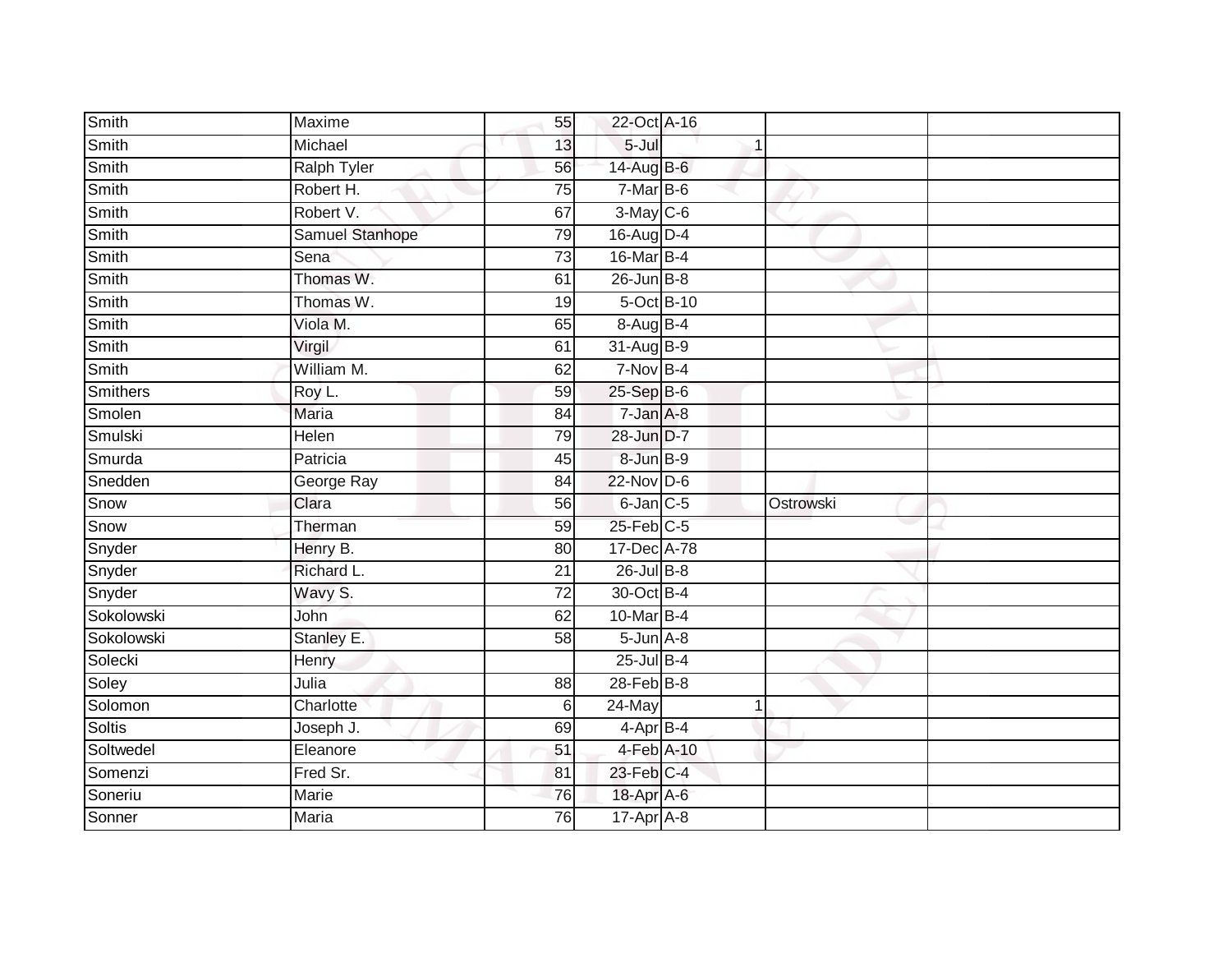| Sonoff      | Antoni J. (Ted)  | 45              | 8-Feb B-4               |         |  |
|-------------|------------------|-----------------|-------------------------|---------|--|
| Sopko       | Michael          | 55              | 6-Jan C-5               |         |  |
| Sorenson    | Hulda H.         | 84              | 14-Sep A-6              |         |  |
| Sotak       | Albert           | 63              | $11-Apr$ B-3            |         |  |
| Sotak       | Ralph E.         | $\overline{25}$ | $14-Apr$ B-3            |         |  |
| Sotiropulos | Nicholas (Soter) | 80              | 11-Sep B-4              |         |  |
| Soto        | Victoria M.      | 68              | 20-Aug D-11             |         |  |
| Soundos     | George E. Sr.    | 77              | $13-Aug$ <sub>C-4</sub> |         |  |
| Southard    | John W. (Wes)    | 81              | 24-Jul A-10             |         |  |
| Spak        | Andro            | 77              | 27-Aug C-10             |         |  |
| Spanier     | Velma Mae        | 49              | 29-Jun D-4              |         |  |
| Sparacino   | Mary Catherine   | 77              | 11-Dec A-12             |         |  |
| Spaulding   | Dorothy L.       | 74              | $5 - Jun$ $A - 8$       |         |  |
| Spaw        | Robert H.        | 53              | $9 - Jan F-2$           |         |  |
| Specker     | Eugene R.        | 70              | 6-Sep A-10              |         |  |
| Spejewski   | Norma            | 45              | 16-Feb C-2              | Austgen |  |
| Spencer     | Edward           | $\overline{58}$ | $24$ -Jan $C-5$         |         |  |
| Spencer     | Frank L.         | $\overline{71}$ | $2-AprB-6$              |         |  |
| Spenner     | Carl R.          | 76              | 6-Oct C-15              |         |  |
| Spenner     | John A.          | $\overline{71}$ | 19-Dec A-14             |         |  |
| Speros      | George A.        | 89              | $23$ -Jul $B-8$         |         |  |
| Spicker     | Mamie            | 84              | 24-Sep E-13             |         |  |
| Spisak      | <b>Maria</b>     |                 | $7$ -Dec $B-4$          |         |  |
| Spolarich   | Mary             |                 | 25-Jun A-16             |         |  |
| Sprague     | Earl W.          | 25              | $12$ -Jun $A$ -6        |         |  |
| Sprague     | Ralph H.         | 65              | $20$ -Jan $A-8$         |         |  |
| Spring      | George L.        | 69              | $1$ -Jun $A - 8$        |         |  |
| Springs     | Guy E.           | 76              | 20-Aug D-11             |         |  |
| Spudic      | Joseph T.        | 50              | 19-Apr B-8              |         |  |
| Spurlock    | George U.        | $\overline{72}$ | 3-Jan C-4               |         |  |
| Squibb      | Pauline          | 63              | 27-Mar A-4              |         |  |
| Srbovan     | Victoria         | 86              | 15-Nov C-6              |         |  |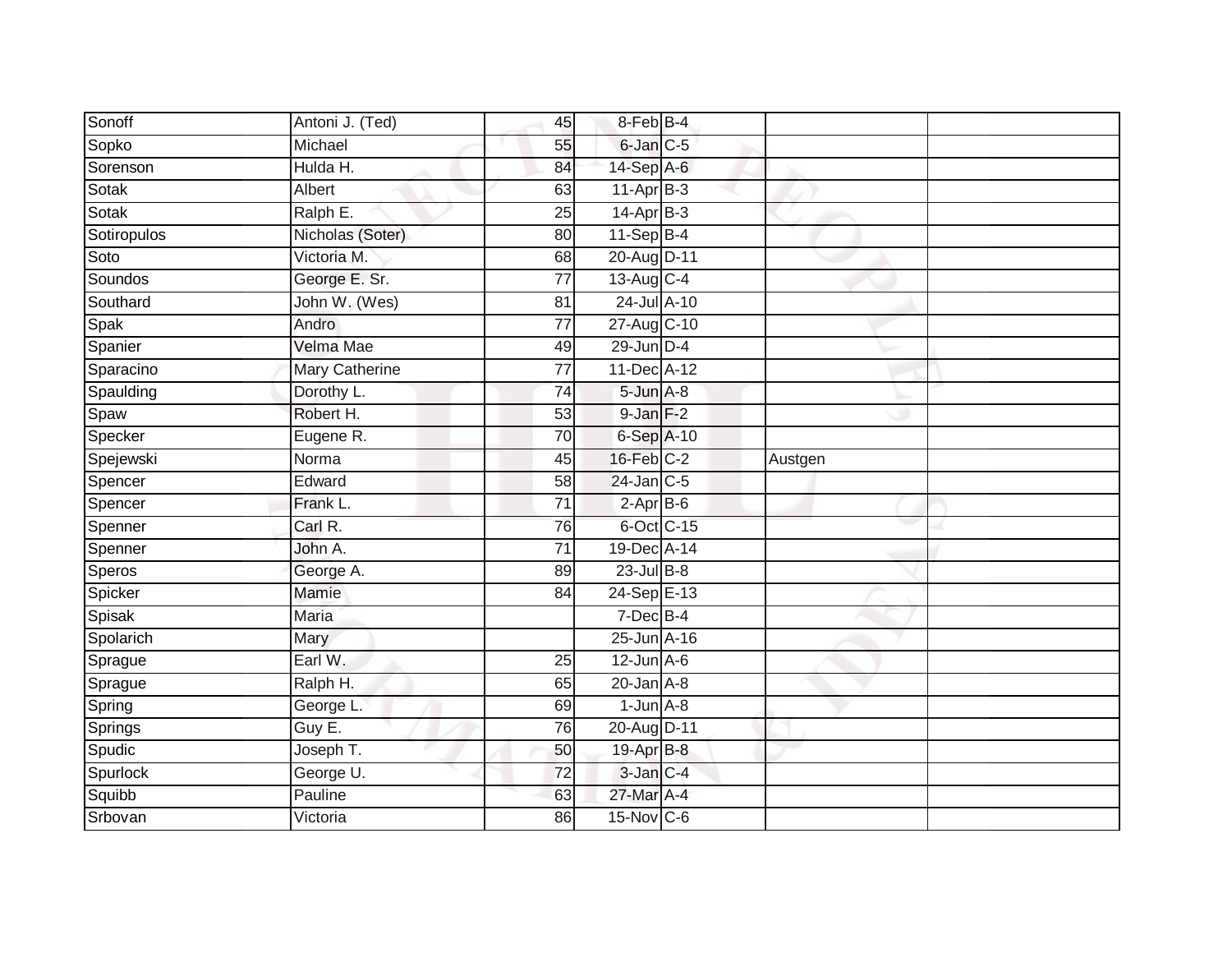| Sredin          | Sophi M.               | 54              | 6-Aug A-12       |   |          | Also listed as Sredzinsk. |
|-----------------|------------------------|-----------------|------------------|---|----------|---------------------------|
| St. Amour       | Ferdinand              | 71              | 13-Apr A-8       |   |          |                           |
| Stacey          | Anna                   | 65              | 19-Mar D-14      |   |          |                           |
| Stachura        | Joseph F.              | 55              | 25-Jun A-16      |   |          |                           |
| <b>Stack</b>    | Ernest                 | 89              | $25$ -Jun $A-16$ |   |          |                           |
| Stafford        | Fred O.                | $\overline{72}$ | $2$ -Jul $D-8$   |   |          |                           |
| Stahl           | Mabel                  | 64              | 1-May            | 1 |          |                           |
| Stahl           | Robert E. Sr.          | 52              | $11$ -May B-6    |   |          |                           |
| Stahlhut        | Edward L.              | 64              | 17-Apr A-8       |   |          |                           |
| Staley          | Lauretta G.            | 74              | 24-May B-4       |   |          |                           |
| <b>Stalions</b> | Gwendolyn H.           | 60              | $9$ -Feb $B$ -6  |   |          |                           |
| Stambaugh       | Margaret M.            | 86              | $23$ -May B-6    |   | Comstock |                           |
| <b>Stanchik</b> | George M.              | 81              | 14-Sep A-6       |   |          |                           |
| Stanczak        | Martha J.              | 65              | 6-Apr B-8        |   |          |                           |
| Standarski      | Anthony J.             | 66              | 12-Apr F-4       |   |          |                           |
| Stanley         | Chester A.             | 80              | 31-Dec A-38      |   |          |                           |
| Stanley         | Jackie A.              | 20              | 20-Nov B-6       |   |          |                           |
| Stanton         | Patrick J.             | 85              | $27$ -Jan B-3    |   |          |                           |
| <b>Stark</b>    | Edward M.              | 48              | 19-Jun B-4       |   |          |                           |
| <b>Stark</b>    | Herbert A.             | 92              | $23$ -May B-6    |   |          |                           |
| <b>Starke</b>   | Anthony J. Sr. (Spike) | 72              | 5-May C-7        |   |          |                           |
| Stavitzke       | Carl H.                | 62              | 6-Aug A-12       |   |          |                           |
| Stec            | Walter                 | 59              | $21-Aug$ B-4     |   |          |                           |
| Stecz           | Mary                   |                 | $10$ -Jul $C$ -5 |   |          |                           |
| Steeb           | Jeanne C.              | 60              | 13-Aug C-4       |   |          |                           |
| <b>Steele</b>   | Sophie                 | 60              | $12-Sep$ B-4     |   |          |                           |
| Stefaniak       | Joseph A.              | 78              | $24$ -Feb $D-5$  |   |          |                           |
| Stefanski       | <b>Bertha</b>          | 85              | 30-Jan C-11      |   |          |                           |
| Steffan         | Rudolph                | 65              | 7-Mar B-6        |   |          |                           |
| Steffan         | Rudolph                | 65              | 6-Mar B-6        |   |          |                           |
| Steiger         | Eleanor L.             | 81              | 20-Nov B-6       |   |          |                           |
| <b>Stein</b>    | Julia                  | 78              | 10-Nov C-6       |   |          |                           |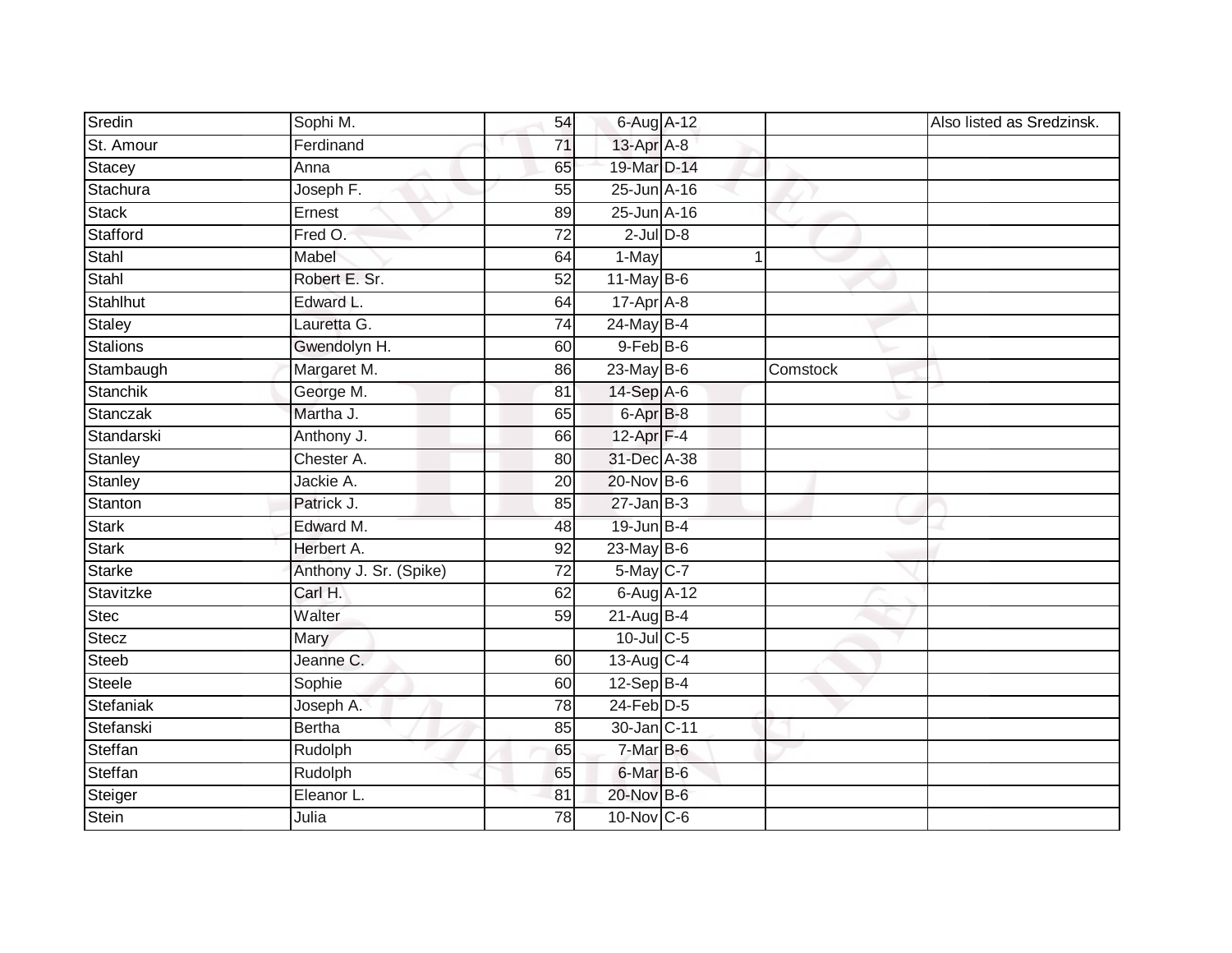| Steinmetz      | Hazel                      | 64              | 6-Jan C-5         |        |                             |
|----------------|----------------------------|-----------------|-------------------|--------|-----------------------------|
| Stelzer        | Chesterine A.              |                 | 26-Mar C-10       |        |                             |
| Stepanovicius  | Sophia                     | 74              | 12-Oct E-8        |        | Also listed as Stefanowicz. |
| Stephen        | Joseph M.                  | 59              | $5$ -Jul $B-9$    |        |                             |
| Stephenson     | Christine                  | 60              | $31$ -Jan $A-4$   | v      |                             |
| Stephenson     | Frances                    | 76              | $6$ -Feb $B$ -6   |        |                             |
| Stephenson     | Robert F.                  | 58              | $11-SepB-4$       |        |                             |
| Steponaitis    | Jonas                      | 64              | $22$ -Jun $A-8$   |        |                             |
| Stevenin       | George T.                  | 82              | 20-Oct A-10       |        |                             |
| Stevens        | Faye                       | 69              | $3-Nov$ $C-6$     |        |                             |
| <b>Stevens</b> | Lana J.                    | 3               | 13-Mar B-6        |        |                             |
| Stevens        | Theodore                   | 66              | 28-Jul B-4        |        |                             |
| <b>Stevens</b> | <b>William Paul</b>        | 60              | 28-Sep A-6        |        |                             |
| <b>Stevens</b> | <b>William Paul</b>        | 60              | 26-Sep A-4        |        |                             |
| Stevenson      | Ellen                      | 64              | 30-Jul B-6        |        |                             |
| Steward        | Kenneth K.                 | 59              | $4$ -Jan $C-9$    |        |                             |
| Stewart        | Helen                      | 67              | $11$ -Jan B-4     |        |                             |
| <b>Stick</b>   | Norman <sub>P.</sub>       | 58              | 25-Aug C-6        |        |                             |
| Stickler       | Chester H.                 | 74              | 16-Nov B-8        |        |                             |
| Stickling      | Mary                       | 88              | 18-May B-12       |        |                             |
| <b>Stiles</b>  | Eloise R.                  | 84              | 27-Aug C-10       |        |                             |
| <b>Stiles</b>  | Eloise R.                  | 84              | $3-Sep$ B-9       |        |                             |
| Still          | Harvey L.                  | 53              | $7 - Jan A - 8$   |        |                             |
| Stillson       | Herman                     | 78              | 17-Apr A-8        |        |                             |
| <b>Stone</b>   | <b>Bernice Amanda</b>      | $\overline{55}$ | 25-Oct D-7        | James  |                             |
| <b>Stone</b>   | Lena E.                    | 73              | 9-Apr D-10        |        |                             |
| Stonebraker    | Gertrude                   | 83              | $5 - Jun$ $A - 8$ |        |                             |
| <b>Storms</b>  | Jennifer                   | 1 days          | $2$ -Jul $D-8$    |        |                             |
| Stowman        | Margaret                   | 83              | 21-Feb C-5        | Hepner |                             |
| Strange        | John T.                    | 61              | $12$ -Jul B-6     |        |                             |
| Street         | <b>Christopher Matthew</b> | 1 day           | 17-May E-6        |        |                             |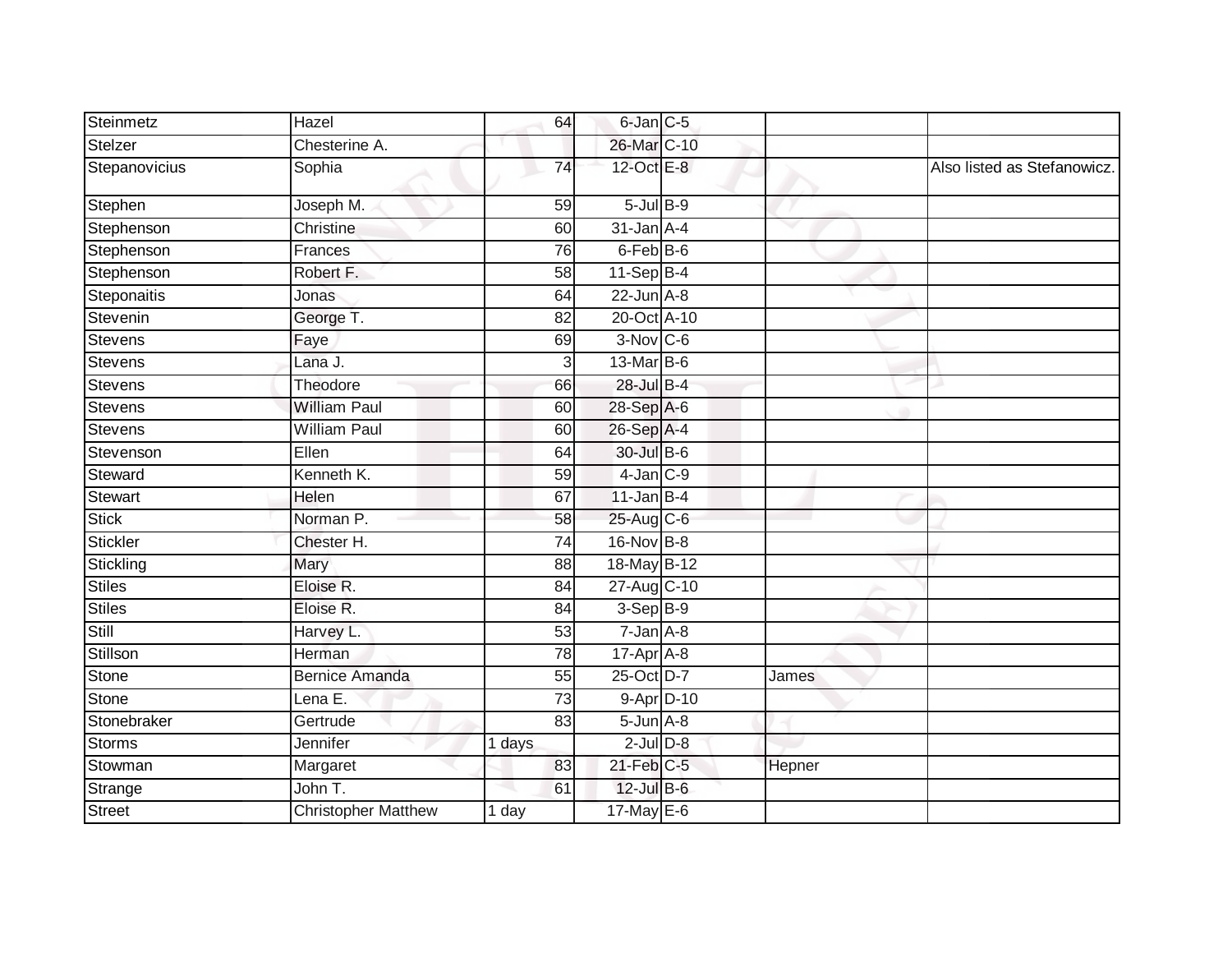| Stretch        | Frieda        | 62              | 27-Jul B-4       |          |                       |
|----------------|---------------|-----------------|------------------|----------|-----------------------|
| Strickland     | Eleanor R.    | 74              | $11$ -Jun $E-2$  |          |                       |
| Stringer       | Nellie H.     | 86              | 16-Jan D-12      |          |                       |
| <b>Strisko</b> | Andrew        | $\overline{70}$ | 7-Nov B-4        |          |                       |
| Strnatka       | John C.       | 55              | 30-Oct B-4       |          |                       |
| Strong         | Donald B.     | 59              | 8-Feb B-4        |          |                       |
| Stross         | Julius        | 84              | $8$ -Feb $B-4$   |          |                       |
| <b>Stroube</b> | Andres M.     | 69              | 26-Dec A-40      |          |                       |
| Struble        | George D.     | $\overline{72}$ | $22-Sep$ C-5     |          |                       |
| Strug          | Edward J.     | 49              | $12$ -Jan E-2    |          |                       |
| <b>Stubler</b> | <b>Nick</b>   |                 | 30-Jul B-6       |          |                       |
| Stuhlmacher    | Laura         | 75              | 17-Aug A-14      |          |                       |
| Suchocki       | Martha        | 84              | $17 - Jan$ $C-2$ |          |                       |
| Sufana         | Ann           | 51              | 10-Mar B-4       | Grzyb    |                       |
| Suga           | <b>Steve</b>  | $\overline{70}$ | 13-Jul B-6       |          |                       |
| Sukta          | Mary          | 79              | 5-May C-7        |          |                       |
| Sulak          | Walter A.     | 61              | 24-Jul A-10      |          |                       |
| Sullivan       | Harry A.      | 63              | 28-Feb B-8       |          |                       |
| Sullivan       | Kenneth       | 51              | $1-Sep$ $C-6$    |          |                       |
| Sullivan       | Margaret M.   |                 | $1-$ Sep $C-6$   |          |                       |
| Sullivan       | Nathaniel Jr. | 51              | 6-Apr B-8        |          |                       |
| Sullivan       | Sarah         | $\overline{57}$ | $7-MarB-6$       |          |                       |
| Sullivan       | Stanley F.    | 64              | $21$ -Jul $D-5$  |          |                       |
| Sullivan       | Van L.        | 77              | 26-Dec A-40      |          |                       |
| <b>Sumbles</b> | Sophia        | 84              | 15-Oct C-8       |          |                       |
| Sundeen        | John P.       | $\overline{72}$ | 26-Sep A-4       |          |                       |
| Surowiec       | John Sr.      | 79              | 18-May B-13      |          |                       |
| Surprise       | Susan M.      | 88              | $2-Nov$ B-12     |          |                       |
| Suteu          | George        | 83              | 6-Mar B-6        |          | Also listed as Suten. |
| Suto           | Peter         | $\overline{71}$ | 9-Nov A-9        |          |                       |
| Sutton         | Frances       | 96              | 24-Apr A-11      |          |                       |
| Suvaj          | Ester J.      | 63              | $24$ -Jan $C-5$  | Freeberg |                       |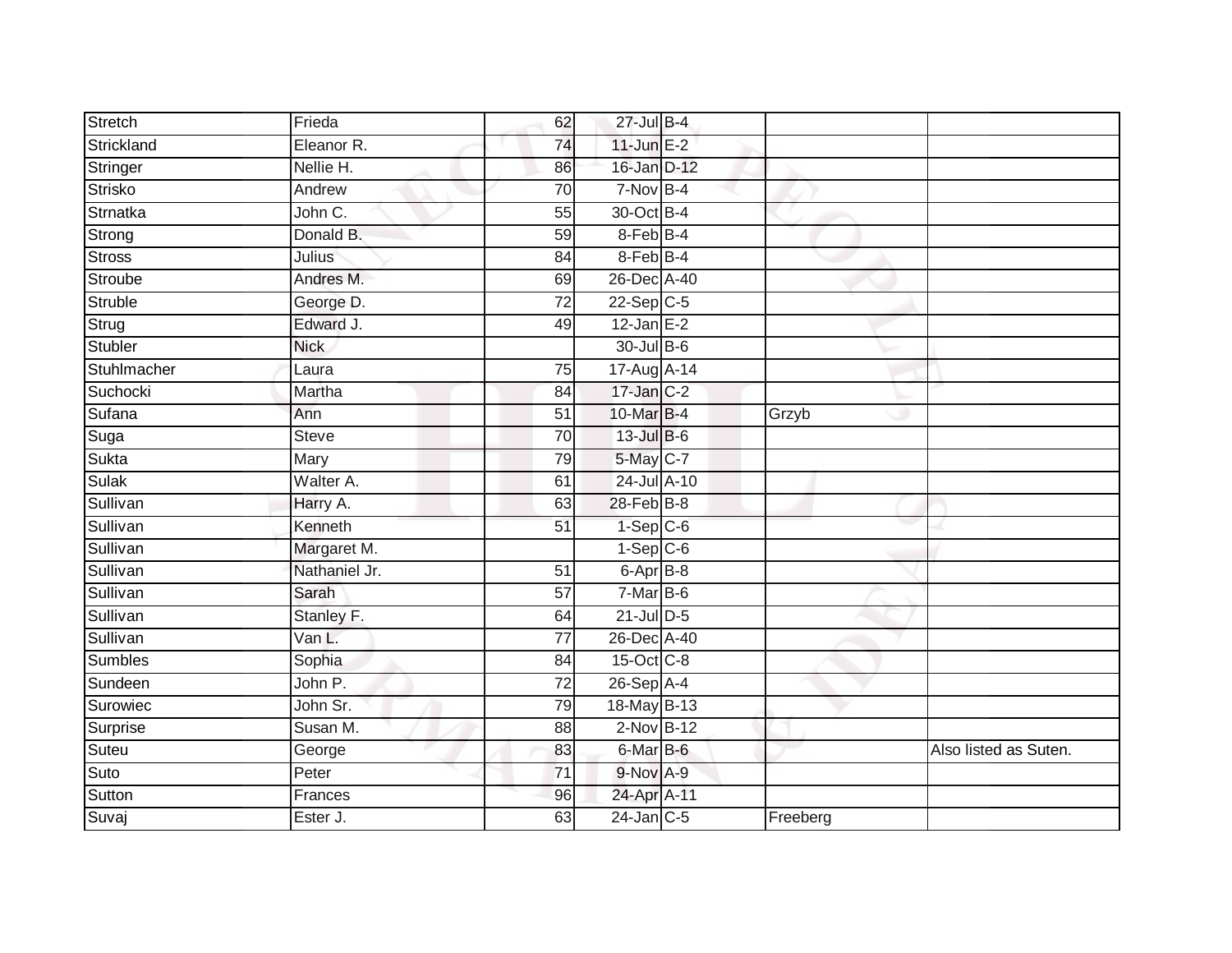| Swaim           | Albert               | 75              | 21-May B-16       |         |                                  |
|-----------------|----------------------|-----------------|-------------------|---------|----------------------------------|
| Swain           | William              | 19              | 10-Nov            |         | Picture of incident<br>included. |
| Swanson         | Swan George          | 43              | $21-Nov$ B-8      |         |                                  |
| Swanson         | Theresa A.           | 81              | $17$ -Jan $C-2$   | Olson   |                                  |
| Swart           | Cornelia             | 85              | $14$ -Feb $C-5$   |         |                                  |
| Swartz          | Eugene H.            | $\overline{70}$ | 21-Jan A-10       |         |                                  |
| Swartz          | Mary E.              | 83              | $28$ -Feb $B-8$   |         |                                  |
| Swearengin      | <b>Charles</b>       | 69              | 22-Oct A-16       |         |                                  |
| Sweeney         | Clifford G.          | 63              | $12$ -Oct $E - 8$ |         |                                  |
| Swets           | John                 | 63              | $23$ -Jan B-8     |         |                                  |
| Swiontek        | Adolph E.            | 57              | 30-Jun B-3        |         |                                  |
| Swisher         | <b>William James</b> |                 | 23-Apr C-2        |         |                                  |
| <b>Sykes</b>    | Ida B.               |                 | 26-May B-4        |         |                                  |
| Synos           | Victoria             | 84              | 20-Jul D-9        |         |                                  |
| Syrek           | Benjamin E.          | 49              | 24-Mar B-4        |         |                                  |
| Szabo           | Julia                | 90              | $28$ -May D-6     |         |                                  |
| Szajner         | Caroline             | 73              | $16$ -Jun $B-3$   |         |                                  |
| <b>Szakacs</b>  | Rose                 | 71              | 28-Feb B-8        |         |                                  |
| <b>Szarek</b>   | Joseph Sr.           | 83              | $17$ -May E-6     |         |                                  |
| Szczygiel       | Helen F.             | 76              | 10-Aug B-8        |         |                                  |
| Szeremeta       | Frank                | 85              | $12$ -Jun $A-6$   |         |                                  |
| Szilagyi        | Florianna            | 87              | $4-Feb$ A-10      |         |                                  |
| Szkopiec        | Lucille Wanda        |                 | 20-Feb D-14       |         |                                  |
| <b>Szoke</b>    | Betty M.             | 50              | 26-May B-4        |         |                                  |
| Szot            | Stanley W.           | 66              | $14-Sep$ A-6      |         |                                  |
| Szpejewski      | Apolinary            | 79              | $16$ -Jun $B-3$   |         |                                  |
| <b>Szumilas</b> | Felicia              | 75              | 14-Dec A-26       | Sobczyk |                                  |
| Szura           | Walter (Blackie)     | 61              | 28-Jan A-13       |         |                                  |
| Szymaniak       | Stanley A.           | 54              | 5-Apr B-12        |         |                                  |
| Szymanski       | Anna                 |                 | 22-Mar B-8        |         |                                  |
| Szymoniak       | Leo J.               | 47              | 28-Dec A-37       |         |                                  |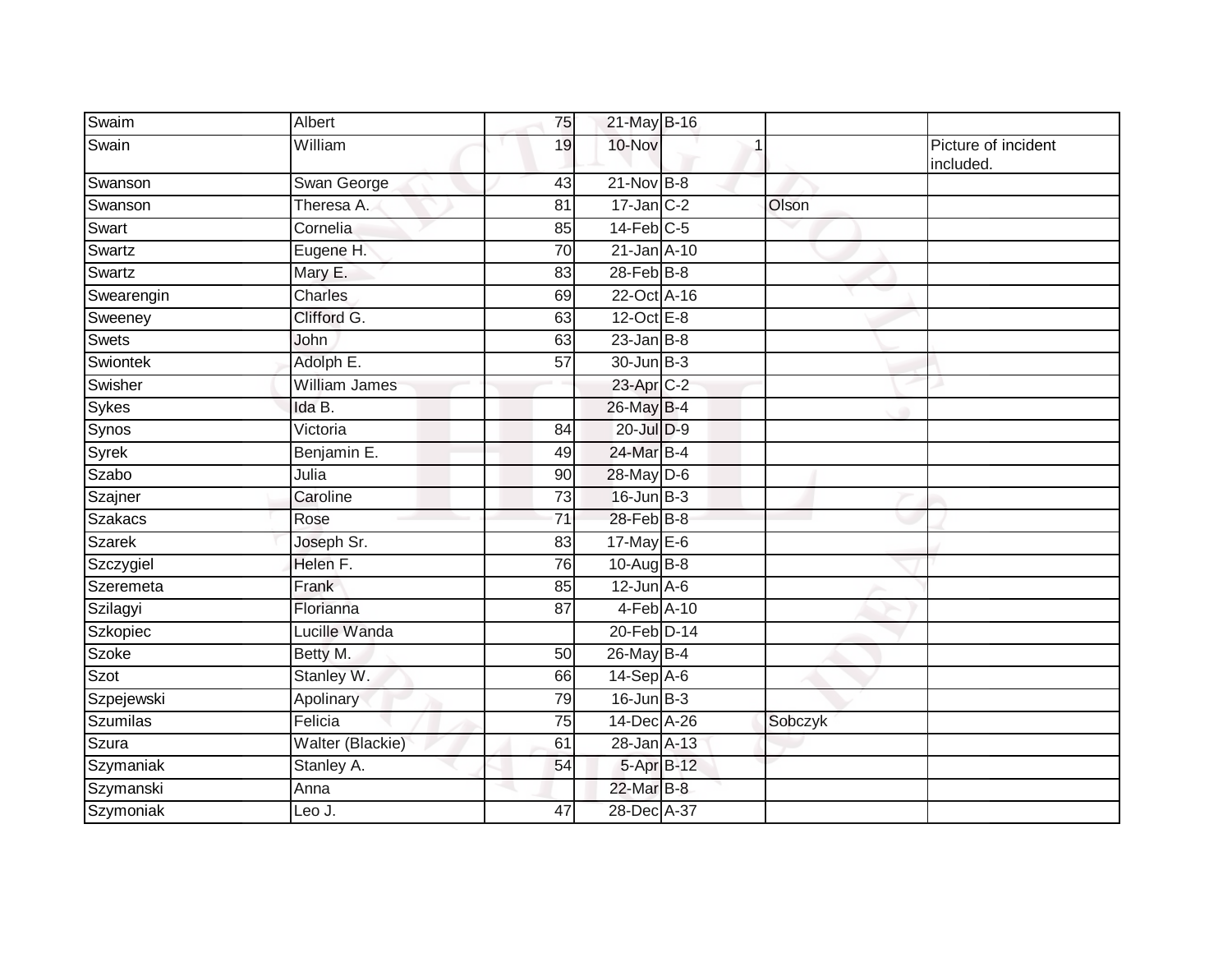| <b>Tackett</b> | Jean A.             | 37              | 13-Mar B-6      |             |  |
|----------------|---------------------|-----------------|-----------------|-------------|--|
| Tague          | Harry J. Sr.        | 81              | 17-Dec A-78     |             |  |
| Talabay        | William             | 57              | $11-FebB-3$     |             |  |
| Talbott        | Arline H.           | 71              | $1-Nov$ D-2     |             |  |
| Tangerman      | Bernadette M.       | 65              | 27-Aug C-10     |             |  |
| Tapak          | Paul                | 89              | 14-Apr B-3      |             |  |
| Tarnogrodzki   | <b>Max</b>          |                 | $31$ -Aug $B-8$ |             |  |
| Tarnowski      | John Ivan           | 88              | $22$ -May $A-6$ |             |  |
| Tauber         | Ralph N.            | 60              | 30-Jul B-6      |             |  |
| Taussig        | Ida E.              |                 | 18-Sep A-8      |             |  |
| Taylor         | Alexander (Sandy)   | 63              | $5$ -Dec $B$ -6 |             |  |
| Taylor         | Edward A.           | 49              | 4-Feb A-10      |             |  |
| <b>Taylor</b>  | Edward N.           | 55              | 17-Feb          | $\mathbf 1$ |  |
| Taylor         | Laurence P.         | 16              | $1-J$ un        | 1           |  |
| Taylor         | Margaret            | 78              | 27-Nov B-8      |             |  |
| Taylor         | Sally Ann           | 33              | 4-Apr B-4       |             |  |
| Teague         | <b>Martha Marie</b> | 39              | $15-Sep C-5$    |             |  |
| Teater         | Michael E.          | 30              | 11-Dec A-12     |             |  |
| Tempco         | John Richard        | 57              | $4$ -Oct D-6    |             |  |
| Templeton      | Margaret M.         | 69              | 6-Feb B-6       |             |  |
| Ter Haar       | Rena                | $\overline{57}$ | $25$ -Jul $B-4$ |             |  |
| Teresko        | John Sr.            | 67              | 27-Feb D-12     |             |  |
| Terpstra       | Jack L.             | 52              | 26-Oct D-8      |             |  |
| Terpstra       | William             | 74              | $23$ -Jan B-8   |             |  |
| Terrell        | Marshall            | 55              | 28-Sep A-6      |             |  |
| Terrell        | William E.          | 66              | $11$ -May B-6   |             |  |
| Terrill        | Alfred B.           | 50              | $3-AprB-4$      |             |  |
| Terry          | Burnah H.           | 73              | $1-Nov$ D-2     |             |  |
| Terry          | Virgil R.           | 62              | 23-Oct C-4      |             |  |
| Tezich         | Fred (Rade)         | 86              | 14-Mar A-7      |             |  |
| Tharp          | Jake Guy            | 64              | 1-Oct E-11      |             |  |
| Tharp          | James F.            | 66              | $29$ -Feb $A-4$ |             |  |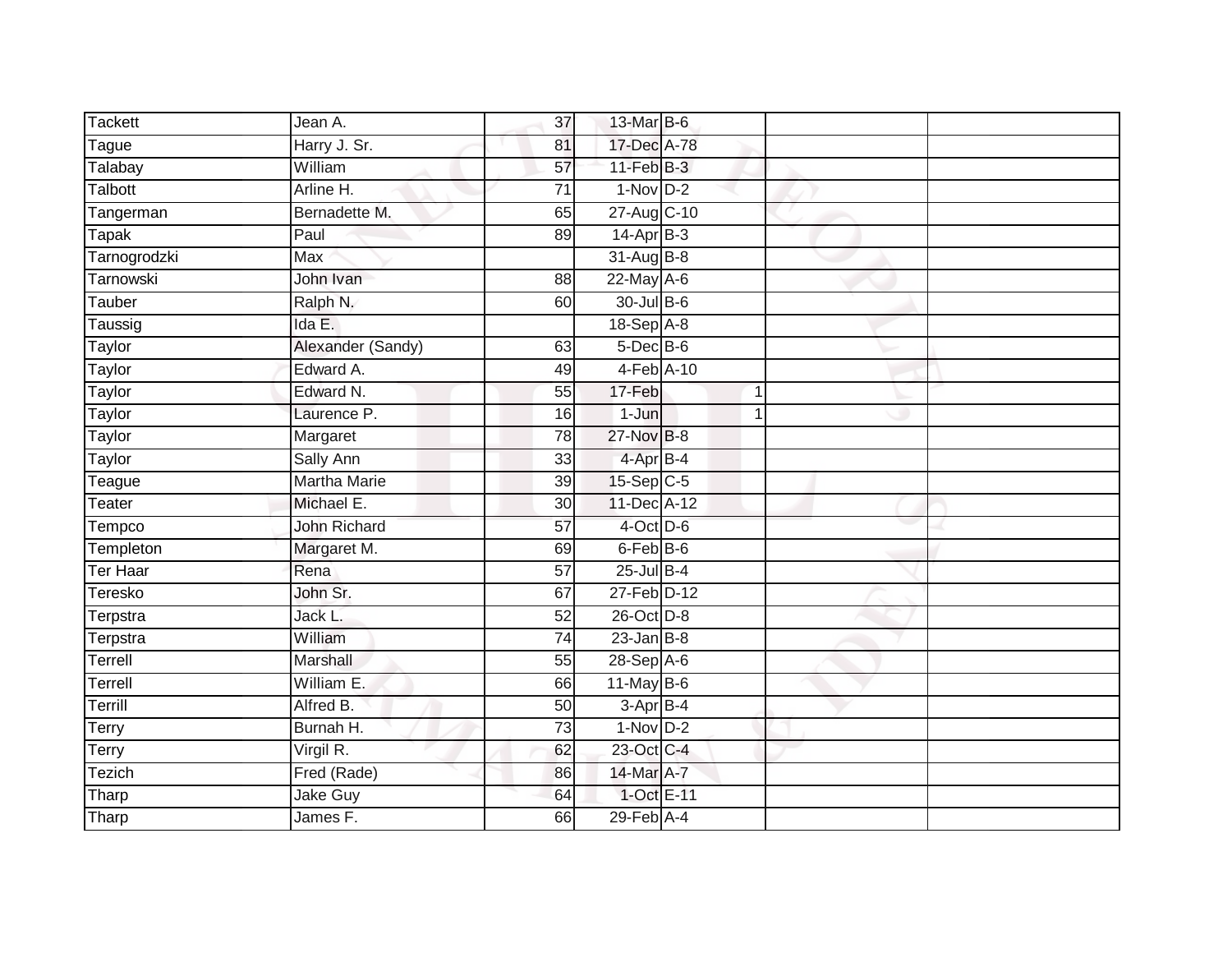| Thegze        | George A. (Dr.)       | 62              | 5-Jun A-8        |   |        |                   |
|---------------|-----------------------|-----------------|------------------|---|--------|-------------------|
| Theodore      | Mary (Sister, O.S.F.) |                 | $2$ -May $B$ -6  |   |        |                   |
| Theriach      | Edna Donna            | 67              | 13-Sep C-8       |   |        |                   |
| Thielean      | Susan                 | 85              | 23-Oct C-4       |   | Yaeger |                   |
| Thielke       | Ethel G.              | 65              | 10-Sep E-11      |   |        |                   |
| Thomas        | <b>Essie Mae</b>      | 61              | $24$ -Jan C-5    |   |        |                   |
| Thomas        | Esther K.             | 56              | $4$ -Jun $B-9$   |   |        |                   |
| Thomas        | Ethel                 | 76              | 21-Sep A-13      |   |        |                   |
| Thomas        | Frank A.              | 21/2            | 10-Apr C-5       |   |        |                   |
| Thomas        | Leah B.               | 77              | $31 - Aug$ $B-8$ |   |        |                   |
| Thompson      | Annette               | 11              | 21-Aug           | 1 |        |                   |
| Thompson      | <b>Chester Allen</b>  | 41              | 5-Jan            | 1 |        |                   |
| Thompson      | Ernest                | 13              | $21 - Aug$       |   |        |                   |
| Thompson      | John D.               | 51              | 26-Sep A-4       |   |        |                   |
| Thomson       | James S.              | 85              | 31-Dec A-38      |   |        |                   |
| Thorley       | <b>Daniel Thomas</b>  |                 | 5-Jun A-8        |   |        |                   |
| Thornton      | William (Bill)        | 85              | $17$ -Apr $A$ -8 |   |        |                   |
| Throm         | Edward L.             | 60              | $6$ -Jun $C$ -5  |   |        |                   |
| Tibell        | Edith M.              | 90              | 9-Feb B-6        |   |        |                   |
| <b>Tilkin</b> | William               | 63              | $15-Aug$ B-5     |   |        |                   |
| Tillberg      | Ella H.               | 83              | 31-Aug B-9       |   |        |                   |
| Timmerman     | Juanita June          | 41              | 15-Mar D-7       |   | Kenney |                   |
| Tinsley       | Mary Catherine        | 75              | $7-Sep$ E-5      |   |        |                   |
| Tipton        | Marion A. (Muncie)    | 36              | $19$ -Jul $D-8$  |   |        |                   |
| <b>Tirpak</b> | Anna U.               | 74              | 19-Mar D-14      |   |        |                   |
| <b>Titus</b>  | William (Duke)        | 32              | 14-Mar A-7       |   |        |                   |
| <b>Tkacz</b>  | Clara                 | 84              | $7 - Jan A - 8$  |   |        |                   |
| <b>Tkacz</b>  | Frank                 | 65              | $2$ -Jul $D-8$   |   |        |                   |
| <b>Tobias</b> | Daniel                | 29              | 13-Feb           | 1 |        | Picture included. |
| Toda          | Sophie                | 73              | 21-May B-16      |   |        |                   |
| Todd          | Wiley G.              | $\overline{72}$ | 20-Jan A-8       |   |        |                   |
| <b>Tokarz</b> | Joseph Sr.            | $\overline{58}$ | $9$ -Jul $B$ -4  |   |        |                   |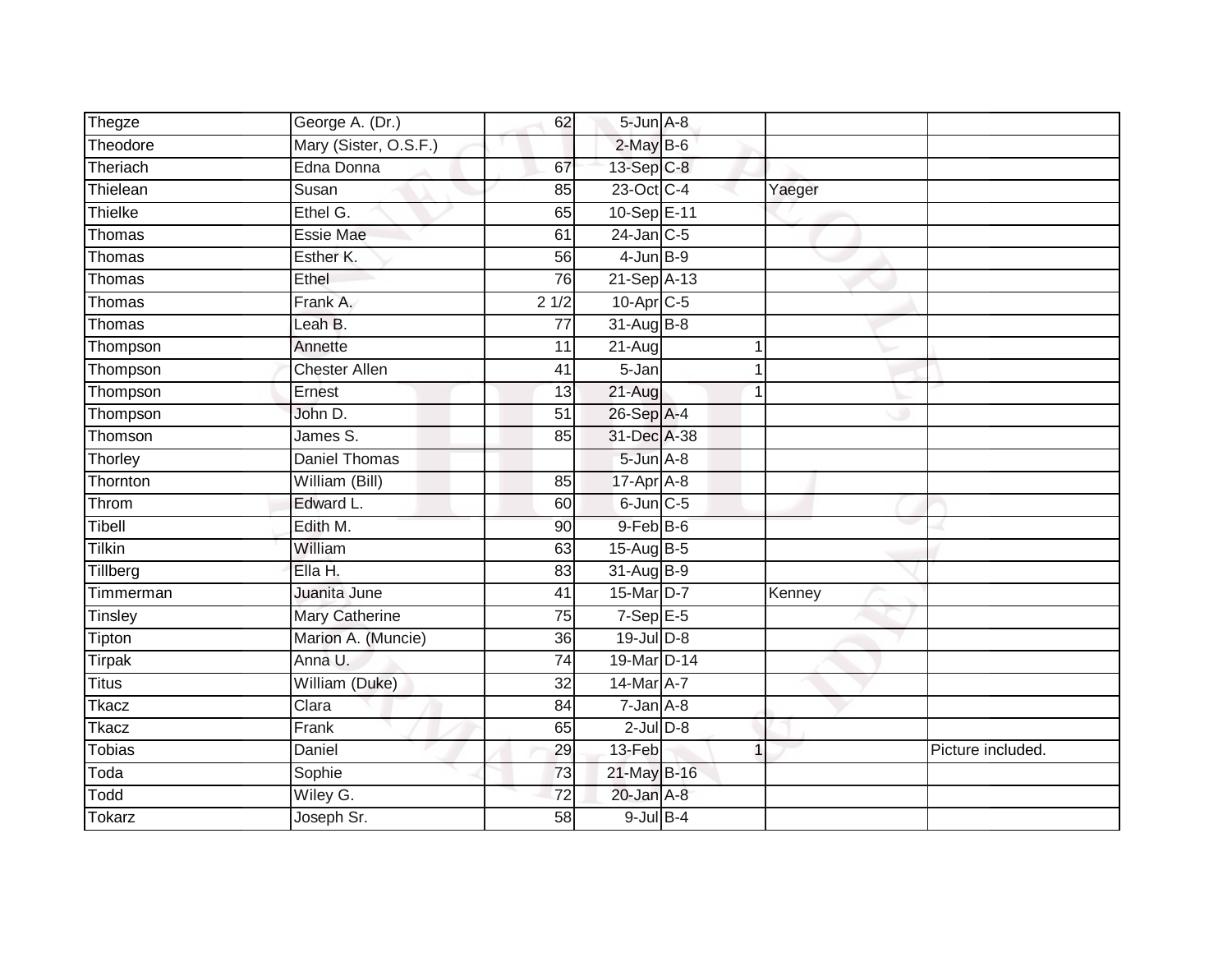| Tomina          | Margo                | 68              | 17-Apr A-8       |   |              |                   |
|-----------------|----------------------|-----------------|------------------|---|--------------|-------------------|
| Tomkovich       | Stephen              | 88              | 19-Oct D-9       |   |              |                   |
| Toney           | Perry S.             | 81              | 6-Jun C-5        |   |              |                   |
| Topich          | Anton P.             | 87              | $13$ -Jun $A-4$  |   |              |                   |
| Torkelson       | Anrndt G.            | $\overline{52}$ | $18$ -Jan B-4    |   |              |                   |
| Torrence        | Lance Allen          | 13              | 5-Mar D-11       |   |              |                   |
| <b>Torres</b>   | Javier               | 14              | 26-Sep           | 1 |              |                   |
| Totfalusi       | Ilona                | 52              | 26-May B-4       |   |              |                   |
| Toth            | Gazle L.             | 63              | $12$ -Nov C-4    |   |              |                   |
| Toth            | John Jr.             | 59              | $2-MarB-4$       |   |              |                   |
| <b>Travis</b>   | <b>Erma Mary</b>     | 68              | 31-May B-7       |   |              |                   |
| Trenning        | <b>Mark Russo</b>    | 13              | 19-Apr B-8       |   |              |                   |
| <b>Trikolas</b> | Dimitrios (Jim)      | 71              | 19-Mar D-14      |   |              |                   |
| Trojanowski     | Stanley P.           | 74              | 20-Aug D-11      |   |              |                   |
| Trojnar         | Christopher E.       | 20              | 12-Oct E-8       |   |              |                   |
| Troksa          | John                 | $\overline{75}$ | $1-Nov$ D-2      |   |              |                   |
| Troupe          | Violet A.            | 64              | $26$ -Jul $B-8$  |   | Steckmeister |                   |
| Trowe           | Mary Alma            | 79              | 25-Aug C-6       |   |              |                   |
| Troyan          | Helen                | 59              | $10$ -Feb $C-9$  |   | Pinarski     |                   |
| Trump           | Gerald               | 67              | 21-Sep A-13      |   |              |                   |
| <b>Truppe</b>   | Clara                | 91              | $7-Nov$ B-4      |   |              |                   |
| Tryon           | Harry L.             | 62              | 8-Dec B-8        |   |              |                   |
| Trznadel        | Louis                | 67              | $4$ -Dec B-6     |   |              |                   |
| Tsonda          | Vasilios K. (Bill)   | 25              | $25$ -May B-4    |   |              |                   |
| Tuder           | <b>Virgil Alfred</b> | 24              | 8-May B-6        |   |              |                   |
| Tuinman         | H. Tom               |                 | 20-Aug D-11      |   |              | Picture included. |
| Tumbas          | Michael G.           | 76              | $1$ -Jun $A - 8$ |   |              |                   |
| Tumbry          | Alex (Blackie)       | 55              | $16$ -Oct B-6    |   |              |                   |
| Turner          | Albert E.            | 81              | $9$ -Jan $F-2$   |   |              |                   |
| Turner          | <b>Bill</b>          | 61              | 5-Apr B-12       |   |              |                   |
| Turner          | John C. Sr.          | 66              | $5$ -Jul $B$ -8  |   |              |                   |
| Turnquist       | Jean                 | $\overline{41}$ | $19$ -Jun $B-4$  |   |              |                   |
|                 |                      |                 |                  |   |              |                   |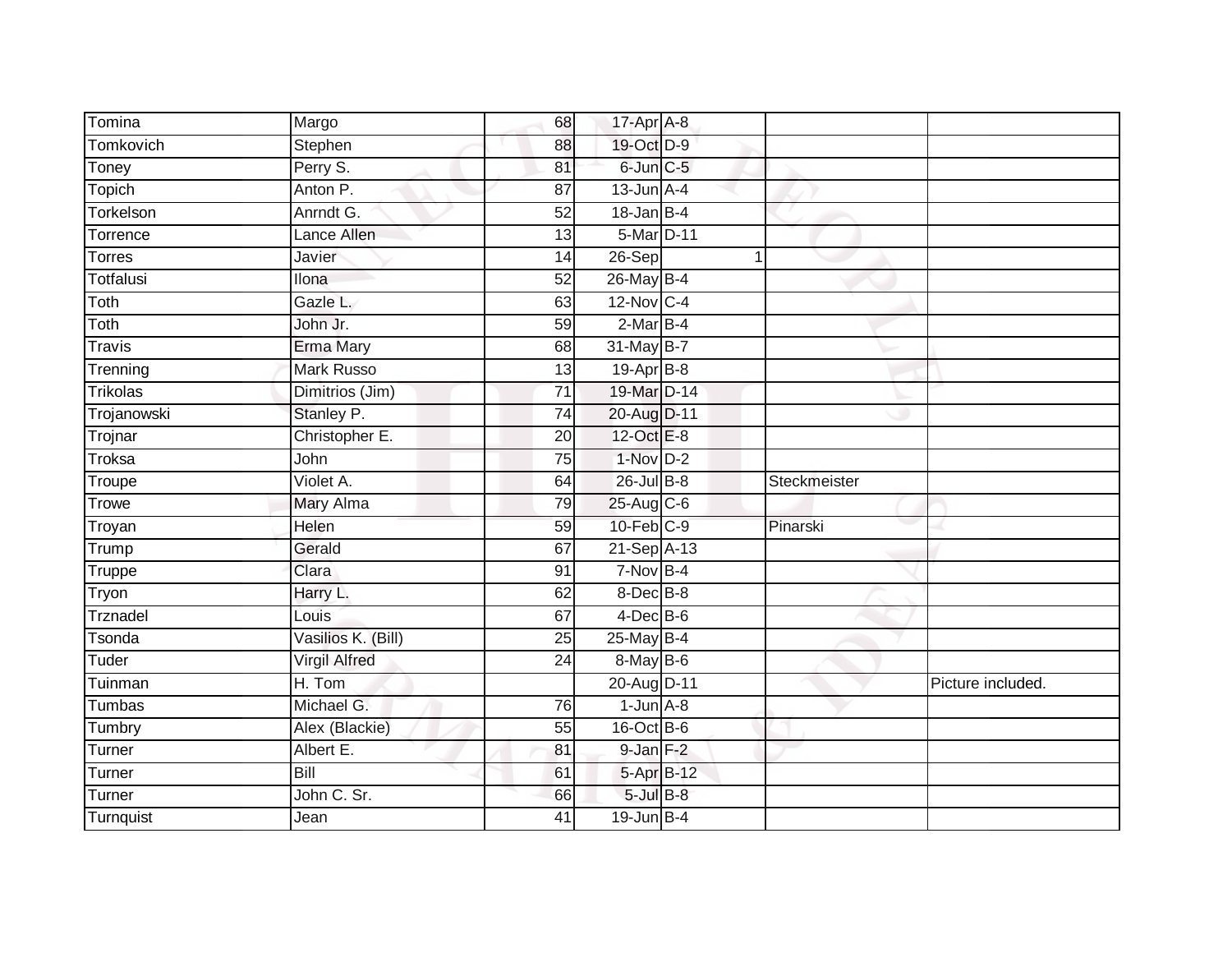| <b>Tuttle</b>   | Alta Bessie          | 65              | 28-Feb B-8        |                |          |  |
|-----------------|----------------------|-----------------|-------------------|----------------|----------|--|
| <b>Tuttle</b>   | Isaac                | 88              | 9-May A-4         |                |          |  |
| Tweedle         | Mary L.              | 87              | 26-Mar C-10       |                |          |  |
| Tyczkowski      | <b>Bernice</b>       |                 | $6$ -Jan $C$ -5   |                |          |  |
| Tyczkowski      | Vincent M.           | 64              | 16-Jul D-13       |                |          |  |
| Tyson           | Mary Elizabeth       | 56              | $22$ -Feb $C-4$   |                |          |  |
| <b>Udovich</b>  | Elizabeth G.         | 43              | $26$ -Nov $ C-6 $ |                |          |  |
| Uhl             | Mildred E.           | 63              | 28-Dec A-37       |                |          |  |
| <b>Uhles</b>    | Clint W.             | 53              | $1-Sep$ $C-6$     |                |          |  |
| Uhter           | Fred M.              | $\overline{74}$ | 19-Mar D-14       |                |          |  |
| <b>Ulbrick</b>  | <b>Electra Olive</b> | 69              | $21$ -Feb $C-5$   |                |          |  |
| Ulm             | Irene                | 63              | $14-Apr$ B-3      |                |          |  |
| <b>Umphryes</b> | Terry L.             | 21              | 6-Nov B-3         |                |          |  |
| Unger           | Maudie B.            |                 | 18-Jul B-4        |                |          |  |
| <b>Upshaw</b>   | Elijah Jr. (Sleepy)  | 28              | 16-Mar B-4        |                |          |  |
| Upshaw          | Walter               | 80              | 4-May A-12        |                |          |  |
| Uram            | Frances              |                 | 31-Oct B-4        |                | Labotka  |  |
| <b>Urbahns</b>  | Albert H.            | 65              | 22-Oct A-16       |                |          |  |
| Urban           | Burmadetta J.        | 46              | 28-Apr D-2        |                | Reischel |  |
| <b>Urbanos</b>  | Victor J.            | $\overline{57}$ | 3-Aug B-6         |                |          |  |
| Uselam          | Emma                 | 97              | 22-May A-6        |                |          |  |
| <b>Usher</b>    | John Blair           | 78              | 20-Oct A-10       |                |          |  |
| Utberg          | Clyde                | 62              | 29-Oct C-4        |                |          |  |
| Vahorvich       | William S.           | 20              |                   | 13-Feb 1, D-12 |          |  |
| Valach          | <b>Susie</b>         | 80              | $12-Apr$ F-4      |                |          |  |
| Valdez          | Guadalupe            | $\overline{17}$ | 5-May C-7         |                | Moreno   |  |
| Valdez          | Trinidad H.          | 60              | 26-Oct D-8        |                |          |  |
| Valeikas        | Rhonda Kay           | $\overline{2}$  | $26$ -Jul $B-8$   |                |          |  |
| Valiska         | Andrew Sr.           | 81              | 28-Apr D-2        |                |          |  |
| Valko           | Maria                | 91              | $12$ -Apr $F-4$   |                |          |  |
| Valle           | Antonio (Tony)       | 68              | 3-Mar A-8         |                |          |  |
| Valle           | Domenico             | 83              | 28-Jan A-13       |                |          |  |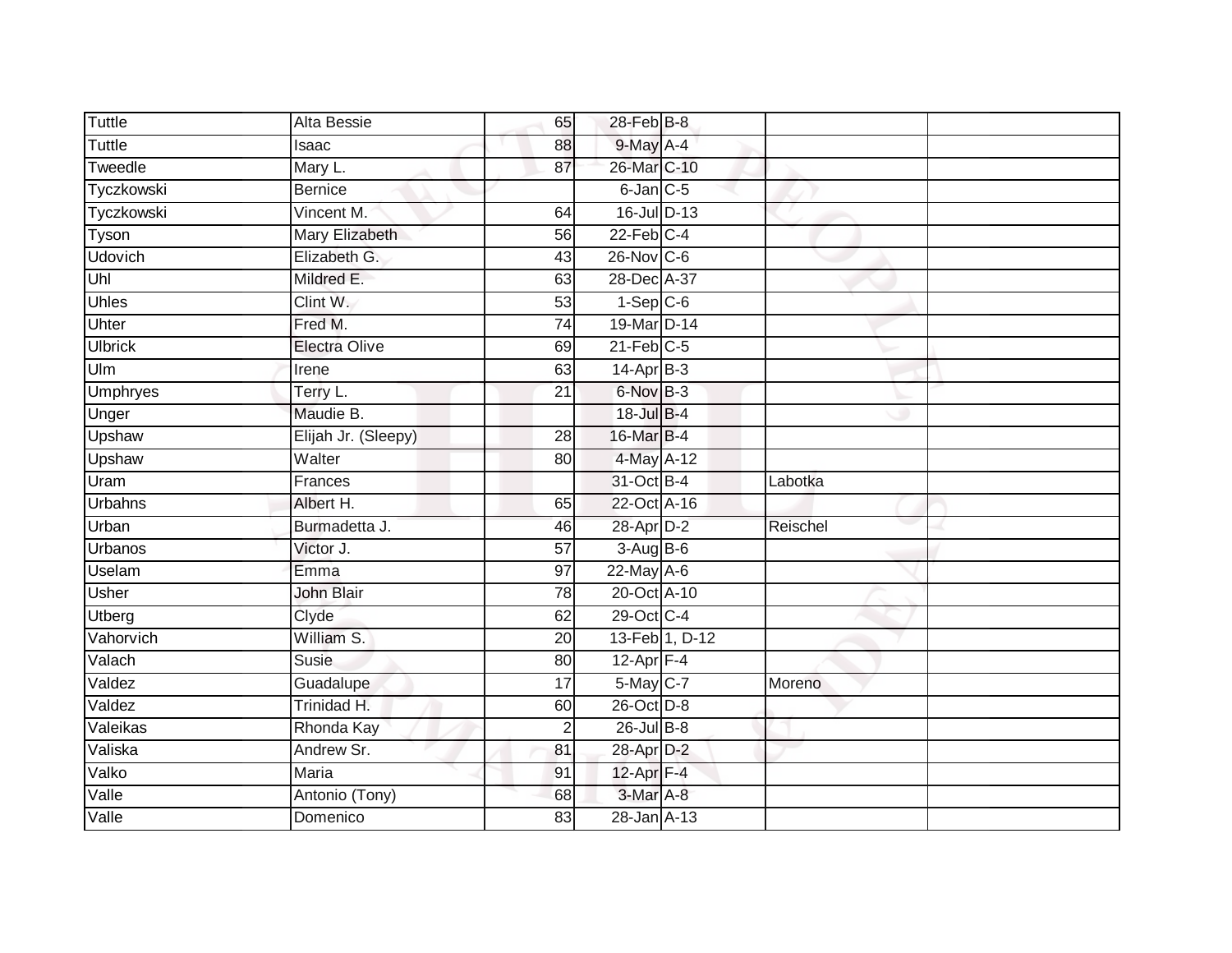| Van Baren                   | Gilbert           | 69              | 22-Mar B-8       |                |               |                   |
|-----------------------------|-------------------|-----------------|------------------|----------------|---------------|-------------------|
| Van Beek                    | Richard C.        | 71              | 15-Oct C-8       |                |               |                   |
| Van Buren                   | Ford              | 50              | 19-May D-6       |                |               |                   |
| Van Dellen                  | Robert L. (Dr.)   | 94              | $9 - Apr$ $D-10$ |                |               |                   |
| Van Drunen                  | Mildred           | 43              | 20-Dec A-26      |                | <b>Tysse</b>  |                   |
| Van Hessen                  | Charles           | 78              | 6-Feb B-6        |                |               |                   |
| Van Stright                 | Sara              | 90              | $4$ -Dec $B$ -6  |                |               |                   |
| Van Syoc                    | Lynn L.           | 30              | 9-Jun A-10       |                |               |                   |
| Van Til                     | Peter             |                 | $23$ -Jul $B-8$  |                |               |                   |
| Van Vlymen                  | Mary              | 80              | 9-Jun A-10       |                | Slager        |                   |
| Vancso                      | Paul A.           | 52              | $23$ -Jan B-8    |                |               |                   |
| Vandenbemden                | <b>Mattie Lou</b> | 83              | $22$ -Feb $C-4$  |                |               |                   |
| Vander Linden               | Gertrude          | 67              | 20-Jul D-9       |                |               |                   |
| Vander Wall                 | Andrew            | 70              | 1-Oct E-11       |                |               |                   |
| Vander Woude                | Samuel W.         | 63              | 2-Nov B-12       |                |               |                   |
| Vanderberg                  | William (Ross)    | 57              | 17-Oct B-3       |                |               |                   |
| Vanderniedle                | Eva G.            | 81              | 18-Dec A-28      |                |               |                   |
| VanderTuuk                  | Richard C.        | 62              | 30-Jul B-6       |                |               |                   |
| Vanes                       | Jerry             | 37              | 21-Nov B-8       |                |               |                   |
| VanHorne                    | Willard B. Sr.    | 93              |                  | 27-Aug 1, C-10 |               | Picture included. |
| Varga                       | <b>Steve</b>      | 73              | $22$ -Mar $B-8$  |                |               |                   |
| $\overline{\text{V}}$ argas | Priscilla M.      | $\overline{42}$ | $23$ -Jan B-8    |                | <b>Blozak</b> |                   |
| Vasa                        | Martha            | 50              | $10$ -Apr $C$ -5 |                | Pavnica       |                   |
| Vavrecan                    | Anna              | $\overline{72}$ | 13-Jan A-12      |                |               |                   |
| Veirup                      | Niel N. Jr.       | 34              | $25$ -May B-4    |                |               |                   |
| Velazquez                   | Mary              | 48              | $5$ -Jul $B$ -8  |                |               |                   |
| Veldkamp                    | <b>Alice</b>      | 76              | $12$ -Jun $A-6$  |                |               |                   |
| Velligan                    | <b>Steve</b>      | 84              | $10$ -Apr $C$ -5 |                |               |                   |
| Vellutini                   | Ovidio            | 82              | 14-Feb C-5       |                |               |                   |
| Veloch                      | Mary              | 88              | 10-Aug B-8       |                |               |                   |
| Venzke                      | Lottie Lorene     | 67              | $11$ -Jan B-4    |                | Johnson       |                   |
| Verbish                     | <b>Mike</b>       | $\overline{81}$ | 20-Aug D-11      |                |               |                   |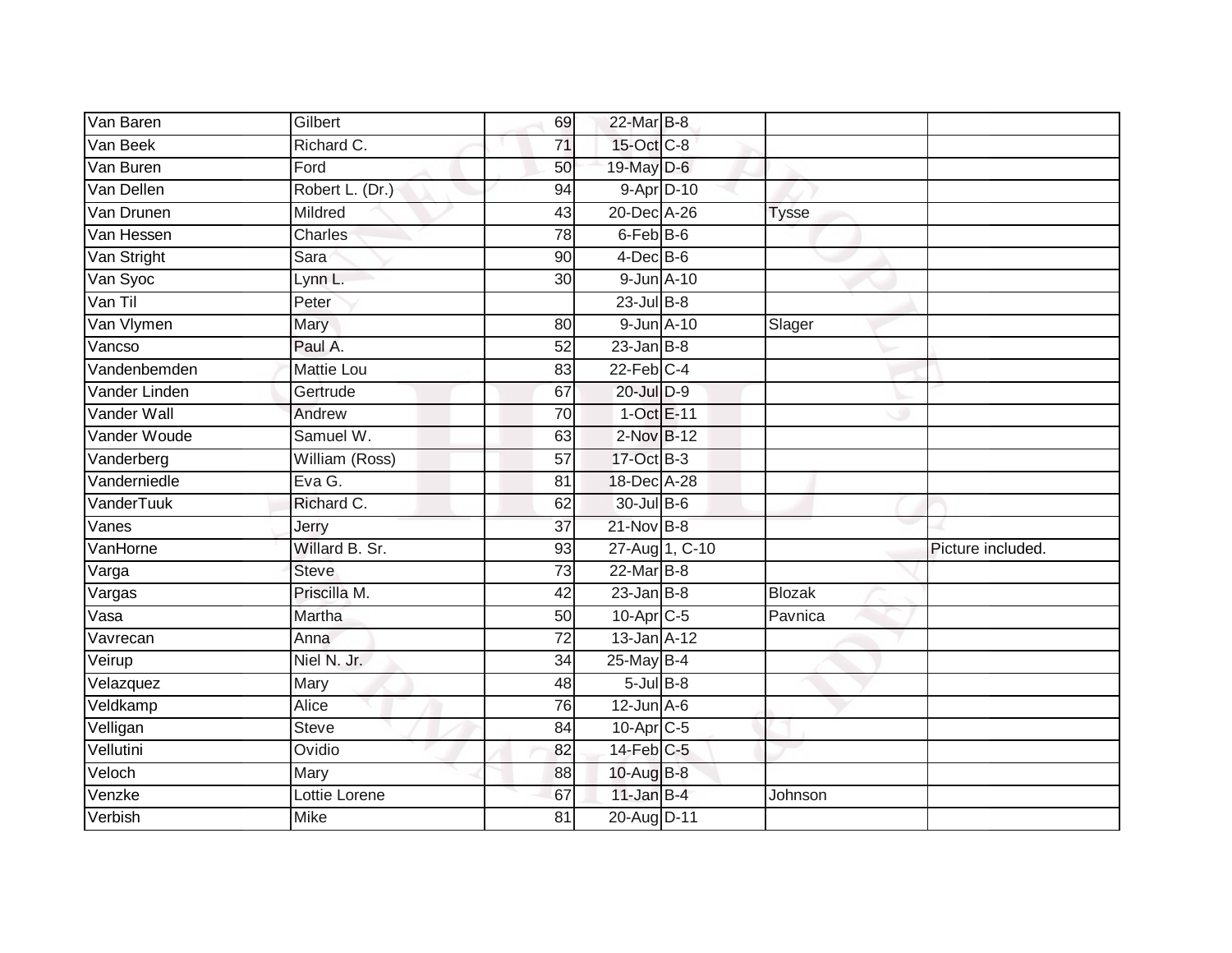| Verduin    | Cornelius           | 60              | 23-Oct C-4      |               |            |                        |
|------------|---------------------|-----------------|-----------------|---------------|------------|------------------------|
| Vetrano    | Angela Faye         | 5               | 30-Oct B-4      |               |            |                        |
| Vezey      | Harold A.           | 64              | $9$ -Mar $B-4$  |               |            |                        |
| Vianello   | Steve F.            | 60              | $7 - Aug$ A-8   |               |            |                        |
| Viant      | Ida Barbara         | $\overline{84}$ | 8-Aug B-4       |               |            |                        |
| Villareal  | Dora                | 38              | 4-Dec           | $\mathbf 1$   |            |                        |
| Vince      | Frank R.            | 48              | $25-Apr$ B-3    |               |            |                        |
| Vincent    | <b>Steve Robert</b> | 46              | $17$ -Jan C-2   |               |            |                        |
| Vlasich    | Nickola             |                 | 29-Aug B-5      |               |            |                        |
| Voetberg   | <b>Gloria Marie</b> | 27              |                 | 1-Oct 1, E-11 |            |                        |
| Voetberg   | William J.          | 32              |                 | 1-Oct 1, E-11 |            |                        |
| Voica      | Anna                | 72              | $29$ -Jun $D-4$ |               |            |                        |
| Volk       | Kenneth L.          | 48              | 23-Mar A-10     |               |            |                        |
| Volk       | Raymond             | 29              | 12-Oct E-8      |               |            |                        |
| Voltz      | Albert R.           | 69              | 23-Feb C-4      |               |            |                        |
| Von See    | William E.          | 78              | 16-Jan D-12     |               |            |                        |
| VonBorstel | Elsie               | $\overline{73}$ | 20-Mar B-8      |               |            |                        |
| Vrbancic   | Mildred             | 86              | 30-Jan C-11     |               |            |                        |
| Vroom      | Katherine           | 65              | 8-Oct D-8       |               |            |                        |
| Vukin      | <b>Helen</b>        | $\overline{80}$ | 13-Aug C-4      |               |            |                        |
| Vukowich   | Thomas Sr.          | 69              | $4$ -Dec B-6    |               |            |                        |
| Vuksanovic | James P.            | 73              | 5-Jan B-10      |               |            |                        |
| Wachel     | Jean                |                 | $7 - Jun$ E-6   |               |            |                        |
| Wachel     | Sophia              | 87              | $18 - Jan$ B-4  |               |            |                        |
| Wachewicz  | Dorothy             | 53              | $3$ -Jan $C-4$  |               |            |                        |
| Wachowski  | William J.          | 57              | $28$ -Feb $B-8$ |               |            |                        |
| Wachter    | Eve                 | 46              | $24$ -Feb $D-5$ |               | Gennarelli |                        |
| Wacker     | Charles H.          | $\overline{78}$ | 23-Apr C-2      |               |            |                        |
| Wagner     | Dale                | 56              | 27-Sep D-2      |               |            |                        |
| Wagner     | Joseph              | 75              | 16-Mar B-4      |               |            |                        |
| Wagner     | Raymond S.          | 30              | 9-Jan F-2       |               |            | Also listed as Wojnar. |
| Wagner     | Stella A.           | 49              | $7-Sep$ E-5     |               |            |                        |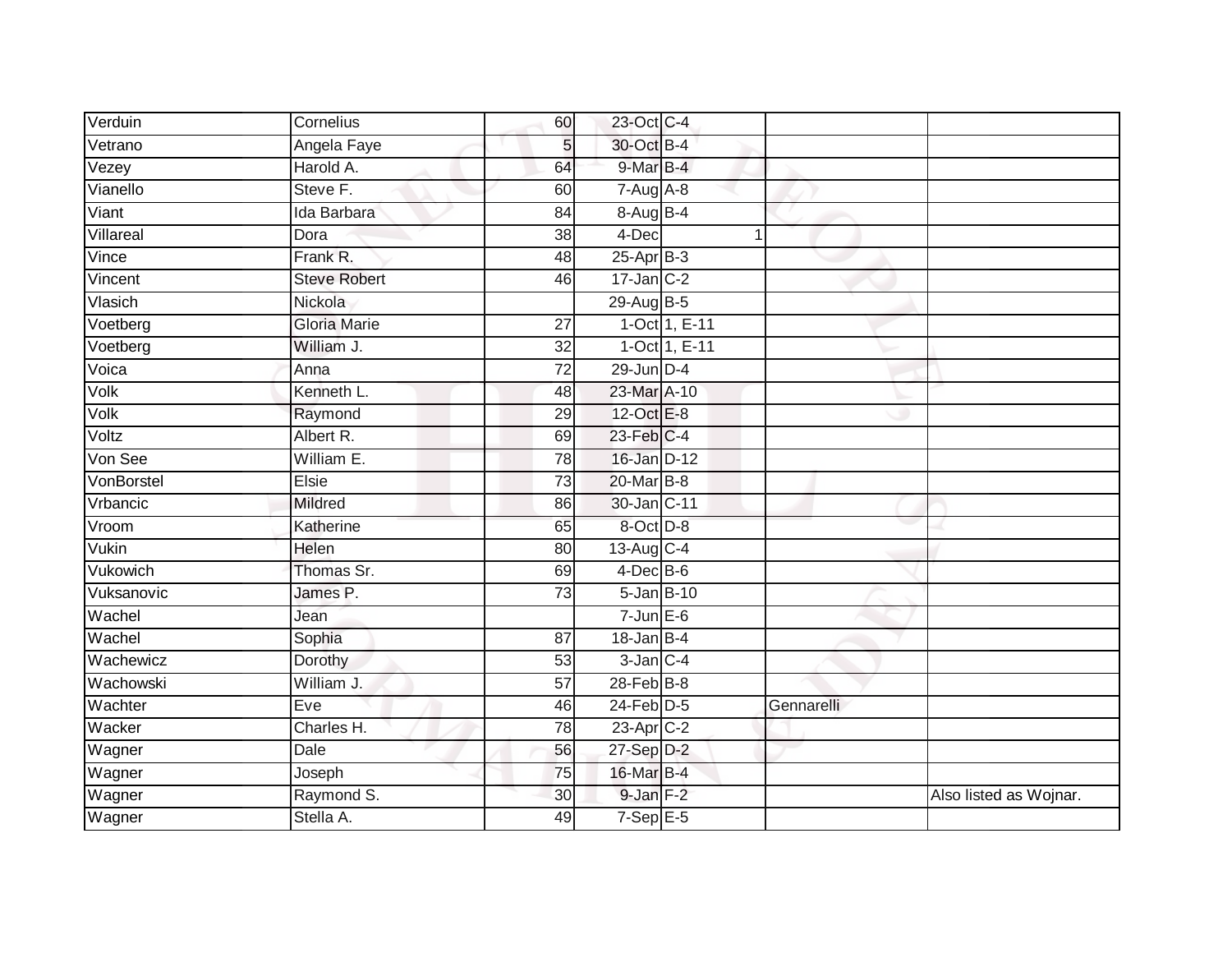| Walczak    | Ethel L.           | 60              | 25-Sep B-6                |               |                        |
|------------|--------------------|-----------------|---------------------------|---------------|------------------------|
| Walesiak   | Edna               | 47              | 4-Jan C-9                 |               |                        |
| Walge      | Isabel             | 66              | 31-Jan A-4                |               |                        |
| Walker     | Charles W.         | 71              | $12-Sep$ B-4              |               |                        |
| Walker     | Joseph             | $\overline{76}$ | 6-Apr B-8                 |               |                        |
| Walker     | Margaret D.        | 50              | 10-Jul C-5                |               |                        |
| Walker     | Mark A.            | $\overline{17}$ | $25-Sep\overline{1, B-6}$ |               |                        |
| Walls      | Florence           | 83              | 13-Mar B-6                |               |                        |
| Walsh      | Joseph D.          | 71              | $9$ -Oct $B$ -5           |               |                        |
| Walsko     | Ann                | 67              | 6-Apr B-8                 |               |                        |
| Walton     | Arley J. (Jim)     | 52              | 3-Mar A-8                 |               |                        |
| Wandell    | Robert J.          | 33              | 5-Oct B-10                |               |                        |
| Wandrei    | Lerlene            | 66              | 8-Sep C-15                |               |                        |
| Wanicki    | Frank J. Sr.       | 63              | 12-Nov C-4                |               |                        |
| Wantland   | Hugh O.            | 79              | 20-Apr B-5                |               |                        |
| Ward       | Ann                | Infant          | 9-Oct B-5                 |               |                        |
| Ward       | Della Mae          | 90              | $4$ -Jan $C-9$            |               |                        |
| Ward       | Elva L.            | 50              | 27-Dec A-20               |               |                        |
| Warntz     | Nelson M.          |                 | 12-Nov C-4                |               |                        |
| Warren     | Frank A.           | 9               | $15$ -Jun $C-8$           |               |                        |
| Wartena    | Luther             | 69              | $5-AprB-12$               |               |                        |
| Wartman    | George E.          | 75              | $4$ -Jun $B-8$            |               |                        |
| Wasieleski | Julia A.           | 84              | $11-Feb$ B-3              |               |                        |
| Wasilowski | Joseph K. Sr.      | 67              | $21$ -Jun $C-6$           |               |                        |
| Watkins    | Dale Louis         | 28              | 17-Oct B-3                |               |                        |
| Watson     | Lois Elinor        | 52              | 8-Mar D-5                 |               |                        |
| Watson     | Robert W.          | 85              | 13-Feb D-12               |               |                        |
| Watt       | James C. Sr.       | 81              | $3-Sep B-9$               |               |                        |
| Watts      | $E$ <sub>dna</sub> | 81              | 24-Dec A-24               |               |                        |
| Wawrzyniak | Leo $F$ .          | 54              | 13-Nov B-6                |               | Also listed as Warzak. |
| Waymire    | Emma               | 70              | 4-Jan C-9                 | <b>Barker</b> |                        |
| Wayne      | Custer L. Buck     | $\overline{81}$ | 21-May B-16               |               |                        |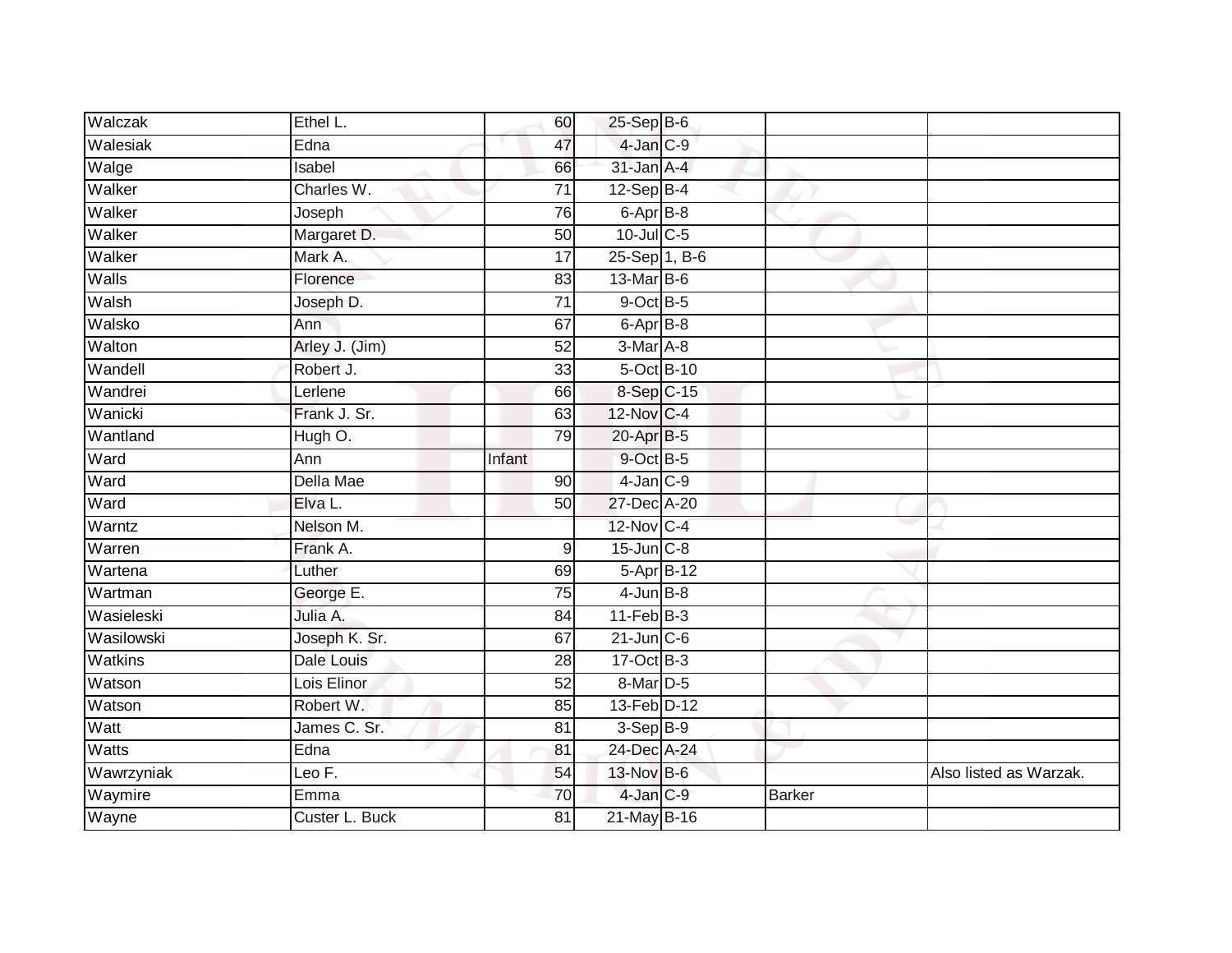| Weak       | Eugene H.      | 82              | 16-May B-4       |   |      |  |
|------------|----------------|-----------------|------------------|---|------|--|
| Wearda     | Herbert        | 55              | 7-Mar B-6        |   |      |  |
| Weaver     | Margaret       | 64              | 30-Jan C-11      |   |      |  |
| Weaver     | Margaret E.    | 61              | $1-Nov$ D-2      |   |      |  |
| Webb       | Harrison B.    | $\overline{56}$ | $1-Aug$ A-6      |   |      |  |
| Webb       | Raymond L. Sr. | 69              | 18-Sep A-8       |   |      |  |
| Webber     | <b>Hattie</b>  | 94              | 26-Dec A-40      |   |      |  |
| Weber      | Elizabeth L.   | 88              | 16-Apr D-17      |   |      |  |
| Weber      | Julia          | 67              | $2-AprB-6$       |   |      |  |
| Weddle     | Zenaide        | 79              | $10$ -Feb $C-9$  |   |      |  |
| Wedoger    | Ruth           | 80              | $21$ -Aug B-4    |   |      |  |
| Weigand    | William        |                 | 17-Nov C-9       |   |      |  |
| Weil       | Joseph A.      | 64              | $3$ -Jul $A$ -4  |   |      |  |
| Weil       | Robert V.      | 56              | $24$ -Feb $D-5$  |   |      |  |
| Weiland    | Emma H.        | 95              | 20-Feb D-14      |   |      |  |
| Weiss      | Verna M.       | 43              | 8-Oct D-8        |   |      |  |
| Weiss      | Vivian F.      | 49              | 20-Nov B-6       |   |      |  |
| Wellsand   | Chuck          |                 | 24-Jan           | 1 |      |  |
| Wenham     | Jennie Viola   | 85              | 13-Feb D-12      |   |      |  |
| Werkman    | Olga Alvina    | 75              | 17-May E-6       |   |      |  |
| Werline    | Edward C.      | 78              | 31-Dec A-38      |   |      |  |
| Werth      | Ralph W.       | 68              | $14$ -Jan D-5    |   |      |  |
| Wesolowski | Henry          | 60              | $12$ -Jun $A-6$  |   |      |  |
| West       | Garnet J.      | 69              | 20-Jul D-9       |   |      |  |
| West       | Jackson (Jack) | 67              | $26$ -Apr $B$ -4 |   |      |  |
| Westerhoff | Anita A.       | 49              | $7 - Jan A - 8$  |   |      |  |
| Westerhoff | Grace J.       | $\overline{54}$ | 6-Aug A-12       |   |      |  |
| Weston     | Maybell E.     | 80              | 24-Sep E-13      |   |      |  |
| Westphal   | Wilbert A.     | 54              | 3-Sep B-9        |   |      |  |
| Wethington | AI             | 55              | 15-May B-6       |   |      |  |
| Wheeler    | Ruth           | 74              | 11-Dec A-12      |   |      |  |
| Whelan     | Clara N.       | 82              | 8-Sep C-15       |   | Sell |  |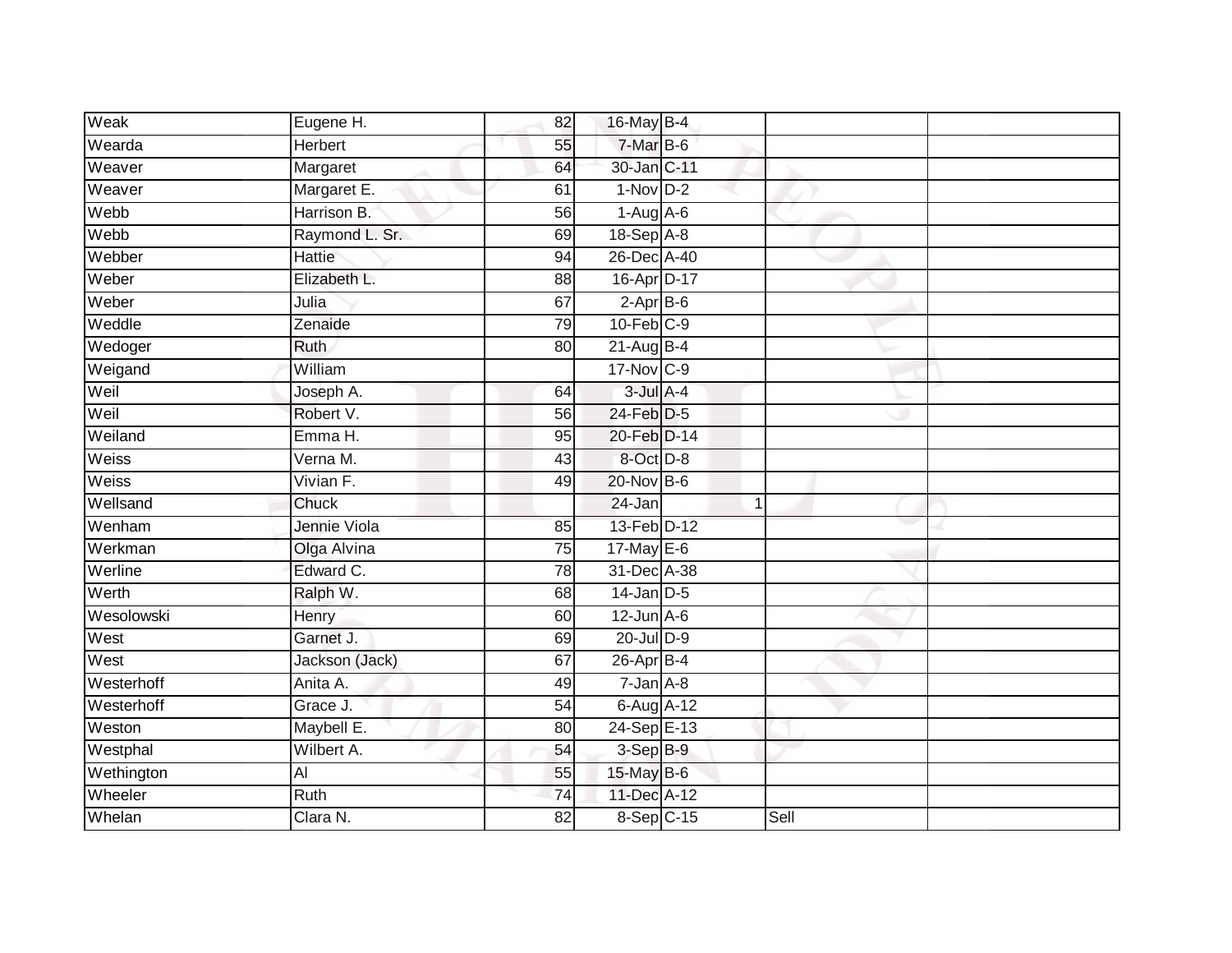| Whelan          | Faye B.           | 78              | 8-May B-6       |             |         |  |
|-----------------|-------------------|-----------------|-----------------|-------------|---------|--|
| Whitaker        | Helen E.          | 75              | $1-Feb$ $C-5$   |             |         |  |
| White           | Alma T.           | $\overline{72}$ | 11-Dec A-12     |             |         |  |
| White           | Frank (Chubby)    | 46              | 10-Jul C-5      |             |         |  |
| White           | Grace P.          | $\overline{82}$ | $14-Sep$ A-6    |             |         |  |
| White           | <b>Herbert</b>    | 70              | 27-Oct A-8      |             |         |  |
| White           | John C.           | $\overline{77}$ | $1-Feb$ C-5     |             |         |  |
| White           | Mae               | 79              | 18-Oct B-6      |             |         |  |
| White           | Shanning          | 58              | $1-Nov$ D-2     |             |         |  |
| White           | Singne            | 58              | 20-Nov B-6      |             |         |  |
| <b>Whitlock</b> | James J.          | 56              | 15-May B-6      |             |         |  |
| Whitson         | Julie             | 81              | $22$ -Jun $A-8$ |             | Kraynak |  |
| Whittingham     | Terry W.          | 21              | $2 - Jun$       |             |         |  |
| Whittington     | Fenoyd            | 43              | 19-Jul D-9      |             |         |  |
| Wiatrolik       | Jerome A. (Jerry) | 45              | 7-Dec B-4       |             |         |  |
| Wichman         | Hilda L.          | 68              | 23-Jul B-8      |             |         |  |
| Wichmann        | Ernest            | $\overline{71}$ | 9-Aug C-6       |             |         |  |
| Wickenden       | George N.         | 81              | 16-May B-4      |             |         |  |
| Wickliffe       | Roger             | 76              | 24-Dec A-24     |             |         |  |
| Wickstrom       | Andrew            | $\overline{71}$ | 24-Aug B-8      |             |         |  |
| Widerberg       | Ewald F. (Pally)  | 78              | 14-Aug B-6      |             |         |  |
| Wiers           | Harriet           | 52              | $7$ -Jul $B-3$  |             |         |  |
| Wiers           | Harriet           | 52              | $13$ -Jul B-6   |             | Eichman |  |
| Wiersbe         | Gladys            | 72              | 22-Dec A-8      |             |         |  |
| Wietecha        | Martin J.         | 85              | $31$ -Jan $A-4$ |             |         |  |
| Wilhite         | Ellis L.          | 48              | 19-Nov C-2      |             |         |  |
| Wilkes          | Stanton A. (Dr.)  | 66              | 10-May D-11     |             |         |  |
| Wilkins         | Gary              | 28              | $17 -$ Jul      | $\mathbf 1$ |         |  |
| Wilkinson       | Rena              | 82              | $1$ -Jun $A-8$  |             |         |  |
| Wilkinson       | Robert L.         | 91              | 6-Feb B-6       |             |         |  |
| Will            | Erna L.           | 66              | 14-Feb C-5      |             |         |  |
| Williams        | Ann               |                 | 8-Sep C-15      |             |         |  |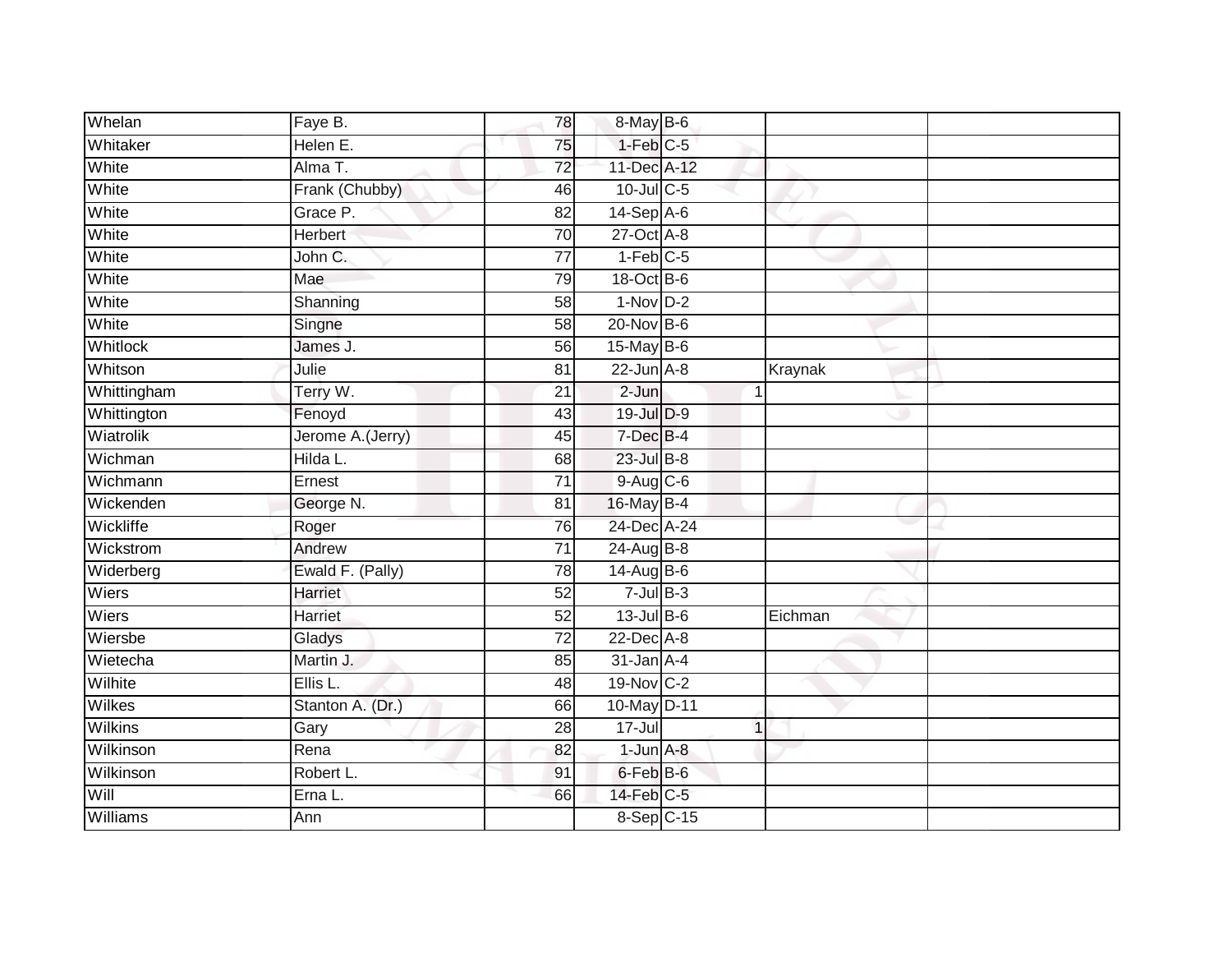| Anna M.            | 75              |  |                                                                                                                                                                                                                                                                                                                                                                                                                                                                                                                |  |
|--------------------|-----------------|--|----------------------------------------------------------------------------------------------------------------------------------------------------------------------------------------------------------------------------------------------------------------------------------------------------------------------------------------------------------------------------------------------------------------------------------------------------------------------------------------------------------------|--|
| <b>Burk</b>        | 54              |  |                                                                                                                                                                                                                                                                                                                                                                                                                                                                                                                |  |
| Byron L.           | 58              |  |                                                                                                                                                                                                                                                                                                                                                                                                                                                                                                                |  |
| Ellen M. I.        | 70              |  |                                                                                                                                                                                                                                                                                                                                                                                                                                                                                                                |  |
| Eugene             |                 |  |                                                                                                                                                                                                                                                                                                                                                                                                                                                                                                                |  |
| Gladys             | 70              |  |                                                                                                                                                                                                                                                                                                                                                                                                                                                                                                                |  |
| Helen M.           | 76              |  |                                                                                                                                                                                                                                                                                                                                                                                                                                                                                                                |  |
| <b>Henry Merle</b> | 75              |  |                                                                                                                                                                                                                                                                                                                                                                                                                                                                                                                |  |
| James A.           | 80              |  |                                                                                                                                                                                                                                                                                                                                                                                                                                                                                                                |  |
| Janeace            | 63              |  |                                                                                                                                                                                                                                                                                                                                                                                                                                                                                                                |  |
| Jessop             | 88              |  |                                                                                                                                                                                                                                                                                                                                                                                                                                                                                                                |  |
| Leander K.         | 98              |  |                                                                                                                                                                                                                                                                                                                                                                                                                                                                                                                |  |
| Leon T.            | 59              |  |                                                                                                                                                                                                                                                                                                                                                                                                                                                                                                                |  |
| Lewis H.           | 93              |  |                                                                                                                                                                                                                                                                                                                                                                                                                                                                                                                |  |
| Ozeal              | 52              |  |                                                                                                                                                                                                                                                                                                                                                                                                                                                                                                                |  |
| Priscilla          | 34              |  |                                                                                                                                                                                                                                                                                                                                                                                                                                                                                                                |  |
| Robert G. (Bob)    | $\overline{41}$ |  |                                                                                                                                                                                                                                                                                                                                                                                                                                                                                                                |  |
| Ruth (Goon)        | 60              |  |                                                                                                                                                                                                                                                                                                                                                                                                                                                                                                                |  |
| Tecora             | 58              |  |                                                                                                                                                                                                                                                                                                                                                                                                                                                                                                                |  |
| William G.         | 66              |  |                                                                                                                                                                                                                                                                                                                                                                                                                                                                                                                |  |
| Albert D.          | 59              |  |                                                                                                                                                                                                                                                                                                                                                                                                                                                                                                                |  |
| Bert A.            | 67              |  |                                                                                                                                                                                                                                                                                                                                                                                                                                                                                                                |  |
| Paul V. Sr.        |                 |  |                                                                                                                                                                                                                                                                                                                                                                                                                                                                                                                |  |
| Roscoe Owen        | 85              |  |                                                                                                                                                                                                                                                                                                                                                                                                                                                                                                                |  |
| Annie              | 86              |  |                                                                                                                                                                                                                                                                                                                                                                                                                                                                                                                |  |
| Charlotte          | 76              |  |                                                                                                                                                                                                                                                                                                                                                                                                                                                                                                                |  |
| Edythe M.          | 69              |  |                                                                                                                                                                                                                                                                                                                                                                                                                                                                                                                |  |
| Jessie Lee         | 48              |  |                                                                                                                                                                                                                                                                                                                                                                                                                                                                                                                |  |
| Lyle E.            | 56              |  |                                                                                                                                                                                                                                                                                                                                                                                                                                                                                                                |  |
| Mary               | 47              |  |                                                                                                                                                                                                                                                                                                                                                                                                                                                                                                                |  |
| Mary               | 47              |  |                                                                                                                                                                                                                                                                                                                                                                                                                                                                                                                |  |
| Ronald L.          | $\overline{34}$ |  |                                                                                                                                                                                                                                                                                                                                                                                                                                                                                                                |  |
|                    |                 |  | 23-Apr C-2<br>24-Feb D-5<br>20-Apr B-5<br>$10$ -Oct B-4<br>$6$ -Jul $B-4$<br>29-Oct C-4<br>$17-Aug$ $A-14$<br>17-Apr A-8<br>8-May B-6<br>$9$ -May $A$ -4<br>31-Aug B-8<br>$3-Nov$ $C-6$<br>$5-Sep$ $C-4$<br>30-Aug C-7<br>12-Nov C-4<br>28-Feb B-8<br>30-Oct B-4<br>18-Apr A-6<br>$27-Sep$ D-2<br>$9$ -Jul $B$ -4<br>$12$ -Nov $ C-4 $<br>31-Dec A-38<br>$19$ -Jan $C-8$<br>$3$ -Dec $E-9$<br>16-Apr D-17<br>$11$ -May B-6<br>6-Apr B-8<br>28-Aug B-5<br>27-Aug C-10<br>30-Jun B-3<br>28-Jun D-7<br>25-Jul B-4 |  |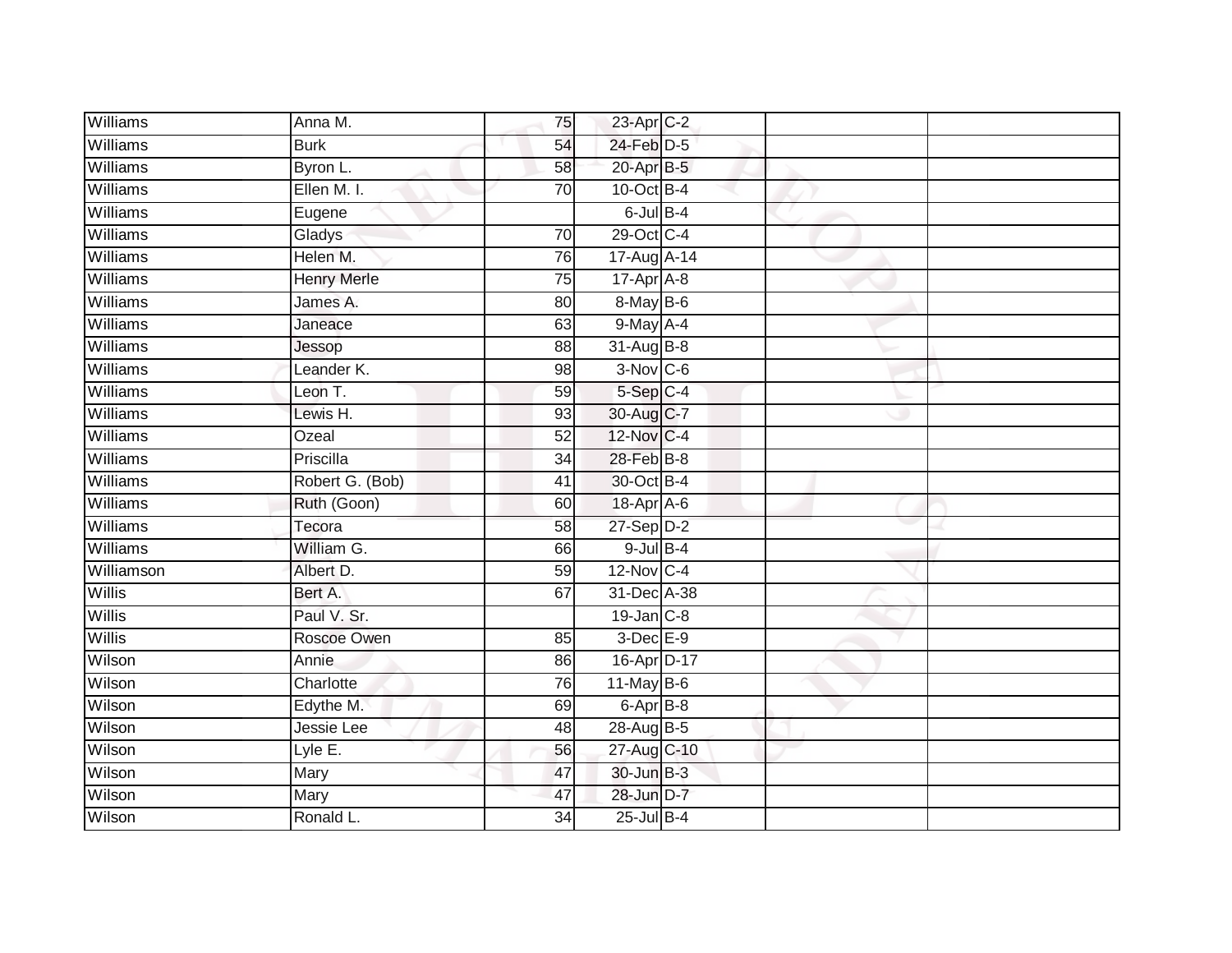| Wilson      | Walter R.         | 76              | 6-Mar B-6         |       |  |
|-------------|-------------------|-----------------|-------------------|-------|--|
| Wilton      | William           |                 | $16$ -Feb $C-2$   |       |  |
| Wing        | Elma B.           | 77              | 7-Feb C-5         |       |  |
| Winterhoff  | Walter J.         | 74              | 4-May A-12        |       |  |
| Winters     | Agnes K.          |                 | $31$ -Jul B-4     |       |  |
| Wirkus      | <b>Dorothy</b>    | 68              | $4$ -Dec B-6      |       |  |
| Wirtz       | Henry A. (Pat)    | 72              | $21$ -Nov B-8     |       |  |
| Wirtz       | Margaret          | 67              | $2$ -Jan $D-10$   |       |  |
| Wirtz       | Nicholas          | 66              | $27 - Sep$ $D-2$  |       |  |
| Wisler      | Mildred R.        | 33              | 26-Dec A-40       |       |  |
| Wislocki    | Matilda           | 77              | 12-Apr F-4        | Zurat |  |
| Wisniewski  | Adam              | 79              | 5-May C-7         |       |  |
| Wisniewski  | Donald            | 55              | 26-Jul B-8        |       |  |
| Wisniewski  | Lillian           | 75              | 29-Mar B-8        |       |  |
| Wisniewski  | Vincent C.        | 74              | 12-May B-4        |       |  |
| Wisz        | Helen             | 59              | 14-Nov C-5        |       |  |
| Witczak     | Joseph            | 88              | 7-Dec B-4         |       |  |
| Wittenberg  | Edward            | 59              | $14$ -Jan D-5     |       |  |
| Witteveen   | <b>Nick</b>       | 32              | $26$ -Jun $B-8$   |       |  |
| Wittman     | Esther J.         | 43              | 31-Dec A-38       |       |  |
| Wleklinski  | Allie J.          | 56              | $26$ -Nov $C-6$   |       |  |
| Wleklinski  | Emil J. (Wilkins) | 40              | 14-Dec A-26       |       |  |
| Wojcikowski | Ernest T. (Honey) | 64              | 30-Jan C-11       |       |  |
| Wojtala     | John Cooper       | $\overline{72}$ | 30-Oct B-4        |       |  |
| Wojtan      | Chester J.        | $\overline{55}$ | $18$ -Feb $ B-9 $ |       |  |
| Wollett     | Mamie E.          | 81              | 20-Dec A-26       |       |  |
| Wolski      | Stanley           | 85              | $12$ -Jun $A-6$   |       |  |
| Wood        | Archie            | 80              | 10-Jul C-5        |       |  |
| Wood        | Della Wilson      | 78              | $2$ -Jul $D-8$    |       |  |
| Wooden      | Robert A.         | 94              | $14$ -Feb $C-5$   |       |  |
| Woods       | Stanley S.        | 80              | 26-Jun B-8        |       |  |
| Woodward    | Roy I.            | 49              | $8 - Jun$ $B - 8$ |       |  |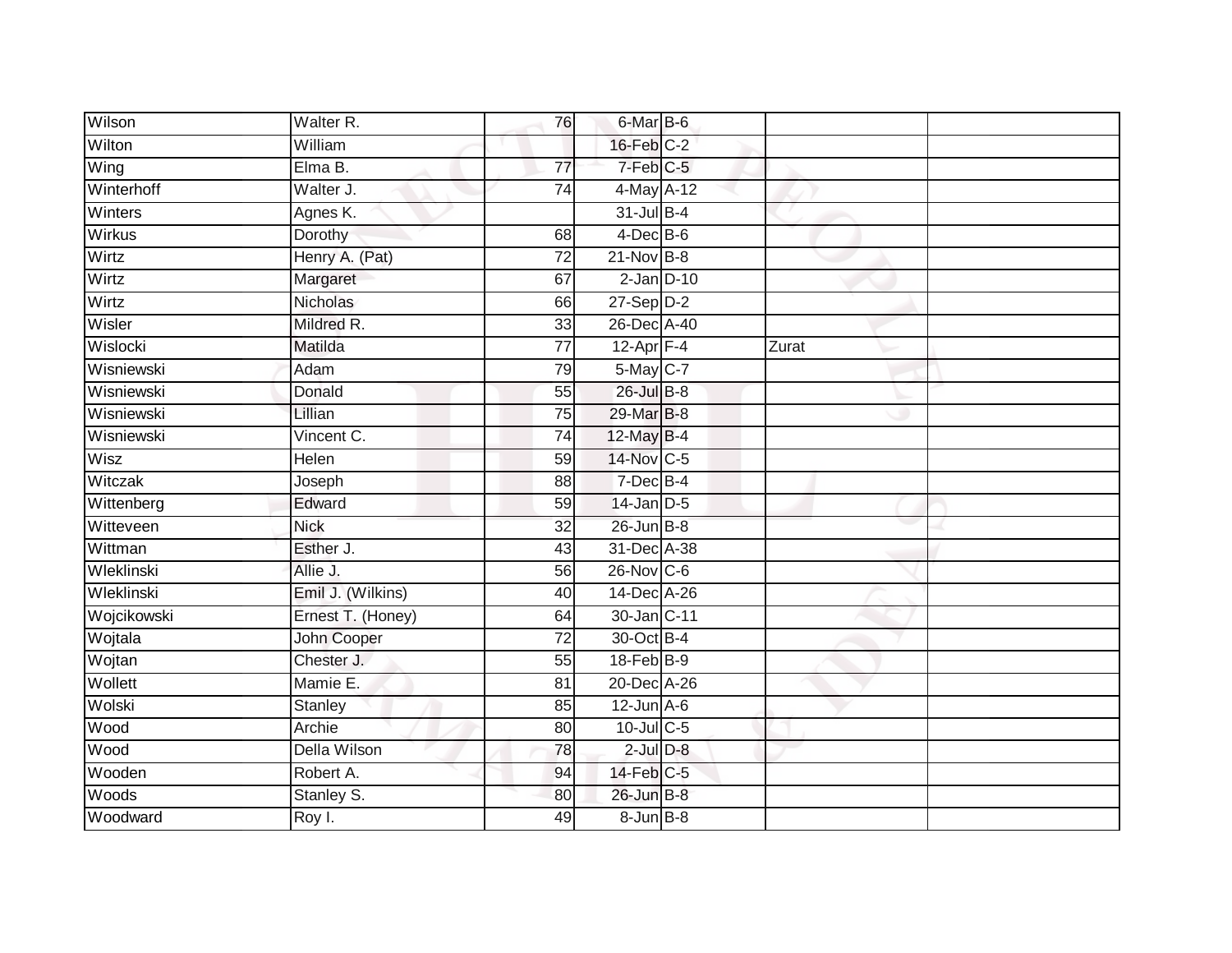| Wooley     | Randall C.             | 11              | $5$ -Jul $B$ -8 |           |  |
|------------|------------------------|-----------------|-----------------|-----------|--|
| Wooten     | Edward                 | 14              | 16-Jul          |           |  |
| Workman    | Ida                    | 75              | 23-May B-6      |           |  |
| Wozniak    | Ignatz                 | 84              | 24-Dec A-24     |           |  |
| Wozniak    | Josephine              | $\overline{78}$ | $21$ -Feb $C-5$ |           |  |
| Wozniak    | Stanley                | 69              | 9-Jun A-10      |           |  |
| Wright     | Edan (Puell)           |                 | 13-Jan A-12     |           |  |
| Wright     | Fraser J. Sr.          | 78              | 17-Nov C-9      |           |  |
| Wright     | Harlan                 | 60              | 27-Dec A-20     |           |  |
| Wright     | Navaleen               | 63              | 30-May A-12     |           |  |
| Wright     | Nola Gail              | 16              | 22-May 1, A-6   |           |  |
| Wright     | Ralph                  | $\overline{73}$ | 9-May A-4       |           |  |
| Wright     | Sadie                  | 64              | 30-Nov B-6      |           |  |
| Wright     | Warren (Dr.)           |                 | 17-Jan C-2      |           |  |
| Wyatt      | George F.              | 57              | 8-Feb B-4       |           |  |
| Yakovatz   | Mildred                | 69              | 16-Apr D-17     |           |  |
| Yarborough | Jack                   | 47              | $3$ -Jan $C-4$  |           |  |
| Yarchan    | Sylvia J.              | 52              | $3$ -Jul $A-4$  |           |  |
| Yarck      | William A.             | 68              | 14-Mar A-7      |           |  |
| Yaros      | Anna                   | 81              | $9$ -Oct $B$ -5 |           |  |
| Yasek      | Susan                  | 88              | 15-Nov C-6      | Hmurovich |  |
| Yates      | <b>Jeffrey Phillip</b> | 8               | $11$ -Jun $E-2$ |           |  |
| Yockey     | Emma F.                | 61              | $31$ -Jul B-4   |           |  |
| Yocum      | Floyd D.               | 55              | $12-Sep$ B-4    |           |  |
| Yokovich   | Thomas W.              | 55              | 30-May A-12     |           |  |
| Yonakor    | Joseph J.              | 58              | $5-Sep$ C-4     |           |  |
| Yonke      | Medard G.              | 65              | $12-Sep$ B-4    |           |  |
| York       | Carrie B.              | 80              | $3$ -Jul $A$ -4 |           |  |
| York       | Infant                 | Infant          | 15-Oct C-8      |           |  |
| Young      | Della I.               | 70              | 14-Aug B-6      |           |  |
| Young      | Dorothy V.             | 63              | 20-Jan A-8      | Rykovich  |  |
| Young      | Flora                  | $\overline{61}$ | 30-Jun B-3      | Hood      |  |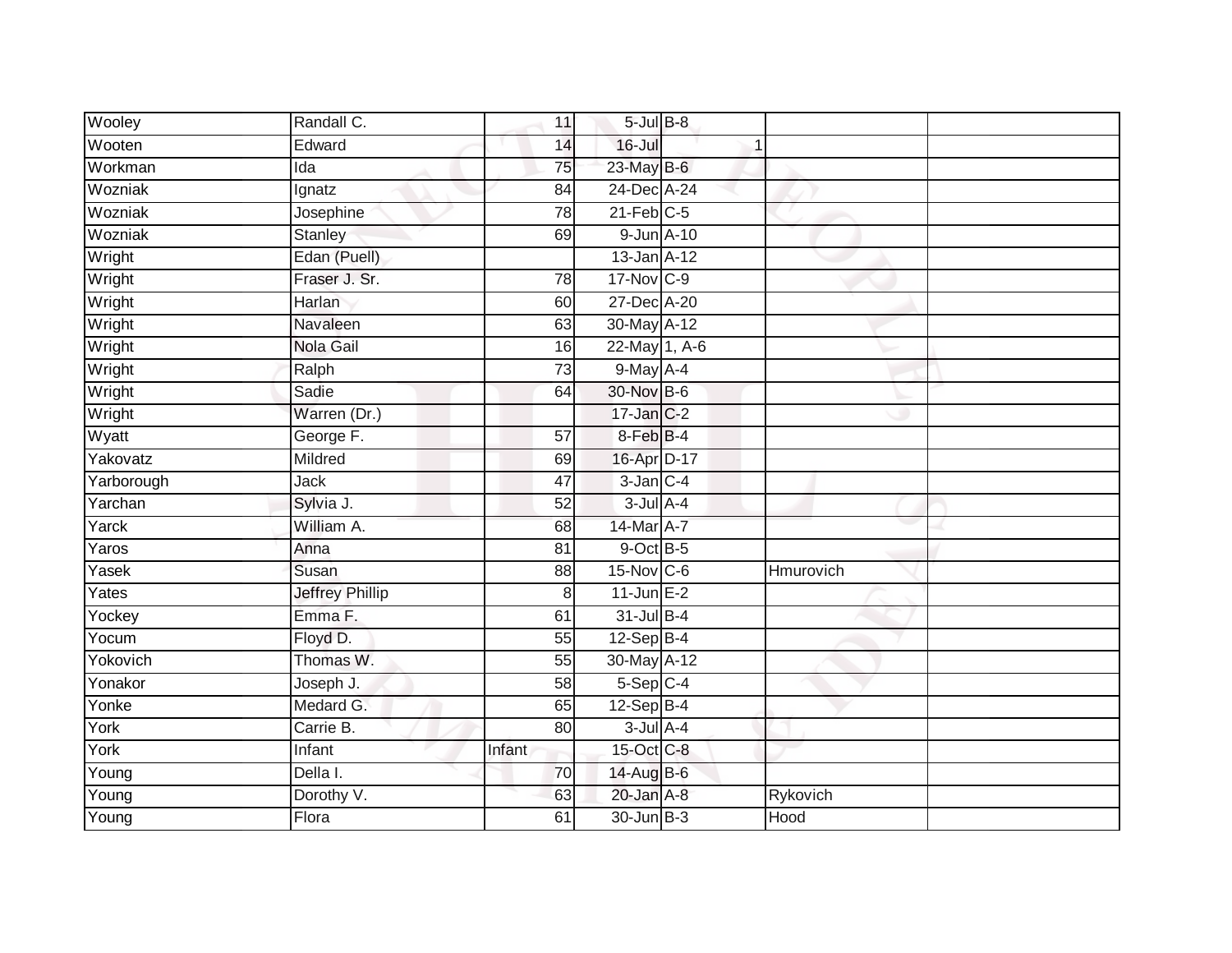| Young      | Hobert D.                   | 62              | 22-May A-6       |               |                         |
|------------|-----------------------------|-----------------|------------------|---------------|-------------------------|
| Young      | Lucille                     | 66              | $2$ -Feb $A-12$  |               |                         |
| Young      | Ralph B.                    | 73              | 16-Apr D-17      |               |                         |
| Young      | Willie G.                   | 65              | $2-Feb$ A-12     |               |                         |
| Zaborowski | Frank                       | 88              | $10$ -Apr $C$ -5 |               |                         |
| Zacharias  | Al                          | 64              | 19-Dec A-14      |               |                         |
| Zackery    | Carrie B.                   | 71              | $6$ -Jun $C$ -5  |               |                         |
| Zacny      | Margery T.                  | 51              | $5$ -Dec $B$ -6  | Augustian     |                         |
| Zahutnik   | Walter A.                   | 62              | 8-Nov B-8        |               |                         |
| Zaja       | Norbert G.                  | 48              | 27-Dec A-20      |               |                         |
| Zajko      | Raymond Joseph              | 46              | 24-Apr A-11      |               | Also listed as Zaiko.   |
| Zaleta     | Frances                     | 44              | 9-Jun A-10       | Ruthenberg    |                         |
| Zandstra   | George Sr.                  | 80              | 8-Aug B-4        |               |                         |
| Zanis      | Athena                      | 78              | 9-Apr D-10       |               |                         |
| Zappia     | Antonio                     | 80              | 3-Oct C-5        |               |                         |
| Zbikowski  | Leo                         | 78              | 28-Jul B-4       |               |                         |
| Zeilenga   | <b>Nellie</b>               | 90              | $11-Sep$ B-4     |               |                         |
| Zelenak    | Andrew                      | 75              | $16$ -Oct B-6    |               |                         |
| Zeller     | Teresa Mary (Sister, S. P.) |                 | 25-Aug C-6       |               |                         |
| Zelznick   | Lottie                      | 51              | 24-Apr A-11      | Wysocki       |                         |
| Ziebicki   | <b>Stanley</b>              | 55              | 18-Apr A-6       |               |                         |
| Zielinski  | Dolores G.                  | 47              | 22-Oct A-16      |               |                         |
| Ziembicki  | Joseph F.                   | 60              | $9$ -Jul $B$ -4  |               |                         |
| Ziemkowski | Martha                      | 78              | 21-May B-16      |               |                         |
| Zilai      | Alex                        | $\overline{72}$ | $10$ -Feb $C-9$  |               |                         |
| Zimmerman  | Elsie                       | 75              | 15-Aug B-5       |               |                         |
| Zimmerman  | Mildred H.                  |                 | $11$ -May B-6    |               |                         |
| Zimmerman  | Richard L.                  | 53              | 5-Sep C-4        |               |                         |
| Zipp       | Joanna F.                   | 69              | 7-Dec B-4        | <b>Hybiak</b> |                         |
| Zivich     | Tom                         |                 | $22$ -Feb $C-4$  |               | Also listed as Zivcich. |
| Zivich     | Wayne P.                    | 18              | 12-Dec A-10      |               |                         |
|            |                             |                 |                  |               |                         |